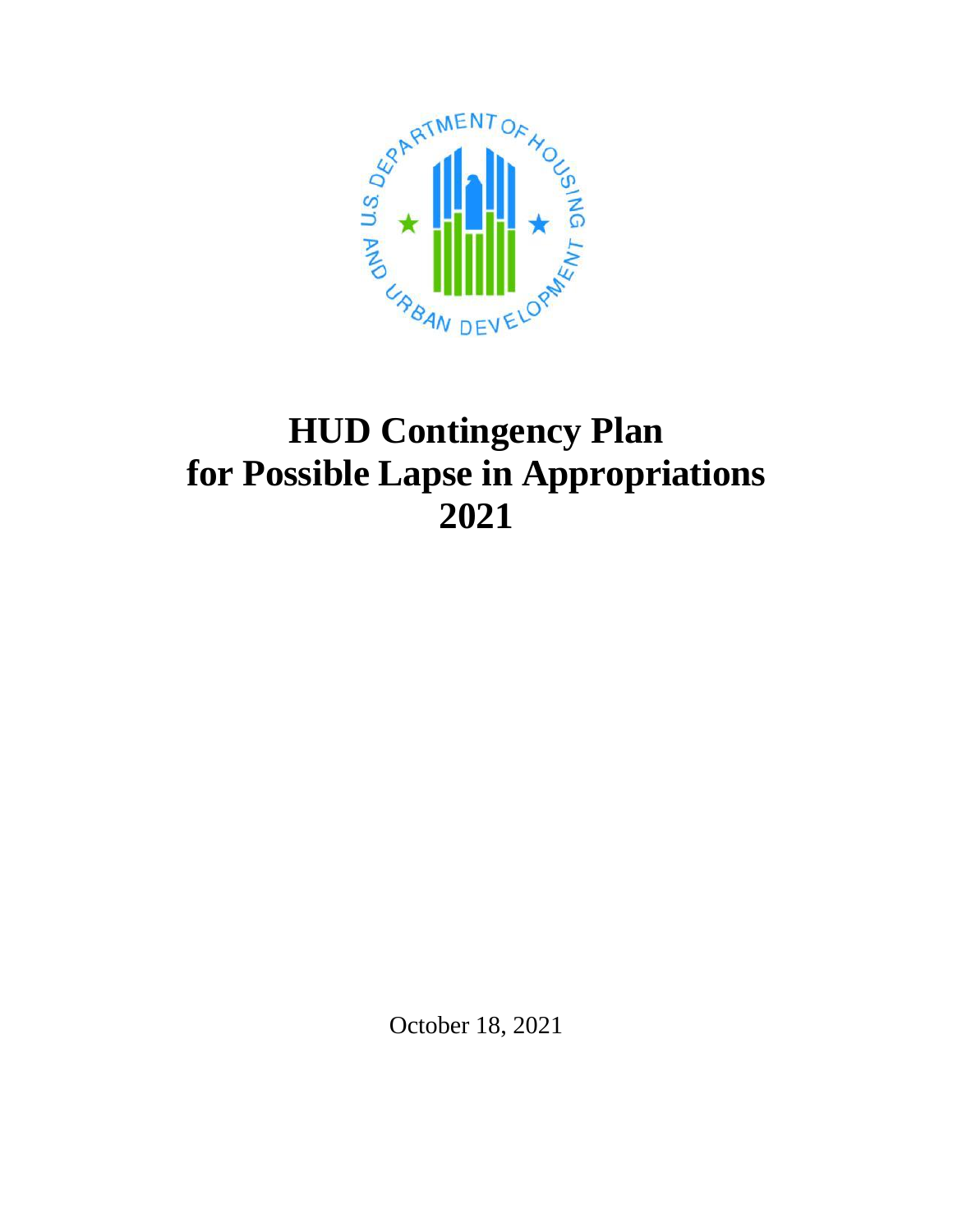# Table of Contents

| 1. |               |                                                                                     |  |
|----|---------------|-------------------------------------------------------------------------------------|--|
| 2. |               |                                                                                     |  |
|    | a)            | Available Resources for HUD Salaries and Expenses Funding During a Lapse in         |  |
|    | b)            | Treatment of Prior Continuing Resolution Resources During a Lapse in Appropriations |  |
|    | $\mathbf{c})$ |                                                                                     |  |
|    | $\rm d$       |                                                                                     |  |
| 3. |               |                                                                                     |  |
|    | a)            | Office of Public and Indian Housing (PIH) (including the Office of Native American  |  |
|    | b)            |                                                                                     |  |
|    |               |                                                                                     |  |
|    |               | Continuum of Care (CoC) and Housing Opportunities for Persons with HIV/AIDS         |  |
|    |               |                                                                                     |  |
|    |               |                                                                                     |  |
|    |               |                                                                                     |  |
|    | $\mathbf{c})$ |                                                                                     |  |
|    | $\rm d)$      |                                                                                     |  |
|    |               |                                                                                     |  |
|    |               |                                                                                     |  |
|    |               |                                                                                     |  |
|    |               |                                                                                     |  |
|    |               |                                                                                     |  |
|    |               |                                                                                     |  |
|    |               |                                                                                     |  |
|    | e)            |                                                                                     |  |
|    | f)            |                                                                                     |  |
|    | g)            |                                                                                     |  |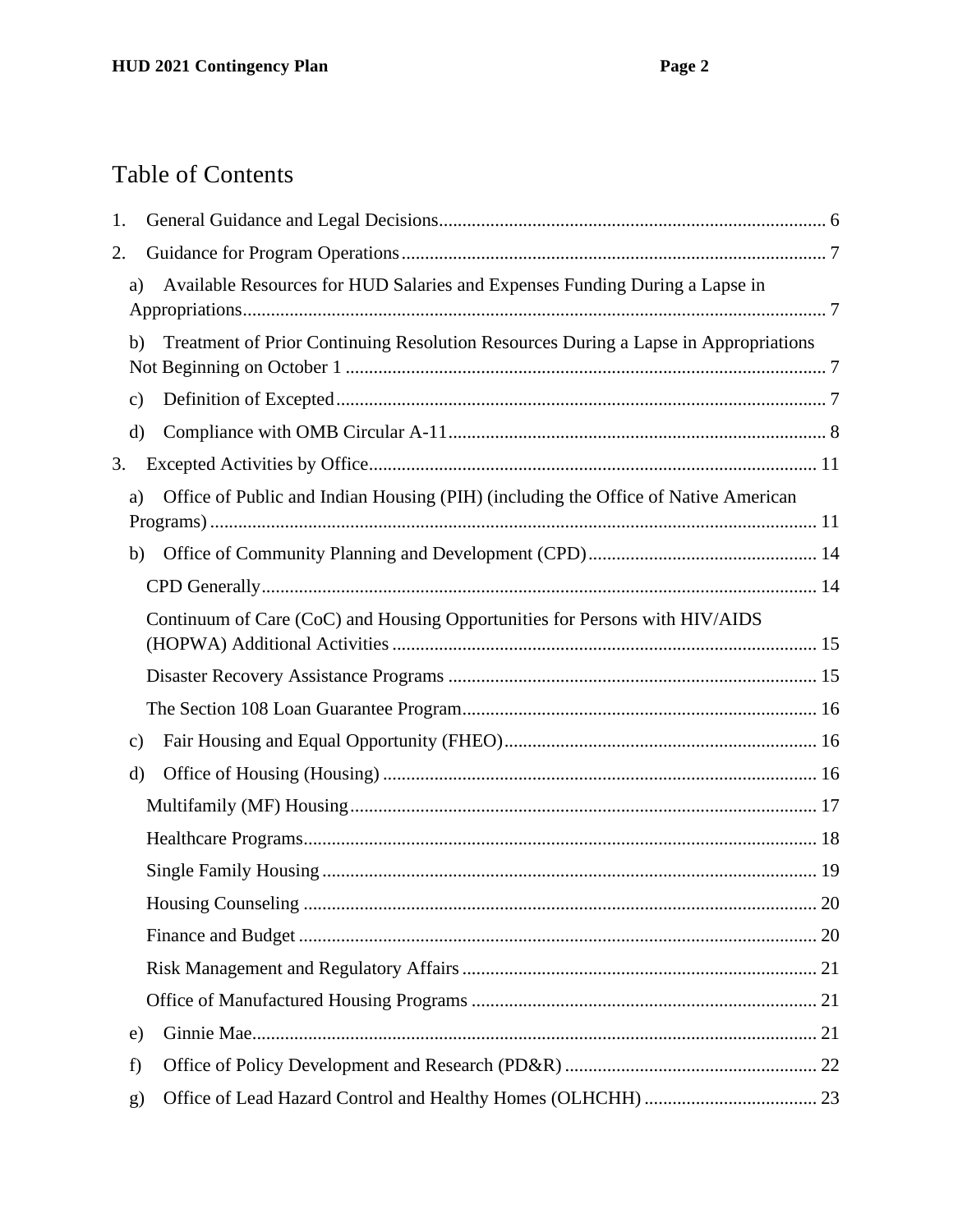|    | h)            |                                                                        |    |
|----|---------------|------------------------------------------------------------------------|----|
|    | $\mathbf{i}$  |                                                                        |    |
| j) |               |                                                                        |    |
|    | $\bf k)$      |                                                                        |    |
|    | $\mathbf{I}$  |                                                                        |    |
|    | m)            |                                                                        |    |
|    |               |                                                                        |    |
|    |               |                                                                        |    |
|    |               |                                                                        |    |
|    | n)            |                                                                        |    |
|    |               |                                                                        |    |
|    |               |                                                                        |    |
|    |               |                                                                        |    |
|    |               |                                                                        |    |
|    |               |                                                                        |    |
|    |               |                                                                        |    |
|    | $\Omega$      |                                                                        |    |
| 4. |               |                                                                        |    |
|    | a)            |                                                                        |    |
|    | $\mathbf{b}$  |                                                                        |    |
|    | $\mathbf{c})$ |                                                                        |    |
| 5. |               | <b>Internal Communications Plan</b>                                    | 37 |
|    | a)            |                                                                        |    |
|    | $\mathbf{b}$  |                                                                        |    |
|    | $\mathbf{c})$ |                                                                        |    |
|    | d)            |                                                                        |    |
|    | e)            | Communications Directly Before Government Resumes Business:  43        |    |
|    | f)            | Communications Options Directly After Government Resumes Business:  44 |    |
| 6. |               |                                                                        |    |
|    | a)            |                                                                        |    |
|    | $\mathbf{b}$  |                                                                        |    |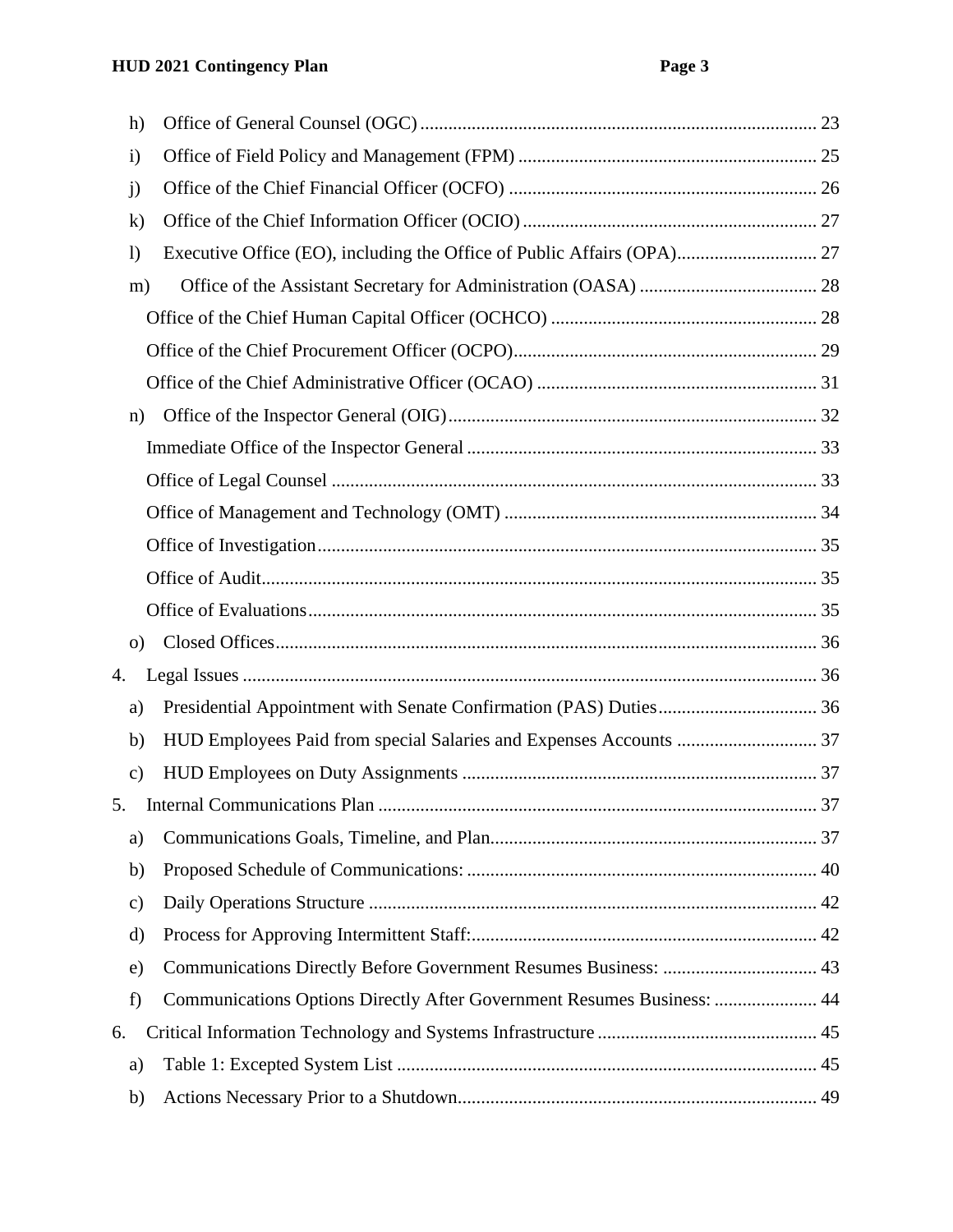|    | $\mathbf{c})$ |                                                                                            |     |
|----|---------------|--------------------------------------------------------------------------------------------|-----|
|    | $\rm d)$      |                                                                                            |     |
| 7. |               |                                                                                            |     |
| 8. |               | External stakeholder and federal/nonfederal elected communications plan  50                |     |
|    |               |                                                                                            |     |
|    | a)            |                                                                                            |     |
|    | b)            |                                                                                            |     |
|    | $\mathbf{c})$ |                                                                                            |     |
|    | d)            |                                                                                            |     |
|    | e)            |                                                                                            |     |
|    | f)            |                                                                                            |     |
|    |               |                                                                                            |     |
|    |               |                                                                                            |     |
|    |               |                                                                                            |     |
|    |               |                                                                                            |     |
|    |               | Appendix B: Frequently Asked Questions (FAQs) for HUD Stakeholders  75                     |     |
|    | a)            |                                                                                            |     |
|    | b)            |                                                                                            |     |
|    |               |                                                                                            |     |
|    |               |                                                                                            |     |
|    |               |                                                                                            |     |
|    |               |                                                                                            | -89 |
|    | $\mathbf{c})$ |                                                                                            |     |
|    |               |                                                                                            |     |
|    |               | Questions from Public Housing Authorities, Indian tribes, TDHEs, and other Tribal Entities |     |
|    |               |                                                                                            |     |
|    |               | Questions from PHAs - Capital Fund and Mixed Finance/Development  91                       |     |
|    |               |                                                                                            |     |
|    |               |                                                                                            |     |
|    |               |                                                                                            |     |
|    |               |                                                                                            |     |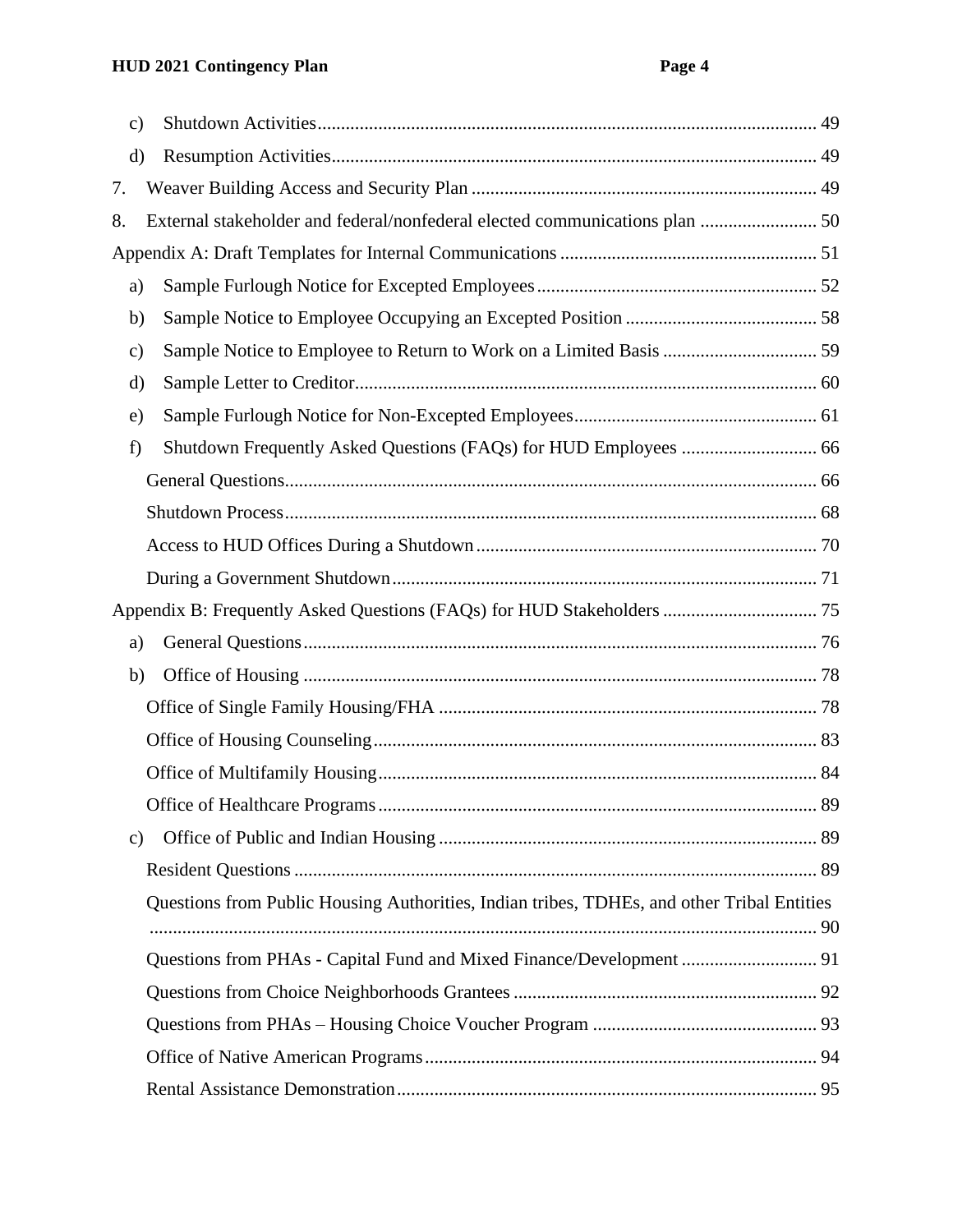| d) |  |
|----|--|
|    |  |
|    |  |
|    |  |
|    |  |
| e) |  |
| f  |  |
| g) |  |
| h) |  |
| i) |  |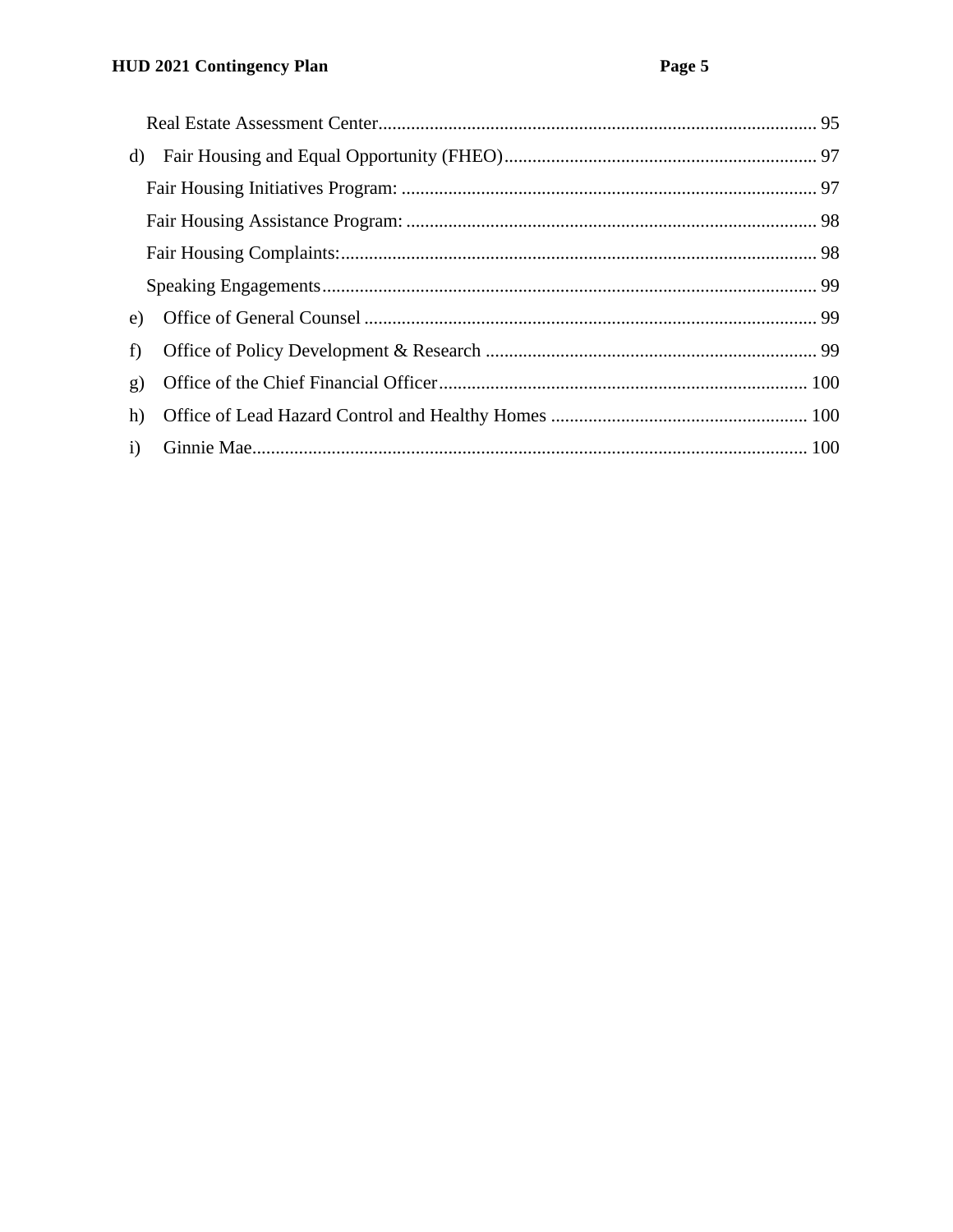### <span id="page-5-0"></span>**1. General Guidance and Legal Decisions**

The Constitution, statutory provisions, court opinions, and Department of Justice (DOJ) opinions provide the legal framework for how funding gaps and shutdowns have occurred in recent decades. Additionally, the Office of Management and Budget (OMB) provides agency guidance in OMB Circular A-11, Section 124.

The Constitution provides, "No Money shall be drawn from the Treasury, but in Consequence of Appropriations made by Law." The Antideficiency Act prohibits all officers and employees of the federal government from entering into obligations in advance of appropriations and prohibits employing federal personnel except in emergencies, unless otherwise authorized by law. 31 U.S.C. sections 1341 *et seq*.

The Attorney General issued two opinions in the early 1980s that the language and legislative history of the Antideficiency Act unambiguously prohibit agency officials from incurring obligations in the absence of appropriations ("Applicability of the Antideficiency Act Upon a Lapse in an Agency's Appropriations" (1980) and "Authority for the Continuance of Government Functions During a Temporary Lapse in Appropriations" (1981)). The Office of Legal Counsel of the Department of Justice issued an opinion dated August 16, 1995, that reaffirms and updates the 1981 opinion.<sup>1</sup>

When the Congress fails to act on program supplementals and the result is partial funding interruptions, special procedures beyond those outlined in this section may be warranted. In such cases, agencies must consult OMB. In the absence of appropriations:

- Federal officers may not incur any obligations that cannot lawfully be funded from prior appropriations unless such obligations are otherwise authorized by law.
- Federal officers may incur obligations as necessary for orderly termination of an agency's functions, but funds may not be disbursed. $2^2$

In 1995, the Department of Justice Office of Legal Counsel provided a legal opinion that identifies the types of activities that can take place during a shutdown. This includes (1) activities to address cases of threat to human life or property where the threat can be reasonably said to be near at hand and demanding of immediate response; (2) government functions funded with multi-year appropriations or indefinite appropriations; (3) express authorizations for agencies to enter into contracts or to borrow funds to accomplish their missions (without appropriations); (4) obligations necessary to discharge of the President's constitutional duties and powers; and (5) the orderly termination of functions that may not continue during a period of lapsed appropriations.<sup>3</sup>

<sup>&</sup>lt;sup>1</sup> OMB Circular A-11, Section 124;

<http://www.whitehouse.gov/sites/default/files/omb/assets/a11currentyear/s124.pdf>

<sup>2</sup> OMB Circular.

<sup>3</sup> See Department of Justice Office of Legal Counsel Memorandum Re: "Government Operations in the Event of a Lapse in Appropriations" from Assistant Attorney General Walter Dellinger to Alice Rivlin, Director, Office of Management and Budget, dated August 16, 1995.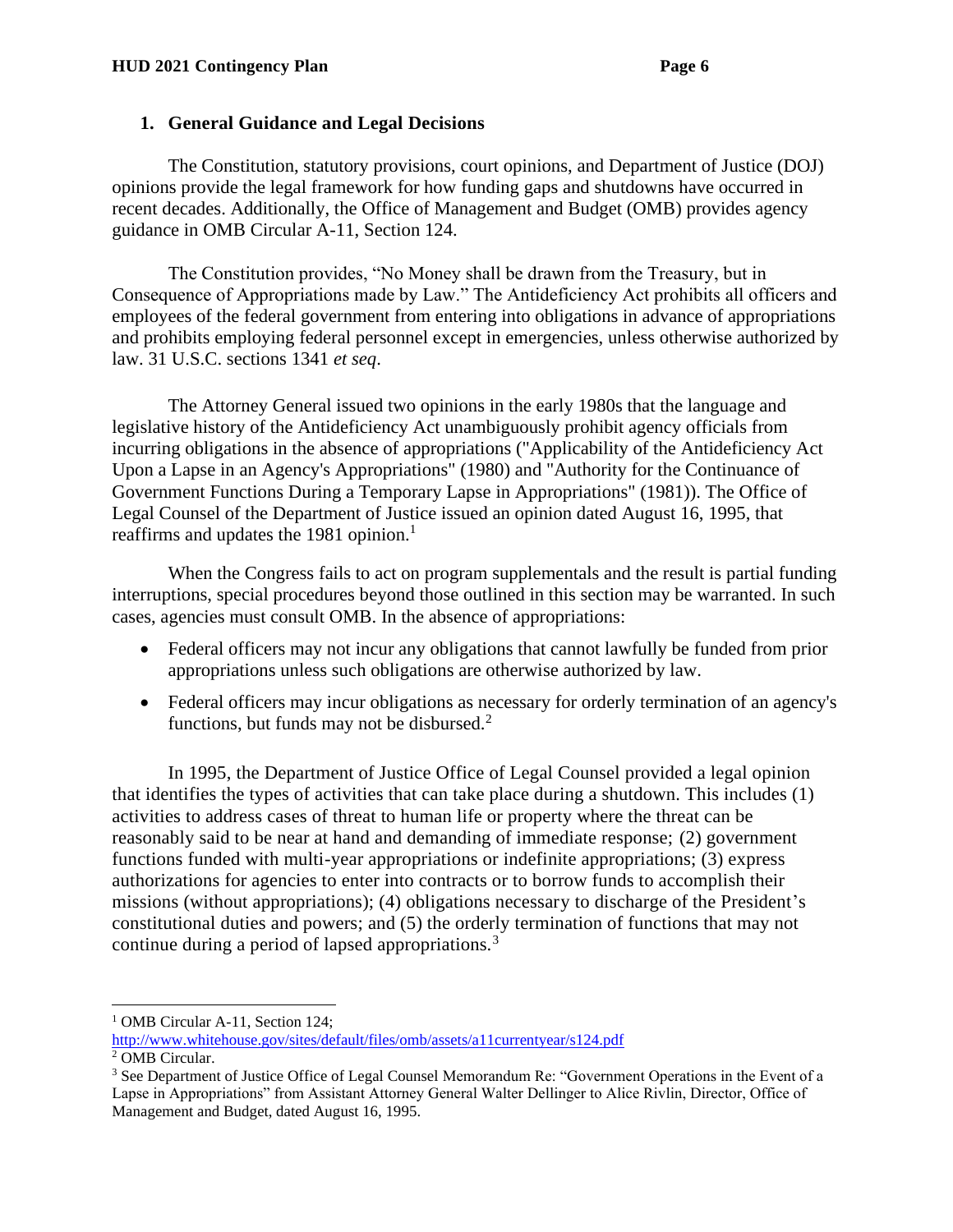### <span id="page-6-1"></span><span id="page-6-0"></span>**2. Guidance for Program Operations**

### **a) Available Resources for HUD Salaries and Expenses Funding During a Lapse in Appropriations**

Historically, HUD's salaries and expenses funding has been generally comprised of annual appropriations (one-year funding), which expire and are unavailable for use upon a lapse in appropriations. Beginning with federal fiscal year (FY) 2019, Congress appropriated to HUD multi-year appropriations for salaries and expenses. With this new framework of two-year funding, upon any lapse in appropriations, HUD may have available a limited amount of salaries and expenses funding carried over from the prior FY that could sustain some limited government operations. However, any available carryover funding will be limited by both purpose and amount. As an impending lapse approaches, OCFO-Budget will survey available carryover funding and project if any such funding would be available to sustain government operations across the Department's various programs or funding streams, and, if so, which (if any) of the various programs or funding streams may be funded and for how long. In performing this review, OCFO-Budget will take full advantage of any available transfer or reprogramming authorities to enable, consistent with the direction of HUD senior leadership, the fairest possible distribution of resources.

HUD senior leadership will evaluate all available carryover salaries and expenses funding and make the necessary determinations regarding its use. For the limited period of time and scope of work that is able to be continued with carryover funding, if any, normal operations may proceed and furlough notices will not be issued. Upon a determination by HUD senior leadership that continued operations cannot be sustained, the following guidance shall apply.

### **b) Treatment of Prior Continuing Resolution Resources During a Lapse in Appropriations Not Beginning on October 1**

<span id="page-6-2"></span>When a lapse in appropriations begins on a date other than October 1 (the first day of a new fiscal year), all funds previously appropriated for that fiscal year pursuant to any preceding short-term continuing resolutions (CRs) that have now lapsed are expired funds that are no longer available for new obligations. Legally binding obligations entered into by the Department using these now expired CR funds remain valid if they were properly executed before the lapse occurred. However, expired CR funds are not available for new obligations.

# **c) Definition of Excepted**

<span id="page-6-3"></span>In the event of a government shutdown due to a lapse in appropriations, most Federal employees are required to stop work because no funds would be available to pay staff and the government is prohibited from accepting voluntary services. A limited number of employees are "excepted" from this general rule based on the functional activity they perform.<sup>4</sup> This list should

<sup>4</sup> See Department of Justice Office of Legal Counsel Memorandum Re: "Government Operations in the Event of a Lapse in Appropriations" from Assistant Attorney General Walter Dellinger to Alice Rivlin, Director, Office of Management and Budget, dated August 16, 1995.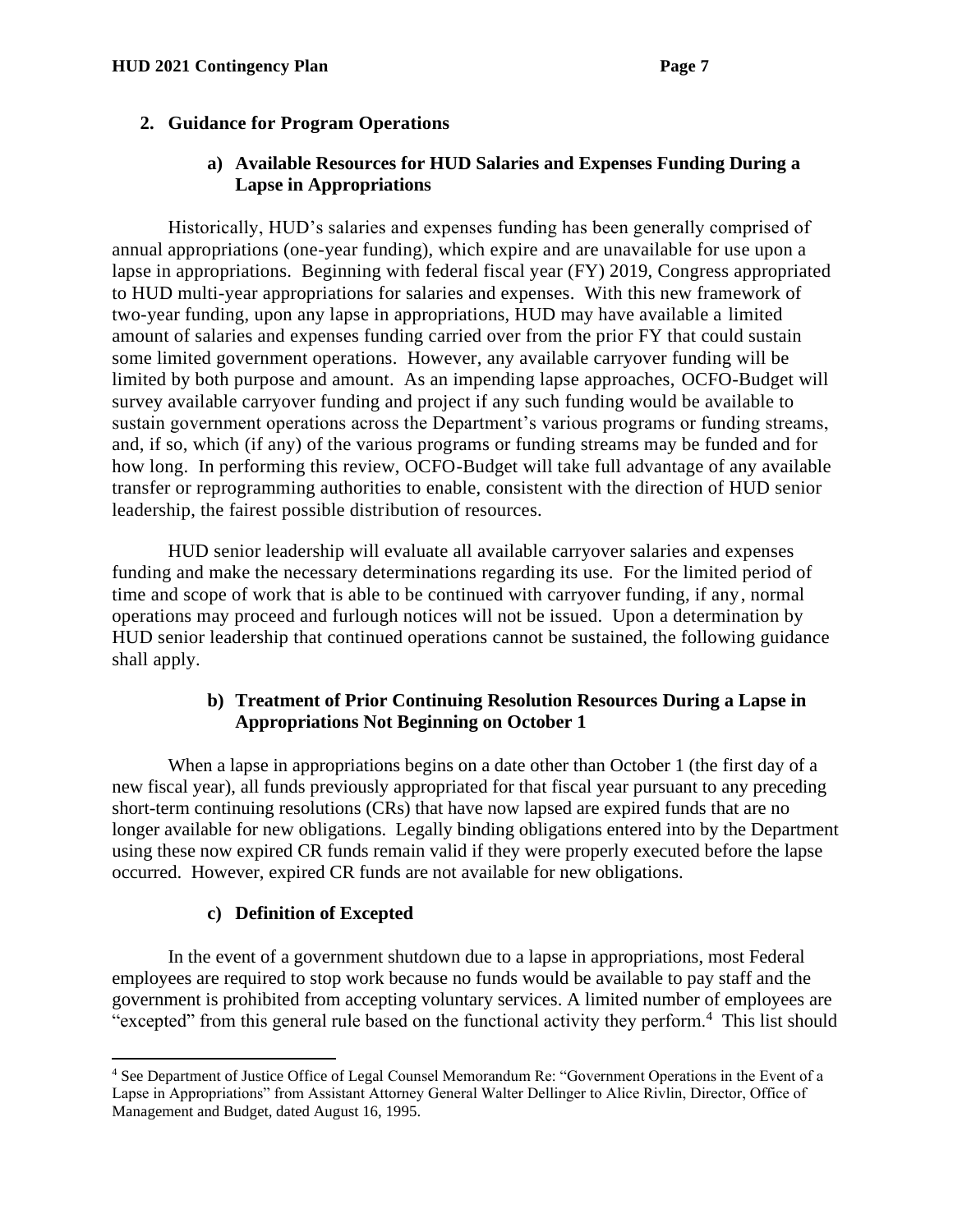include:

- 1. Employees who are necessary to address emergency situations where the failure to perform those functions would result in an imminent threat to the safety of human life or the protection of property.
- 2. Employees who perform functions that are funded through fees or under multi-year (as opposed to annual) appropriations.
- 3. Employees who perform functions that are related to express authorizations to contract or borrow without an appropriation.
- 4. Employees necessary to meet the obligations necessary to the discharge of the President's constitutional duties and powers. This is understood to be employees necessary to interpret statutes, such as the Antideficiency Act, to avoid significant constitutional issues.
- 5. Employees necessary to support activities that an agency must continue, in the absence of appropriations, because their continuation is "necessarily implied" from the authorized continuation of other activities. These include congressionally authorized or appropriated functions for which Congress has provided funding that remains available during the lapse, where the suspension of the related activity would prevent or significantly damage the execution of the terms of the statutory authorization or appropriation.<sup>5</sup>
- 6. Employees who are required for the orderly termination of agency functions. (This exception also includes those employees who are required to perform activities necessary for orderly start-up. For additional information about orderly start-up activities, please refer to the relevant portions of the Internal Communications Plan, pages [43](#page-42-0) through [44.](#page-43-0))

Presidential appointees, who are confirmed by the Senate, are not subject to the furlough. While they will not be paid until the lapse has ended and funds are appropriated for their salaries, their authorized work activities are not curtailed during a lapse in funding. However, Schedule C, non-career SES, and career SES have no special status in the case of a shutdown. They must be deemed "excepted" or "not excepted" based upon the duties they perform, and if "excepted," may only perform excepted work.

# **d) Compliance with OMB Circular A-11**

<span id="page-7-0"></span>For the duration of the shutdown period, the automatic apportionment issued by OMB will serve as the obligational authority for necessary HUD operations in the absence of appropriations. Under this Bulletin, OMB apportioned amounts necessary for obligations required in order to carry out the Department's Contingency Plan which was required by OMB Circular A-11, section 124. The automatic apportionment provides authority to obligate such funds but does not provide any authority to liquidate such funds. No allotments will be issued with respect to such automatic apportionment during the shutdown, since such Contingency Plan will limit and control activity and associated funding during the shutdown. The automatic apportionment does not affect previously approved apportionments (e.g.,

<sup>5</sup> For further discussion on this category of excepted activities, please see Office of Management and Budget (OMB) Memorandum, *Frequently Asked Questions During a Lapse in Appropriations,* beginning at page 2, available at [Agency-Lapse-FAQs-9-23-21.pdf \(whitehouse.gov\)](https://www.whitehouse.gov/wp-content/uploads/2021/09/Agency-Lapse-FAQs-9-23-21.pdf)*.*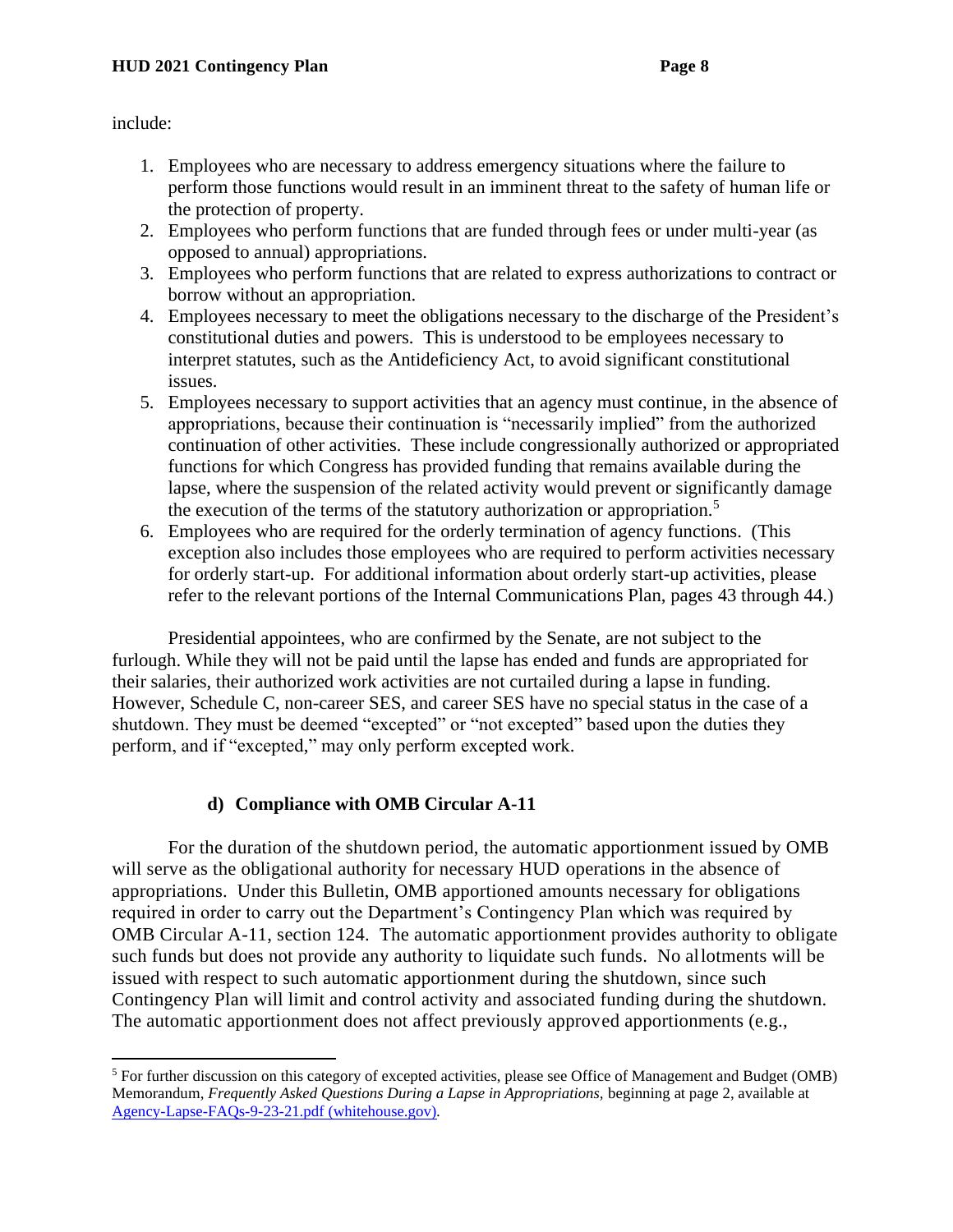apportionments of carryover or other multi-year funding). Therefore, HUD will operate, but only consistent with such Contingency Plan, under such previously approved apportionments and allotments (issued by OCFO) for those other funding sources and follow normal funds control procedures including verification of available funds prior to reservation and obligation of such funds.

HUD will avoid undertaking new or different activities from those identified within this plan, unless a prior legal determination is made that the proposed activities fall under one of the exceptions. As set forth specifically within this document, the Secretary has determined the activities that are essential to operate HUD during a lapse in appropriations. HUD estimates that a half-day (four hours) would be needed to orderly shutdown.

| Lapse Plan Summary Overview <sup>6</sup>                                                                      |                    |  |  |  |
|---------------------------------------------------------------------------------------------------------------|--------------------|--|--|--|
| Estimated time (to nearest half day) required to complete shutdown                                            | 4 hours            |  |  |  |
| activities:                                                                                                   | $(1/2 \, day)$     |  |  |  |
| Total number of agency employees expected to be on board before<br>8,233<br>implementation of the plan:       |                    |  |  |  |
| Total number of employees to be retained under the plan for each of the following<br>categories: <sup>7</sup> |                    |  |  |  |
| Compensation is financed by a resource other than annual<br>appropriations:                                   | 44 $FTEs^8$        |  |  |  |
|                                                                                                               |                    |  |  |  |
| Necessary to perform activities expressly authorized by law:                                                  | O FTE <sub>s</sub> |  |  |  |
| Necessary to perform activities necessarily implied by law:                                                   | 815 FTEs           |  |  |  |
| Necessary to the discharge of the President's constitutional duties<br>and powers:                            | 11 FTEs            |  |  |  |

<sup>6</sup> This chart is prescribed for Agency lapse plans by Section 124 of OMB Circular No. A-11.

 $<sup>7</sup>$  The responses here include both full-time and intermittently excepted employees. The majority of HUD</sup> employees retained will perform excepted duties across a number of categories. For those employees, because their initial duties and/or the majority of their duties fall within the necessarily implied exception, including orderly termination and orderly resumption of duties, they have been identified within that category.

<sup>8</sup> Technically all HUD employees (other than OIG employees) are now funded from appropriations other than annual; however, because the availability of carryover resources changes from year to year and may not be sufficient to retain employees under a lapse, we have not included those employees within this number. Please see more discussion about carryover evaluations in section 2(a), "Available Resources for HUD Salaries and Expenses Funding During a Lapse in Appropriations."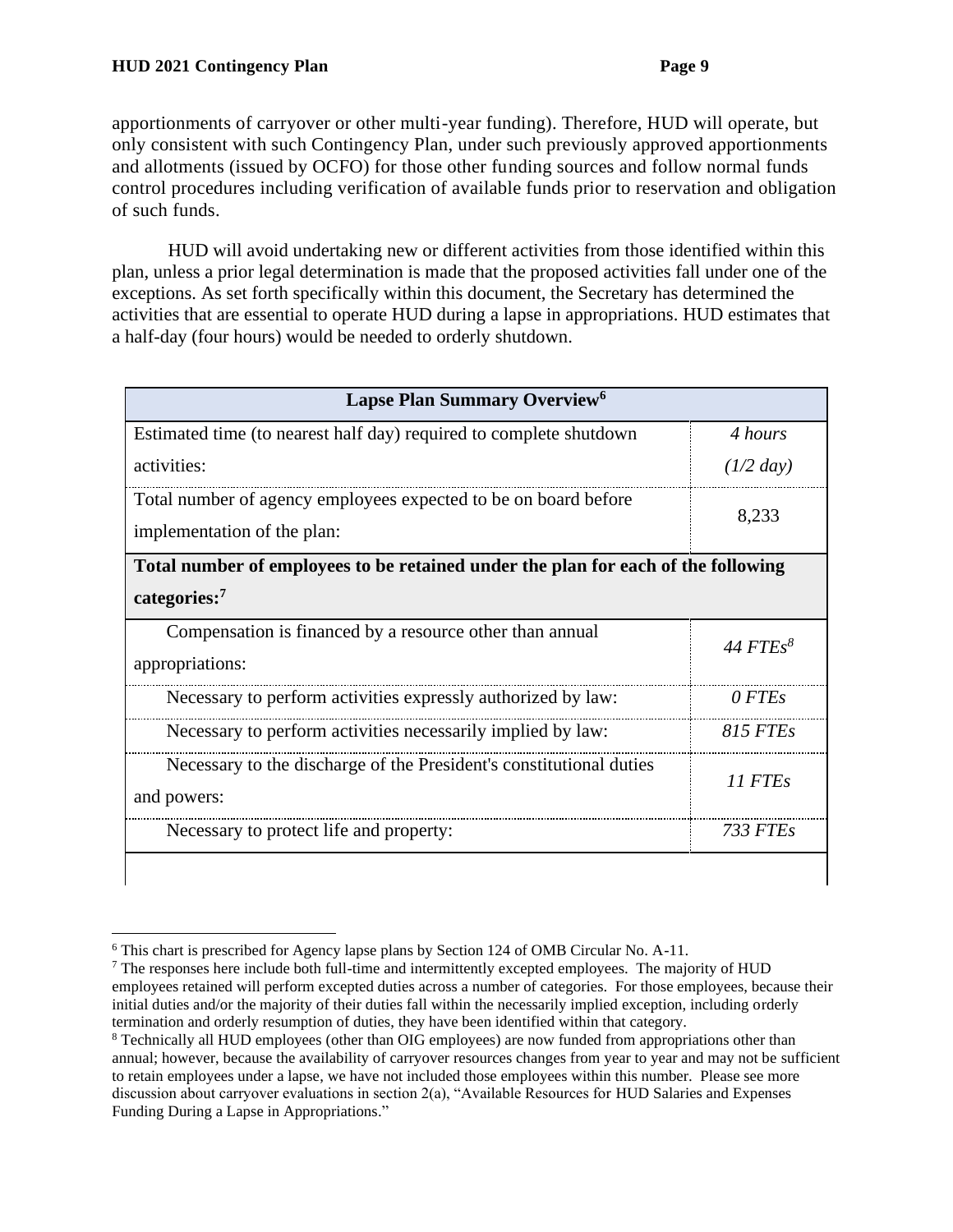### **Brief summary of significant agency activities that will continue during a lapse:**

- Much of HUD's activities supporting FHA's portfolio of insured mortgages, as well as Ginnie Mae's work within the secondary mortgage market, which are vital to the stability and liquidity of the National economy will continue during a lapse.
- In addition, the majority of HUD's annual grant programs, including those that provide for emergency housing for the homeless and persons living with HIV-AIDS, continue to operate in States and local communities across the country when such grant funding has already been obligated.
- Many of HUD's programs addressing imminent threats to the health and welfare of HUD tenants and children will continue where such grant funding has already been obligated before the lapse occurs.
- Monthly subsidy programs such as the public housing operating subsidies, housing choice voucher subsidies, and multifamily assistance contracts will continue to operate for as long as the funding remains available.

**Brief summary of significant agency activities that will cease during a lapse:**

- Monthly subsidy programs such as the public housing operating subsidies, housing choice voucher subsidies, and multifamily assistance contracts can be at risk of running out of funding during a lapse period.
- Nearly all of HUD's fair housing activities will cease during a lapse.

National Finance Center records indicate that HUD has 8,233 employees on board as of September 27, 2021. The following chart demonstrates the approximate number of employees, by funding stream, and those who are excepted or exempt:

|                                                | Number of<br><b>Employees</b><br>(National<br><b>Finance</b><br><b>Center</b><br><b>Records</b> ) | Approximate<br>Number of<br><b>Excepted and</b><br>Exempt<br><b>Full-time</b><br><b>Employees as</b><br>projected | Fees, No-year,<br>or Multi-year<br><b>Appropriations</b> | Approximate<br><b>Maximum</b><br>Number of<br>Recalled/<br><b>Intermittent</b><br><b>Employees on any</b><br>given day |
|------------------------------------------------|---------------------------------------------------------------------------------------------------|-------------------------------------------------------------------------------------------------------------------|----------------------------------------------------------|------------------------------------------------------------------------------------------------------------------------|
| <b>Administrative Offices &amp; Management</b> |                                                                                                   |                                                                                                                   |                                                          |                                                                                                                        |
| <b>Executive Office</b>                        | 70                                                                                                | 9                                                                                                                 |                                                          | 3                                                                                                                      |
| Field Policy and Management                    | 336                                                                                               | 3                                                                                                                 |                                                          | 71                                                                                                                     |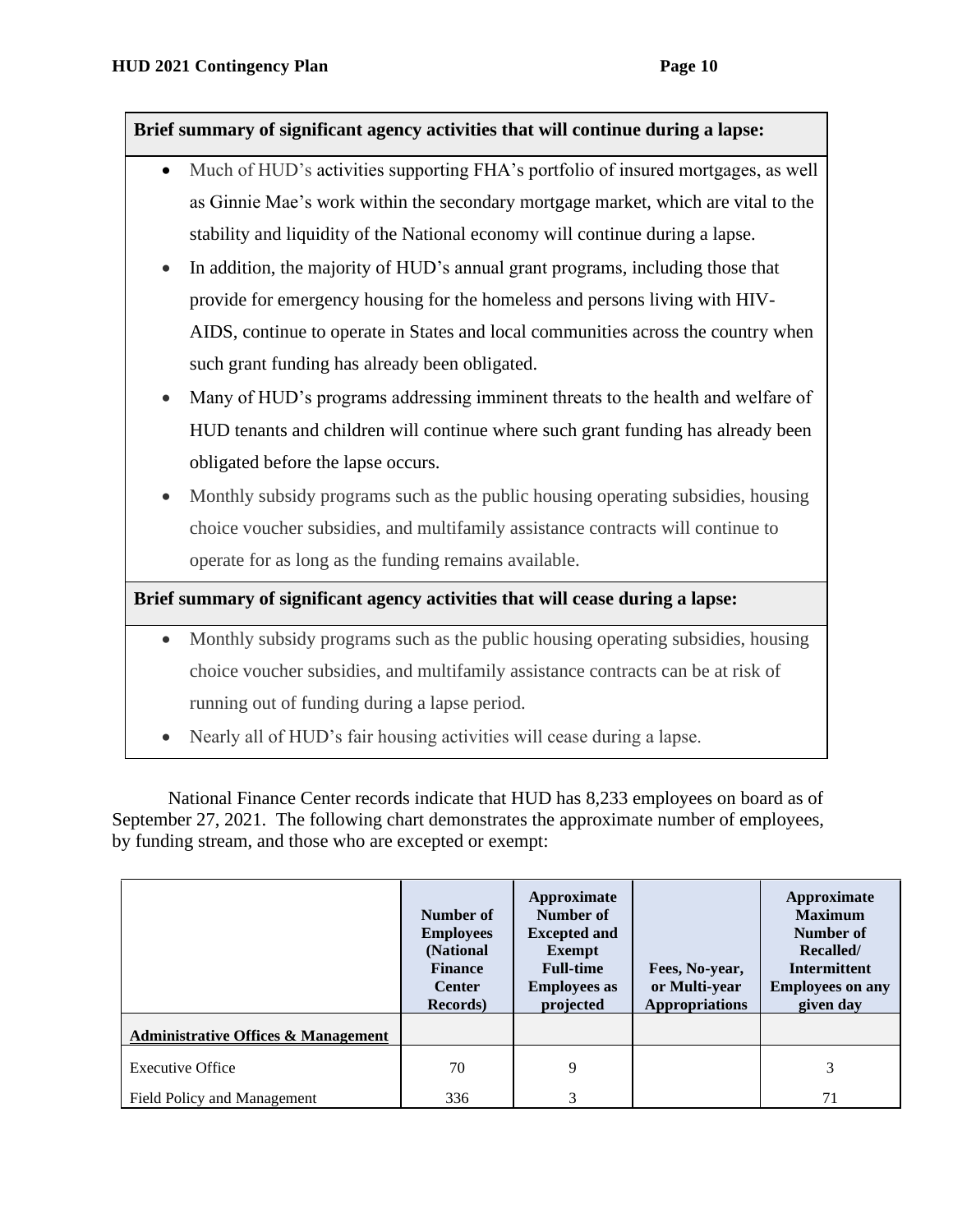| Chief Human Capital Officer                  | 190   | 6              |    | 8            |
|----------------------------------------------|-------|----------------|----|--------------|
| <b>Chief Financial Officer</b>               | 219   | 8              | 6  | 21           |
| <b>Chief Information Officer</b>             | 250   | 17             |    | 24           |
| <b>Chief Procurement Officer</b>             | 121   | 10             |    | 22           |
| Administration                               | 175   | 33             | 6  | 35           |
| <b>General Counsel</b>                       | 592   | 13             |    | 85           |
| Departmental Equal Employment<br>Opportunity | 19    | $\mathbf{0}$   |    | $\mathbf{0}$ |
| <b>Program Offices</b>                       |       |                |    |              |
| Housing                                      | 2516  | 90             |    | 180          |
| Public and Indian Housing                    | 1365  | $\overline{2}$ |    | 52           |
| Fair Housing and Equal Opportunity           | 602   | 2              |    | 7            |
| Policy Development and Research              | 155   | 3              |    | 4            |
| Lead Hazard Control and Healthy Homes        | 48    | 2              |    | 4            |
| <b>Community Planning and Development</b>    | 849   | 18             | 12 | 11           |
| Office of Inspector General                  | 537   | 11             |    | $\Omega$     |
| Ginnie Mae                                   | 189   | 11             | 20 | 34           |
| <b>TOTAL</b>                                 | 8,233 | 238            | 44 | 561          |

The reasons for the retention of excepted employees are set forth in this document by program office. Additionally, during lapse in appropriations, HUD anticipates that a modest number of employees, up to 522, would be called in on an intermittent basis to work solely on excepted activities.

# <span id="page-10-1"></span><span id="page-10-0"></span>**3. Excepted Activities by Office**

### **a) Office of Public and Indian Housing (PIH) (including the Office of Native American Programs)**

Excepted work by the Office of Public and Indian Housing during a lapse in appropriations includes the performance of functions that are funded through multi-year appropriations or no-year ("x-year") appropriations, including staff work to perform the minimum necessary supporting activities for such functions described in this plan, or where the failure to perform those functions would result in an imminent threat to the safety of human life or the protection of property, as identified below: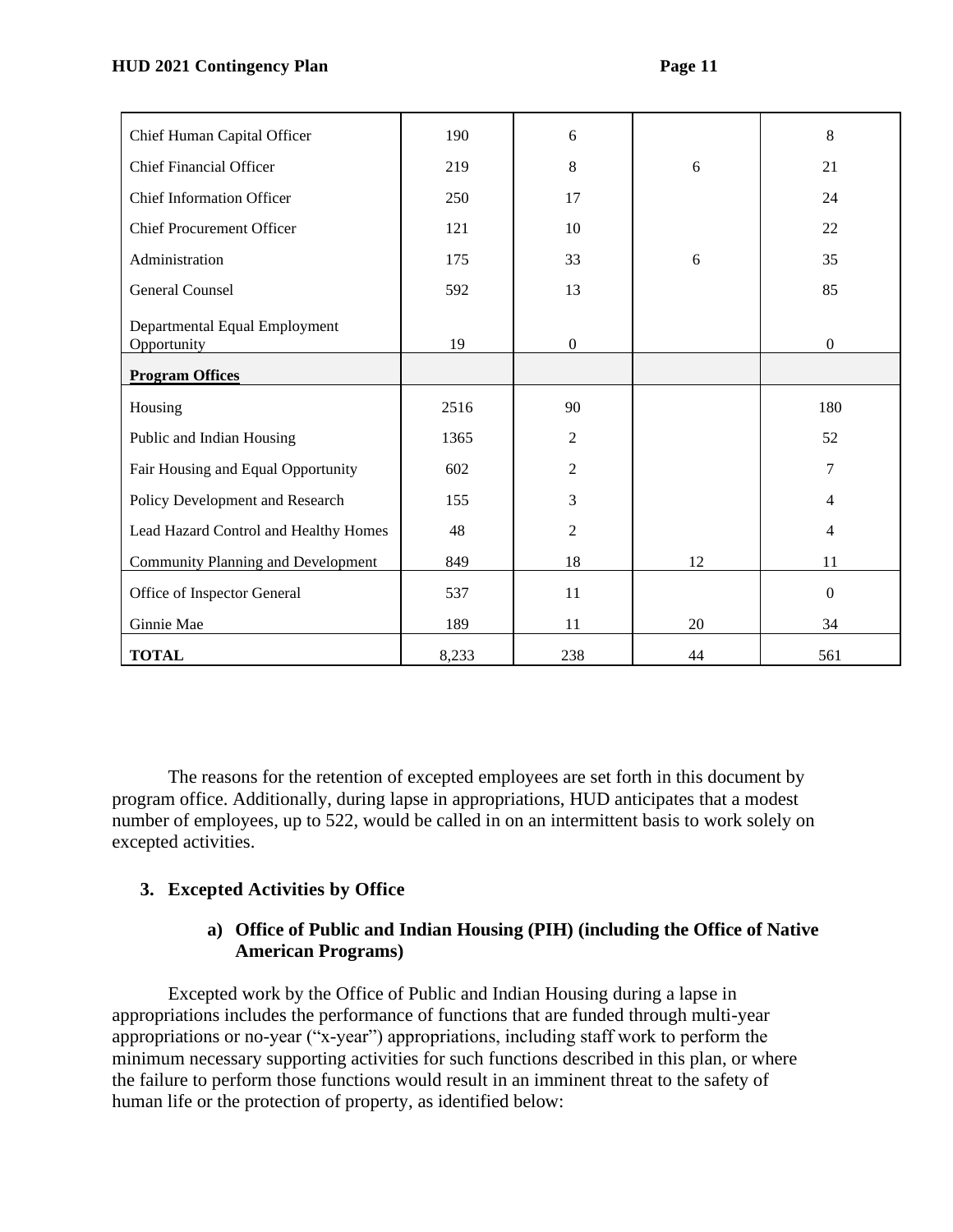- Keep open the line of credit control system for the purposes of disbursing previously obligated funds for public housing (operating subsidies and capital funds) and Indian programs.
	- o Where further action or review by HUD employees is not required for funds to be drawn down from the system, grantees will be able to draw funds normally.
	- o Where further action or review by a HUD employee is required before a grantee may access previously obligated funds, PIH will recall employees intermittently to review and approve or deny disbursement requests as necessary to avoid an imminent threat to the safety of human life or property.
- Manage the HUDCAPS system for purposes of disbursing previously obligated funds for section 8 tenant-based rental assistance (Housing Assistance Payments and Administrative Fees). A PHA's HUD-held Housing Assistance Payments (HAP) reserves may be requested (or may be automatically disbursed) to address emergency situations, including where families are at risk or terminations of assistance or where PHAs cannot afford to pay their contractual Housing Assistance Payments to Owners.
- Work closely with OCFO to identify, when previously obligated Operating Subsidy, Housing Assistance Payment (HAP), or HAP Administrative Fee allocations may be insufficient to support ongoing program operations, if any available carryover funding remains that can be used to fund these subsidy programs. If such funds are available, the necessary obligational actions will be taken to make such funds available for timely disbursement. Note that only noyear or multi-year amounts appropriated in a prior year will be legally available for this purpose, and no amounts made available by now-expired Continuing Resolutions (CRs), can be utilized.
- At receivership or HUD possession, HUD staff continue to assist with (and/or carry out) functions delegated to the PHA Recovery Administrators/Receivers.
- Existing Technical Assistance and Capacity Building cooperative agreement awards, where funds have been previously obligated and work plans have been approved, may continue performance. Actions that require HUD staff review and approval, such as the review and approval of workplan amendments or the modification of workplans, will not take place during a lapse in appropriations. However, if such proposed actions are related to an imminent threat to life or property, HUD staff will be recalled to review and approve workplan amendments or modifications.
- Conduct closings on Mixed Finance and Choice Neighborhoods transactions where the failure to close by a set date would threaten the property and demands immediate response (e.g., loss of Low Income Housing Tax Credits, New Markets Tax Credits and/or other critical financing commitments). Depending on the circumstances, further legal consultation will occur.
- In the event of an emergency situation (e.g., a contract termination due to safety and health violations; submission of an emergency/disaster Section 18 application, etc.), process a tenant protection action to provide vouchers for families to move from the project.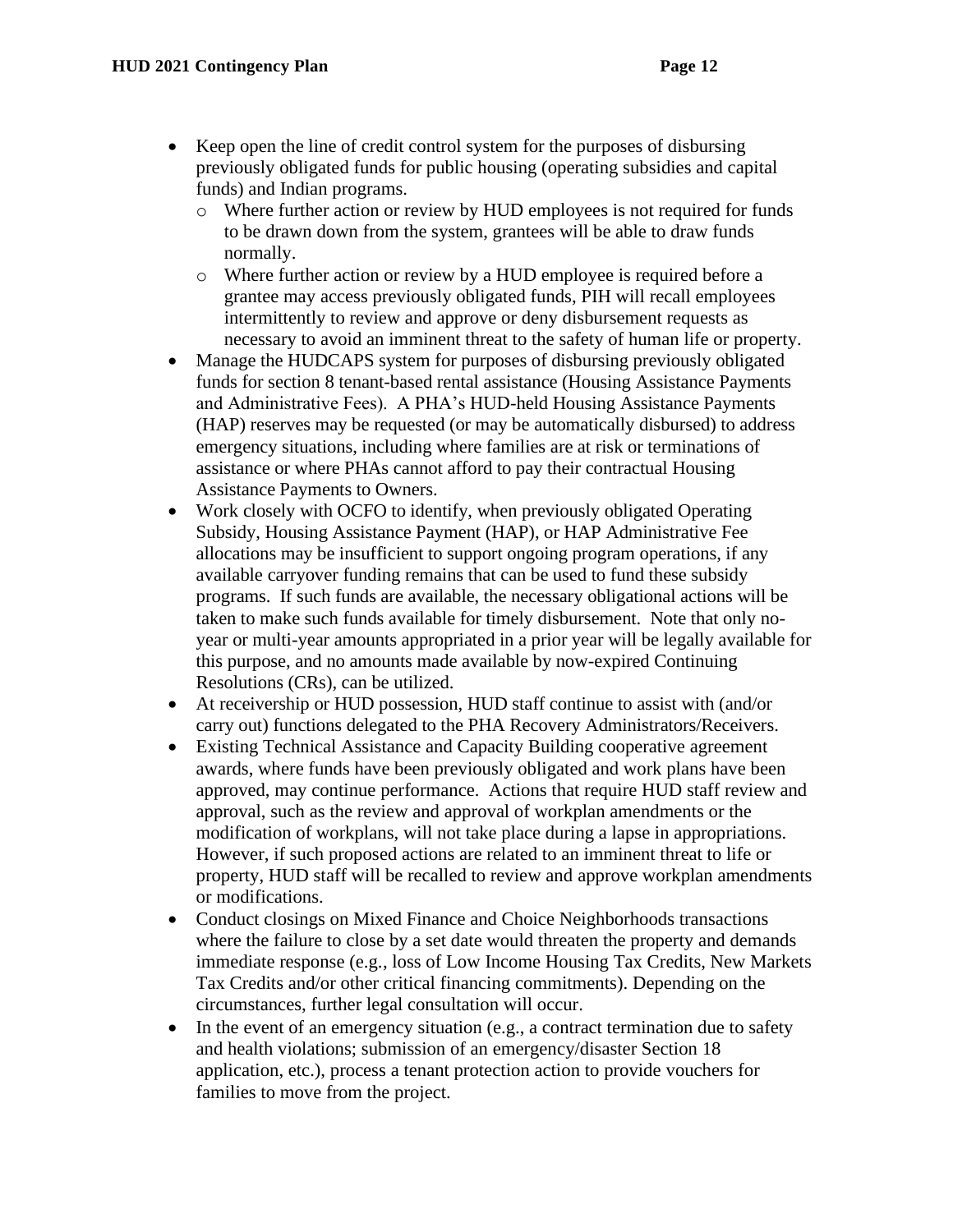- The Real Estate Assessment Center (REAC) Technical Assistance Center (TAC) will be operational and available to receive and answer questions related to both Multifamily and PIH financial submissions, all inspection inquiries, resident income verification and other such technical areas managed by the REAC. However, responses that require HUD staff review or approval will be delayed until the lapse in appropriations has ended.
- Respond to any other issues directly related to the imminent threat to the safety of residents or the protection of property.

Public housing agencies and other grantees continue operating in the event of a federal government lapse in appropriations and there are existing IT systems that will be available to public housing agencies so that they can draw down obligated funding from prior years which can be drawn down without further action or review by HUD employees. The systems below are considered to be excepted activities that are necessary to protect property and records:

- Enterprise Income Verification
- Inventory Management System/PIH Information Center (IMS/PIC)
- Voucher Management System (VMS)
- Financial Assessment Sub-System
- Physical Assessment Sub-System
- Integrated Assessment Sub-System
- Management Assessment Sub-System
- Technical Assistance Center
- Customer Assessment Sub-System
- Energy and Performance Information Center (EPIC) System
- Line of Credit Control System (LOCCS)
- HUDCAPS

### **Inspections**

The Department's Real Estate Assessment Center performs inspection services for properties in the portfolios of both the Office of Public and Indian Housing and the Office of Housing.<sup>9</sup> The inspection protocols for these two portfolios during a lapse are presented below:

- Previously awarded inspections procured by HUD and funded by previous obligations will continue regardless of the reason for the inspection.
- All inspections where the servicing mortgagee bears the responsibility for procuring the inspection will continue.
- For inspections that are to be conducted by HUD employees:

<sup>9</sup> Properties covered include housing assisted under the HUD programs listed in 24 CFR 200.853(a); housing with mortgages insured or held by HUD, or housing that is receiving assistance from HUD, under the programs listed in 24 CFR 200.853(b); and Public Housing (housing receiving assistance under the U.S. Housing Act of 1937, other than under section 8 of the Act). This does not apply to units assisted under the Housing Choice Voucher (HCV) program, including the Project-Based Voucher Program under the purview of the Office of Public and Indian Housing.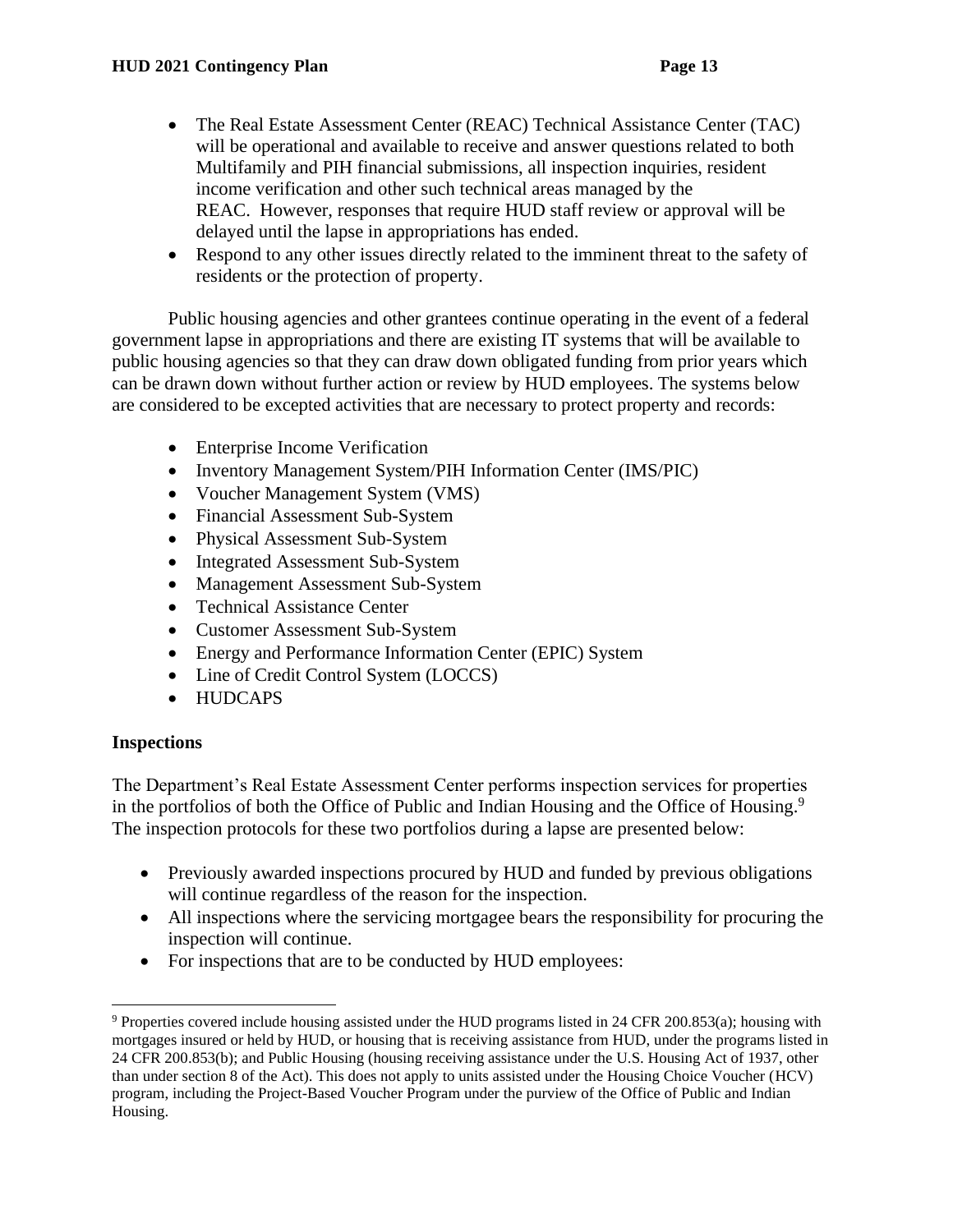- o Where there is reason to believe that there is a threat to life or property at that specific location, the inspection will continue.
- o Where there is no reason to believe that there is a threat to life or property at that specific location, the inspection will be cancelled.
- o When during a lapse in appropriation HUD becomes aware of a threat to life or property, HUD will schedule an inspection to be conducted by a HUD employee.
- For any inspections that occur immediately before or during a lapse:
	- o HUD staff will be recalled as appropriate to conduct the activities that are essential to review inspections, identify exigent circumstances, release inspections to HUD field staff, and process inspection payments; and
	- o If exigent circumstances are uncovered, HUD staff in either the Office of Public and Indian Housing and the Office of Housing, as appropriate, will be recalled intermittently to take any necessary and appropriate actions to ensure that those emergency circumstances are alleviated consistent with applicable requirements.

# **b) Office of Community Planning and Development (CPD)**

### <span id="page-13-1"></span><span id="page-13-0"></span>**CPD Generally**

CPD will continue to make previously obligated CDBG, HOME, HOPWA, Homeless Assistance Grants funds and other grant funds available for draw down by CPD grantees. Where further action or review by HUD employees is not required for funds to be drawn down from the system, grantees will be able to draw funds normally.

- Where further action or review by a HUD employee is required before a grantee may access previously obligated funds, CPD will recall employees intermittently to review and approve or deny disbursement requests as necessary to avoid an imminent threat to the safety of human life or property.
- CPD will perform the necessary review and approval, if there is no valid objection, of environmental requests for release of funds (RROFs) where the failure to act would put the safety of life or property at risk, including where a previously scheduled closing would be impacted.
- CPD will ensure grantee access to eLOCCs, IDIS and DRGR. (Resetting and assigning new passwords and troubleshooting issues where approved grantees are unable to access the system.)
- The Ask A Question (AAQ) Help Desk will remain open and will be available to answer questions received. Responses that require HUD staff review or approval will be delayed until the lapse has ended; however, HUD staff will be available to review and approve or otherwise respond to questions related to an imminent risk to life or property.
- Existing Technical Assistance and Capacity Building cooperative agreement awards, where funds have been previously obligated and work plans have been approved, may continue performance. Actions that require HUD staff review and approval, such as the review and approval of workplan amendments or the modification of workplans, will not take place during a lapse in appropriations. However, if such proposed actions are related to an imminent threat to life or property, HUD staff will be recalled to review and approve workplan amendments or modifications.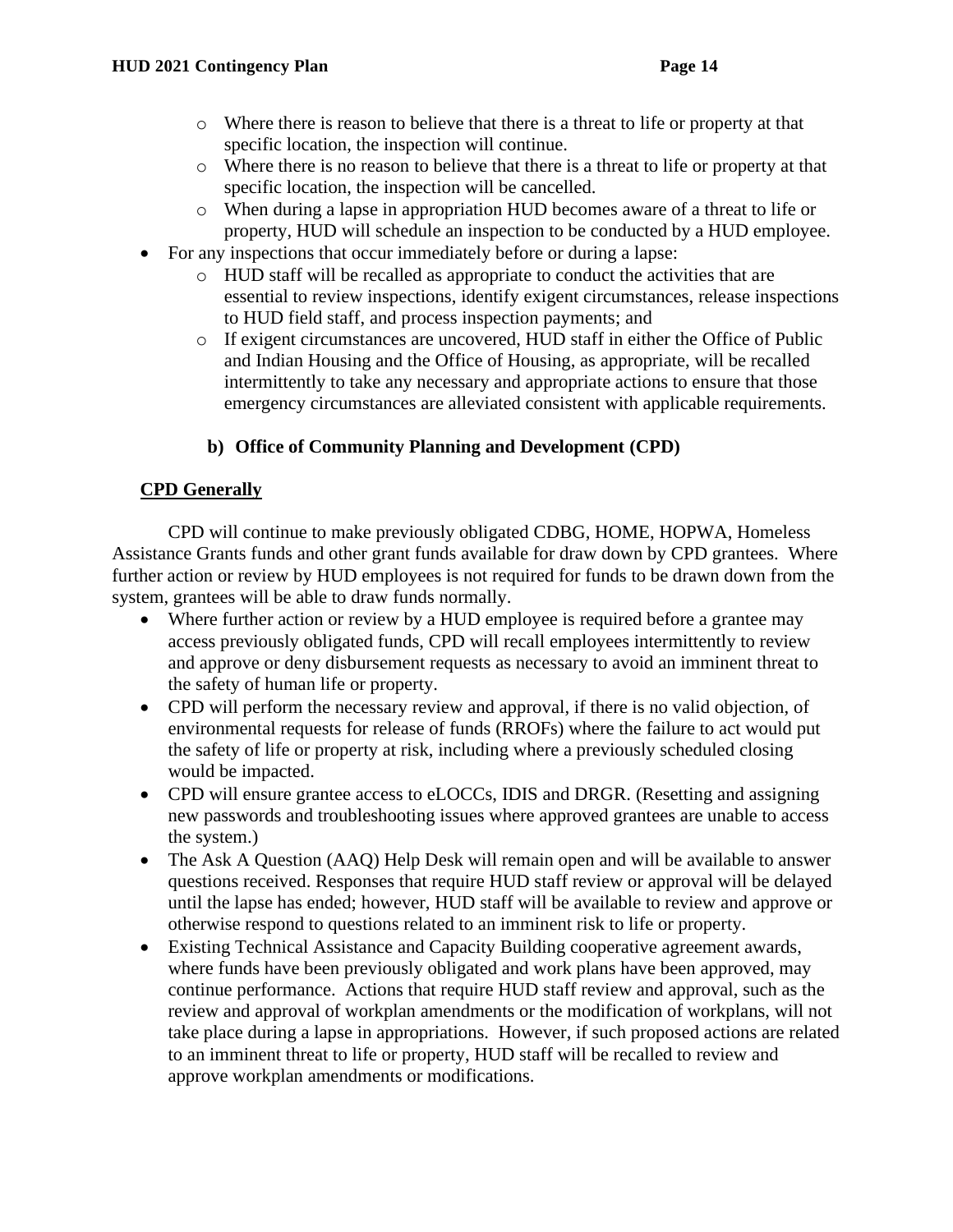• Continue to maintain the IT contracts for CPD systems (e.g., IDIS, DRGR, e-snaps) that support excepted activities.

Note: CPD grantees submit consolidated plans for annual formula funding programs that are deemed approved if not disapproved within 45 days of submission. These are rolling submissions that are due 45 days prior to submission of the start of their program years. CPD grantees select the start dates of their program years. A long term shut down could result in the automatic approval of consolidated plans. The review of the consolidated plans (exclusive of CDBG-DR action plans and substantial amendments) does not fall under an excepted activity.

### <span id="page-14-0"></span>**Continuum of Care (CoC) and Housing Opportunities for Persons with HIV/AIDS (HOPWA) Additional Activities**

In addition to the activities listed above, CPD will take certain actions when (1) prior year, unobligated funds remain available for obligation in the Continuum of Care (CoC) and Housing Opportunities for Persons with HIV/AIDS (HOPWA) programs, (2) the award announcements were planned to have occurred during the lapse period, and (3) any further delay of the announcements would create a gap in services. Under these conditions, CPD would take the necessary and appropriate steps to make renewal award announcements and execute grant agreements for those renewal eligible grantees who would experience a gap in services absent announcement and/or a renewal agreement. This activity will enable grantees to continue to provide for the delivery of essential housing and emergency services for homeless persons and persons with HIV/AIDS.

### <span id="page-14-1"></span>**Disaster Recovery Assistance Programs**

CPD will continue Disaster Recovery Assistance Programs, which are funded through multi-year or no-year appropriations, where funds have been previously obligated.

This includes, but is not limited to, activities that may involve the support of HUD staff, such as:

- Previously obligated funds will be available for draw down by grantees. Where further action or review by HUD employees is not required for funds to be drawn down from the system, grantees will be able to draw funds normally.
- Actions necessary to approve grantee voucher drawdown requests that are routed for review or above threshold when there is no valid objection to approval.
- For grantee voucher drawdown requests that are above threshold and there are concerns or questions regarding approval, CPD will recall employees intermittently to review and approve or deny disbursement requests to avoid an imminent threat to the safety of human life or property.
- Review and approval (or disapproval, if appropriate) of CDBG-DR action plans and substantial amendments, including necessary follow-up and technical assistance on disapproved plans or amendments.
- Review and approval, if there is no valid objection, of environmental requests for release of funds (RROFs).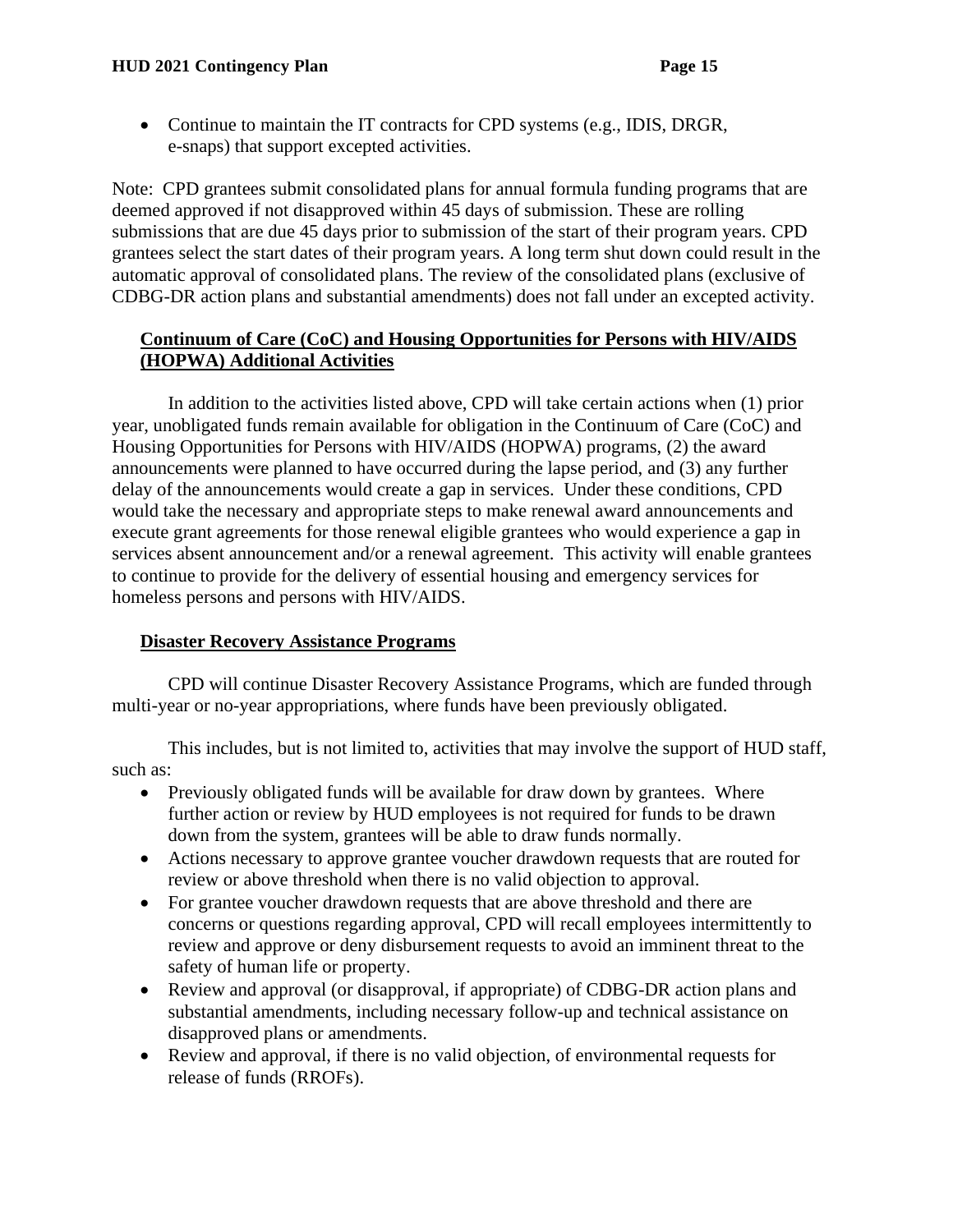• Recall permanent employees intermittently to maintain the DRGR system when necessary to protect life and property.

## <span id="page-15-0"></span>**The Section 108 Loan Guarantee Program**

In the Section 108 Loan Guarantee Program, HUD staff will:

- Take the ministerial actions necessary to follow through on providing permanent financing of Section 108 loans through scheduled public offerings.
- Take limited administrative actions, such as implementing already approved plans and transmitted documents, that are necessary to provide interim and permanent financing for commitments authorized by prior year appropriations and approved before the lapse. (Note that no new commitment authority will be available during a lapse in appropriations.)
- Coordinate with the OCFO to make any scheduled payments on behalf of Section 108 borrowers that are due to Fiscal Agent/Trustee pursuant to underlying agreements (e.g., Fiscal Agency Agreement, Contract for Loan Guarantee Assistance, Promissory Note or HUD's Guarantee).

# **c) Fair Housing and Equal Opportunity (FHEO)**

<span id="page-15-1"></span>FHEO recipients will continue to have access to LOCCS, including any funding previously approved for draw before the lapse occurred. FHEO will recall necessary personnel if an emergency arises where the Department must pursue prompt judicial action or obtain restraining orders in a civil rights matter. FHEO will also recall staff that are necessary to respond to a request from the Department of Justice to assist in litigation that has not been stayed. A limited number of FHEO Information Technology personnel are necessary to monitor HEMS and provide system maintenance and fix any system delays/crashes.

### **d) Office of Housing (Housing)**

<span id="page-15-2"></span>Excepted work by the Office of Housing during a lapse in appropriations includes the performance of functions that are funded through multi-year appropriations or no-year ("x-year") appropriations, including staff work to perform the minimum necessary supporting activities for such functions described in this plan, or where the failure to perform those functions would result in an imminent threat to the safety of human life or the protection of property. These activities are associated with FHA's portfolio of insured mortgages – multifamily, healthcare, and single family, as well as commitments entered into for project-based rental assistance and Sections 202 and 811 rental assistance and capital advances or with manufactured housing.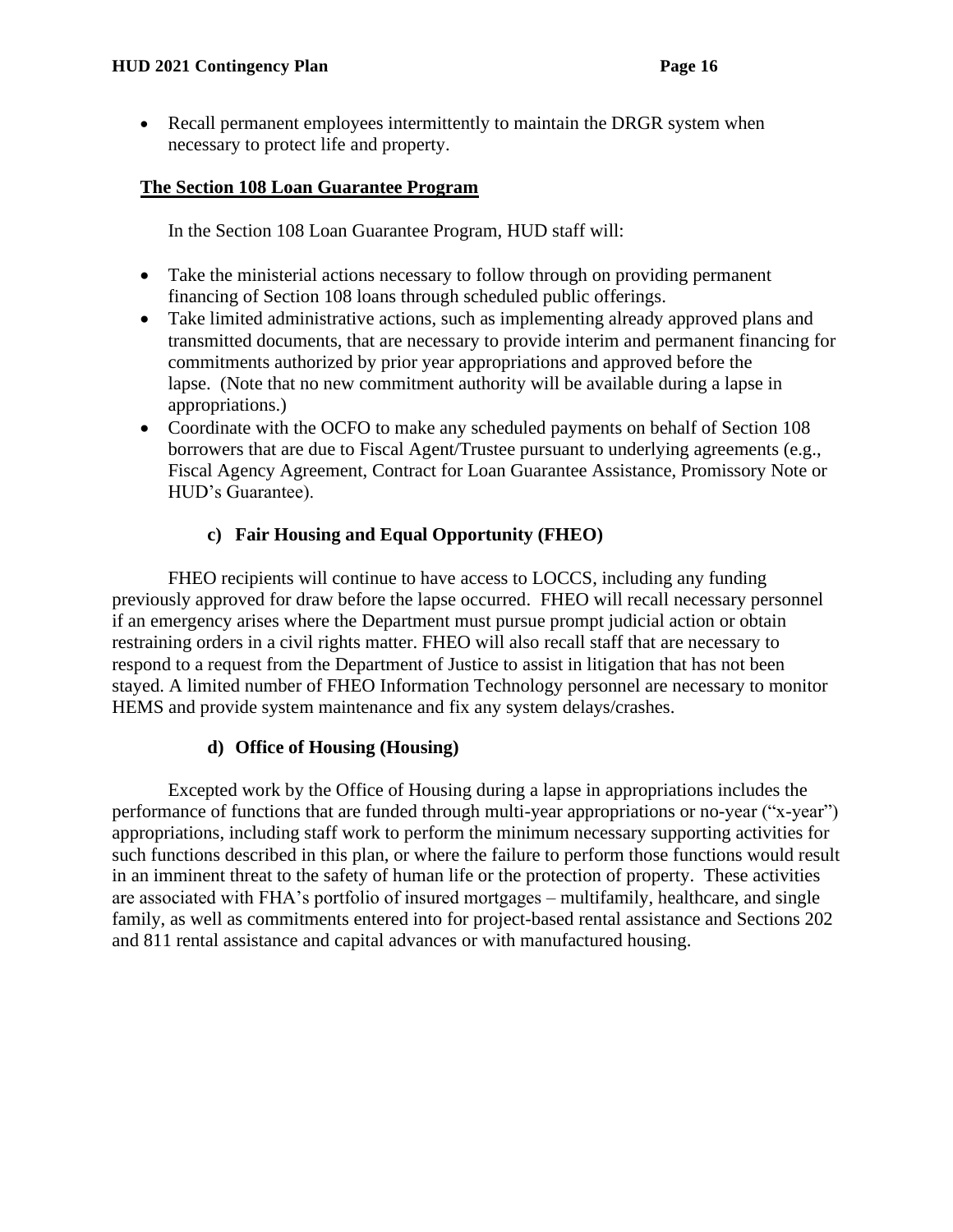# <span id="page-16-0"></span>**Multifamily (MF) Housing**

# ➢ **FHA MF Production**

- Conduct closings and endorsements of projects with Firm Commitments issued prior to the shutdown and related activities (e.g., review and approve lender requests for amendments to the Firm Commitment, including mortgage increases (subject to handbook processing guidelines) so long as Commitment Authority is available.
- During a lapse in appropriations the following will apply:
	- a. MAP Lenders servicing construction loans may, at their and Owners' and General Contractors' risk, process interim construction or repair (in the case of Section 223(f) project) draws. Limited construction inspection functions may continue where such functions are to be performed under a funded contract, provided the contractor has sufficient capacity to proceed independently or, when necessary, under the oversight of an excepted employee. The GTM for each region will approve the inspection deliverables to assist in processing contractor invoices. HUD will perform or contract for all other construction inspections on a postreview basis at such time the government re-opens.
	- b. MAP lenders may, at their and the Borrower's risk, release funds from the Operating Deficit and Working Capital Accounts to support project operations. HUD will review any release at such time as the government re-opens.
	- c. No change orders will be processed or approved.

# ➢ **Section 202/811 Production**

- Initial closings on projects with Firm Commitments that have already scheduled closing dates during the shutdown period.
- Final closings on projects with critical deadlines (e.g., tax credit deadlines).
- HUD will process construction draws using intermittent staff to respond to issues relating to the imminent threat and protection of property. HUD will rely on the sponsors' supervisory architects' certifications, and will perform or contract for construction inspections on a post-review basis at such time the government re-opens.

# ➢ **Rental Assistance Demonstration Program**

• Closings on rental assistance conversions scheduled as part of the Rental Assistance Demonstration (RAD) where a Rental Assistance Demonstration Conversion Commitment was issued and the closing was scheduled prior to the shutdown or RAD Conversions where the failure to close or prepare to close would threaten the property and demands an immediate response (e.g.. loss of tax credits).

# ➢ **Mark-to-Market and Post-Market-to-Market**

• Issuance of HUD approvals, waivers or authority to proceed on Mark-to-Market transactions and post-transaction requests where the failure to take such action would threaten the property and demands an immediate response (e.g., loss of tax credits).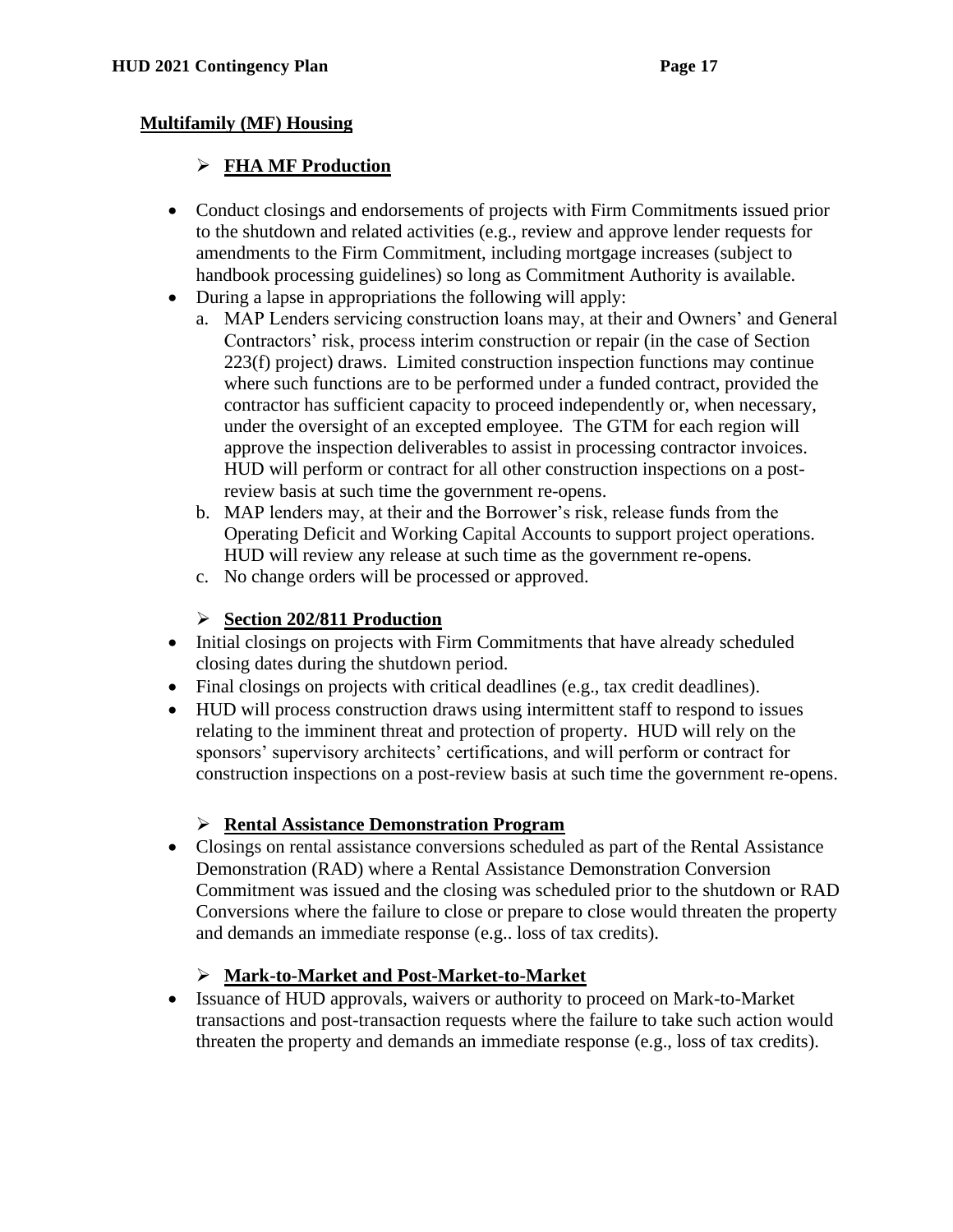# ➢ **Asset Management/FHA and Assisted Housing**

- Make payments under previously obligated Section 8 contracts, rent supplement contracts, Section 236 agreements, Project Rental Assistance Contracts (PRAC), and PBCA contracts on an as-needed basis to ensure ongoing viability of assets and preservation of affordable housing.
- Work closely with OCFO to identify, when previously obligated Section 8, PRAC, and PBCA contract allocations may be insufficient to support ongoing program operations, if any available carryover funding remains that can be used to fund these assistance programs. If such funds are available, the necessary obligational actions will be taken to make such funds available for timely disbursement, including processing Section 8 and PRAC renewals for expiring contracts and processing amendment funds for non-expiring Section 8 contract renewals. Note that only noyear or multi-year amounts appropriated in a prior year will be legally available for this purpose, and no amounts made available by now-expired Continuing Resolutions (CRs), can be utilized.
- Approval of emergency property funding needs through approval of reserve for replacement releases, residual receipts, or other mechanisms. Reserve for replacement and residual receipts funds are held by the property or a property lender, not obligated by HUD, and no previous obligation is needed.
- Proceed with activities necessary to support orderly termination of Insurance, including processing extension requests and processing insurance termination requests, performing loss mitigation and asset management activities, including as mortgagee-in-possession, processing insurance claims, and liquidating and disposing of assets resulting from insurance claims.
- Respond to issues directly relating to the imminent threat to the safety of the residents, or to the protection of property in HUD-insured or assisted multifamily projects.
- For information about inspections, see section 3a (Public and Indian Housing) above.

### <span id="page-17-0"></span>**Healthcare Programs**

- Conduct closings and endorsements of projects with Firm Commitments issued prior to the shutdown and related activities (e.g., review and approve lender requests for amendments to the Firm Commitment, including mortgage increases (subject to handbook processing guidelines) so long as Commitment Authority is available.
- Approve emergency repairs.
- Respond to issues directly relating to the imminent threat to the safety of the residents, or to the protection of property in HUD-insured healthcare projects.
- Proceed with activities necessary to support orderly termination of Insurance, including processing extension requests and processing insurance termination requests, performing loss mitigation and asset management activities, including high risk interventions and as mortgagee-in-possession actions, processing insurance claims, and liquidating and disposing of assets resulting from insurance claims.
- During a lapse in appropriations, the following will apply:
	- a. Lenders may, at their and the Borrower's risk, release funds from the Operating Deficit, Working Capital and Debt Service Reserve Accounts, to support project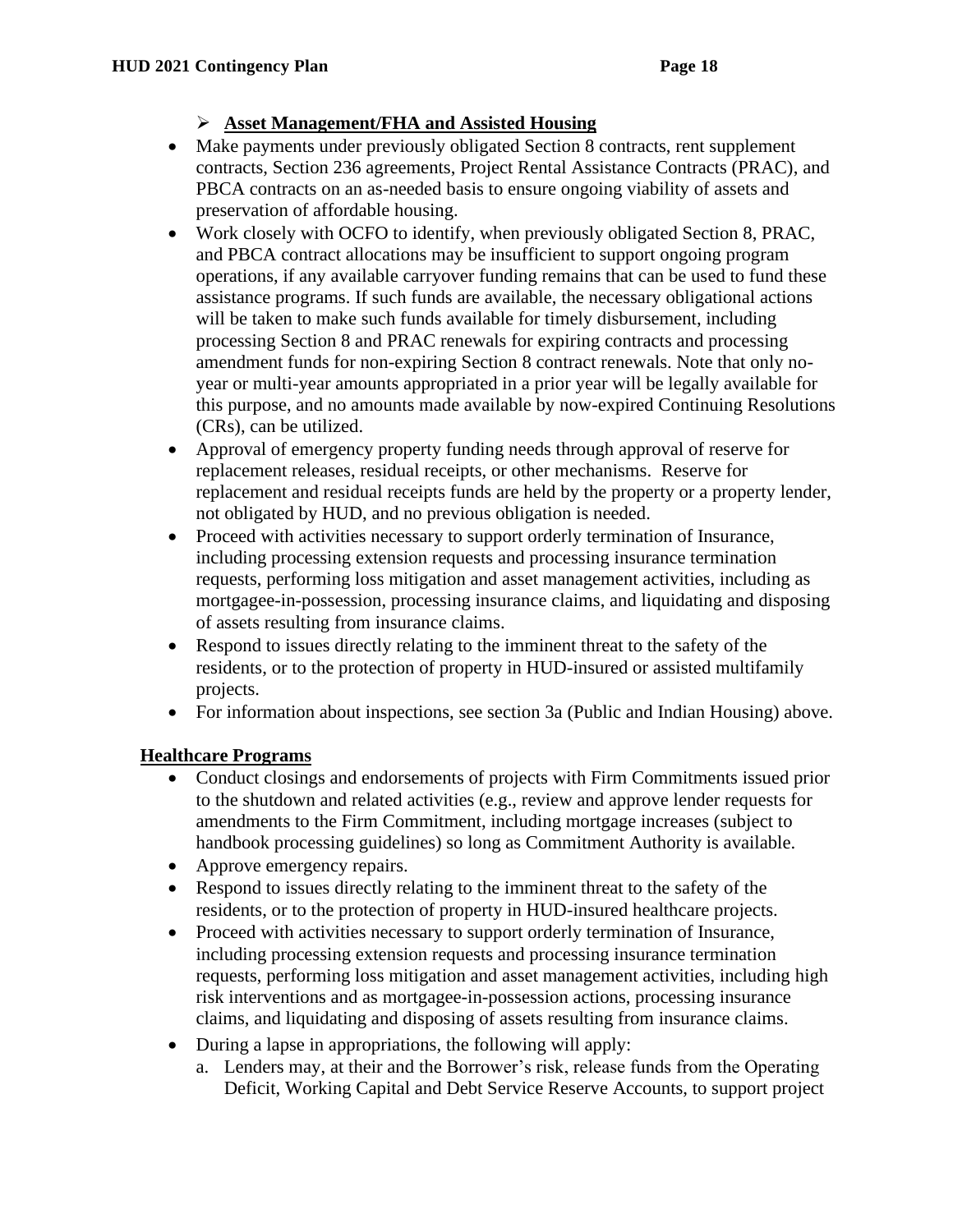operations. HUD will review any release at such time as the government reopens.

- b. Lenders servicing loans having a construction or repair component may, at their and Owners' and General Contractors' risk, process interim construction or repair draws. Limited construction inspection functions may continue where such functions are to be performed under a funded contract provided the contractor has sufficient capacity to proceed independently, or when necessary, under the oversight of an excepted employee. HUD will perform or contract for all other construction inspections on a post-review basis at such time the government reopens.
- c. No change orders will be processed or approved.

### <span id="page-18-0"></span>**Single Family Housing**

- The Office of Single Family Housing will endorse new loans, with the exception of Home Equity Conversion Mortgages (HECM) and Title I loans, under current multiyear loan guarantee commitment authority in order to support the health and stability of the U.S. mortgage market.
- Endorsements that require assessment by an FHA underwriter will not be able to be finalized during a lapse in appropriations; however:
	- o FHA will support manual endorsement actions including case number cancellations, case number reinstatement, case number transfers, and resolution of the hold tracking queue;
	- o FHA will answer questions related to the efficacy of specific borrower data in CAIVRS to avoid borrowers being denied credit due to incorrect information on FHA loans; and
	- o While FHA staff will not be available to process condominium project approvals under the HUD Review and Approval Process (HRAP), lenders will be permitted to continue processing condominium approvals under the Direct Endorsement Lender Review and Approval Process (DELRAP).
- In general, FHA systems (such as FHA Connection, CHUMS, etc.) will be operational; however, actions that require intervention by FHA personnel will either be delayed or suspended.
- FHA's Resource Center will be available to answer questions, but responses to questions requiring escalation to HUD staff may be delayed.
- The Office of Single Family Housing will maintain the minimum operations necessary to support FHA's existing portfolio. This includes:
	- o activities in support of the processing and the payment of claims;
	- o servicing of Secretary-held notes and mortgages (including making payments required under HECMs assigned to the Secretary-Held portfolio);
	- o addressing concerns with HUD's Emergency Homeownership Loan Program (EHLP);
	- o ensuring the continuity of FHA's asset disposition process; and
	- o supporting loan servicing and loss mitigation activities related to both forward and reverse mortgage loans.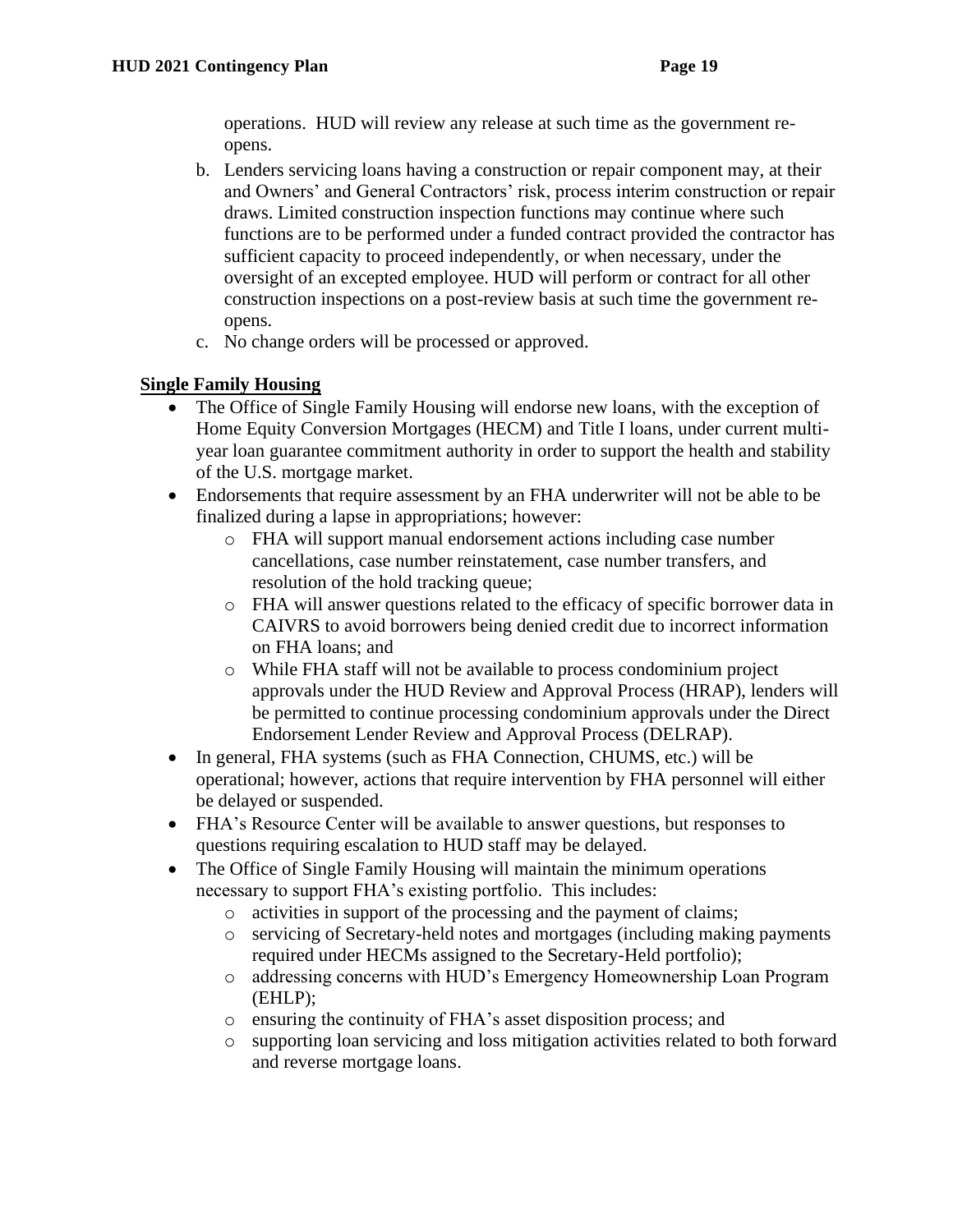- The Office of Single Family Housing will advise the Secretary on pending settlement agreements that are at risk due to delay and that address imminent threats to persons or property by recouping or preventing further loss of MMIF funds.
- The Office of Housing will continue to work on planned sales of defaulted notes, as required for the orderly termination of HUD's fiduciary insurance and servicing obligations.

## <span id="page-19-0"></span>**Housing Counseling**

- The Office of Housing Counseling (OHC) will not have staff on board and will not process requests to draw down grant funds from the Line of Credit Control System (LOCCS).
- The Housing Counseling system (HCS) will be operational on a limited basis; however, actions that require intervention by OHC personnel will be either delayed or suspended.
- The housing counselor examination (housing counselors.com) will be operational on a limited basis; however, actions that require intervention by OHC personnel will be either delayed or suspended. The housing counselor certification process relies on FHA systems and will be operational on a limited basis; however, actions that require intervention by OHC or HUD personnel will be either delayed or suspended.

### <span id="page-19-1"></span>**Finance and Budget**

- The Office of Finance and Budget (FAB) will have limited staff in the office during temporary office closure to support Housing-FHA "excepted activities." FAB's role is as follows:
	- o Safeguarding of governmental assets through protection of the integrity of Housing-FHA's loan portfolio and overall financial data and transactions is the number one goal of FAB during a shutdown. In addition, the Office of Budget and Field Resources will support excepted activities.
	- o Assure the financial integrity, formulation, execution, and analysis of the Housing-FHA Loan Insurance, Grant and Subsidy programs; includes providing travel funding to support excepted activities.
	- o Maintain and manage FHA financial and loan processing systems, including systems used for, loan underwriting, disbursements and collections (i.e. FHA insurance premium collect and claims payments) during temporary closure.
	- o FAB's Office of Asset Sales (ASO) will continue to work with housing program offices on planned sales of Single Family, Multifamily and Healthcare defaulted notes, as required for the orderly termination of HUD's fiduciary insurance and servicing obligations.
	- o FAB's Comptroller's office will also maintain a limited number of staff to support minimum operations and administration of FHA's existing loan portfolio, including those actions necessary to collect mortgage insurance premiums, pay lender claims, support collection and disbursement functions between FHA and U.S. Treasury, and timely issue any legally necessary tax forms regarding the disposition of debt. The limited number of staff will also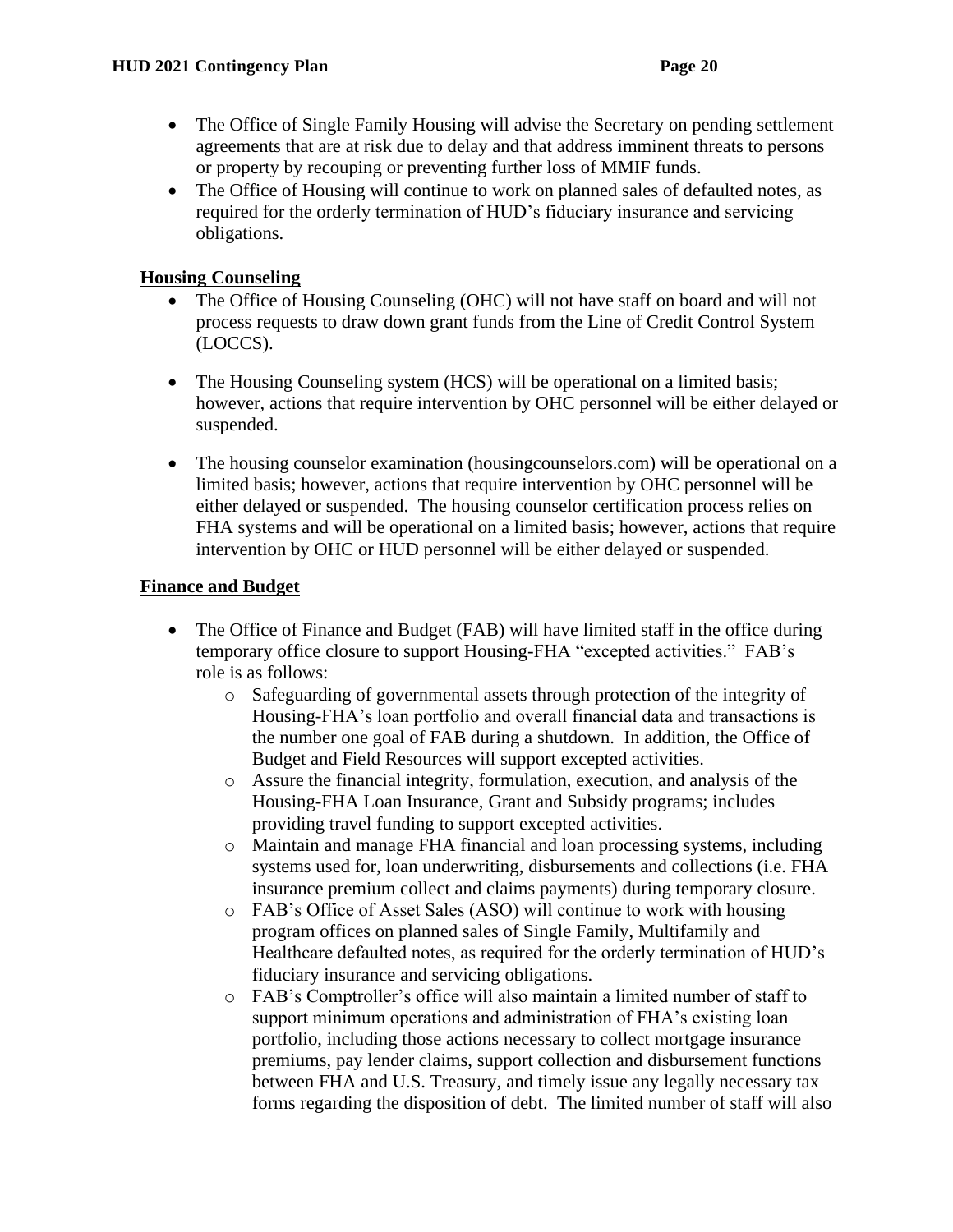conduct financial business or transactions related to the protection of government property and in support of program office excepted activities.

#### <span id="page-20-0"></span>**Risk Management and Regulatory Affairs**

• Perform frequent analysis on and manage the FHA's insurance fund activities to avert shortages that could have severe economic impact on the Housing Markets. This includes overseeing the Actuarial Models used to forecast FHA Loan Guarantee claim payments.

#### <span id="page-20-1"></span>**Office of Manufactured Housing Programs**

• Perform oversight of Manufactured Home Construction and Safety and Installation Standards and Model Installation standards, as necessary, to maintain core operations and protect life and/or property.

#### **e) Ginnie Mae**

<span id="page-20-2"></span>Ginnie Mae's role in the secondary mortgage market is vital to the stability and liquidity of the primary mortgage market. An interruption in the operations would create immediate and significant market disruption that would lead to financial losses for investors and increased mortgage rates for government-insured mortgage loans. GNMA has two-year MBS guarantee commitment authority that remains available under a lapse. Ginnie Mae may incur obligations and continue its operations during a lapse in appropriations under the emergency exception, 31 U.S.C. 1342. Furthermore, all Ginnie Mae contracts are funded with "no year" money; work performed by contractors in support of operations may continue. Contractor-dependent exempt or excepted functions will be managed by Ginnie Mae "excepted" employees. Any non-exempt or excepted functions for which funds have been obligated will continue to be independently-operated by the contractors with no Ginnie Mae employee involvement, however, only in cases where Ginnie Mae has made the determination that the contractor has sufficient capacity to proceed independently.

Note that Ginnie Mae also employs a number of employees whose regular salaries and expenses (S&E) costs are billed to Ginnie Mae's no-year S&E account. These employees (sometimes called "term" employees, although not all term employees will fit into this category) will follow the specific guidance and direction from HUD's OCHCO regarding their work status during a lapse in appropriations, which may be different from Ginnie Mae's other employees.

Ginnie Mae will limit its operations to the following functions that are essential to avoid disruption to Ginnie Mae's ability to fulfill its obligations: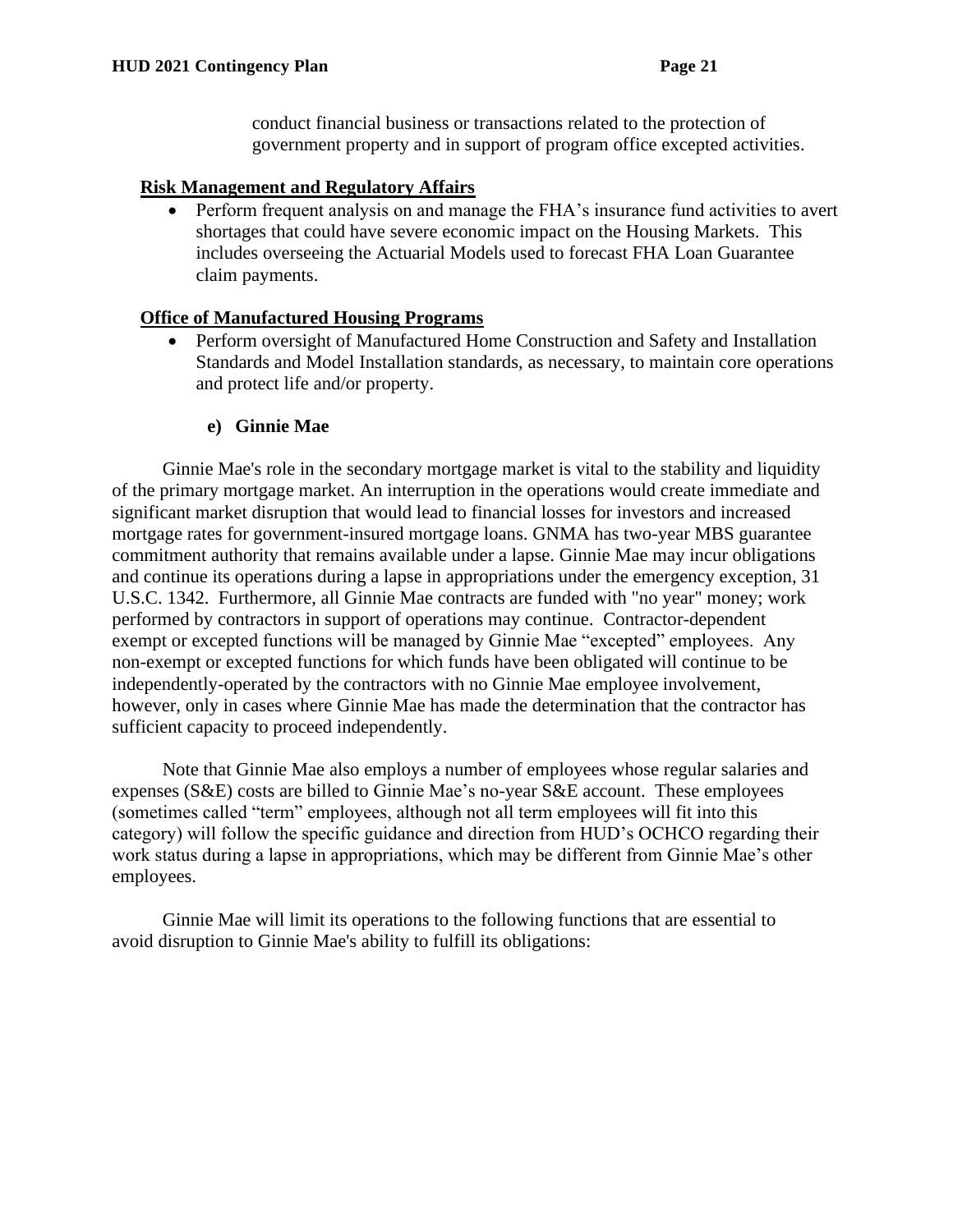|                                                                                                                                                         | <b>Lapse of Appropriations</b>                                                                                                                                                                                                                                                                                                                                                                    |
|---------------------------------------------------------------------------------------------------------------------------------------------------------|---------------------------------------------------------------------------------------------------------------------------------------------------------------------------------------------------------------------------------------------------------------------------------------------------------------------------------------------------------------------------------------------------|
| <b>Ability to Issue</b><br><b>Commitment Authority</b>                                                                                                  | Yes<br>Emergency Exception (property protection) – Ginnie Mae's operation is essential for<br>market stability and maintaining low mortgage rates for Government-insured<br>mortgages.                                                                                                                                                                                                            |
| <b>Ability to Issue</b><br>Mortgage-Backed<br><b>Securities and Structured</b><br><b>Multi-Class Transactions</b>                                       | Yes<br>Emergency Exception (property protection) – Ginnie Mae's operation is essential for<br>market stability and maintaining low mortgage rates for Government-insured<br>mortgages.                                                                                                                                                                                                            |
| <b>Ability to</b><br><b>Receive/Process Monthly</b><br><b>MBS Loan &amp; Payment</b><br><b>Accounting Data</b>                                          | Yes<br>Emergency Exception (property protection) - Ginnie Mae's operation is essential for<br>market stability and maintaining low mortgage rates for Government-insured<br>mortgages.                                                                                                                                                                                                            |
| <b>Ability to Pay Securities</b><br><b>Holders</b>                                                                                                      | Yes<br>Emergency Exception – Failure to pay investors would cause a default on the guarantee<br>of the Government and mortgage market stability would be put at risk.                                                                                                                                                                                                                             |
| <b>Ability to Engage and Pay</b><br><b>Contractors</b>                                                                                                  | Yes, if those contractors are necessary to carry out Ginnie Mae's functions<br>May not fall directly under emergency exception but if an agency may continue to<br>operate during an appropriation lapse, it may incur obligations beyond employee<br>salaries that are necessary for carrying out the functions. Ginnie Mae manages<br>contractual obligations under mandatory, no-year funding. |
| Ability to engage in Issuer<br>Defaults activities (e.g. Pre<br>and Post related)                                                                       | Yes<br>Emergency Exception - Ginnie Mae's operation is essential for market stability and<br>maintaining low mortgages rates for Government-insured mortgages. The ability to<br>default an issuer is essential (i.e. Pre and Post related activities) for market stability and<br>protecting government's property.                                                                              |
| <b>Ability to Travel for</b><br><b>Emergency Purposes (e.g.,</b><br><b>Issuer Defaults)</b>                                                             | Yes<br>Emergency Exception - Ability to default is essential for market stability and<br>protecting Government's property.                                                                                                                                                                                                                                                                        |
| <b>Ability to Review and</b><br><b>Process Mortgage</b><br><b>Servicing Rights (MSR)</b><br><b>Transfers and Financial</b><br><b>Agreement Requests</b> | Yes<br>Emergency Exception (property protection) – Ginnie Mae's operation is essential for<br>market stability and maintaining low mortgage rates for Government-insured mortgages.                                                                                                                                                                                                               |

# **f) Office of Policy Development and Research (PD&R)**

<span id="page-21-0"></span>PD&R will continue to process invoices for grants and cooperative agreements in order to ensure an orderly shutdown of agency functions. When FEMA extracts data and makes it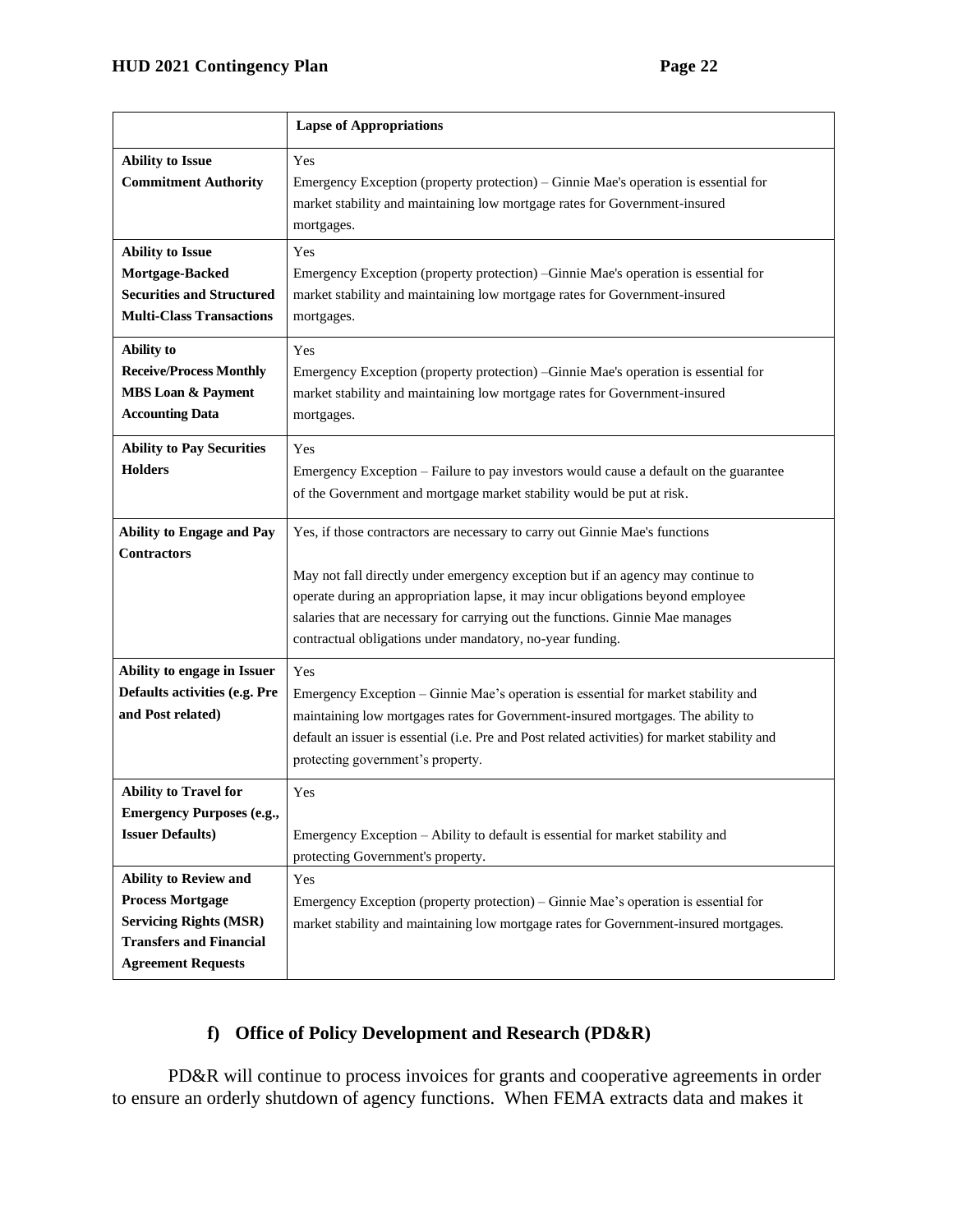available to PD&R as an excepted activity in the event of a government shutdown due to a lapse in appropriations, PD&R will provide data analysis supporting FEMA's mission-scoping assessments related to disaster recovery.

## **g) Office of Lead Hazard Control and Healthy Homes (OLHCHH)**

<span id="page-22-0"></span>OLHCHH will maintain a minimal number of staff and services necessary to support activities addressing emergency situations where the failure to perform those functions would result in an imminent threat to the safety of human life or the protection of property.

Depending on the circumstances, excepted activities include the following oversight activities related to OLHCHH grantees and contractors that are necessary to avoid imminent threats to the health and welfare of tenants and children:

- environmental assessments
- lead-based paint inspections
- risk assessments
- lead hazard control work plans
- healthy homes hazard remediation work plans
- work specifications
- clearance examinations
- payment requests.

OLHCHH will also conduct other excepted activities necessary to avoid imminent threats to the health and welfare of tenants and children, including:

- lead safety regulatory compliance reviews;
- technical assistance:
- enforcement activities:
- disaster recovery technical support activities.

### **h) Office of General Counsel (OGC)**

<span id="page-22-1"></span>If a lapse in appropriations appears to be reasonably foreseeable, taking into consideration guidance from OMB, OGC will:

- Provide program clients with lists of activities that continued during the previous lapses and provide legal guidance about whether new programs are excepted activities.
- Provide legal advice about the ramifications of a shutdown with respect to all program, contractual, operational and personnel functions.
- Review legal documents, including contracts, grant agreements, settlement agreements addressing imminent threats to persons or property, notices to grantees, proposed stop work orders, notices to employees, etc.
- Provide legal assistance, in coordination with OCHCO, to senior staff about related labor issues.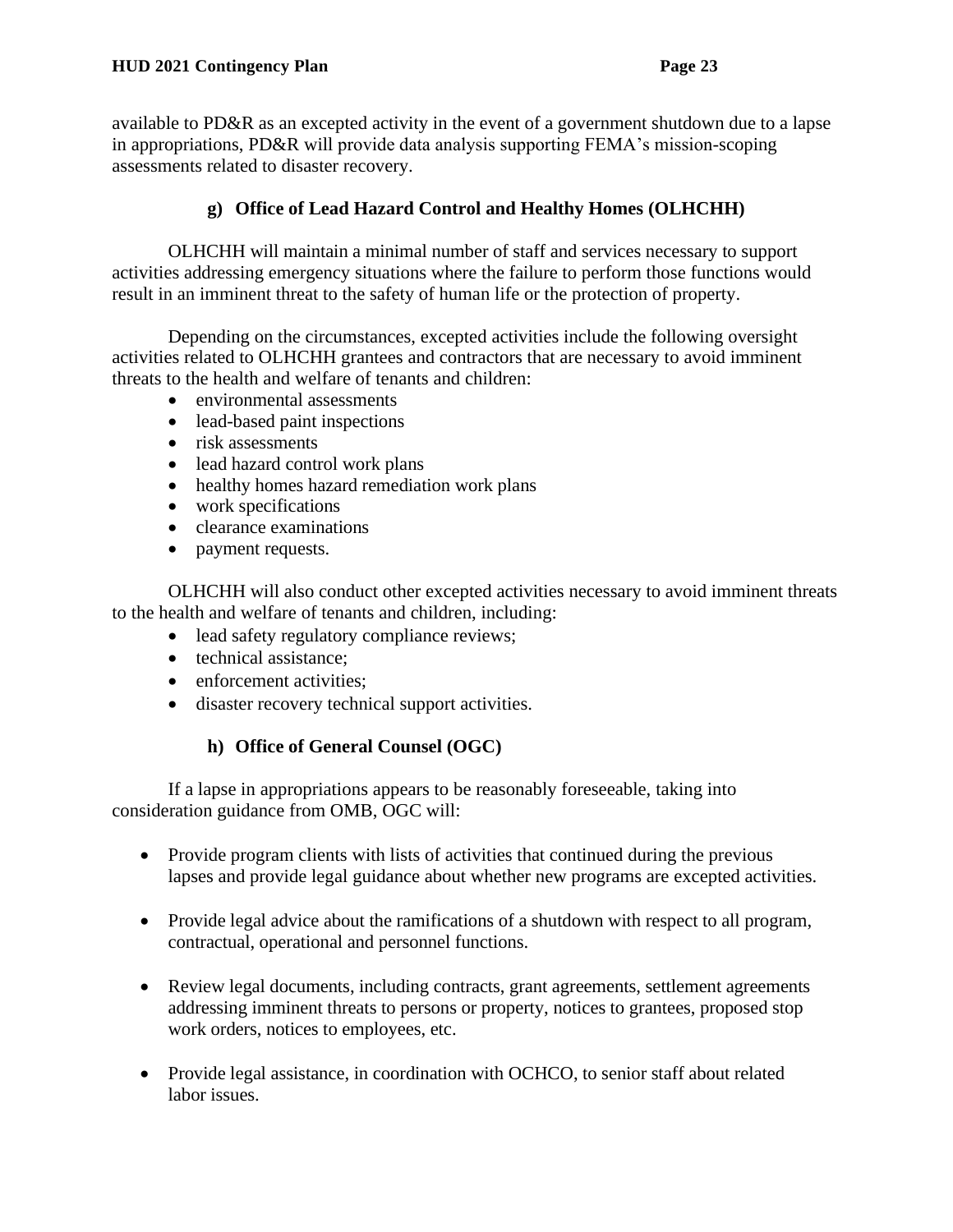- Draft motions for a stay of proceedings pending appropriations to be filed in all administrative cases pending before the HUD Office of Hearings and Appeals.
- Coordinate with the Department of Justice to ascertain the impact of a lapse on appropriations on pending litigation and discovery obligations in the federal courts.
- Identify the pipeline of scheduled closings for insured loans where the firm commitment was issued before the lapse in appropriations.
- Identify the staff necessary to close the loans and coordinate the closings with the Office of Housing, Field Policy and Management and the Office of Administration.

If a lapse in appropriations occurs, OGC will:

- Provide the names, telephone numbers, and e-mail addresses of all excepted OGC ethics officials for taking telephone calls and responding to emails about ethics issues regarding employment and volunteer work
- Provide legal advice to senior Departmental officials necessary to meet the obligations necessary to the discharge of the President's constitutional duties and powers.
- Provide legal advice to facilitate the orderly shutdown and resumption of activities with respect to HUD staff.
- Provide legal advice and review legal documents to assist in the orderly termination of agency functions. This includes review of contractual agreements and points of obligation.
- Provide legal advice to address emergency situations where the failure to perform those functions would result in an imminent threat to the safety of human life or the protection of property.
- File motions for a stay of proceedings pending appropriations to be filed in all administrative cases pending before the HUD Office of Hearings and Appeals.
- Recall field HUD attorneys, on an intermittent basis, to close loans for multifamily housing, insured healthcare facilities, and others where the firm commitment was issued prior to the lapse of appropriations.
- Monitor non-federal and federal litigation to insure the protection of property. Headquarters and field attorneys will be excepted or recalled on an intermittent basis to handle affirmation and defensive litigation and discovery issues related to the imminent threat to the safety of human life or the protection of property.
- Provide legal advice to Ginnie Mae on excepted activities.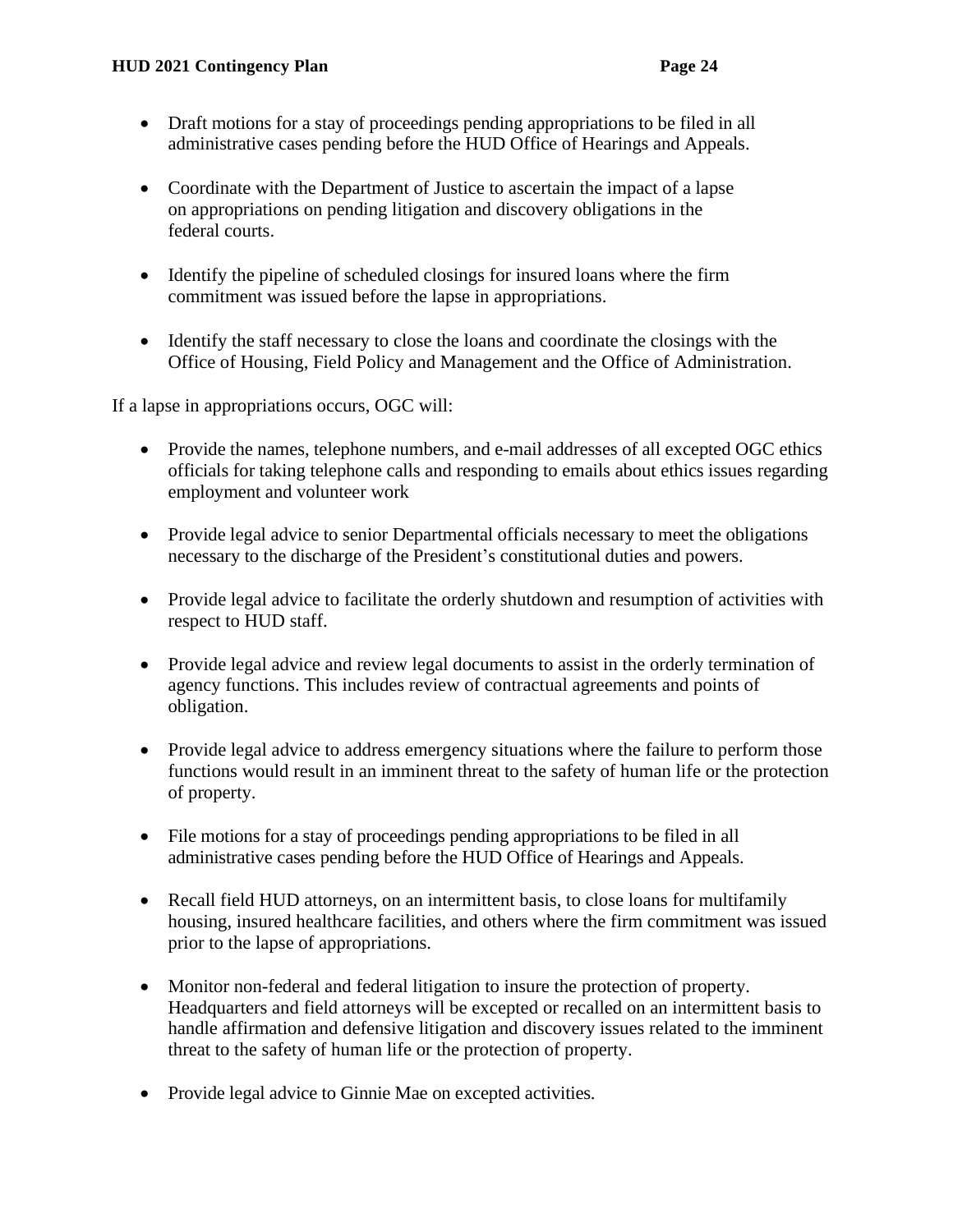- Provide legal advice and support to HUD programs that perform functions that are funded under disaster appropriations, multi-year appropriations, permanent and indefinite appropriations, and other non-annual appropriations.
- Provide legal advice to HUD programs that perform functions that are related to express authorizations to contract or borrow without an appropriation.
- Provide legal advice related to exempted HUD contracts identified by OCPO.
- Consistent with guidance from OMB, provide legal advice and assistance related to Congressional oversight activities.
- Provide legal advice to HUD officials on whether a management action taken or contemplated during a shutdown triggers union representational rights under a collective bargaining agreement or 5 U.S.C. chapter 71 for which official time should be granted to employees to perform representational duties related to the action.
- Provide legal advice to various program offices in connection with their conduct of excepted activities.
- Provide legal advice to various program offices, in coordination with OCFO and OMB, regarding whether a contemplated activity constitutes an excepted activity.
- Recall HUD attorneys, on an intermittent basis, to draft and submit documents to the Federal Register, when such documents are required to avoid an imminent threat to the safety of human life or for the protection of property or where completion of such actions as a ministerial or limited administrative matter are necessarily implied in order to facilitate other funded activities at HUD or other portions of the Federal government.
- Recall HUD attorneys, on an intermittent basis, to provide technical drafting services to Congress on legislative items addressing imminent threats to the safety of human life or the protection of property or where completion of such actions as a ministerial or limited administrative matter are necessarily implied in order to facilitate other funded activities at HUD or other portions of the Federal government.

# **i) Office of Field Policy and Management (FPM)**

<span id="page-24-0"></span>FPM will maintain minimal staff to ensure the safety of human life and the protection of property in the 10 HUD Regional Offices and the 54 Field Offices. Additionally, FPM will facilitate the intermittent opening of field offices to accommodate the processing of Single Family Housing's endorsement and Real Estate Owned (REO) critical activities, the closing of loans for multifamily housing, insured healthcare facilities, and others where the firm commitment was issued prior to the lapse of appropriations and any other excepted activities identified by the Secretary or Assistant Secretaries that must take place in field locations.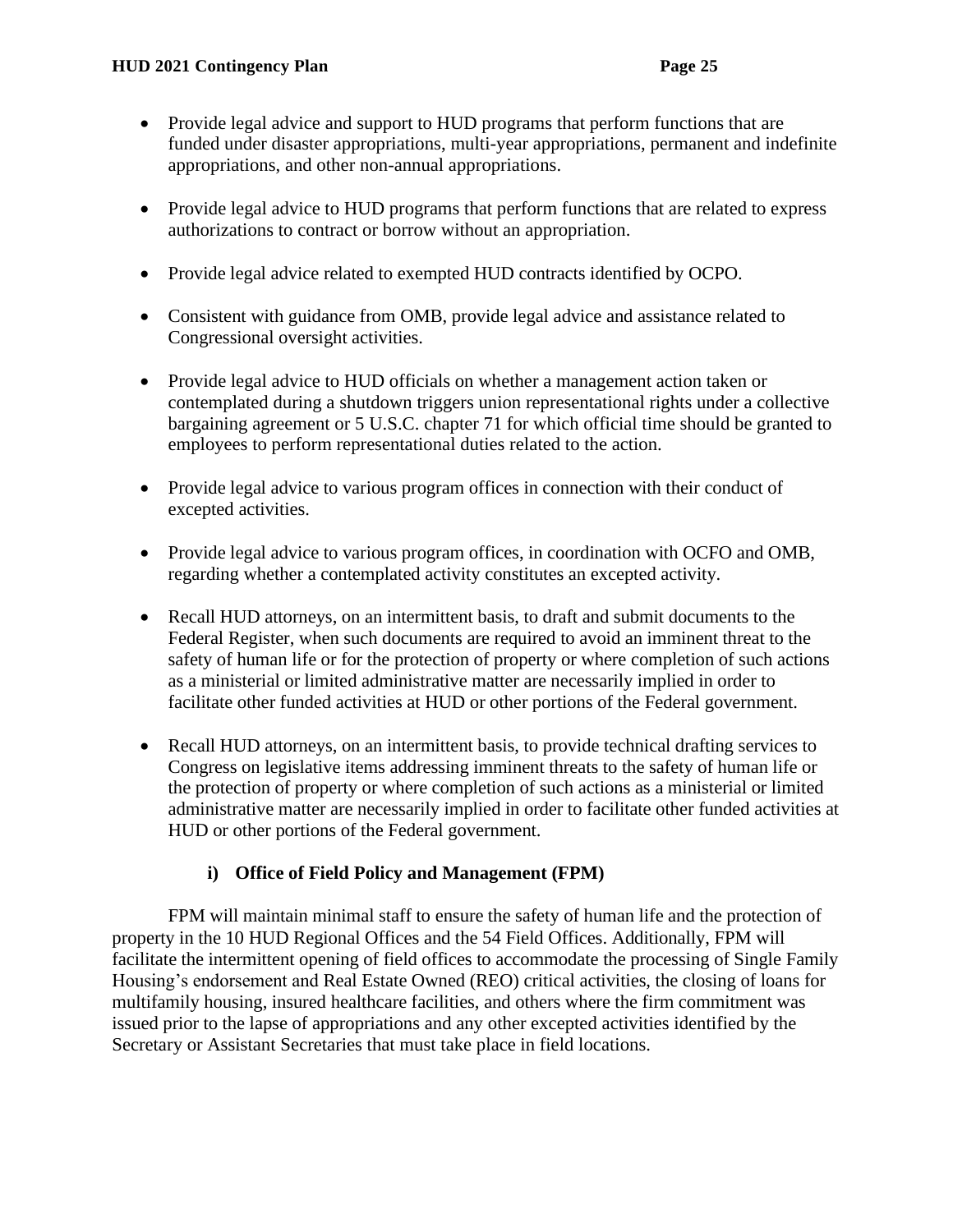In an effort to support multi-family development loan closings, FPM might need to request that Davis Bacon Labor Standards staff be deployed on an intermittent basis in order to provide wage determinations to stakeholders during loan approval closings.

FPM will engage in activities associated with the Office of Disaster Management and National Security (ODMNS)'s request for coordination of disasters associated with active FEMA Mission Assignments (MA), as well as on-going response and recovery related to possible disasters.

Additionally, activities associated with the oversight of security and preservation of space and federal property will be coordinated jointly by FPM and Office of Administration. Special attention will be provided to offices considered especially vulnerable – those located in nonfederal space.

# **j) Office of the Chief Financial Officer (OCFO)**

# <span id="page-25-0"></span>OCFO will:

- Provide overall guidance to functioning areas and program offices, as well as reporting to senior management and stakeholders.
- Maintain minimum staff to maintain liaison with the Office of Management and Budget and the Committees on Appropriations in support of orderly shutdown and excepted activities, which may include technical drafting services.
- Provide overall execution guidance to program offices.
- Provide oversight and manage shared service providers as needed for excepted activities.
- Process potential allotment actions to prevent violations of the Antideficiency Act.
- Make appropriate payments where funds are available that are processed through OCFO for valid obligations.
- Provide system support and contractor oversight for systems needed to manage excepted activities.
- Provide travel assistance to employees who have to travel to support an excepted activity.
- Maintain Working Capital Fund excepted activities, including allotting funds, committing funds in PRISM, and reviewing invoices for shared services. WCF is no-year money.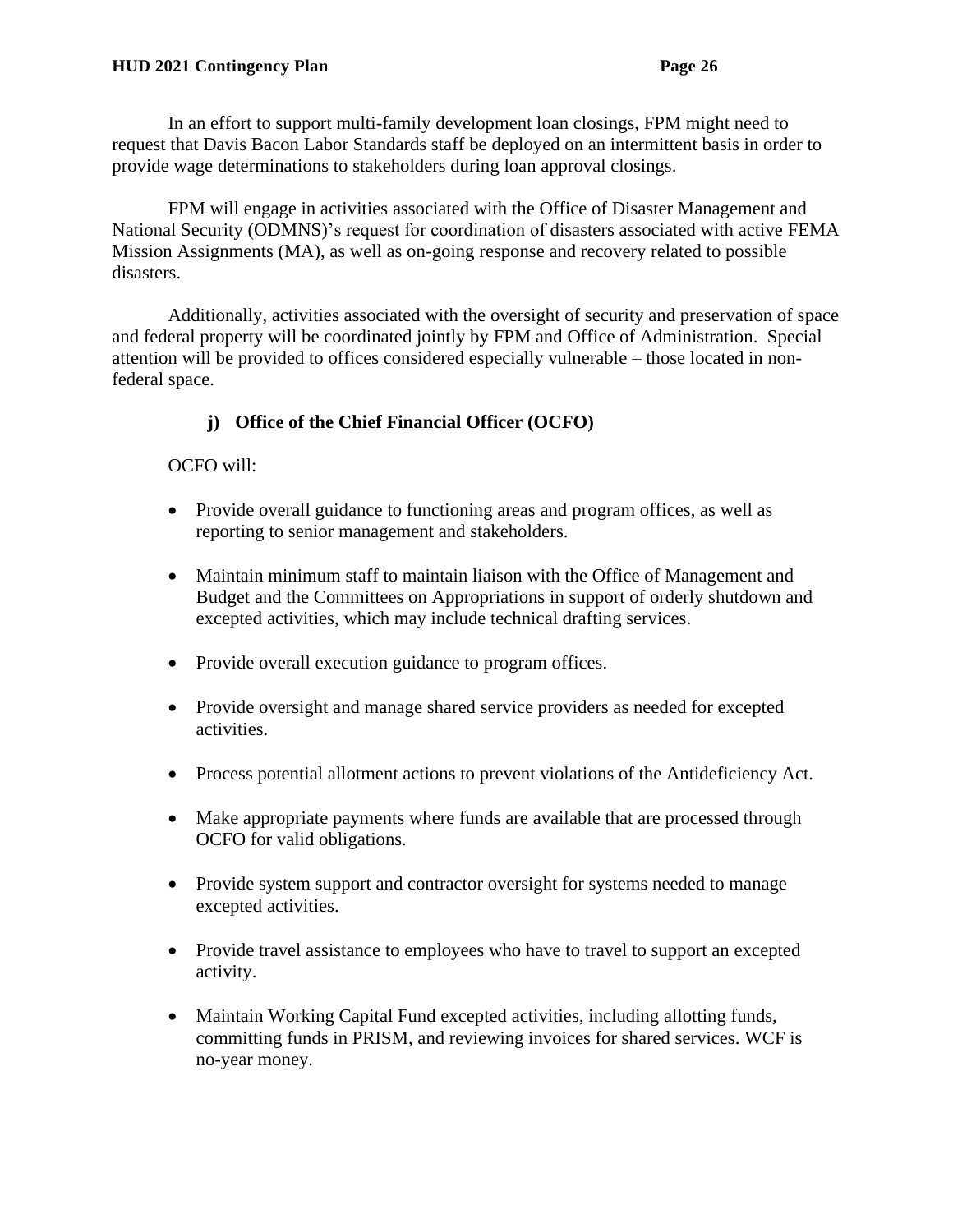In addition to the activities listed above, the OCFO's Office of Appropriations Law Staff will also perform excepted activities necessary to discharge the President's constitutional duties and powers, to avoid violations of the Antideficiency Act, including:

- Advising HUD leadership and program management on appropriations law issues, including compliance with the Antideficiency Act; and
- Making determinations, in consultation with OGC and OMB, on whether a contemplated activity constitutes an excepted activity pursuant to the exceptions to the Antideficiency Act.

# **k) Office of the Chief Information Officer (OCIO)**

<span id="page-26-0"></span>OCIO will maintain a minimal number of staff and services necessary to support excepted activities, including cybersecurity, certain shared service-related activities, and IT support to ensure the continued availability of excepted program services. The Information Technology Fund is funded by both a direct appropriation and funds transferred from other accounts. The direct appropriations for the IT Fund include funds that will be available for two fiscal years. In addition, funds transferred into the IT Fund are available to be expended and are no-year money. Activities funded by no-year or multi-year funds are authorized to continue in the event of a shutdown, as the lack of an annual appropriation does not affect availability of those multi-year and no-year funds appropriated under prior appropriations acts.

# **l) Executive Office (EO), including the Office of Public Affairs (OPA)**

<span id="page-26-1"></span>EO will maintain a limited staff to provide oversight and direction for all excepted activities. This staff will provide essential support to the Secretary for an orderly termination of agency functions. The Secretary, Deputy Secretary are exempt because they are Presidential appointees, confirmed by the Senate. (Individuals acting in exempted positions who have not been appointed by the President and confirmed by the Senate may only perform excepted duties, which include providing oversight and direction for all excepted activities within their scope of responsibility during the lapse in appropriations.)

A limited number of Executive Offices employees will assist HUD leadership with the oversight and direction of the Department's excepted activities. This includes limited staff within the Office of Public Affairs (OPA) who provide internal and external communications that affect Agency's ability to protect the safety of human life, the protection of property, and the orderly termination of agency functions*.* During this period the OPA will work with HUD administrative support offices staff as necessary to coordinate such communications. Moreover, OPA will:

• Provide helpful stand-alone information on [hud.gov](http://www.hud.gov/) regarding "hot-topics" with direct web-links to items such as state unemployment compensation information, EAP financial and mental health counseling, IRS tax information, and Consumer Finance Protection Bureau, etc.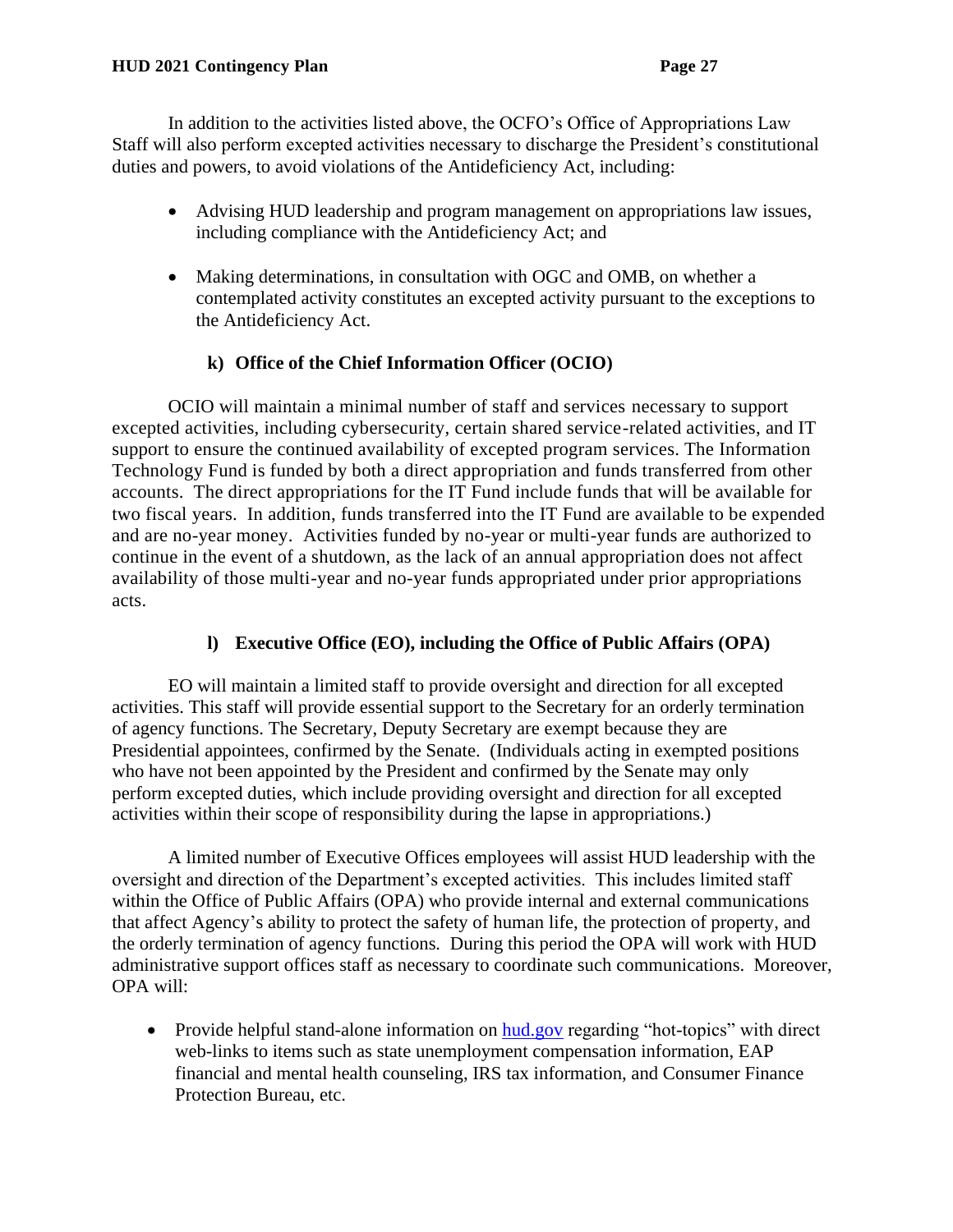- Provide program information about operational status of any HUD programs continuing to operate during the shutdown on [hud.gov](http://www.hud.gov/) and alternatives for the American public about services such as mortgage processing, civil rights protections with FHAP and FHIP agencies, lead hazard controls performed at the state or local levels of government, etc.
- When OMB has given the direction to begin preparing to restart operations, Public Affairs will also initiate and publicize the [postshutdown@hud.gov](mailto:postshutdown@hud.gov) mailbox to assist employees immediately following the shutdown.

A limited number of staff in CIR will be excepted to serve as points of contact for congressional and intergovernmental stakeholders regarding excepted activities. Please see Section 8 below for more information on external stakeholder outreach and communications plans.

### **m) Office of the Assistant Secretary for Administration (OASA)**

<span id="page-27-0"></span>The OASA will:

- Provide overall guidance to functioning areas and program offices on OASA excepted activities, including shutdown operations generally, and will report to senior management and stakeholders as appropriate.
- Maintain the minimum staff necessary to support orderly shutdown activities, other excepted activities, and orderly start-up activities, including initiating and maintaining the daily records of excepted and intermittently excepted employees.

# <span id="page-27-1"></span>**Office of the Chief Human Capital Officer (OCHCO)**

OCHCO will undertake the following activities which are required for orderly termination of agency functions:

- Provide advice and guidance to facilitate the orderly shutdown of activities with respect to HUD staff, including disseminating notices of furlough, instructions about out-ofoffice messages for all HUD devices (office phone-line, email, and cell phone), handling of time and attendance systems, etc., including in a telework environment.
- Coordinate and disseminate information and policy during a lapse in appropriations, including orderly termination and the resumption of operations.
- Provide guidance specific to employees who are not subject to furlough due to their S&E expenses being paid from multi-year or no-year S&E accounts.
- Provide advice about the ramifications of a shutdown with respect to Departmentwide contracts administered by OCHCO, including for operational and personnel functions.
- As prescribed by the Chief Procurement Officer, initiate shutdown instructions for HUD's government purchase card program (purchase and fleet). During the shutdown, communicate with our shared service provider to monitor and validate any transactions occurring during the shutdown are in support of excepted activities.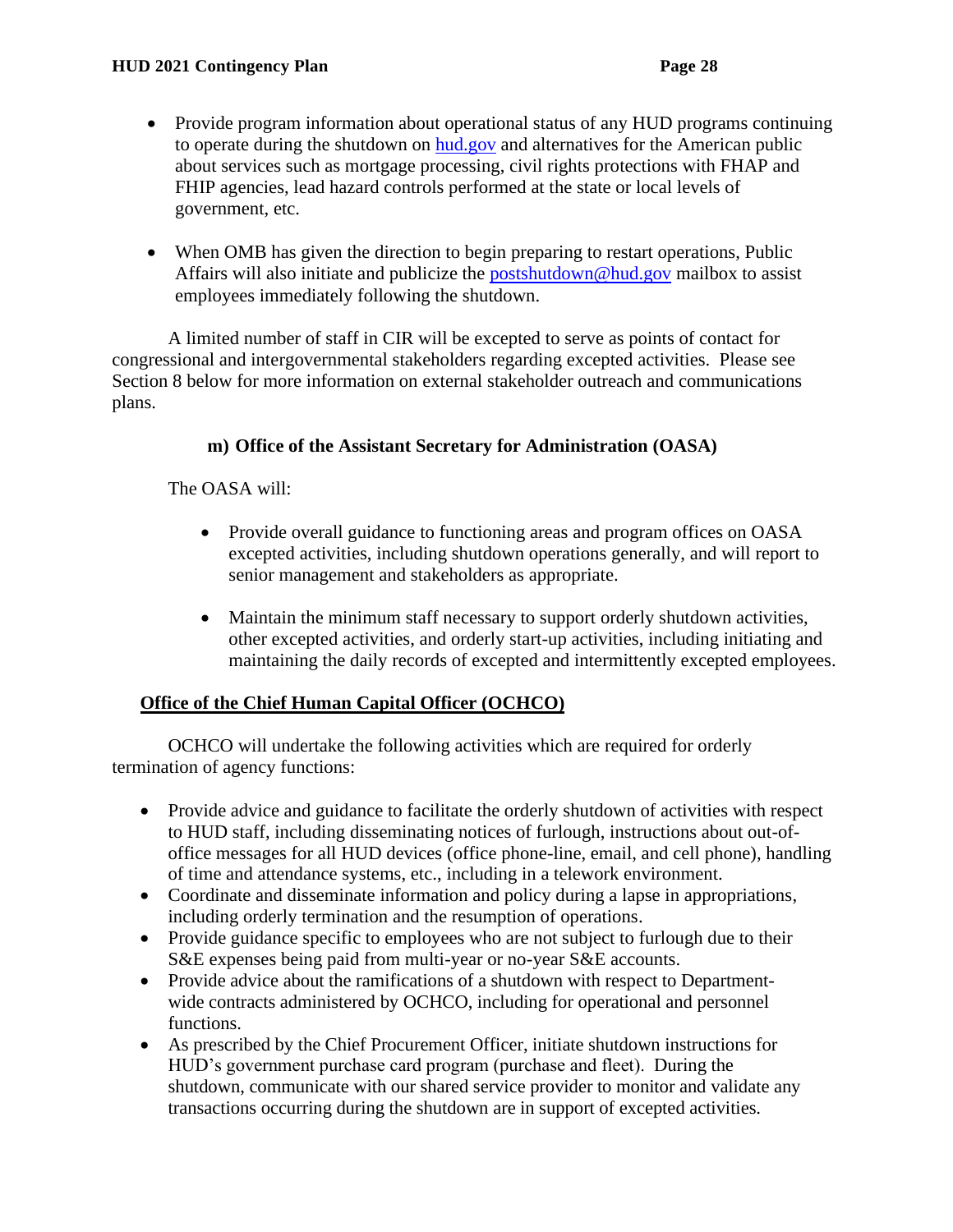- Communicate with the Office of Personnel Management (OPM) pertaining to updates and key information impacting employees during the lapse in appropriations.
- Provide advice to HUD officials on whether a management action taken or contemplated during a shutdown triggers union representational rights under a collective bargaining agreement or 5 U.S.C. chapter 71 for which official time should be granted to employees to perform representational duties related to the action.
- Take necessary personnel actions to separate employees in accordance with applicable law and regulations of the OPM.
- Coordinate with HUD's shared service provider on excepted human capital transactions to ensure timely and effective processing of personnel actions, in accordance with approved excepted activities.
- Process personnel and pay records in connection with shutdown furlough actions.
- In collaboration with OPA, prepare shutdown communication for posting on hud.gov.
- Ensure employee assistance program information is provided to the HUD workforce. Coordinate and provide time-keeping responsibilities, employee pay, benefits, and retirement administration.
- Provide guidance to program offices on personnel activity relating to Details and Intergovernmental Act Assignments (IPAs).
- Via hud.gov, provide the SF-8 and information to employees requesting unemployment compensation. Coordinate with OCPO regarding PIVing and PIV card maintenance to enable the performance of excepted activities.

# <span id="page-28-0"></span>**Office of the Chief Procurement Officer (OCPO)**

OCPO will maintain minimal staff and services necessary to support excepted activities. Intermittent employees may be identified to assist as circumstances dictate. Only contracting officers may instruct vendors regarding changes to the contract terms and conditions during government shutdown due to a lapse in appropriations. Also, the primary, alternate, or subordinate CORS names on a specific contract may provide direction to the contractor regarding performance of the contract.

Excepted Contracts: The following contracts and related actions may continue during a lapse of appropriations:

- a) Funded by other than annual appropriated funds: Contract actions funded by multiyear, no-year, or revolving funds, or advanced appropriation whose accounts have sufficient carry over balance and does not require government oversight or interaction for non-excepted activities.
- b) Expressly Authorized to Continue Even Without Funding: Functions authorized by law to proceed during an appropriations lapse including "those functions as to which express statutory authority to incur obligations in advance of appropriations has been granted."
- c) Necessary for Safety of Human Life or Protection of Property: Any activity or function that is continued based on a determination that it qualifies for the protection of life or property exception must be limited only to the minimum functions necessary for the protection of life and property. As for any administrative, research or other support function related to an excepted activity, that function should also continue, but only to the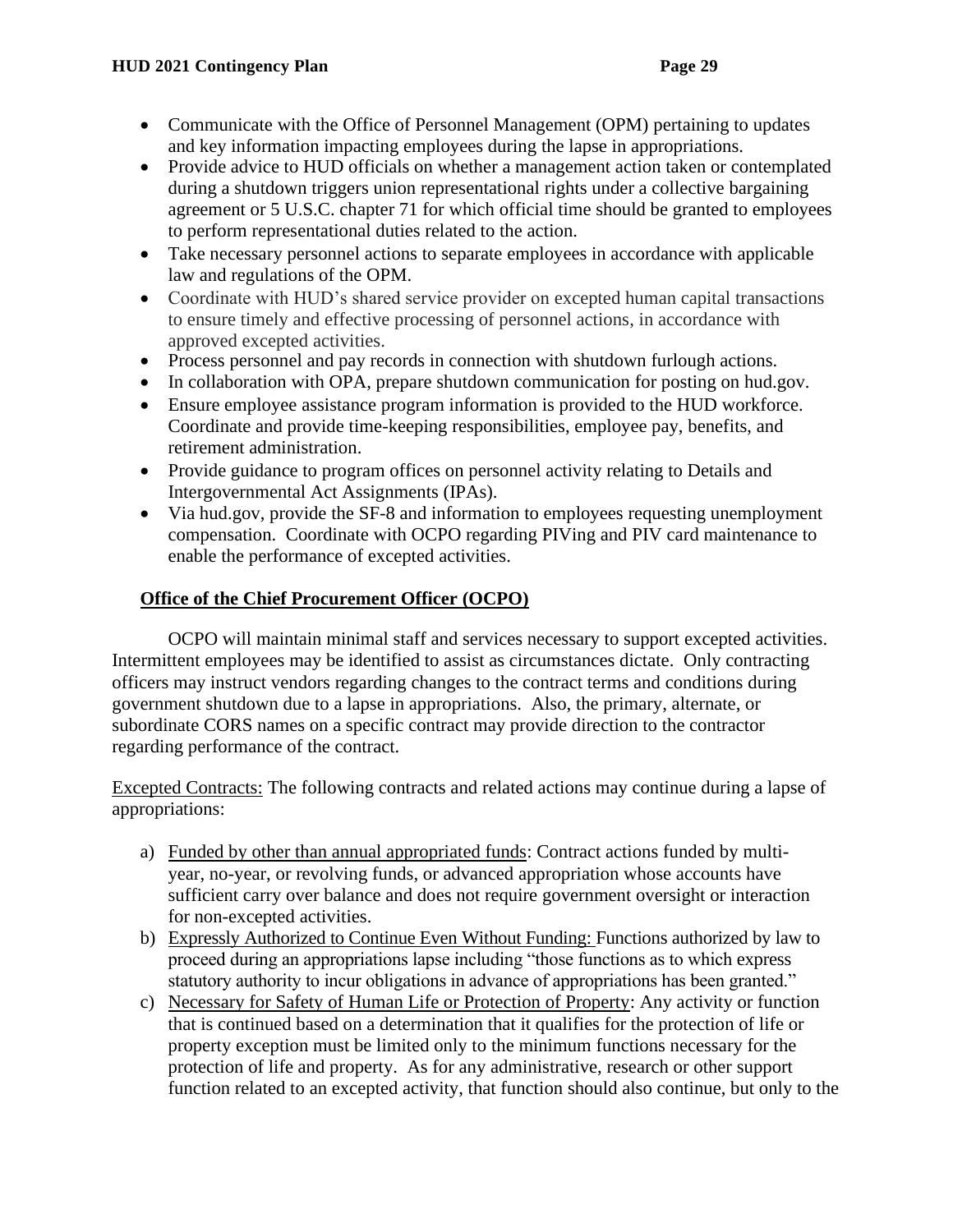extent that they are excepted to maintain the effectiveness of those activities or functions that are engaged in the protection of life or property.

- d) Already funded: The status of these actions will be re-evaluated when the funding is exhausted.
- e) Other excepted services: Any other services identified elsewhere in the Contingency Plan.

Actions Necessary Prior to a Shutdown:

- a) Provide overall procurement guidance to functioning areas and program offices, as well as reporting to senior management and stakeholders on procurement and contracting expectations, rules of engagement, and authorities.
- b) OCPO, in conjunction with the HUD Government Purchase Card Agency Program Coordinator, will ensure that the limits on all purchase cards are dropped to \$0 or other nominal amount to prevent misuse by cardholders during the shutdown.
- c) OCPO, in conjunction with Program Offices, will identify excepted activities and associated contracts. The Office of the General Counsel and the appropriations attorneys in the Office of Appropriations Law Staff, and CFO Budget will assist in making this determination. From this listing, managers must further identify contracts that, in whole or in part, support activities that are excepted from shutdown. This will serve two major purposes for HUD contracting activities:
	- i. To identify contracts for which Partial/Full Stop Work Orders or Partial/Full Terminations for the Convenience of the Government must be issued, and to allow Contracting Officers sufficient lead time to prepare modifications and any necessary justifications and other supporting documentation for contracts; and
	- ii. To allow OCPO to determine an effective distribution of warranted Contracting Officers to support an orderly shutdown and the management of contracts supporting excepted activities. Determining an effective level of management for contracts supporting excepted activities would include consideration of Contracting Officer Representative and program management support.
- d) OCPO, OCIO, and Program Offices will identify critical systems that must be maintained but may not be used during a government shutdown, but would be detrimental to the agency mission if not maintained.
- e) OCPO will ensure that its shared service provider, the Bureau of Fiscal Services, will keep PRISM and IPP available as needed and staff the appropriate Help Desks.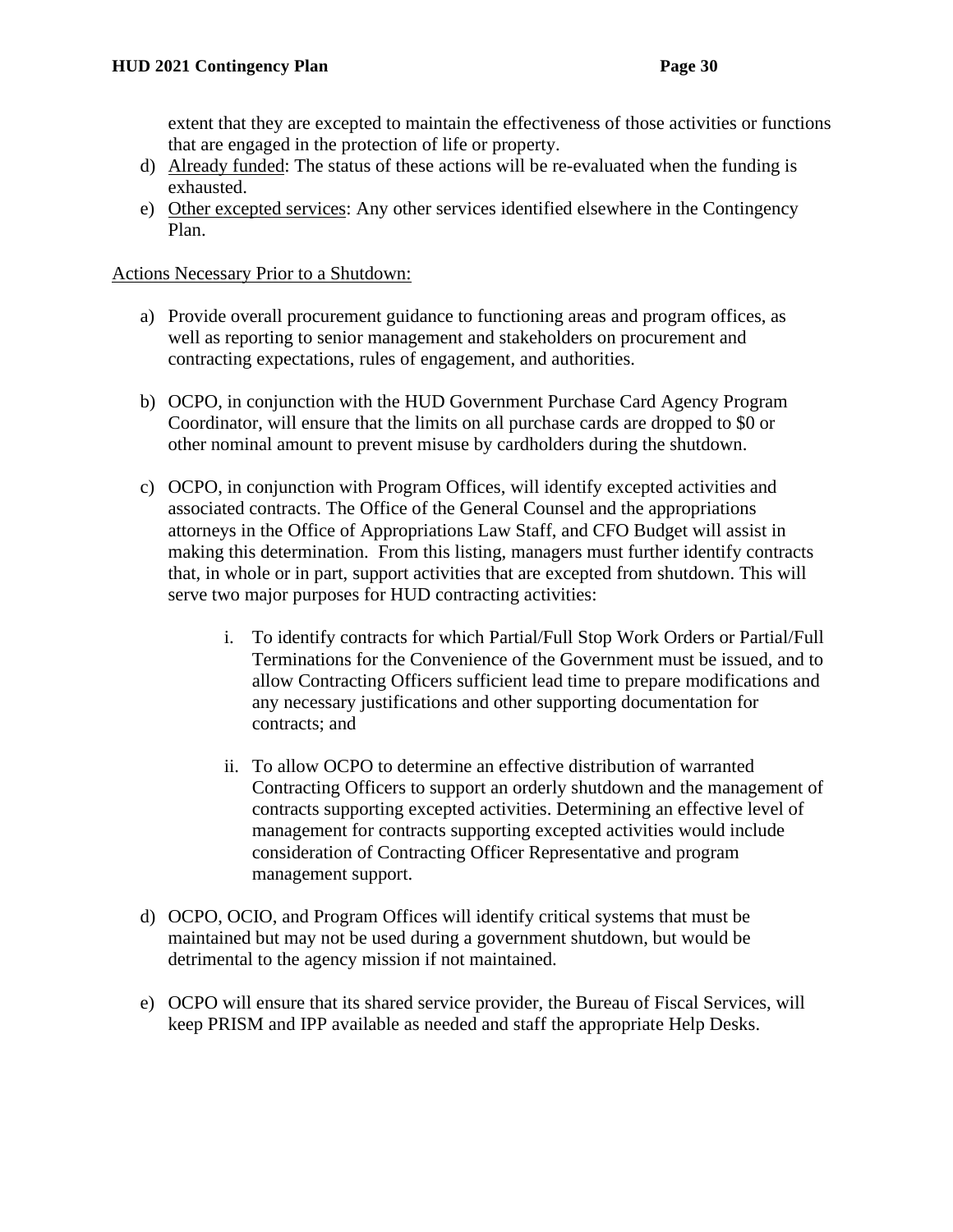g) OCPO offers the following "Contracts Decision Tree" for Departmental decision making with respect to contracts in the event of a lapse in appropriations:

### *Is the contract fully funded using available appropriations or are other funds available to fund it (no year or multi-year)?*

- 1. If **YES,** will contract require government supervision?
	- If **NO**, contract can continue if contract is a sensible use of taxpayer funds.
	- If **YES** and an excepted individual will be available to oversee it in between excepted activities (and overseeing the contract does not interrupt, interfere with, or delay the individual's performance of an excepted function), the contract may continue during the period of the lapse, provided the period is brief.
- 2. If **NO**, is the contract necessary to support one of the following excepted functions?
	- A statute or other legal requirement expressly authorizes an agency to obligate funds in advance of appropriations; or
	- The function addresses emergency circumstances, such that the suspension of the function would imminently threaten the safety of human life or the protection of property; or
	- The function is necessary to the discharge of the President's constitutional duties and powers (e.g., Commander-in-Chief or conducting foreign relations).
		- If **NO**, contract cannot continue.
		- If **YES**, will contract require government oversight?
			- If **NO**, contract can continue.
			- If **YES**, there must be excepted individuals available to oversee it, so the contract may continue during the furlough.

# <span id="page-30-0"></span>**Office of the Chief Administrative Officer (OCAO)**

OCAO will undertake the following activities to protect the safety of excepted employees and federal property in both headquarters and regional and field offices:

- Manage and maintain full operation of the headquarters building facilities, including Weaver Building parking.
- Maintain operation of the field facilities, including serving as liaison with GSA/private building owners on matters relating to building services, security and emergency preparation; maintaining and monitoring telecommunications and security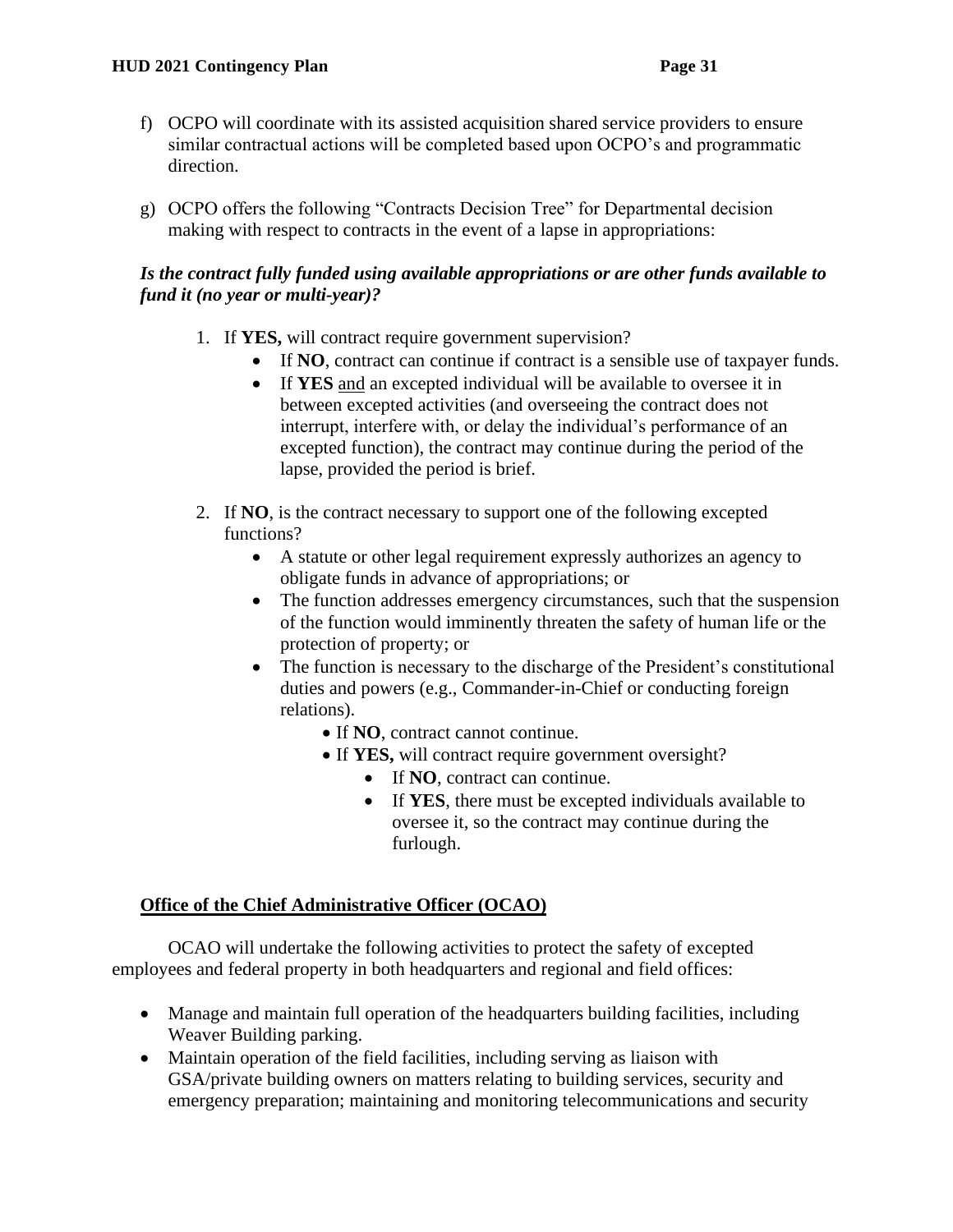systems, as needed; and providing logistical support for any other staff designated to work during the shutdown or furlough.

- Collaborate with FPM to prepare Field Offices for orderly shutdown, including signage, telecommunications greetings and coordination of access control measures in coordination with local building management.
- Maintain HQ Weaver Building security. During a shutdown period, The Children's House childcare center, HUD Credit Union, and HUD Health Care Center will remain open. The Fitness Center and the Urban Café will be closed. HUD shuttle service will be suspended.
- Maintain contracts to ensure all HUD buildings are operational, safe, and secure.
- Work with Public Affairs to update the Department's toll-free line, 1-866-INFO HUD (1-866-463-6483).
- Provide small team to support mail and distribution of critical items received during shutdown.
- Provide minimal broadcast support to provide direct assistance to the Secretary and Public Affairs to support any messages that may need to be sent internally within HUD and to external media.
- Execute HQ and Field timekeeping responsibilities as required and as directed by the CHCO.
- Coordinate access to HUD buildings during a lapse in appropriations. Only those who are on the daily authorized list of excepted employees and contractors will be admitted.

The contractors responsible for maintaining OCAO excepted work (e.g., building security, building facility, etc.) will continue to work.

OCAO's Office of Disaster Management and National Security (ODMNS) coordinates national security and disaster response and recovery operations for the Department. In the event of a government shutdown due to a lapse in appropriations, ODMNS will identify employees who are necessary to address emergency situations where the failure to perform those functions would result in an imminent threat to the safety of human life or the protection of property. Excepted functions include:

- A core team to monitor national security and disaster situational awareness that is able to surge the rest of the Department's continuity of operations and disaster teams should they be required.
- Departmental Continuity of Operations Teams and Disaster Response and Recovery Teams are not excepted, but will be recalled should a disaster strike or a security incident occur.

Finally, OCAO will provide physical protection to the Secretary as required under 42 U.S.C 3533, support the HUD Guard Force in maintaining safety in the building, and provide law enforcement support for circumstances that result in an imminent threat to safety and or property.

# <span id="page-31-0"></span>**n) Office of the Inspector General (OIG)**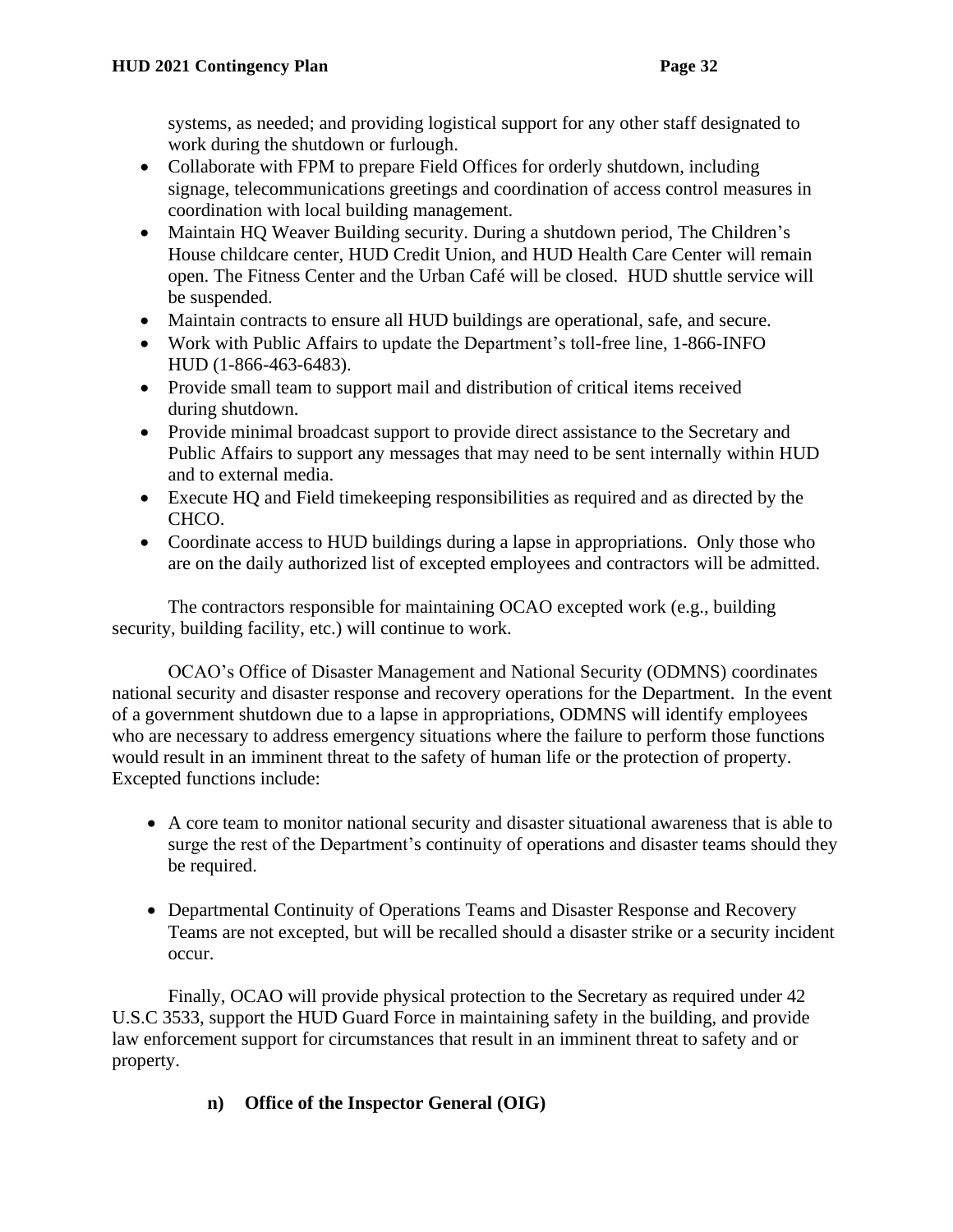This plan documents the steps the Office of Inspector General (OIG) for the U.S. Department of Housing and Urban Development (HUD) will implement upon notice by the Office of Management and Budget (OMB) of a lapse in its annual appropriation, including the expiration of a Continuing Resolution (CR), and the exhausting of any prior year appropriation remaining available. The Inspector General (IG) wants to ensure a capacity to fulfill its responsibilities under the Inspector General Act of 1978. The primary mission of the OIG is to investigate and audit HUD programs and operations, and to respond to irregularities or violations of law or regulation in HUD programs and operations, especially as they might relate to protecting HUD funds.

### <span id="page-32-0"></span>**Immediate Office of the Inspector General**

Individuals appointed by the President, with Senate confirmation, are not subject to furlough and cannot be placed in a nonduty, nonpay status. The salaries of Presidential appointees are obligations incurred by the year, without consideration of hours of duty required. The Inspector General (IG) is appointed by the President, and confirmed by the Senate.

The IG will perform official duties during a furlough as long as she does not expend appropriated funds which have lapsed or engage furloughed employees to perform work on activities that are not excepted. The Deputy Inspector General (DIG), Chief of Staff, and the Executive Assistant to the Inspector General are also excepted in support of the IG in fulfilling OIG responsibilities while there is a lapse in funding.

During a government shutdown, the IG or the DIG may meet with all members of the public, congressional staff and members, State and local officials, and executive branch officials not subject to furlough.

In the event of a government shutdown due to a lapse in appropriations, the IG will identify employees who are necessary to address emergency situations where the failure to perform those functions would result in an imminent threat to the safety of human life or the protection of property.

# <span id="page-32-1"></span>**Office of Legal Counsel**

The Counsel to the IG will be an excepted position to fulfill the below responsibilities for the duration of the lapse in funding. The Counsel will provide necessary support to the IG and OIG staff that are excepted and performing work that must continue during a government shutdown.

1. If a lapse in appropriations appears to be reasonably foreseeable, the Office of Legal Counsel (OLC) will provide clients with legal advice and guidance about the activities that are excepted activities; provide legal advice about the ramifications of a shutdown with respect to all operational, contractual, and personnel functions; provide legal assistance to senior staff about related labor issues; coordinate with the Department of Justice to ascertain the impact of a lapse on appropriations on pending litigation in the Federal courts; and provide legal opinions on the appropriateness of excepted positions.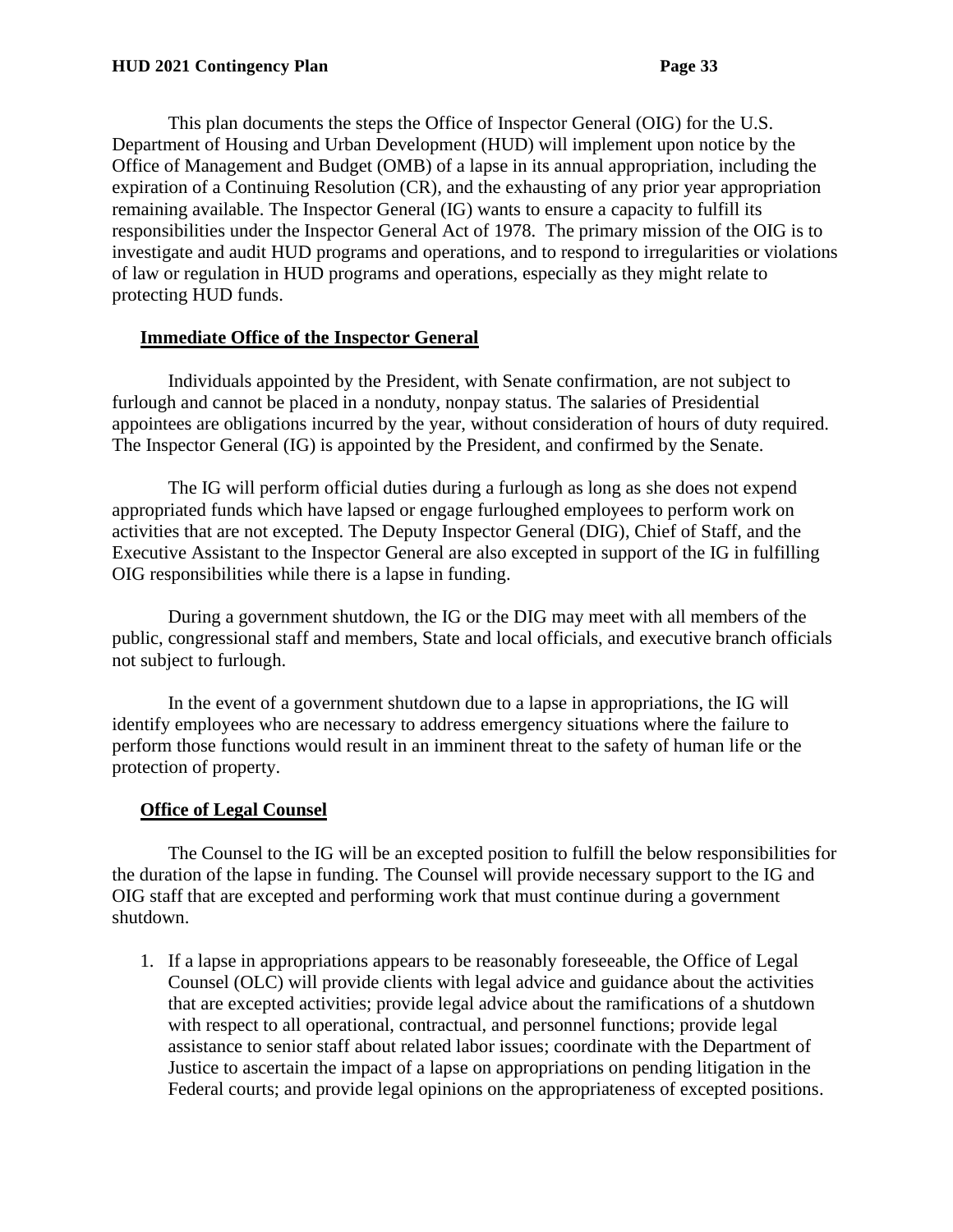2. If a lapse in appropriations occurs, the OLC will provide legal advice to facilitate the orderly shutdown activities such as disseminating notices of furlough, instructions about out-of-office messages, handling of time and attendance systems, etc., and provide legal advice and review legal documents to assist in the orderly termination of OIG functions that are not deemed excepted. This includes review of agreements incurring any obligations; provide legal advice to address emergency situations where the failure to perform those functions would result in an imminent threat to the safety of human life or the protection of property; monitor non-Federal litigation to insure the protection of property; provide legal advice to OIG managers and employees that perform functions that are funded under multi-year appropriations, permanent and indefinite appropriations, and other non-annual appropriations; and provide legal advice to OIG managers and employees that perform functions that are excepted from the furlough.

#### <span id="page-33-0"></span>**Office of Management and Technology (OMT)**

In the event of a government shutdown due to a lapse in appropriations, OMT will maintain minimal staff to conduct an orderly shut-down of non-excepted functions and ensure the safety of human life and the protection of property in operations conducted by OIG Headquarters and Regional Offices. The duties of the minimal staff will generally be measured in hours.

The Senior Advisor for Operations and External Affairs will be an excepted position to lead OMT efforts and will facilitate the operation of offices to accommodate any excepted activities, identified by the IG, which must take place in headquarters or field locations. OMT will maintain a limited staff to provide support for all excepted activities, including (1) activities that are necessary to the discharge of the President's constitutional duties and powers; (2) activities that address emergency situations where the failure to perform those functions would result in an imminent threat to the safety of human life or the protection of property; (3) activities that are funded through fees or under multi-year or no-year appropriations; and (4) activities that are necessary for the orderly termination of agency functions. If additional duties arise during the lapse in appropriations IT and other needs will exceed the capacity of those employees initially excepted. Accordingly, a number of OMT employees are on call.

- Chief Information Officer. OMT includes the Infrastructure Services Division, which is a joint contract/Federal employee operation. It is expected that the Chief Information Officer will be an excepted position for the duration of any lapse in budget authority. The CIO will provide information technology support to the IG and headquarters and field operations. The CIO is authorized to maintain a minimum on-call staff to maintain liaison with the contractors and headquarters and field personnel. The CIO will ensure the integrity of the OIG infrastructure and network. At least 1 technical support employee will be on-call to maintain word and data processing functions if needed by investigative staff
- Director, Human Capital Management Division. The Director, HCMD, will be an excepted position to ensure the proper shut-down of OIG operations and the furlough of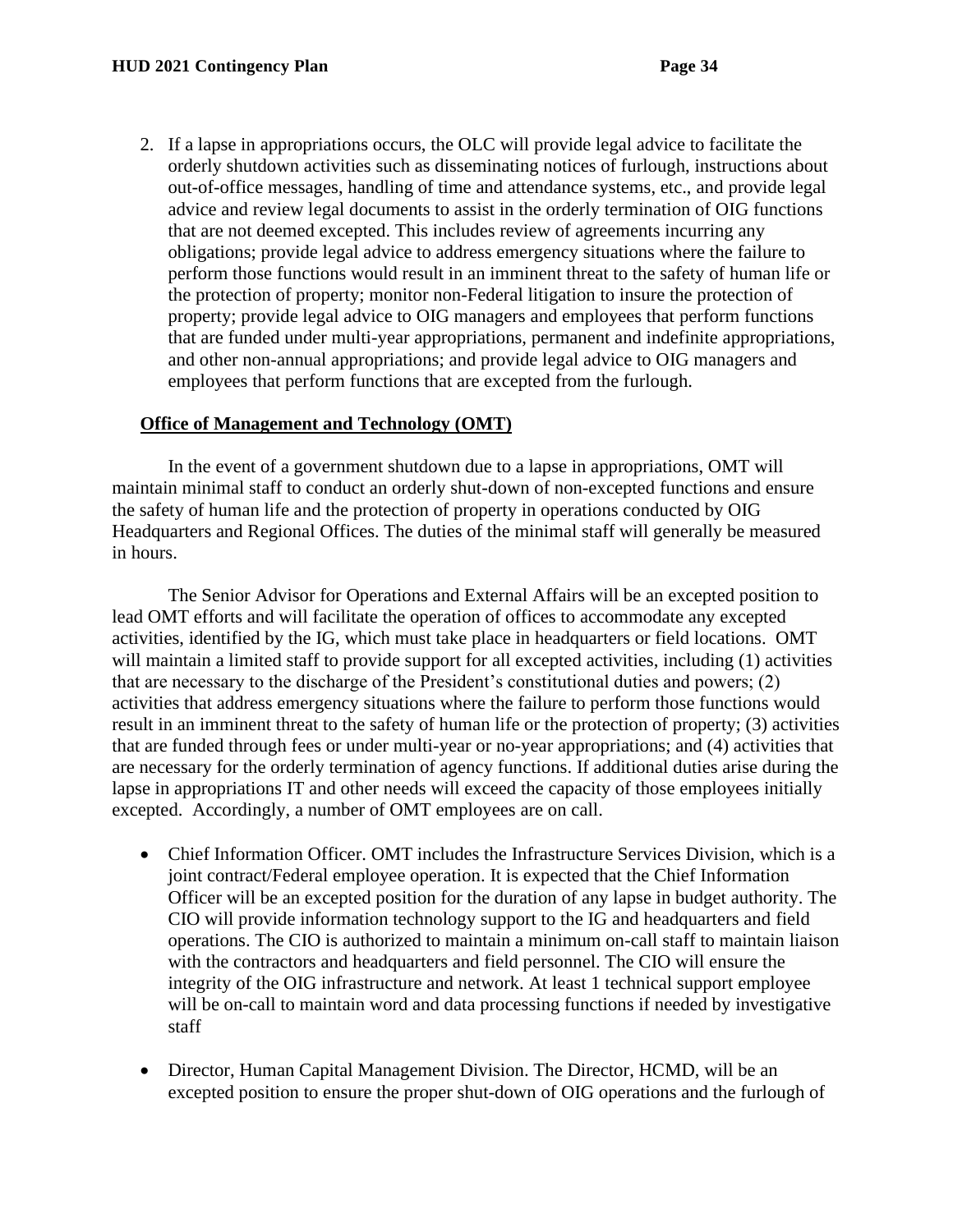OIG employees who are not excepted from furlough, as ewll as to coordinate with OIG leadership on the recall of employees for the duration of a lapse in appropriations, as needed.

### <span id="page-34-0"></span>**Office of Investigation**

The Assistant Inspector General (AIG) for Investigation will be an excepted position to lead investigative work that must continue during the shutdown of the government. All GS-1811 Special Investigators who are working on disaster related investigations will continue to perform their work during the shutdown of the government. OI will recall and except Special Agents who are working on matters with the Department of Justice, other Federal agencies, State and local authorities and courts that are not impacted by the shutdown and that require OIG involvement. Special Agents working on theft/embezzlement cases in which the target or targets are still in a position to engage in the theft, misappropriation, or placing at risk of HUD Federal funds will be recalled and excepted. All other Special Agents will be on-call during the furlough and will be directed to report to work under special and emergency situations as determined by the IG.

### <span id="page-34-1"></span>**Office of Audit**

The AIG for Audit is an excepted position to lead audit work that must continue during the shutdown of the government. All auditors who are working on disaster-related assignments will continue to perform their work during the shutdown of the government. All other auditors will be on-call during the furlough and will be directed to report to work under special and emergency situations as determined by the IG.

# <span id="page-34-2"></span>**Office of Evaluations**

 The AIG for Evaluation is an excepted position to lead evaluation work that must continue during the shutdown of the government. All evaluators who are working on disasterrelated evaluations will continue to perform their work during the shutdown. All other evaluators will be on-call during the furlough and will be directed to report to work under special and emergency situations as determined by the IG.

### **Ad hoc or "on-call" Excepted Functions**

 This plan recognizes that some employees may be needed on an ad hoc or "on-call" basis after the initial shutdown of operations. These positions have been identified above or referenced as minimal support, and each individual will be notified of their responsibility to answer a return to duty on an ad hoc or "on-call" basis. Any recall will be made in periods of hours, e.g. 4 hours, 9 hours, 18 hours.

### COMMUNICATIONS: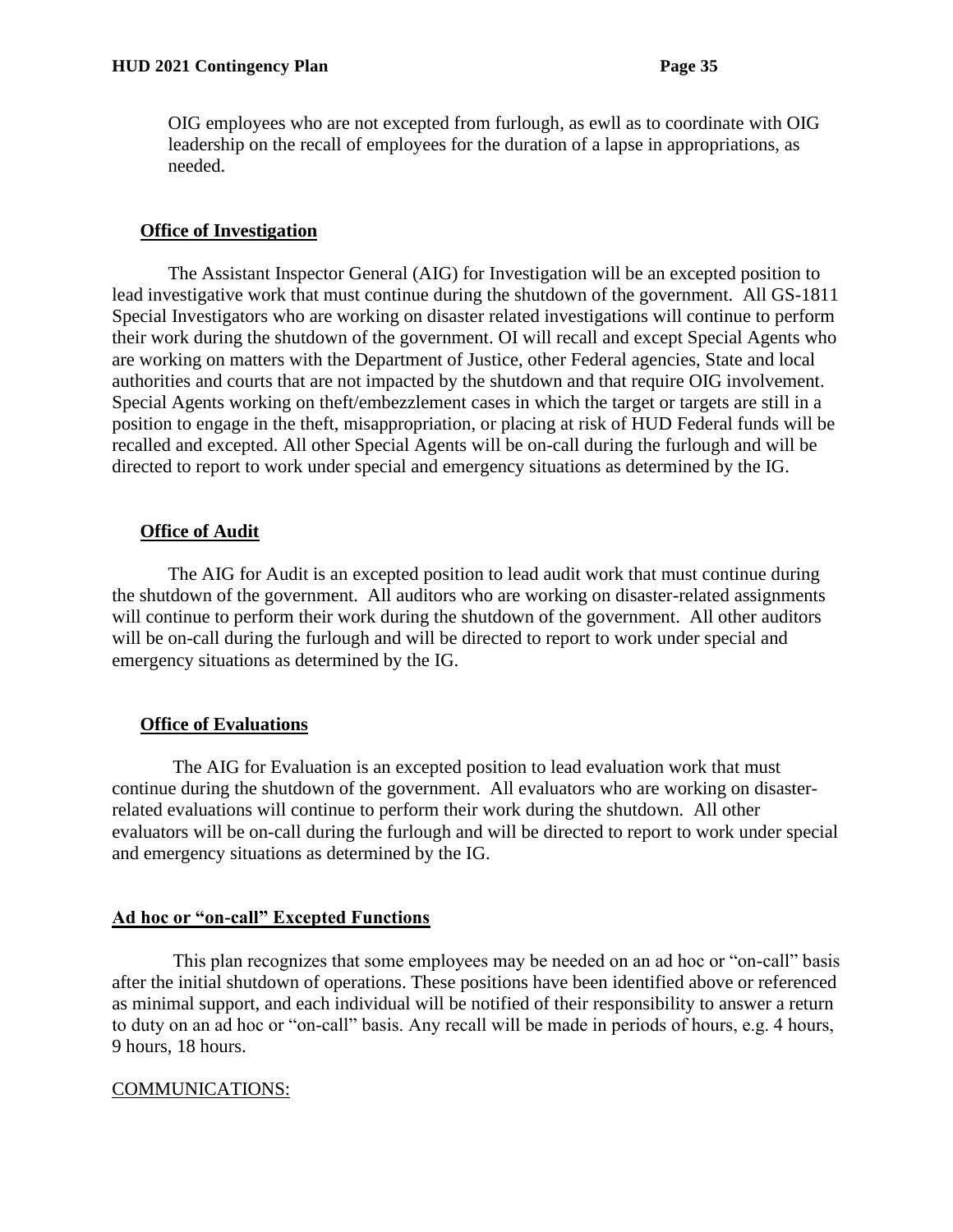The IG, DIG, or Senior Advisor for Operations and External Affairs will provide general guidance to all employees on the nature of the emergency shutdown. The OMT staff will coordinate communications to employees on the details of the furlough after consulting with the Bureau of Financial Services (BFS), National Finance Center (NFC), and Counsel to the IG. The communications will address formal notice, recall plans, employee pay and benefits issues, and any additional information based on the likely duration of the furlough. OMT will provide all employees with the OPM information on emergency furloughs found at: [http://www.opm.gov/furlough/furlough.asp.](http://www.opm.gov/furlough/furlough.asp)

### ORDERLY SHUTDOWN:

OIG expects most of the activity to support an orderly shutdown to commence with OMB's determination that a shut-down is required. Supervisory staff will work with their AIGs to begin notification for all employees on first day of a shutdown. Employees will carry out orderly shutdown activities. The focus is for all OIG employees to identify any critical pending work and take all the actions possible to avoid or to minimize any impairment due to the furlough. The AIGs will provide Managers and Supervisors with a checklist for the orderly shutdown. Supervisors shall account for all employees' time and will relay any concerns regarding pending work through channels to their respective Deputy AIG. The AIGs will ensure the IG is fully informed on any critical issues.

### **o) Closed Offices**

<span id="page-35-0"></span>In the event of a lapse in appropriations, the following offices will be shut down and contractor work will be suspended:

- Center for Faith Based and Neighborhood Partnerships
- Office of Small and Disadvantaged Business Utilization
- Office of Departmental Equal Employment Opportunity
- Office of Adjudicatory Services

# <span id="page-35-1"></span>**4. Legal Issues**

# <span id="page-35-2"></span>**a) Presidential Appointment with Senate Confirmation (PAS) Duties**

Individuals appointed by the President, with Senate confirmation, are not subject to furlough and cannot be placed in a nonduty, nonpay status. The salaries of Presidential appointees are obligations incurred by the year, without consideration of hours of duty required. However, please note that during a lapse in appropriations, PAS officials are also barred from receiving pay. These Presidential appointees will be paid after Congress passes and the President signs a new appropriation or continuing resolution.

The Secretary and PASs may perform official duties during a furlough as long as they do not expend appropriated funds which have lapsed or engage furloughed or excepted employees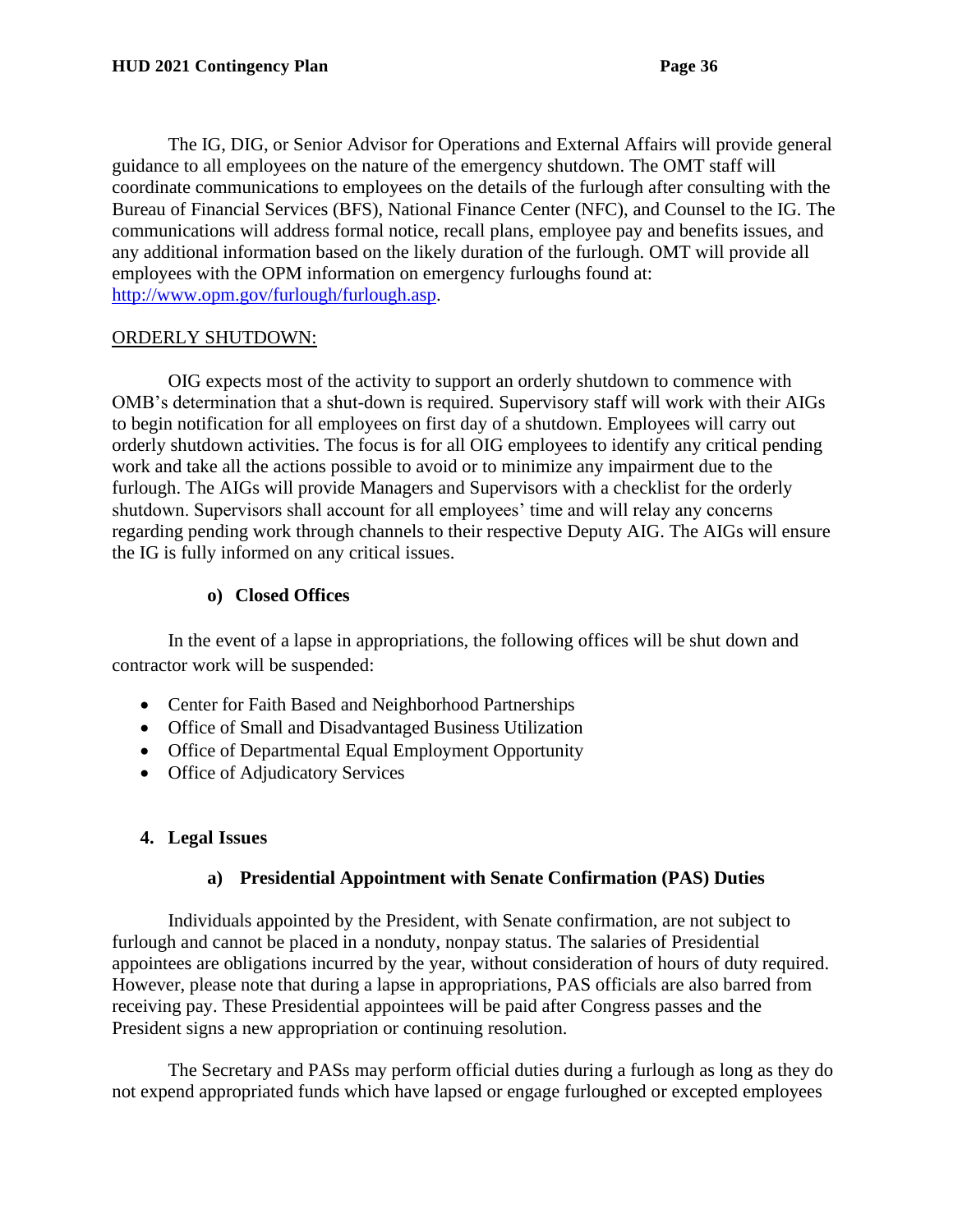to perform work on activities that are not excepted. The Secretary and the PASs may not expend lapsed travel funding. During a government shutdown, the Secretary, the Deputy Secretary, the General Counsel, the Assistant Secretaries, the Chief Financial Officer and the President of Ginnie Mae, as individuals appointed by the President with Senate confirmation, may meet with all members of the public, Congressional staff and members, state and local officials, and executive branch officials not subject to furlough.

# **b) HUD Employees Paid from special Salaries and Expenses Accounts**

Individuals whose salaries are regularly funded through special appropriations other than HUD's traditional S&E appropriations, which generally includes some Ginnie Mae employees who are on term appointments and some CPD Disaster employees who are on term appointments, will follow specific guidance and direction from their program leadership, in consultation with HUD's OCHCO and senior leadership, regarding their work status during a lapse in appropriations, which may be different from HUD's other employees. So long as sufficient funding sources remain available from prior-year funds, this limited group of employees may not be subject to furlough and may perform all of their official duties, so long as they do not expend appropriated funds which have lapsed, including travel funds which have lapsed. No one should presume that their status falls within this limited special category without specific instruction from HUD leadership.

# **c) HUD Employees on Duty Assignments**

If HUD employees, who are funded through appropriations that have lapsed, are on temporary duty assignments (travel, rotations, details, training) away from their normal duty stations at the time of an appropriations lapse, they are encouraged to make arrangements to return home whenever reasonable and practicable. In each instance, the relevant GDAS or functional equivalent should make a determination of reasonableness and practicality based on the length of the assignment and the time required for return travel, compared to the anticipated length of the lapse, so as to minimize the burdens of doing so.

# **5. Internal Communications Plan**

# **a) Communications Goals, Timeline, and Plan**

*Goal of communications with HUD employees:* The goal of the Department's communications efforts is to reassure employees that they will be kept abreast of all developments related to a possible shutdown and lapse in appropriations. It is imperative that the Department have clear and consistent communication between managers and employees. All communications that occur in advance of a lapse in appropriations will be limited to the following:

• As advised by the Office of Personnel Management (OPM) and the Office of Management and Budget (OMB), Department-wide emails will be sent.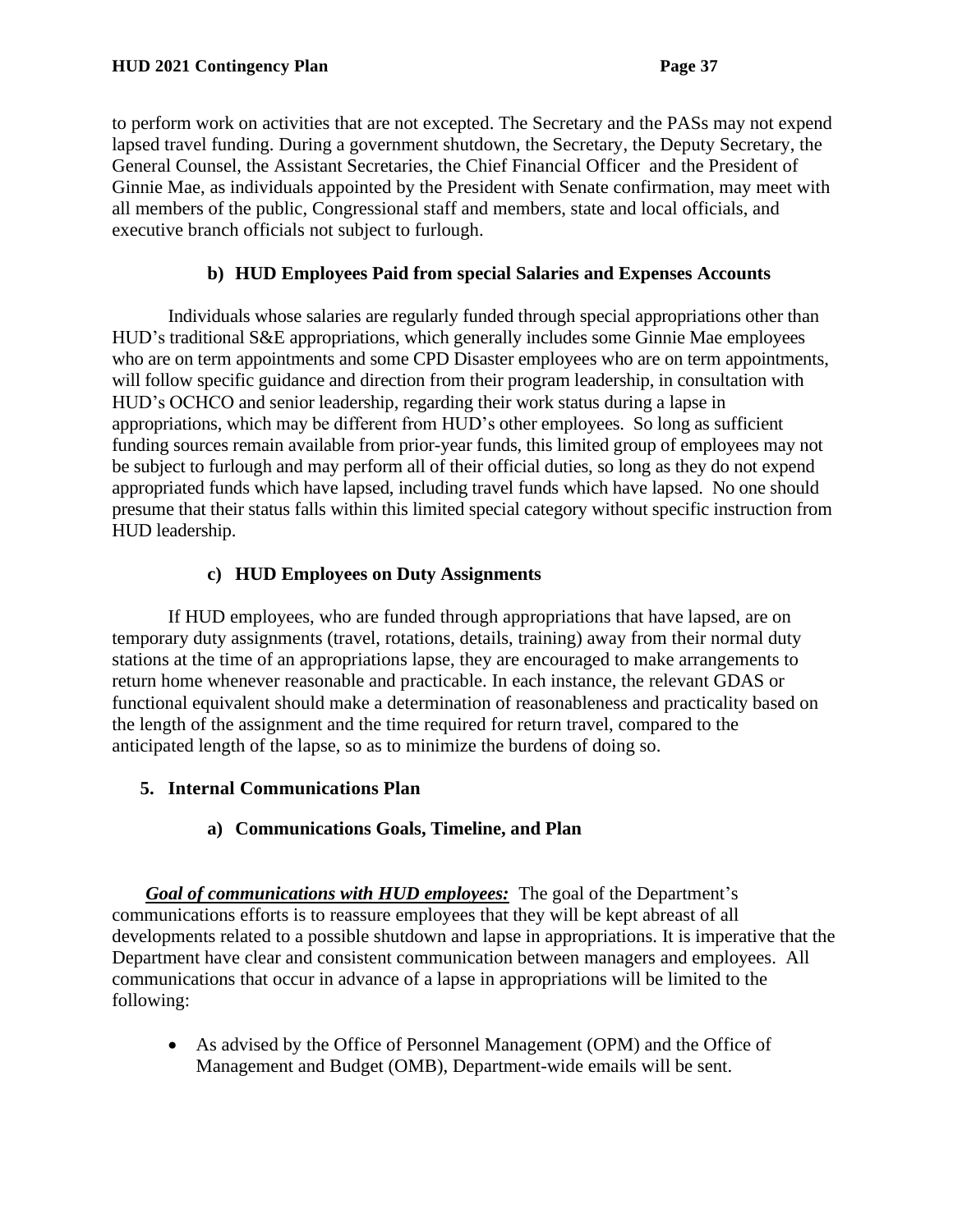- Critical human resources information regarding furlough information as advised by OPM and OMB.
- Instructions for managers on how and specifically, what to communicate to employees and when.
- Guidance for all employees on procedures for Day 1 of a potential shutdown.

The communications efforts are intended to enable employees to clearly understand:

- If and when they are supposed to come to work.
- The impact the shutdown will have on their pay, benefits, retirement and etc.
- The impact the shutdown will have on the programs in which they work.
- The rules of shutdown for teleworking employees, including the permitted uses of HUD-issue laptops and smart phones.
- Web sites or POC's where they can find answers to shutdown questions.

#### *Goal of communications with leadership (PDASs, GDASs and Regional*

*Administrators*): While all of the above applies to this group of employees, it is imperative that the PDASs, GDASs or equivalents and Regional Administrators understand that they are the primary conduits of information to their staff. Leadership needs to clearly understand that it is their responsibility to:

- Clearly and calmly communicate all details of the shutdown to their employees.
- Explain which functions will stay operational during the shutdown.
- Explain which employees are expected to report to work during the shutdown.
- Review the schedules of employees on alternate work schedules (AWS, etc.) and address any potential schedule changes that may result from the shutdown.
- Review employee's approved leave plans and ensure that the employees understand that all leave is cancelled during a furlough.
- Spot check employees' voicemail messages to ensure that the shutdown out of office message has been recorded.
- To the extent feasible, inform excepted (permanent and intermittent) employees of their status in advance of a shutdown.
- Answer any questions employees may have (using OMB/OPM talking points), or direct them to where they can get their questions answered.
- Explain that employee updates during a shutdown will be posted on hud.gov.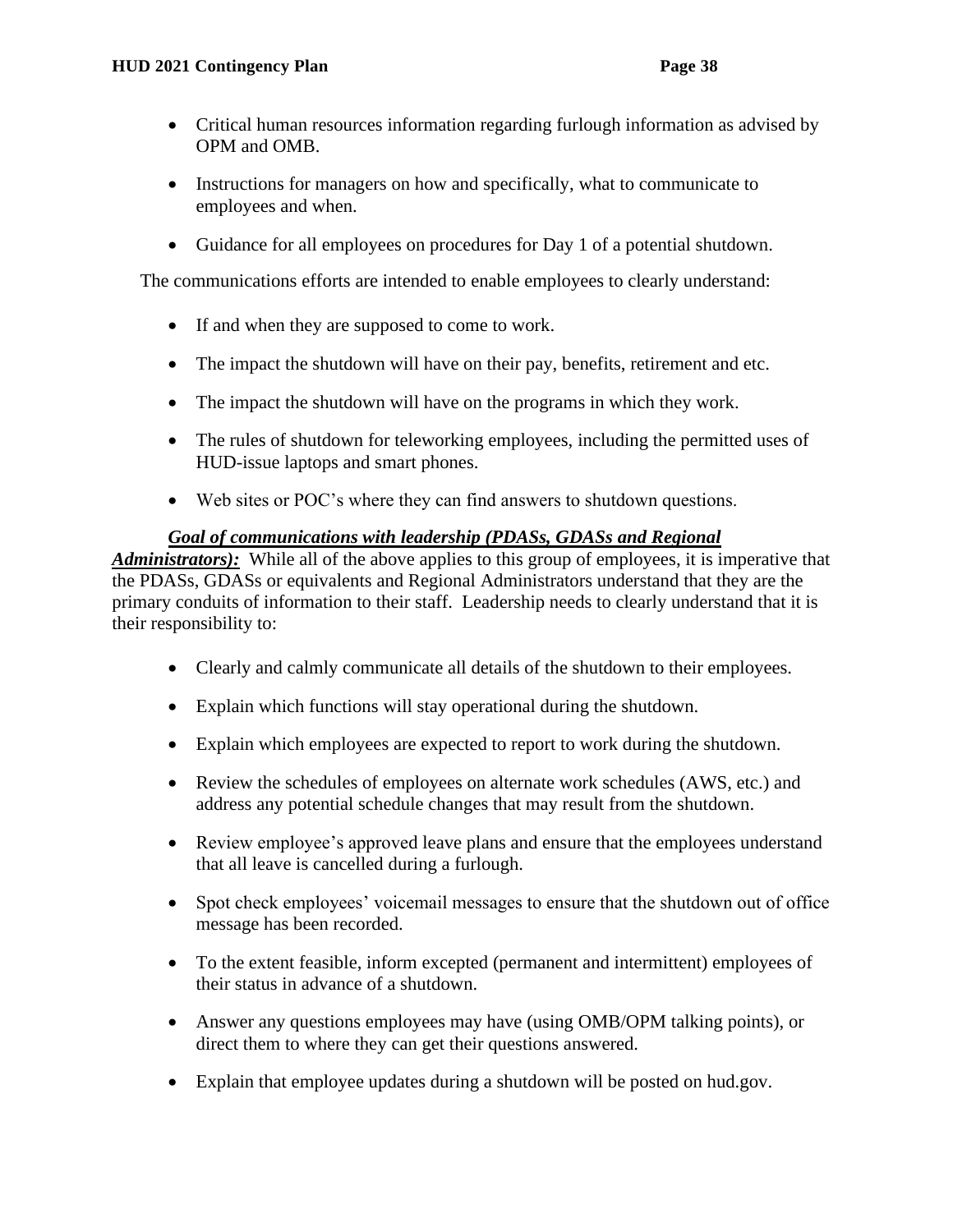#### *Process Check-list for Managers:*

- a. Gather names and details of exempt employees
- b. Gather names and details of excepted employees
- c. Gather names and details of intermittent employees (include specific dates they will be needed, and include people outside of your office [e.g. lawyers needed for closings)
- d. Ensure managers have contact information for employees
- e. Identify method to contact employees on extended sick leave.
- f. Gather details of onsite contractors that will need access to the building and ensure adequate supervision is in place
- g. Review and adjust travel plans scheduled during anticipated lapse period
- h. ID contracts that will cease and those that will continue (create a list)
- i. ID activities that will require field offices to be open
- j. Prepare exception notices
- k. Prepare intermittent notices
- l. Provide directions for tracking time and attendance outside WebTA

*Furlough Guidance for Employees:* OCHCO, in collaboration with OCIO, will develop and disseminate a furlough information packet to HUD employees which instructs the following during a lapse:

- Place a voicemail message on their phone line and any office-specific phone line explaining their absence.
- Not to perform any HUD-related work by home phone or computer
- Not to use government property such as a laptop, smart phone or iPad to perform work.
- Not to perform HUD-related work as a volunteer.
- Be *on-call* and reachable by their offices if their services are needed for intermittent excepted duties. It is the employee's responsibility to keep their current telephone number and email address on file with the Department.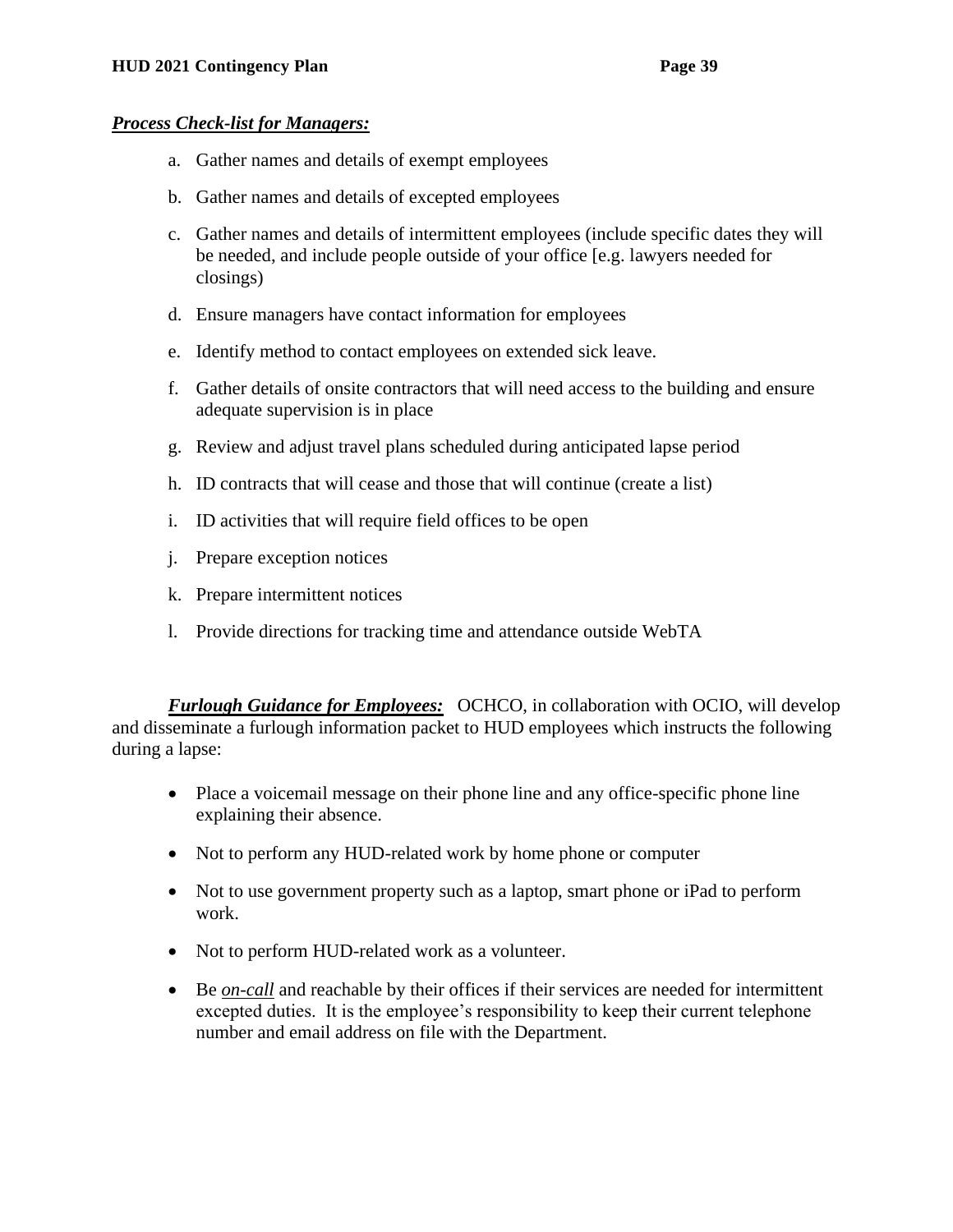### *Employee notification documents (See Appendix A)*:

*Furlough Notice* – OCHCO will distribute by email a memorandum signed by the Chief Human Capital Officer to all non-exempt employees within the first four hours of duty on the first day of the shutdown. 5 CFR 752.404(a)(2). Revised furlough notices will be sent to excepted full-time employees in light of any additional OMB or OPM guidance regarding the treatment of federal holidays or other leave and pay issues.

*Notice of Excepted Position for Full-Time Excepted Staff* – OCHCO will prepare a draft memorandum that should be distributed by GDASs or equivalents to full-time excepted employees during the first four hours of duty on the first day of the shutdown to each excepted employee upon Departmental notification of shutdown 5 CFR 752.404(a)(2). The GDASs or equivalents will address the memorandum to the specific employees that have been identified in each office plan. The GDASs or equivalents shall retain copies of these memoranda.

*Notice of Excepted Position for Intermittent Excepted Staff* - OCHCO will prepare a draft memorandum that should be distributed by GDASs or equivalents to intermittent excepted employees when they are needed to perform excepted duties. The GDASs or equivalents will address the memorandum to specific employees when they are needed to perform intermittent duties. The GDASs or equivalents should track the time intermittent employees are required to work, using the time tracking spreadsheet provided, and maintain records until further instruction is provided.

*Letter to creditors* – A letter to creditors signed by the Chief Human Capital Officer will be distributed to all employees with shutdown information. The letter will notify financial organizations of the shutdown and request relief for impacted employees. Employees may provide the letter as need to their financial organizations. Employees should note there is no legal obligation for a creditor to give weight to this letter.

# **b) Proposed Schedule of Communications:**

All communications by HUD will be in compliance with direction from the Office of Management and Budget (OMB) and/or Office of Personnel Management (OPM). Below is a general, high-level schedule of internal communications (subject to change).

# **PRIOR TO THE POTENTIAL LAPSE IN APPROPRIATIONS:**

• General HUD-wide email, informing employees of the possibility of a lapse in appropriations and advising them that additional information will be forth coming. The email includes a paragraph informing employees that hud.gov, the agency's outward facing website, will contain an Employee Furlough section that will be updated regularly once the lapse occurs.

# **ONE OR TWO DAYS OUT FROM A POTENTIAL LAPSE IN APPROPRIATIONS:**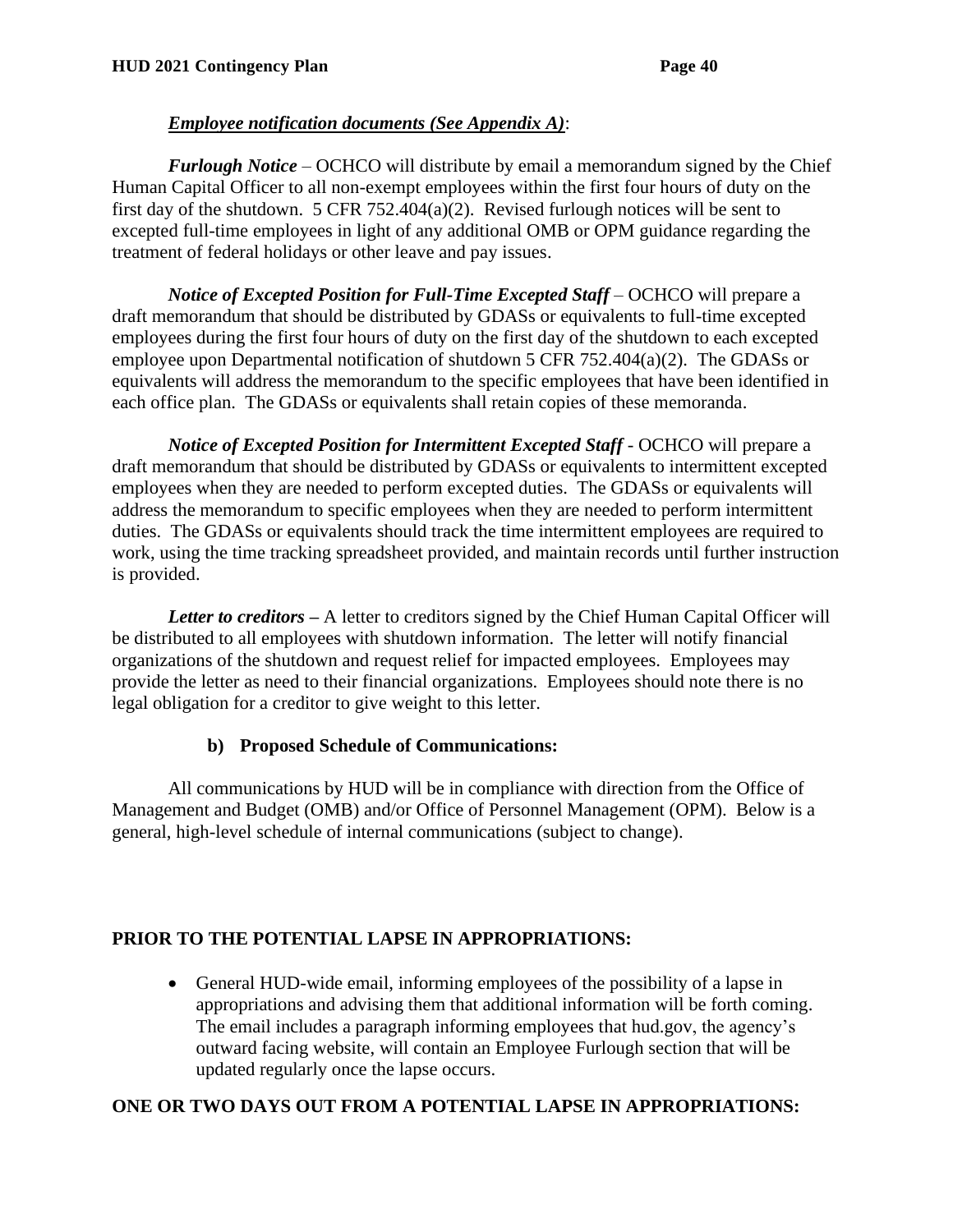- Email to Principal staff and office heads to share internal communications schedule and to suggest they prepare for management briefings. Managers will be briefed (OPM/OMB talking points) on how, what and when to communicate to employees.
- Department-wide email to all staff with additional information. The email includes a paragraph informing employees that hud.gov, the agency's outward facing website, and 1-866-INFO-HUD (1-866-463-6483) will contain an Employee Furlough section that will be updated regularly once the lapse occurs.
- GDASs or equivalents informally inform full-time excepted employees that they are expected to work during the shutdown.
- Managers informally inform most employees that they are not excepted on a full-time basis, but some may need to come to work on an intermittent basis for excepted activities.

# **DAY OF POTENTIAL LAPSE**

- OMB legal guidance is that normal shutdown activities should take up to four hours. In the event of an unanticipated lapse, SOHUD may grant more than four hours to work on the orderly termination of activities.
- Deputy Secretary email updating employees. Inform employees to follow previous instructions they have been given. All HUD management officials are directed to stay at work for the full four hours to ensure an orderly shutdown process.
- OCHCO, CIO and OPA work together to ensure all essential documents, links, and information employees are likely to need for shutdown activities are available on hud.gov.

#### **SHUTDOWN DAY 1:**

- OCHCO/OCIO distributes formal furlough notices to employees via email. These are the official sources for information regarding shutdown and re-open activities.
- OCHCO distributes guidance to master timekeepers and all employees on how to enter work time for the impacted pay period and the up to four hours of time to conduct an orderly shutdown.
- GDASs or equivalents distribute formal notices to full-time excepted employees and intermittent excepted employees.
- All managers follow instructions for how to communicate with staff.
- All employees and managers enact an orderly shutdown of their offices.
- OCHCO and OPA stand up a hotline (1-866-INFO-HUD) for employees to use during the shutdown.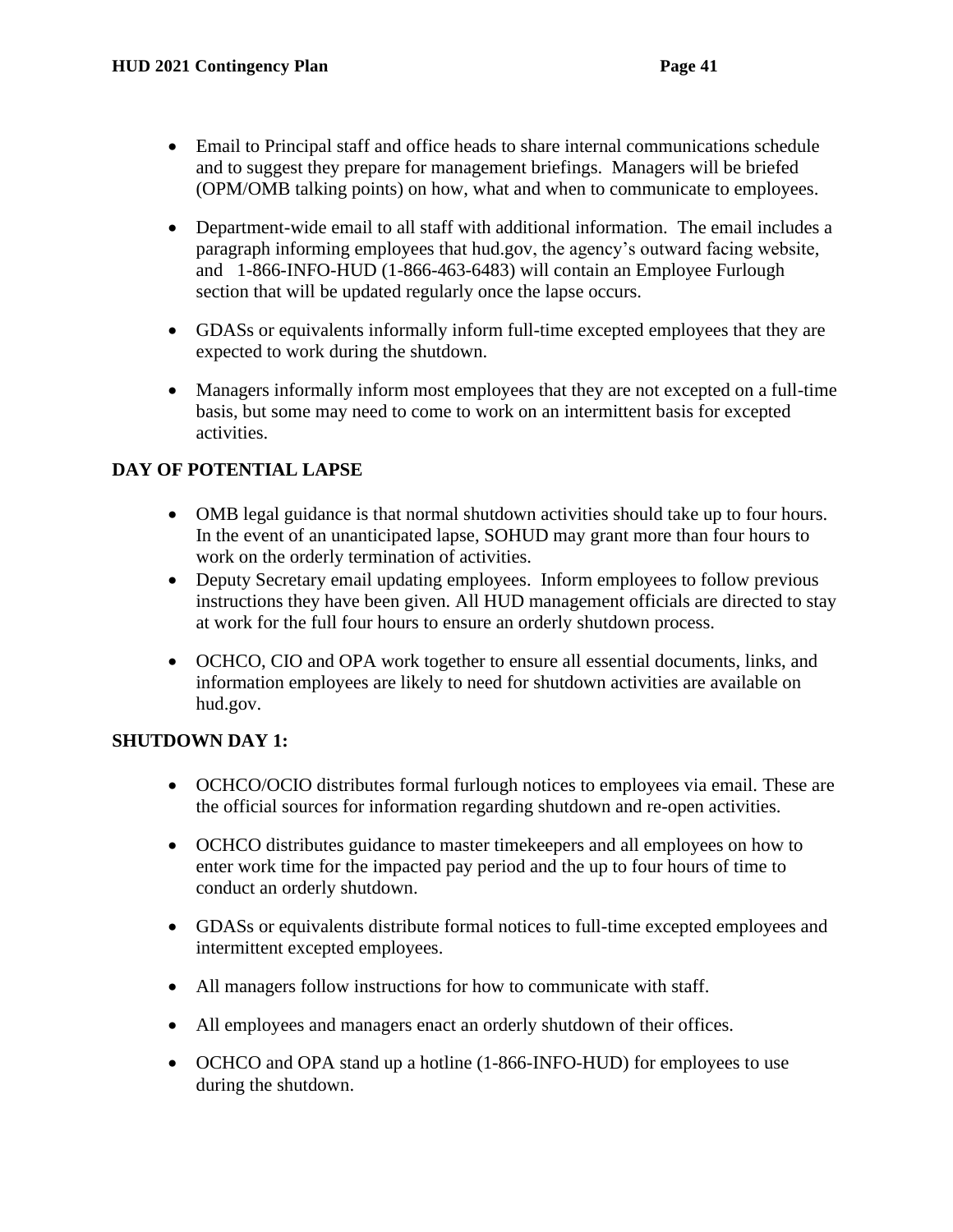• CIO and OPA move employee information to the front page of hud.gov, add disclaimers about information updates to all HUD websites, and place HUD's operating status on the front page of hud.gov.

# **SHUTDOWN DAY 2 AND CONTINUOUS:**

- OPA will update the hotline (1-866-INFO-HUD) with information on Government status daily. Hotline information will dictate when people should come back to work.
- If employees are needed on an intermittent basis, managers will be asked to contact them via the phone numbers and personal email addresses that are provided in HIHRTS.
- Other than individual recall phone calls or emails from managers to employees notifying them of their intermittent work status and employees' calls to the hotline, no communications will be disseminated.

# **c) Daily Operations Structure**

Each day of the furlough, the Secretary or the Deputy Secretary or their designee will hold Operation Status meetings, as necessary. These meetings will be scheduled based on updates provided from OMB and OPM. Attendees will include the leadership from each office, including General Deputy Assistant Secretaries or equivalents as well as operational office leads. A sample agenda will be:

- 1. OMB/WH Guidance
- 2. Communication Guidance
- 3. Budget status & impact
- 4. Programmatic impact
- 5. Evaluation of health, safety and public property

status

- a. Need to recall intermittent staff to work on excepted activities.
- b. Need for field office openings to accommodate limited excepted activities
- 6. Outside Requests
	- a. Stakeholders
	- b. Congress
	- c. OMB

# **d) Process for Approving Intermittent Staff:**

# **The Day Before the Employee is Needed to Work**

• GDASs or equivalents or operational leads submit requests to recall staff to Lapse Coordinators and the GDAS for the Office of Administration.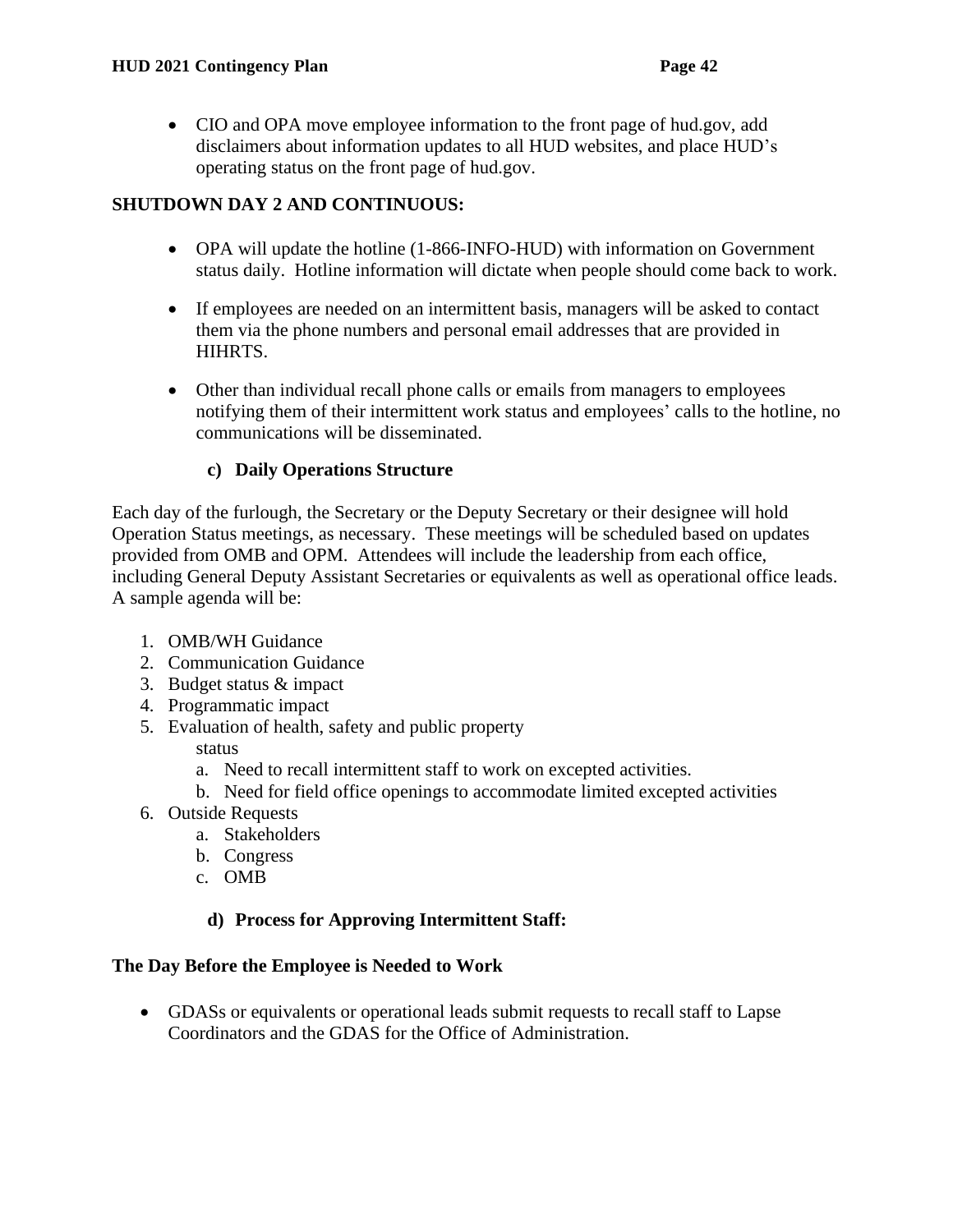- The Deputy Secretary or their designee reviews and approves the list and the GDAS for the Office of Administration circulates the list of staff for recall to the GDASs or equivalents and operational leads. This list is provided to:
	- o Building Security notifies security of authorized personnel allowed to access the building
	- o OCIO Help Desk notifies the help desk who is authorized to receive support from the help desk because they are working on excepted activities
	- $\circ$  OCHCO Employee Labor Relations provides list to unions, as required under current union agreements.
- Recalling manager on duty contacts staff to notify them they are to report the next day.
- Recalling manager on duty also completes the Notice to Return to Work on an Intermittent Activity for each recalled intermittent employee to include the specific activity they are needed to perform (see Appendix).
- Recalling manager on duty provides a copy of the signed Notice to Return to Work on an Excepted Activity to the Office Recall POC.
- Regional Administrators coordinate necessary field office building access.

#### **e) Communications Directly Before Government Resumes Business:**

Once it has been determined that the shutdown will be terminated, and the Government will resume business, the following activities will occur as soon as practicable:

- OPA will coordinate with OCHCO on what information is needed to prepare for employees upon their return.
- OCHCO and OPA will update hud.gov, hud@work, hudconnect with FAQs.
- OPA will update the hotline with information on return to work.

Note that during the short period of time after OMB notifies HUD that a shutdown is nearing its end, but before the appropriations Act has been signed into law by the President, excepted activities include the necessary administrative steps identified above to prepare for HUD staff to return to work and resume their duties. These and other "orderly start-up activities" or "orderly resumption activities" are necessarily implied from the Antideficiency Act in the same manner and under the same legal authority that orderly termination activities are necessarily implied by law.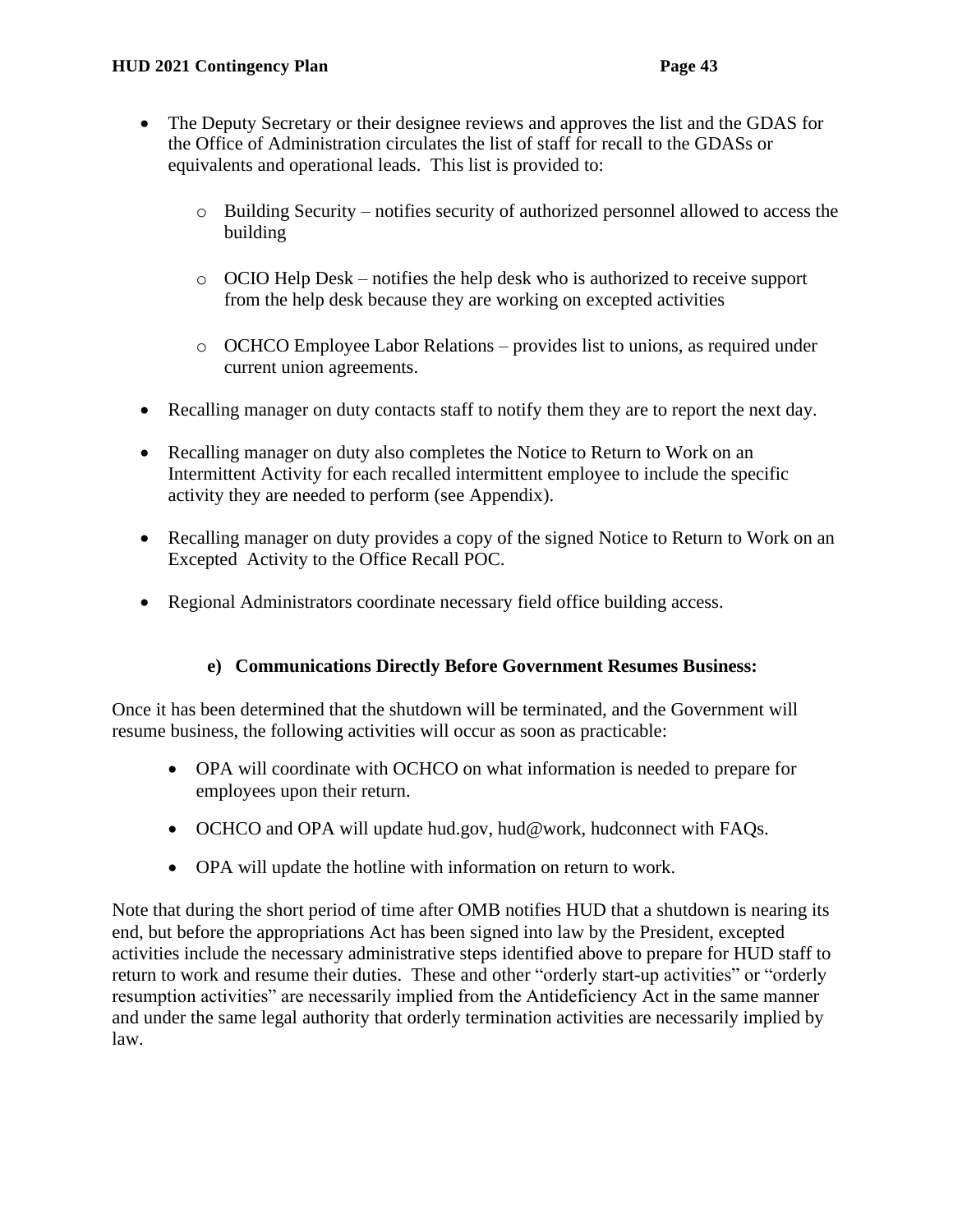Please note that while orderly start-up activities are permitted, we have not yet returned to normal government operations. Accordingly, non-excepted activities or work may not be assigned or performed during this interim period.

### **f) Communications Options Directly After Government Resumes Business:**

Once the relevant appropriations Act appropriating funds for HUD operations has been signed into law by the President, the shutdown has officially ended and all normal activities may proceed. This is usually signaled by the issuance of a memorandum to Federal agencies from the Director of OMB.

The goal for Departmental communications at this time is to restore morale and reassure employees that they were missed, their contributions are meaningful, and that we empathize with the stress they have been under as a result of the shutdown. Depending upon the length of the shutdown, the Department's activities may include, but will not be limited to, the following activities:

- Principal staff, Regional Administrators, and Field Office Directors greet employees at main entrances to HUD buildings.
- Pass out and email employee FAQs
- Robert Weaver Building will have display boards and monitors with a welcome back video.
- Each Assistant Secretary/RA/Field Office Director should build in time to personally walk their respective areas and welcome their team back. This effort should include DC and the field.
- All Hands Meeting/Broadcast featuring Secretary/Deputy Secretary
	- o Welcome back
	- o Value of Public Service
	- o Pay, leave, EPPES and EPACs will be briefly discussed
	- o Reminder to send questions to postshutdown@hud.gov.
- HUD@work feature: What Leadership thinks of HUD's employees; reaffirmation for the need of Public Service Session (Secretary/Deputy Secretary). Letters and videos from senior leadership
- Hud.gov: update slideshow to incorporate photographs from the all hands meeting.
- Rebroadcast of all hands meeting.
- OCHCO panel to discuss:
	- o Furlough pay (timing/amount of next check)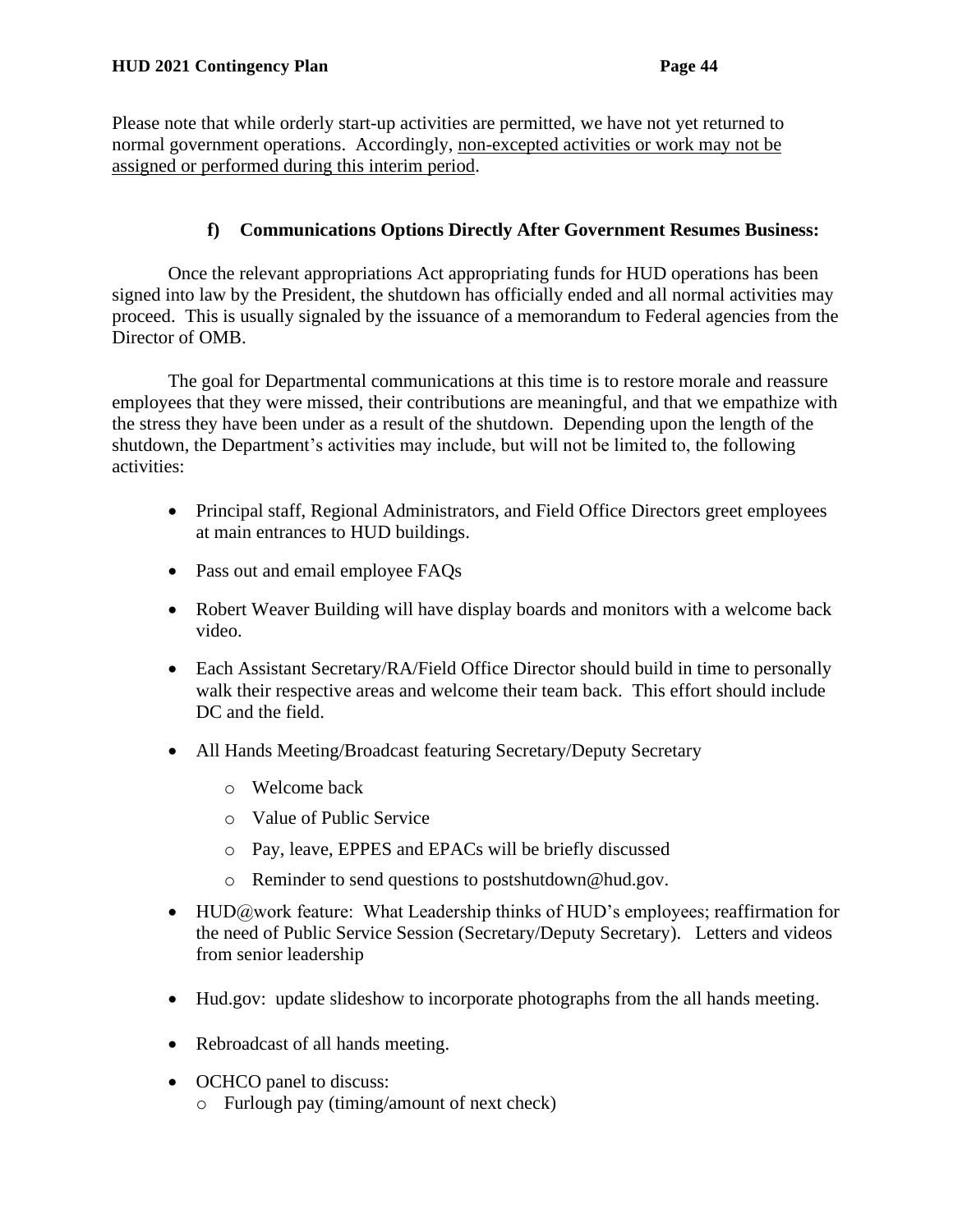- o Use or lose leave/waivers
- o Impacts of shut down on retirement/buyouts etc.
- o Repaying unemployment
- o Other updates from OCHCO

### **6. Critical Information Technology and Systems Infrastructure**

#### General Guidance

The OCIO activities that will be conducted under the exception category during a government shutdown will include the technology, administrative and project management activities required to support all HUD identified excepted activities that are enabled through the use of information technology. Without the OCIO's provision of these activities during the shutdown, HUD programs will be unable to conduct excepted activities which could potentially have a negative impact on HUD's services.

OCIO will maintain access to and use of the standard HUD-provided desktop/network applications and Help Desk Support operations for excepted employees. The following tables list the HUD Program identified IT systems and infrastructure required in order to support excepted functions and activities.

|                                                                      | <b>System</b>       |
|----------------------------------------------------------------------|---------------------|
| <b>Program Office</b><br><b>System Name</b>                          | <b>Acronym</b>      |
| <b>Office of the Human Capital Officer</b>                           |                     |
| P162 - HUD Integrated Human Resources and Training System            | <b>HIHRTS</b>       |
| $P262 - webTA$                                                       | webTA               |
| <b>Career Connector</b>                                              | <b>USA Staffing</b> |
| P162D - HIHRTS DataStore                                             | <b>HIHRTS DS</b>    |
| <b>Office of the Chief Financial Officer</b>                         |                     |
| A21 - Loan Accounting System                                         | LAS                 |
| A39 - HUD's Consolidated Financial Statement System                  | <b>HCFSS</b>        |
| A67 - Line of Credit Control System                                  | <b>LOCCS</b>        |
| A75 - HUD Central Accounting and Program System                      | <b>HUDCAPS</b>      |
| A75R - Financial Data Mart                                           | <b>FDM</b>          |
| A96 - Program Accounting System                                      | <b>PAS</b>          |
| D08 - Bond Payment                                                   | <b>BONDMAPPER</b>   |
| A75I - Personnel Services Cost Subsystem                             | <b>PSCRS</b>        |
| P236 - Secure Payment System (Client Installed on User Workstations) | <b>SPS</b>          |
| P293 - New Core Interface Solution (NCIS)                            | <b>NCIS</b>         |
| ARC – Oracle Shared Services (needed for reporting)                  | <b>OMS</b>          |
| P299 - HUD Pay.gov Common Service                                    | <b>HPCS</b>         |
| <b>Housing</b>                                                       |                     |
| $\parallel$ A43 - SF Insurance System                                | <b>SFIS</b>         |

#### **a) Table 1: Excepted System List**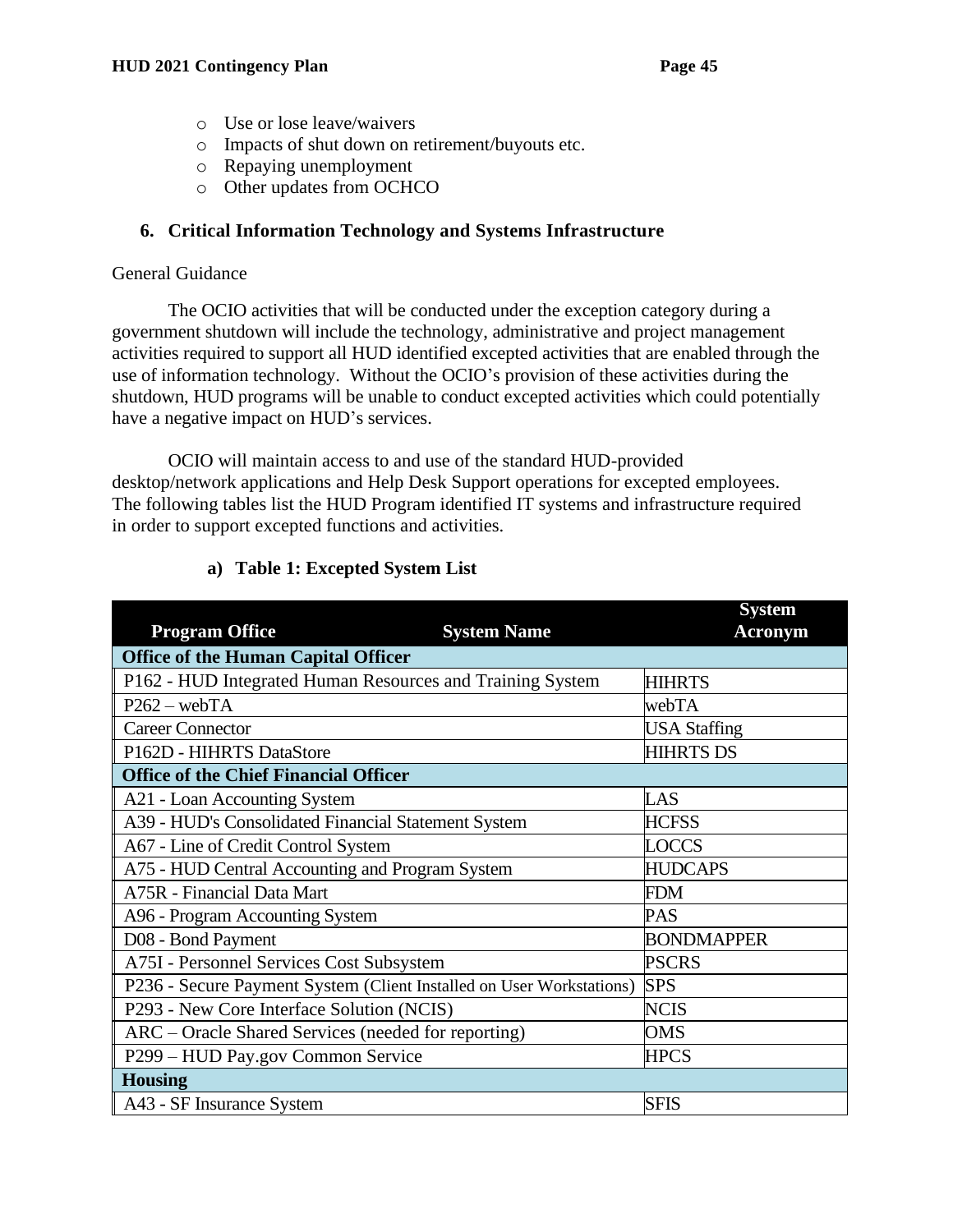| A43C - SF Insurance Claims Subsystem                           | <b>CLAIMS</b>      |
|----------------------------------------------------------------|--------------------|
| A80D - Distributive Shares and Refund Subsystem                | <b>DSRS</b>        |
| A80B - SF Premiums Collection Subsystem-Periodic               | <b>SFPCS-P</b>     |
| <b>A80R - SF Premiums Collection Subsystem-Upfront</b>         | <b>SFPCS-U</b>     |
| F72 - Title I Insurance and Claims System                      | <b>TIIS</b>        |
| U26A - Electronic Data Interchange                             | <b>EDI</b>         |
| P013 - FHA Subsidiary Ledger                                   | <b>FHASL</b>       |
| P256 - SF Help Desk (FHA-CRM under FHA Trans)                  |                    |
| F87 - Tenant Rental Assistance Certification Sys.              | <b>TRACS</b>       |
| P - 271 Home Equity Reverse Mortgage Information Tech.         | <b>HERMIT</b>      |
| A80S - Single Family Acquired Asset Mgmt. System               | <b>SAMS</b>        |
| F17 - Computerized Homes Underwriting Mgmt                     | <b>CHUMS</b>       |
| F51 - Institution Master File                                  | <b>IMF</b>         |
| F17C - FHA Connection                                          | <b>FHAC</b>        |
| F24 - Integrated Real Estate Management System                 | <b>iREMS</b>       |
| Electronic Appraisal Delivery System                           | <b>EAD</b>         |
| P292 - Loan Application Management System/Electronic Appraisal |                    |
| <b>Delivery System</b>                                         | <b>LAMS</b>        |
| F24A - Development Application Processing System               | <b>DAP</b>         |
| Multifamily End User Support System                            | <b>MFEUSS</b>      |
| P085 - Comprehensive Servicing and Monitoring System           | <b>CSMS</b>        |
| Resource Desk (managed by FPG)                                 |                    |
| P260 - Asset Management Disposition and Management             | <b>ADAM</b>        |
| P-233A - Transaccess: Case Binder Management Module            | <b>SFI TA:CBMM</b> |
| A80H - SF Mortgage Asset Recovery Technology                   | <b>SMART</b>       |
| F57 - Credit Alert Verification Reporting System               | <b>CAIVRS</b>      |
| F42S - Single Family Default Monitoring System                 | <b>SFDMS</b>       |
| P278 - Lender Electronic Portal                                | <b>LEAP</b>        |
| P303 - Loan Review System                                      | <b>LRS</b>         |
| P323 - SalesForce GSS                                          | <b>SFGSS</b>       |
| P323a – FHA Catalyst                                           | <b>ICSS</b>        |
| <b>Office of the Chief Information Officer</b>                 |                    |
| P104-Web Access Security Subsystem                             | <b>WASS</b>        |
| P207 - Mainframe (IBM)                                         | <b>MIBM</b>        |
| P208 - Internet Server                                         | <b>InterS</b>      |
| P209 - LAN File Server                                         | <b>LFS</b>         |
| P210 - Intranet Server                                         | <b>IntraS</b>      |
| P212 - Mainframe (Unisys)                                      | MU                 |
| P223 - WAN File Server                                         | <b>WFS</b>         |
| X01 - HUD Cloud Services                                       | <b>HUDCS</b>       |
| D110 - Office 365                                              | O365               |
| A73 - Inventory of Automated Systems                           | <b>IAS</b>         |
| D100 - HUD SharePoint Server                                   | <b>SharePoint</b>  |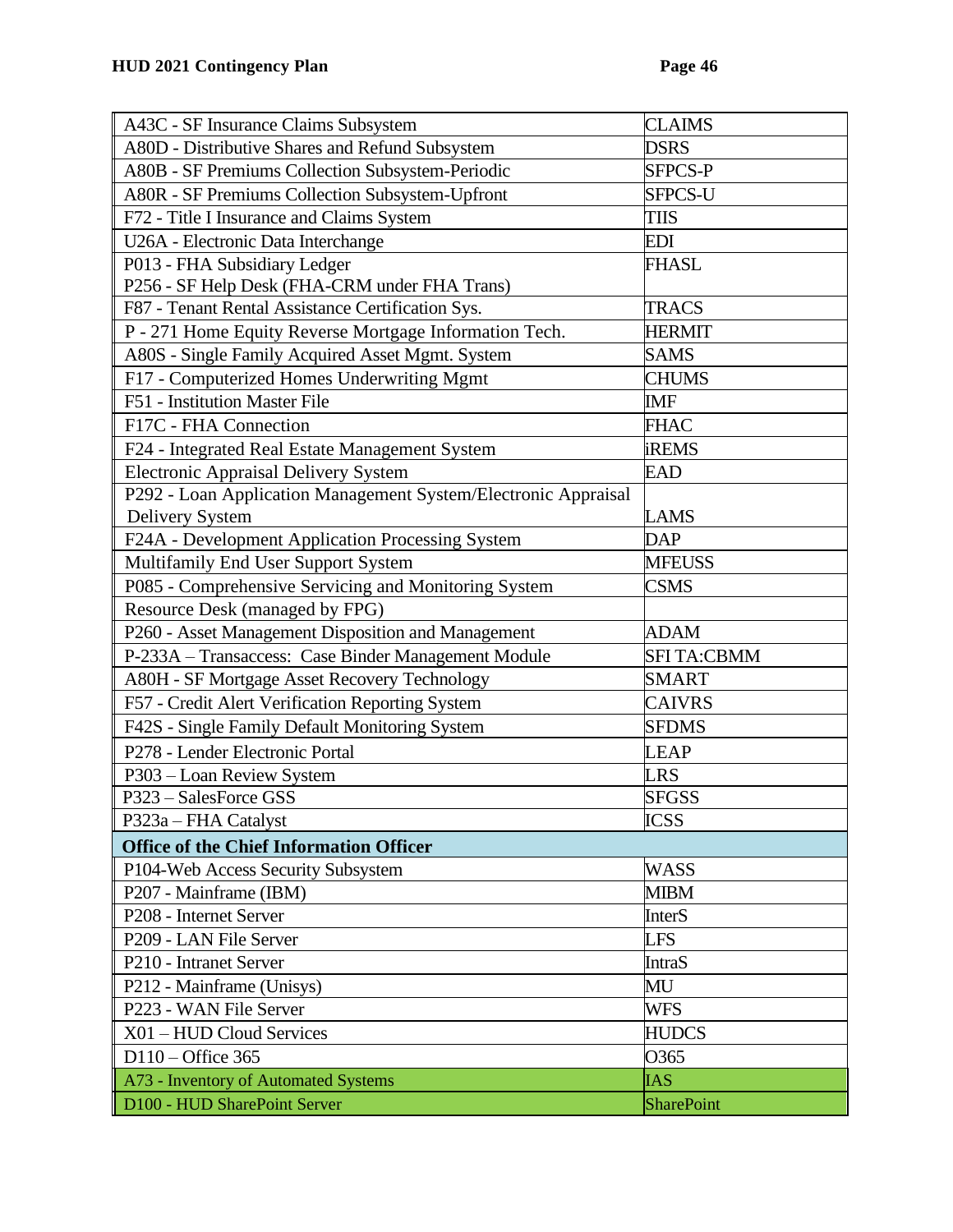| P199 - LAN Servers Patch Management                              | <b>LSPM</b>     |
|------------------------------------------------------------------|-----------------|
| P200 - LAN Servers Anti-Virus Management                         | LSA-VM          |
| P223 - Amazon Web Services                                       | <b>WAN</b>      |
| P255 - MicroStrategy                                             | <b>MSTR</b>     |
| P274 - Hud WebCenter                                             | <b>HWC</b>      |
| P285 - Business Systems Management                               | <b>BSM</b>      |
| P295 - Customer Relationship Management                          | <b>CRM</b>      |
| P305 - HUD CDM Solution Suite                                    | <b>CDM</b>      |
| P314 - Power BI Report Server                                    | PowerBIGateway  |
| P331 - eCase                                                     | eCase           |
| P302 - Enterprise Data Management                                | <b>EDM</b>      |
| P281 - Digital Identity and Access Management                    | <b>DIAMS</b>    |
| <b>Office of the Chief Procurement Officer</b>                   |                 |
| <b>Purchase Request Information System Management</b>            | <b>PRISM</b>    |
| <b>Public and Indian Housing</b>                                 |                 |
| P181 - Enterprise Income Verification                            | <b>EIV</b>      |
| P113 - Inventory Management System                               | <b>IMS/PIC</b>  |
| P224 - Voucher Management System                                 | <b>VMS</b>      |
| P092 - Financial Assessment SubSystem -Multifamily Housing       | <b>FASS-FHA</b> |
| P093 - Financial Assessment SubSystem -Public Housing            | <b>FASS-PH</b>  |
| P109 - Physical Assessment SubSystem                             | <b>PASS</b>     |
| P100 - Integrated Assessment SubSystem                           | <b>NASS</b>     |
| P097- Management Assessment SubSystem                            | <b>MASS</b>     |
| F98A - Technical Assistance Center                               | <b>TAC</b>      |
| P091 - Customer Assessment SubSystem                             | CASS            |
| P279 – Energy and Performance Information System                 | <b>EPIC</b>     |
| P304 - Office of Native American Program Loan Origination System | <b>ONAP</b>     |
| <b>Community Planning and Development</b>                        |                 |
| C04 - Integrated Disbursement and Information System             | <b>IDIS</b>     |
| C08QA - Recovery Grant Reporting                                 | <b>DRGR</b>     |
| C38 - Electronic Special Needs Assistance Programs System        | e-snaps         |
| D77D - CPD Maps                                                  | <b>CPD</b> Maps |
| <b>Fair Housing and Equal Opportunity</b>                        |                 |
| <b>HUD Enforcement Management System</b>                         | <b>HEMS</b>     |
| <b>Office of Public Affairs</b>                                  |                 |
| Cision, Lexis Nexis                                              | <b>OPA</b>      |
| P068 - HUD Website                                               | HUD.gov         |
| <b>Congressional and Intergovernmental Relations</b>             |                 |
| <b>CIR Grants Notification Tool</b>                              | <b>CIRZip</b>   |
| <b>Office of Strategic Planning and Management</b>               |                 |
| P017 - Grants Interface Management System                        | <b>GIMS</b>     |
| <b>Office of Administration</b>                                  |                 |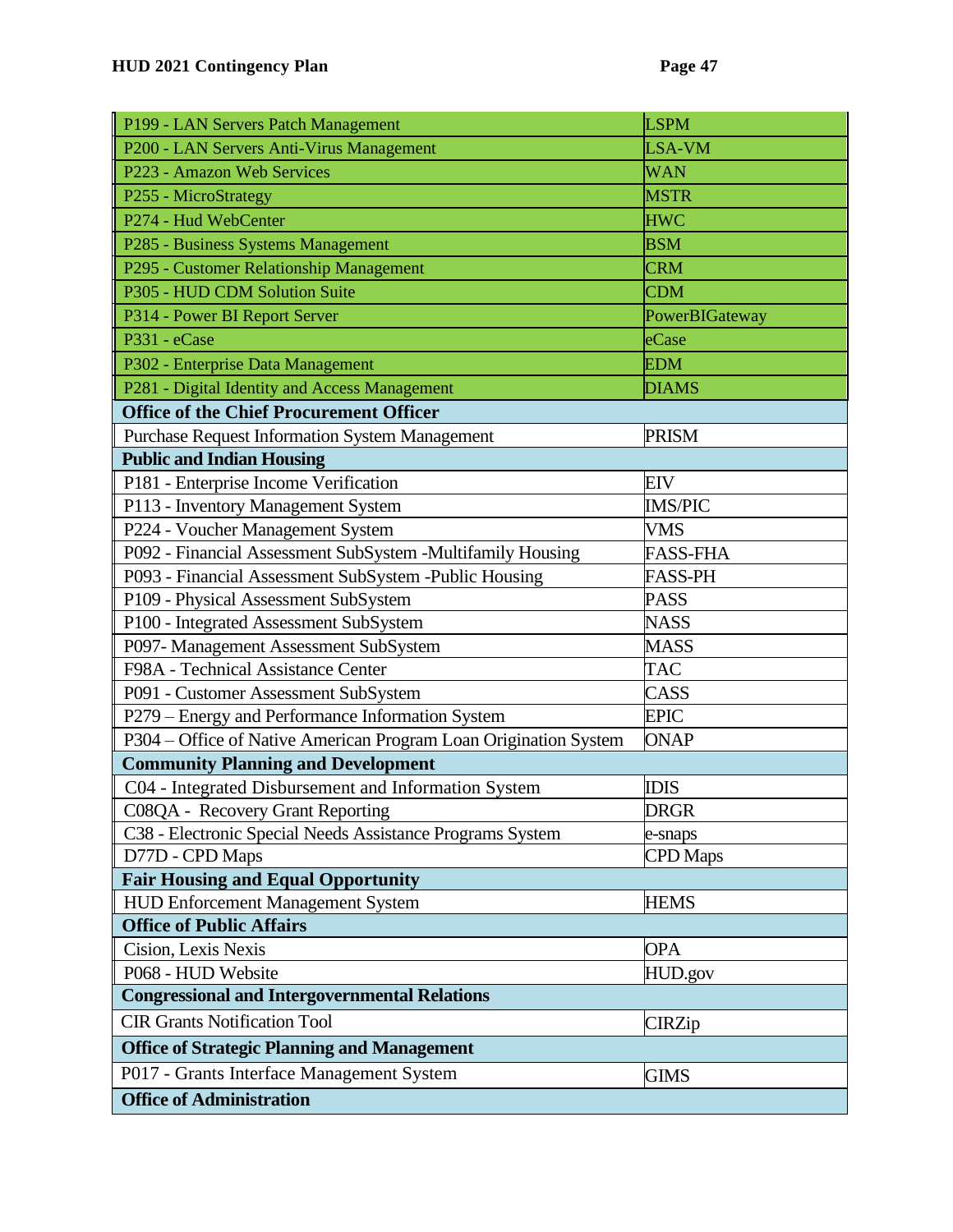| <b>HUD Emergency Operations Notification Center</b>    | MIR3         |
|--------------------------------------------------------|--------------|
| <b>Office of Lead Hazard Control and Healthy Homes</b> |              |
| <b>Healthy Homes Grants Management System</b>          | <b>HHGMS</b> |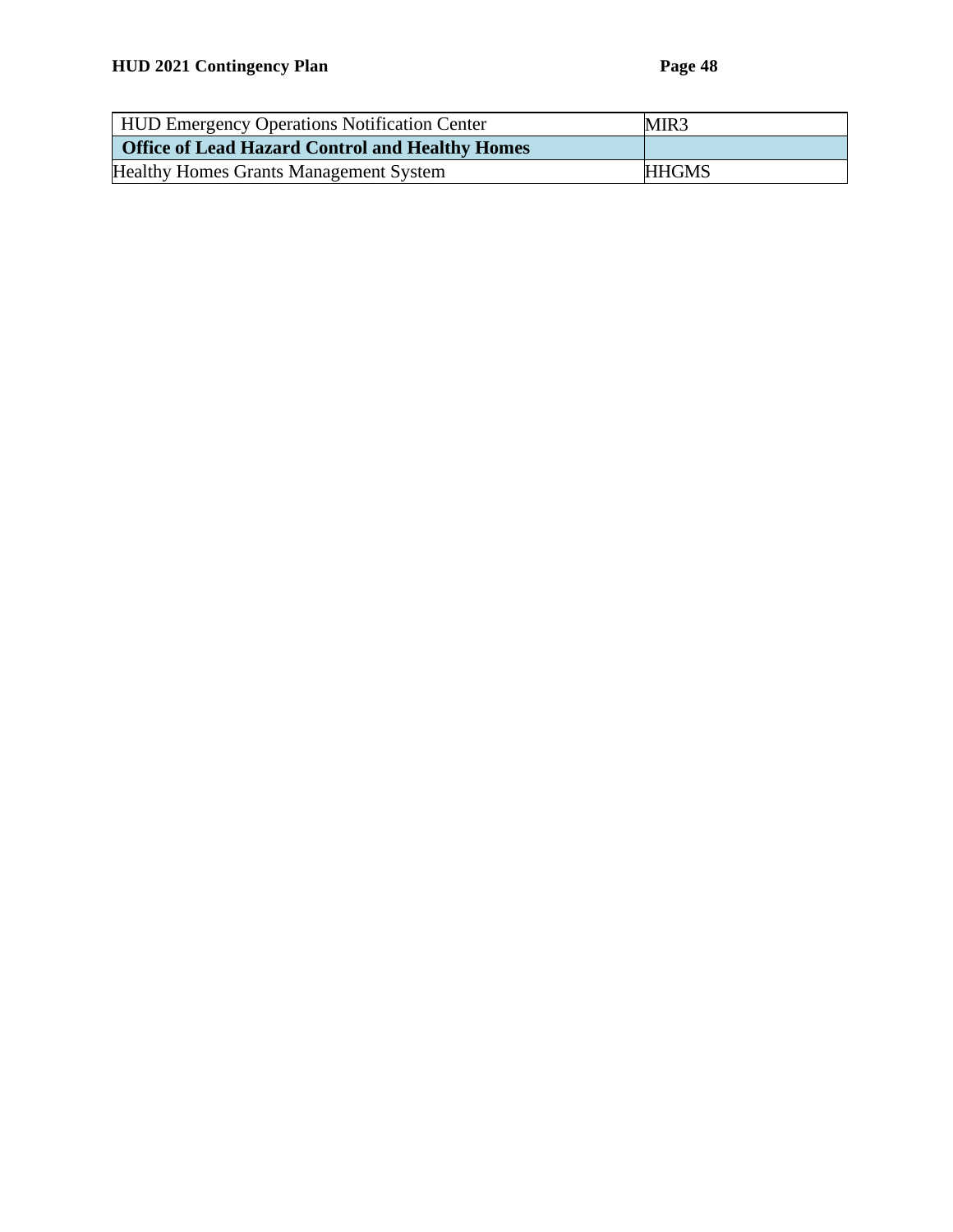#### **b) Actions Necessary Prior to a Shutdown**

These actions will ensure an orderly shutdown of the government:

- a) The Deputy CIO in collaboration with the Program officials will ensure that all excepted activities enabled through the use of technology in Table 1 are updated prior to the shutdown.. Additionally, managers must identify OCIO managed contracts that need to be utilized during the shutdown in support of the excepted activities.
- b) The Deputy CIO will be required to identify all non-excepted activity supporting contracts and work with the Office of the Chief Procurement Officer to issue Stop Work Orders for contracts that are not necessary
- c) The Deputy CIO for Infrastructure and Operations will identify all infrastructure components that will be utilized to support excepted functions during the shutdown.
- d) All managers who will be working throughout the shutdown shall be provided with any necessary shutdown instructions, and the authoritative location for shutdown documentation will be identified and communicated.

# **c) Shutdown Activities**

a) Following the official notification from the US OPM or other official source within HUD of a lapse in funding and the need to shut down operations, the Deputy CIO will finalize and activate the plan for the orderly shutdown of non-excepted IT functions within the OCIO.

# **d) Resumption Activities**

a) Following official notification that a shutdown is in the process of concluding and funding will soon be available for obligation, the Deputy CIO for Infrastructure and Operations will activate all infrastructure components that were shutdown prior to the shutdown due to their support of non-excepted activities. All IT solutions that were shutdown will be tested to ensure functionality prior to the arrival of the HUD workforce.

# **7. Weaver Building Access and Security Plan**

During the shutdown period, The Children's House childcare center, the HUD Credit Union, and the HUD Health Care Center will remain open. Both the Fitness Center and the Urban Café will be closed. Shuttle service will be suspended.

During normal working hours under shutdown conditions, access to the building will be limited based on the number of individuals expected to be in the building. Security guard staffing will be maintained to keep the building open and manage the facility for excepted staff. The need for contractor entry will be determined by OCPO using the guidance on pages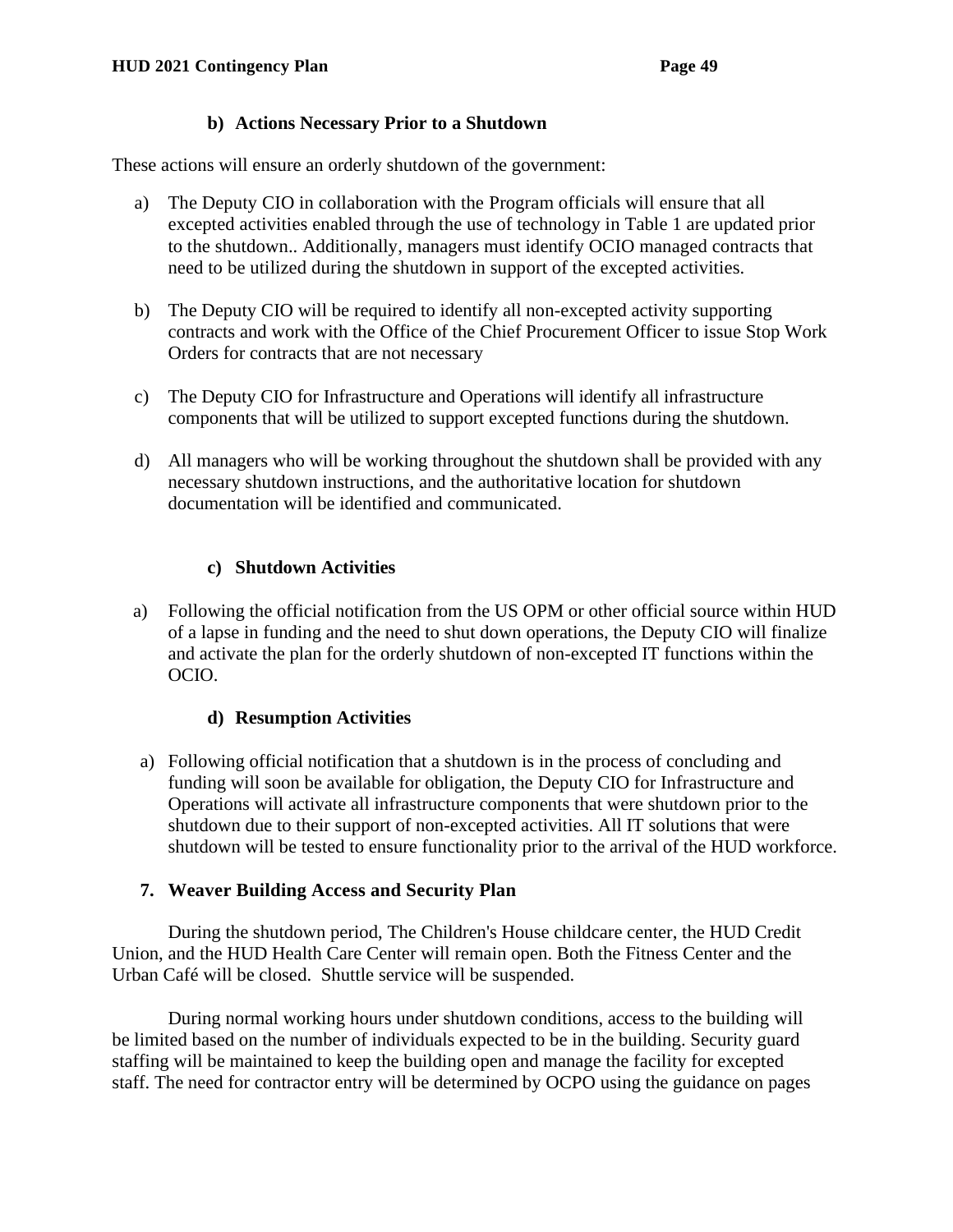20 & 21 (Action Necessary Prior to Shutdown); only authorized contractors will be permitted into the building. Security guard staffing will be reduced.

#### **8. External stakeholder and federal/nonfederal elected communications plan**

The Office of Public Affairs/Public Engagement has collected the most frequently asked questions (FAQs) for each program office, which are included as Appendix B to this Plan and available on the HUD website. A list of stakeholders has also been compiled, by program, to enable distribution of these Programs will also compile email lists of stakeholders in advance of a lapse to support necessary communication.

Upon any lapse in appropriations, the FAQs for Stakeholders will be:

- 1) Posted on the HUD website.
- 2) Sent by CIR all Hill contacts, with a message referring Committee and Member staff to contact CIR "excepted" staff with any urgent matters related to excepted agency functions.
- 3) Sent by OPA/PE to the Department's list of stakeholders, with a request for stakeholders to forward the FAQs to their networks.
- 4) Sent by CIR to groups of nonfederal elected officials, asking them to send the FAQs to their memberships.

In addition, as part of their orderly shutdown duties on the first day of the lapse, staff within CIR will ensure key Committee staff are briefed on the coverage plan during the shutdown, including an identification of their assigned CIR "excepted" employee Point of Contact.

# **Appendices**

Appendix A: Templates for Internal Communications

- 1. Furlough Notice for Excepted Employees
- 2. Notice of Excepted Position
- 3. Notice to Return to Work on a Limited Basis
- 4. Letter to Creditor
- 5. Furlough Notice for Non-Excepted Employees
- 6. FAQs for HUD Employees

Appendix B: FAQs for Stakeholders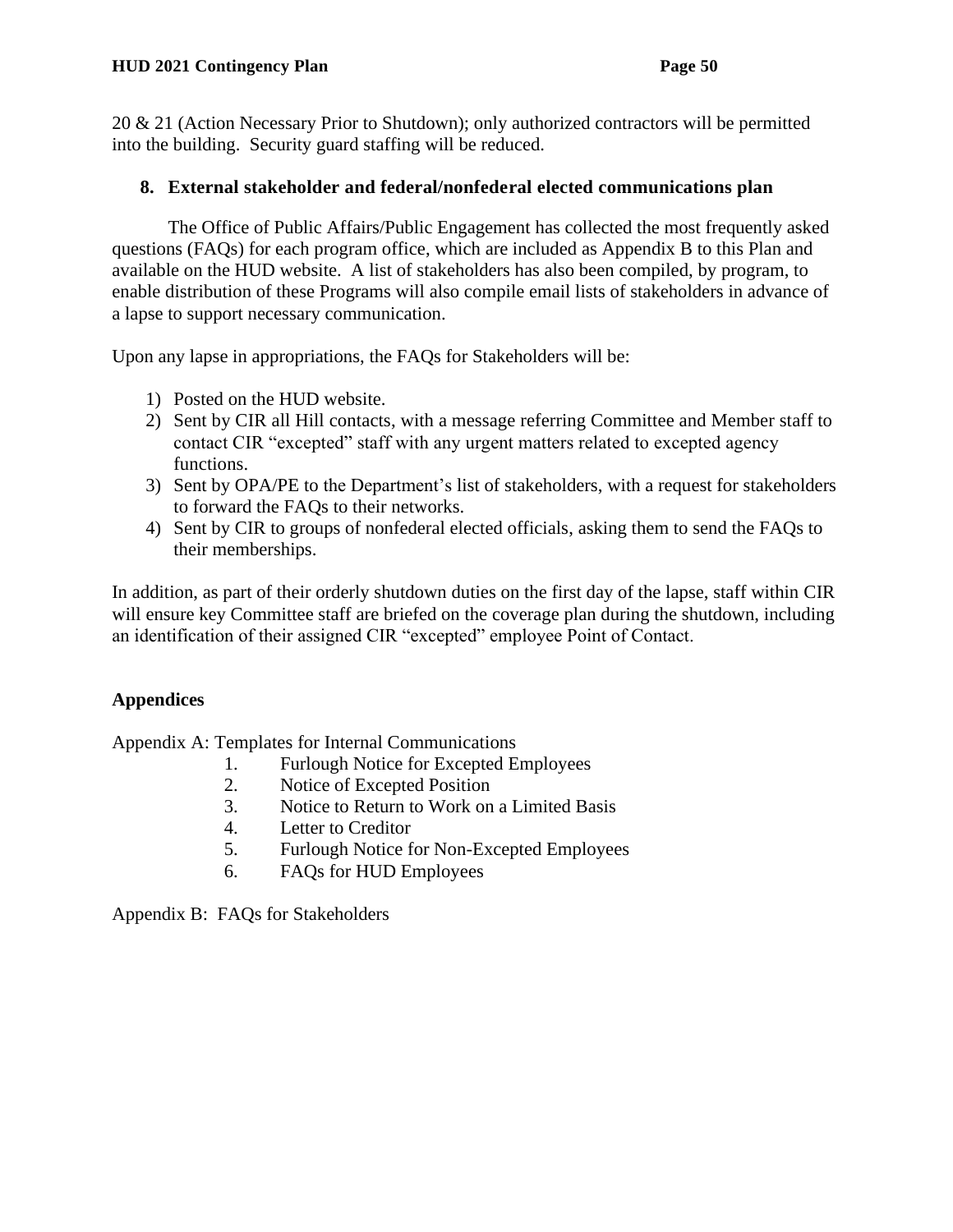# **Appendix A: Draft Templates for Internal Communications**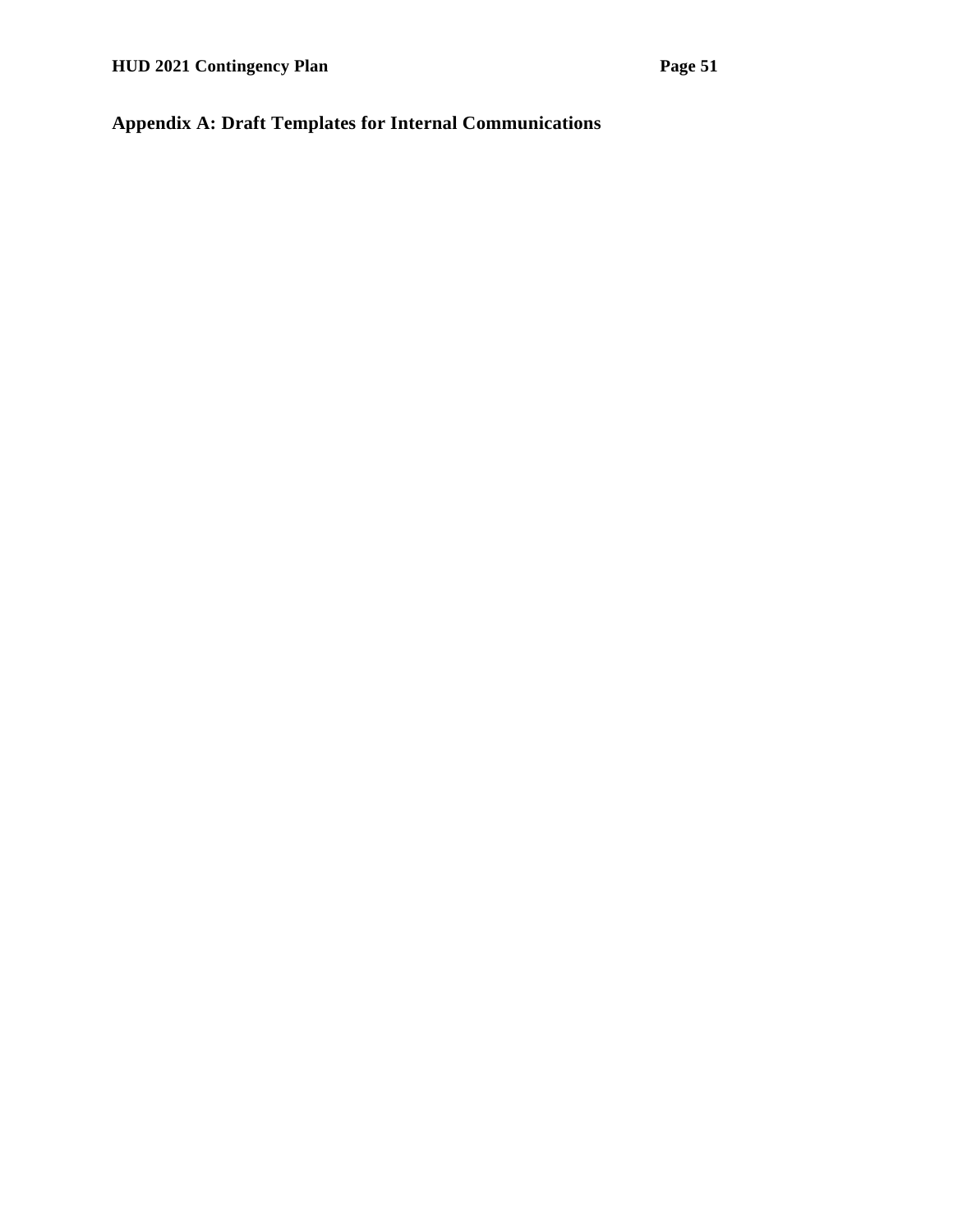#### **a) Sample Furlough Notice for Excepted Employees**

*Note that this sample notice will be updated as necessary with the specific facts applicable to any actual lapse in appropriations.* 

| <b>MEMORANDUM FOR:</b> | All Excepted HUD Employees                                                        |
|------------------------|-----------------------------------------------------------------------------------|
| FROM:                  | Chief Human Capital Officer, A                                                    |
| <b>SUBJECT:</b>        | Furlough Decision Notice for Excepted Employees Due to Lapse of<br>Appropriations |

#### **Background**

In the absence of appropriations, no further financial obligations may be incurred by HUD, except for those related to the orderly suspension of HUD's operations or the performance of excepted activities as defined by the Office of Management and Budget. This action is the result of a sudden emergency requiring curtailment of the Agency's activities. This government shutdown is not expected to exceed 30 days. Therefore, this furlough notice expires on (30 days from effective date).

In the event of a government shutdown due to a lapse in appropriations, most Federal employees are required to stop work because no funds would be available to pay staff, and the government is prohibited from accepting voluntary services. A limited number of employees are "excepted" from this general rule based on the functional activity they perform. This includes:

- Employees who are necessary to address emergency situations where the failure to perform those functions would result in an imminent threat to the safety of human life or the protection of property.
- Employees who perform functions that are funded through fees or under multi-year (as opposed to annual) appropriations.
- Employees who perform functions that are related to express authorizations to contract or borrow without an appropriation.
- Employees necessary to meet the obligations necessary to the discharge of the President's constitutional duties and powers. This is understood to be employees necessary to interpret statutes, such as the Anti-deficiency Act, to avoid significant constitutional issues.
- Employees who are required for the orderly termination of agency functions.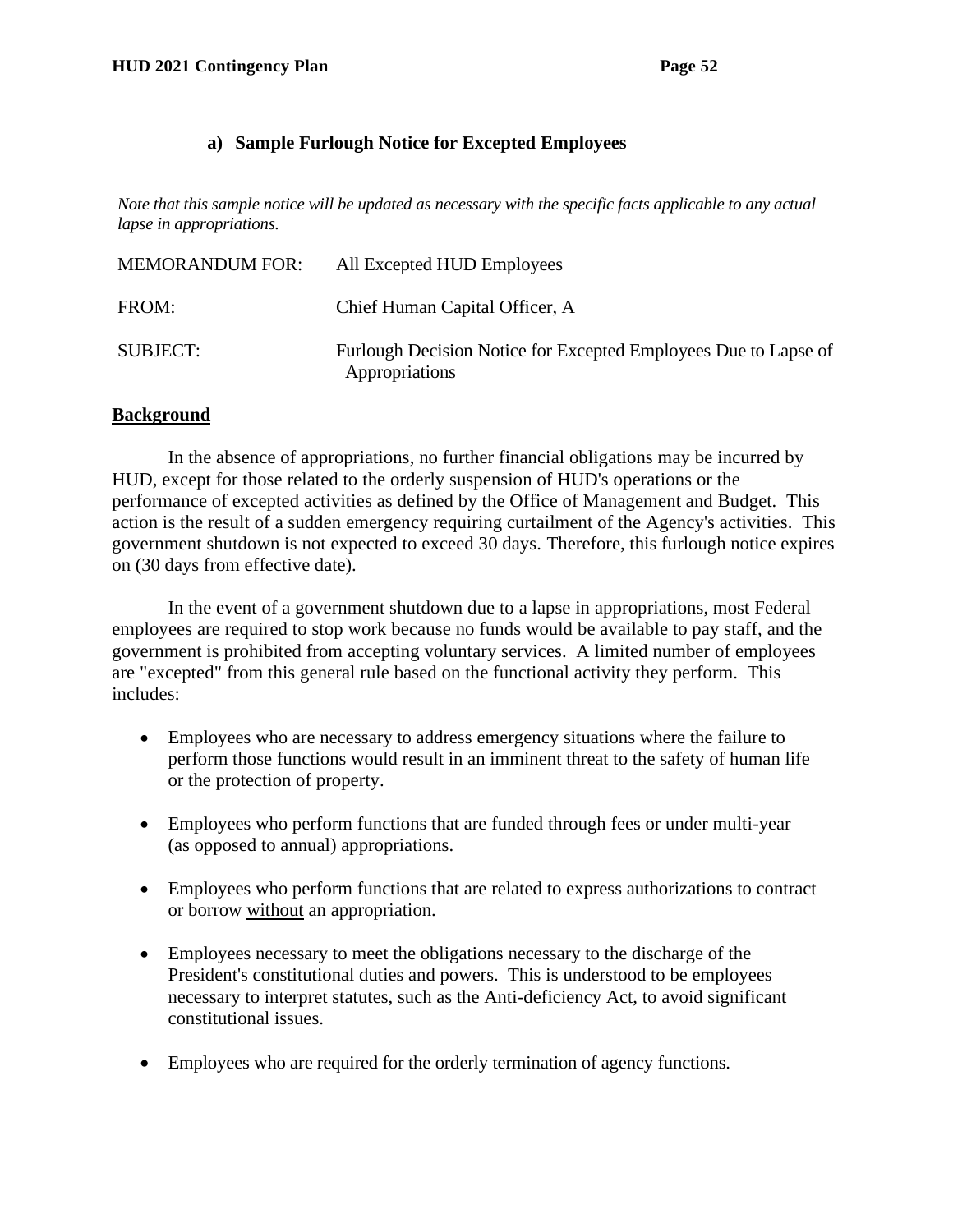#### **Designation as an "excepted" employee and furlough status when not performing "excepted" activities and functions**

Your position was identified as performing excepted functions and activities in the event of an agency shutdown due to a lapse in appropriations. This means that during the government shutdown, you are expected to report to work or, as appropriate, remotely perform excepted activities and functions. You will be compensated for time spent working on authorized excepted activities when appropriations are enacted.

If you are unable to work due to illness or extenuating circumstances while in an "excepted" status, you must notify your supervisor who will change your designation to "nonexcepted" until you are able to return to work. Failure to report to work or perform your duties as an "excepted" employee, if extenuating circumstances do not exist, may result in an absent without leave (AWOL) or leave without pay (LWOP) status and potential disciplinary action.

*When not performing excepted activities and functions, you will receive notification of a change in your furlough designation from "excepted" to "non-excepted" and be placed in a furlough status.* This is a non-pay, nonduty status. Any paid leave (annual, sick, court, etc.) approved for use during the shutdown is hereby cancelled, meaning your leave may not be used and will not be charged against your accrued annual or sick leave for non-work hours during the furlough period.

When in a furlough you must remain away from your HUD workplace and you are prohibited from using HUD-issued devices (e.g., laptops, desktop computers, iPads, cell phones). You are also prohibited from remotely accessing HUD email, HUDmobile, HUD business systems, the Virtual Private Network (VPN), HUD@Work intranet, or other electronic capabilities provided by HUD.

#### **Guidance on status during federal holidays**

As an employee who has been excepted from furlough and continues to work during the shutdown, you are required to work on those days you would normally be scheduled to work (typically Monday through Friday at HUD). You are not typically scheduled to work on federal holidays. For example, the Columbus Day/Indigenous Peoples Day holiday on Monday, October 11 is not a day you would normally be scheduled to work, and we are not requiring you to work on that day. Because of the operation of the shutdown furlough rules, we must place you in a furlough status for the holiday. As an excepted employee, you are expected to return to work on your next regularly scheduled workday following the holiday. For the vast majority of you, this means you would return to work on Tuesday, October 12.

If you have a work schedule that does not include Monday, October 11, as a workday, you will follow the normal holiday rules for an "in lieu of" holiday. All full-time employees, including those on flexible or compressed work schedules, are entitled to an "in lieu of" holiday when a holiday falls on a non-workday. For example, if you have a Monday through Friday alternative work schedule (AWS), and Monday, October 11, is your regularly scheduled AWS day off, you will do as you have generally done for previous holidays and take your "in lieu of"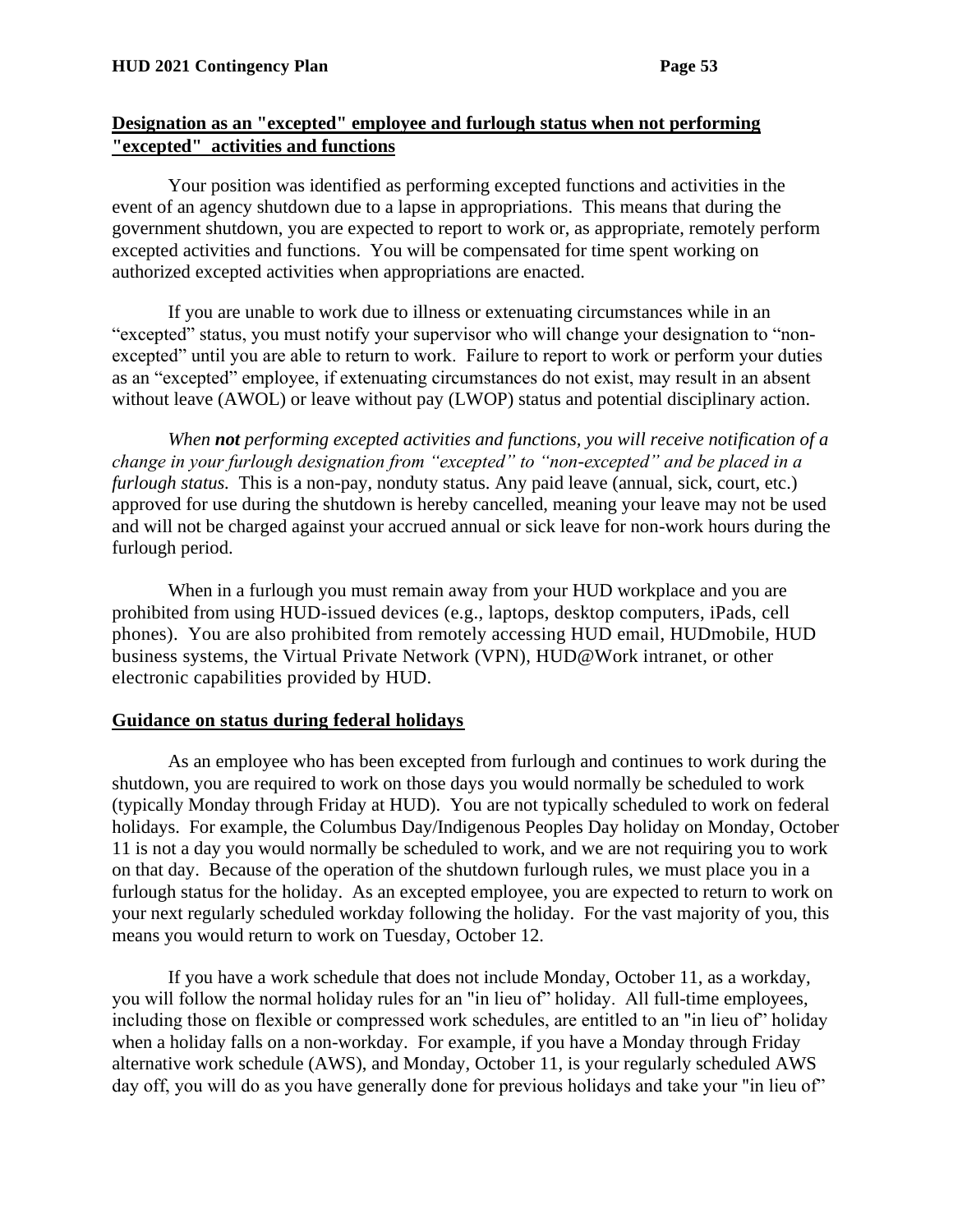holiday the work day immediately preceding Monday. In this example, your "in lieu of" holiday would be Friday, October 8.

If you have any questions regarding your designation as an "excepted" employee or furlough status when not performing excepted functions and activities, please contact the Office of the Chief Human Capital Officer at OCHCOPolicyOffice@hud.gov or the head of your organization, GDAS or equivalent.

#### **Information on Appeal Rights**

Employees who have completed a probationary or trial period or one (1) year of current continuous employment in the competitive service under other than a temporary appointment may appeal this action to the Merit Systems Protection Board (MSPB). Employees in the excepted service who have veterans preference may appeal to the MSPB if they have completed one (1) year of current continuous service in the same or similar positions as the one they now hold. Employees in the excepted service who do not have veterans preference and are not serving a probationary or trial period under an initial appointment pending conversion to the competitive service may appeal to the MSPB, if they have completed two (2) years of current continuous service in the same or similar positions in an executive agency under other than a temporary appointment limited to two (2) years or less. Career SES appointees (except reemployed annuitants) who believe requirements of 5 CFR part 359, subpart **H,** or the agency's procedures have not been correctly applied may also appeal to the MSPB. Employees have a right to representation in this matter and may be represented by an attorney or other person of their choosing.

You have the right to obtain review of this adverse action through one or more of the avenues stated below. You may only choose to pursue one of these avenues of review, and you must be eligible for the selected avenue of review. Any election is deemed to have been made based on which of the actions is filed first. If you elect to challenge this adverse action, it is important that you make an informed choice among the available options, as electing an option will foreclose your ability to select a different option at a later point. Therefore, if you wish to challenge this adverse action, please read the information carefully and select **only one** of the avenues below, as applicable:

1. If you have completed a probationary or trial period or one year of current continuous employment in the competitive service under other than a temporary appointment you may appeal this action to the Merit Systems Protection Board (MSPB). If you are a preference eligible employee in an excepted service appointment, you may appeal to the MSPB if you have completed one (1) year of current continuous service in the same position or positions similar to the one you now hold. Employees in the excepted service, who do not have veterans preference and who are not serving a probationary or trial period under an initial appointment pending conversion to the competitive service, may appeal to the MSPB if they have completed two (2) years of current continuous service in the same or similar positions in an executive agency under other than a temporary appointment limited to two (2) years or less. You have the right to be represented in this matter by an attorney or other person you may choose.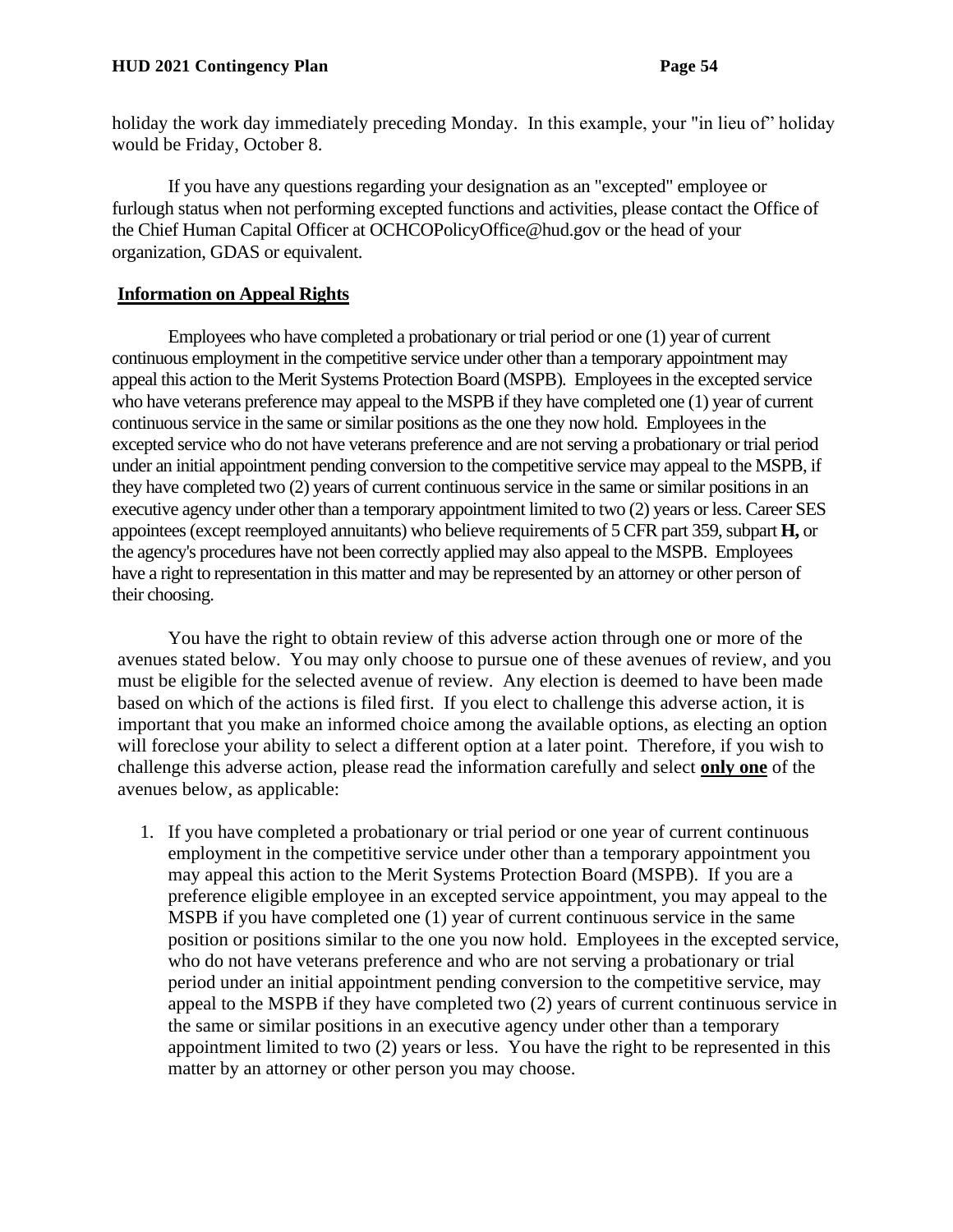If you have the right of appeal and wish to appeal this action to the MSPB, your petition for appeal **must** be filed during the period beginning with the day after the effective date of the adverse action and ending not later than 30 calendar days after the effective date, or 30 days after the date of receipt of the decision, whichever is later. Failure to file a timely appeal could result in dismissal of your appeal absent good cause. You may obtain a copy of the appeals form and a copy of the Board's regulations from the MSPB website at [http://www.mspb.gov"](http://www.mspb.gov/)). If you decide to appeal to the MSPB, you may file your appeal by mail, by facsimile, by commercial overnight delivery, or personal delivery to the Chief Administrative Judge, Merit Systems Protection Board.

Your appeal must be filed with the MSPB regional or field office serving the area of your duty station when the action was taken. Information about MSPB locations and procedures may be found at [https://e-appeal.mspb.gov/faq.aspx.](https://e-appeal.mspb.gov/faq.aspx) You must submit an original and one copy of the appeal. In accordance with  $5$  C.F.R. 1201.24(a)(7), you must also submit a copy of (1) the agency decision being appealed, and (2) if available, the SF-50 or similar notice of the personnel action. No other attachments should be included with the appeal as the agency will be responsible for submitting certain documents and there will be several opportunities to submit evidence and argument after the appeal is filed. You are advised not to miss this deadline for filing merely because you do not currently have all of these documents in your possession. As an alternative to filing a paper appeal, you may file an appeal electronically by using e-Appeal, the MSPB's Internet filing procedure, at [http://e-appeal.mspb.gov.](http://e-appeal.mspb.gov/)

If an appeal is filed with the MSPB, the Acknowledgment Order and a copy of the appeal should be sent by the MSPB preferably to the following official's email address:

Assistant General Counsel, Personnel Law Division U.S. Department of Housing and Urban Development 451  $7<sup>th</sup>$  St., SW Room 2124 Washington DC 20410 [mspbappealdcpld@hud.gov](mailto:mspbappealdcpld@hud.gov) (202) 402-5364 (phone) (202) 401-7400 (fax)

2. In addition to the other appeal options, if you are a bargaining unit employee, you are covered by a negotiated grievance procedure and you have the option to file a grievance or request the Union to invoke arbitration as provided by the practices and provisions of the applicable labor management agreement (Articles 51 and 52 of the National Agreement between HUD and the American Federation of Government Employees, Articles 9 and 10 of the Agreement between HUD and the National Federation of Federal Employees Local 1450, Article 8 of the Agreement between HUD and the National Federation of Federal Employees Local 1804, and Article 22 of the Agreement between HUD and the National Federation of Federal Employees Local 259). The Agreement is available at [http://hudatwork.hud.gov/HUD/chco/po/arh/union.](http://hudatwork.hud.gov/HUD/chco/po/arh/union) To obtain information on filing a grievance under the negotiated grievance procedure, contact your local union steward.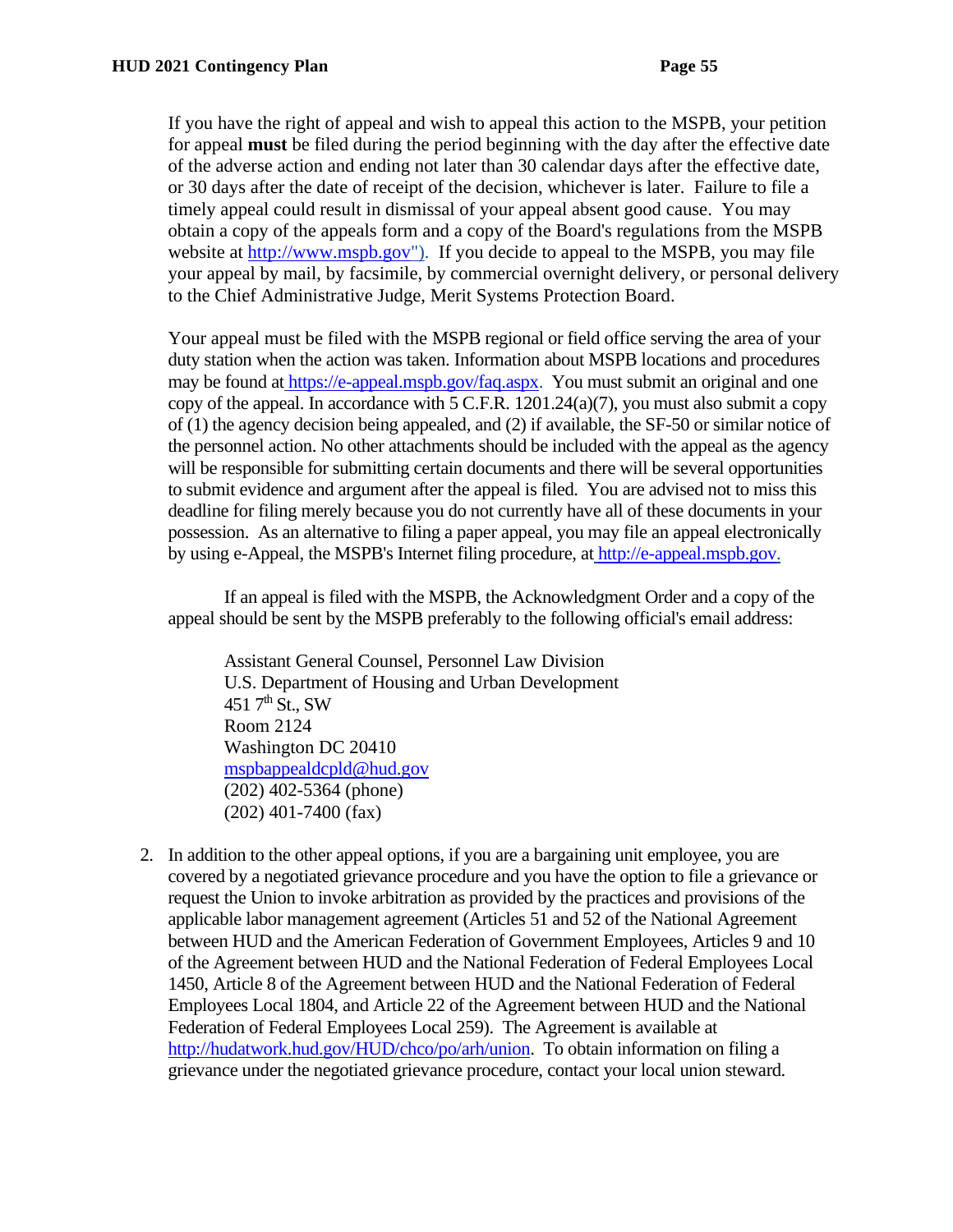If you believe you have been subjected to prohibited discrimination in connection with this adverse action, that claim may be included in the arbitration case. Furthermore, if the arbitration case includes such a claim of prohibited discrimination, you will be able to request MSPB review of the final grievance decision (i.e., arbitration award) by the MSPB, following the provisions of 5 C.F.R. 1201.151-155. Such a request for review must be filed with the MSPB within 35 days after the date of issuance of the decision, or if you show the MSPB that you received the decision more than 5 days after the date of issuance, within 30 days after the date you receive the decision. The MSPB will review only those claims of discrimination that were raised in the negotiated grievance procedure (i.e., in arbitration). See 5 C.F.R. 1201.155(c). Consequently, the Union must include any claims of prohibited discrimination in the arbitration case for you to be able to request subsequent MSPB review of such claims.

3. If you believe that unlawful discrimination has occurred in this process or the decision to furlough you, you may include this allegation when appealing to the MSPB or you may initiate a discrimination complaint by seeking pre-complaint counseling with a HUD EEO Counselor. In order to pursue this matter through the discrimination complaints process, you must contact a HUD EEO Counselor within 45 days of the effective date of this adverse action. A HUD EEO Counselor may be contacted through the HUD Office of Departmental Equal Employment Opportunity (ODEEO) by telephone at (202) 402- 3096 or in writing to:

Department of Housing and Urban Development Wayne Williams, Acting Director Office of Departmental Equal Employment Opportunity 451 7th Street, SW, Room 2102 Washington, DC 20410

If you elect to pursue this matter through the discrimination complaints process, it will be deemed a "mixed case complaint," and upon acceptance of your formal complaint of discrimination, you will be advised of the mixed case processing procedures.

4. Finally, if you believe this adverse action is being taken against you in reprisal for acts covered under the Whistleblower Protection Enhancement Act, you may either include this allegation as an affirmative defense in an appeal of the adverse action to the MSPB, file a grievance if you are a bargaining unit employee, or you may seek corrective action by filing a complaint with the Office of Special Counsel (OSC) (see [www.osc.gov\)](http://www.osc.gov/). If you choose to file a complaint with OSC, and if OSC does not take corrective action, you may then file an Individual Right of Action (IRA) appeal with the MSPB. In an IRA appeal, the only issue before the MSPB are those listed in 5 U.S.C. § 1221(e), i.e., whether the appellant has demonstrated that a protected disclosure or protected activity was a contributing factor in one or more covered personnel actions and, if so, whether the agency has demonstrated by clear and convincing evidence that it would have taken the same personnel action(s) in the absence of the protected disclosure(s). Other than raising an affirmative defense of reprisal for whistleblowing activities, other affirmative defenses, such as claims of discrimination or harmful procedural error, may not be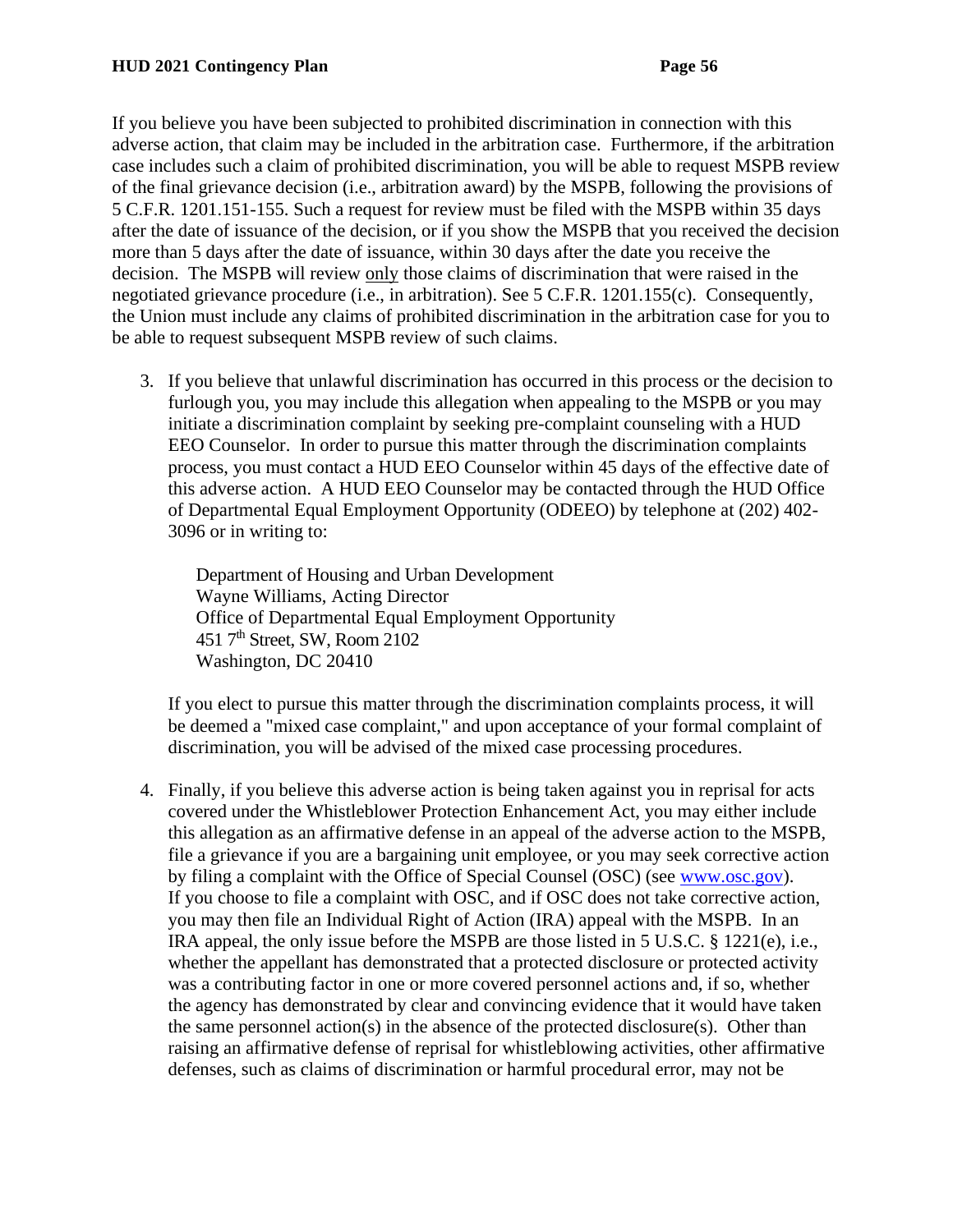raised. In an IRA appeal that concerns an adverse action under 5 U.S.C. § 7512, the agency need not prove its charges, nexus, or the reasonableness of the penalty.

Your election of one of these avenues of review will be considered final on the date any appeal, grievance, or complaint is filed. In addition, filing a grievance (arbitration), pursuing a discrimination complaint, or seeking corrective action with the OSC, will not extend the time limit for filing an appeal with the MSPB, with the exception of an IRA appeal and an appeal of a grievance decision as described in the preceding paragraphs.

Additional information on the shutdown furlough is available at [www.hud.gov](http://www.hud.gov/) and [www.opm.gov.](http://www.opm.gov/) If you have any questions regarding this memorandum or your designation, you should contact the head of your organization, GDAS, or equivalent.

Thank you for your adherence to these rules and your patience in this matter.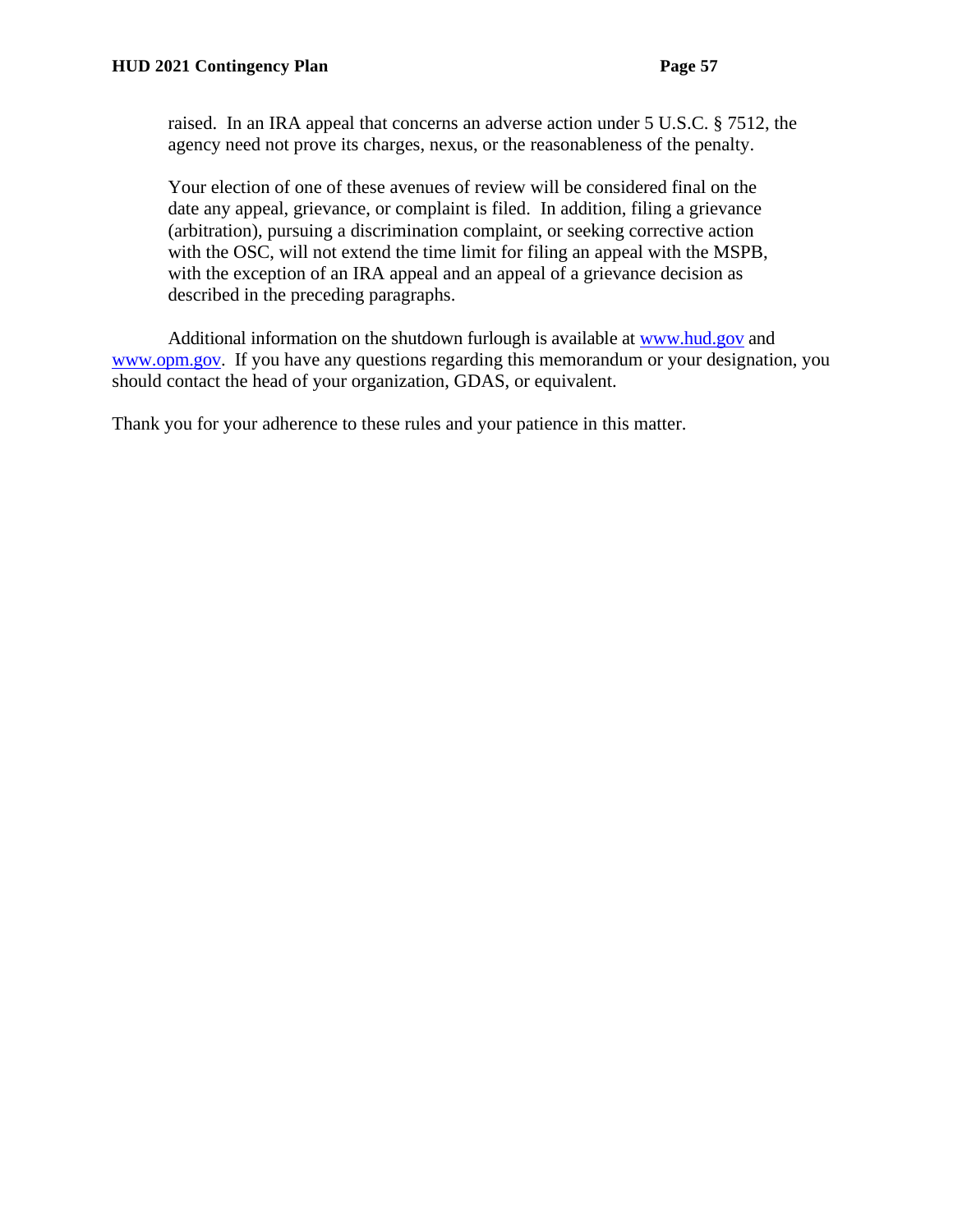#### **b) Sample Notice to Employee Occupying an Excepted Position**

| <b>MEMORANUDM FOR:</b> | [Insert Excepted Employee Name]         |
|------------------------|-----------------------------------------|
| FROM:                  | [Insert Program Management Information] |
| SUBJECT:               | Notice of Excepted Position             |

This memorandum is to advise you that your position has been identified as performing excepted functions and activities in the event of an agency shutdown due to a lapse in appropriations.

Under the guidance of an Attorney General Opinion of April 25, 1980, an Office of Management and Budget (OMB) Bulletin 80-14 of August 28, 1980, and Supplement No. 1 to OMB Bulletin 80-14 dated August 20, 1982, certain governmental functions are excepted activities and are authorized to continue during a lapse of appropriations. Generally, these activities include providing for the national security, work performed under no-year or multiyear funding arrangements, or conducting activities essential to the protection of life and property. Other employees may be involved in providing support for excepted activities.

The functions of your position have been identified to be excepted activities under one or more of these categories. This means that in the event of an emergency shutdown, you are expected to report to work as usual, and you should ignore any furlough notices and/or public announcements regarding furlough or agency shutdown. Your status as an excepted employee will continue until further notice.

Please note that when you are not performing excepted functions and activities, you must be placed in a furlough status. For example, the U.S. Office of Personnel Management has advised that "excepted" employees who do not perform work on a holiday that occurs during a shutdown must be placed in a furlough status and provided written notice of the agency's furlough decision. Similarly, if an "excepted" employee is out of the office for a period of time (for example due to illness or incapacitation), the employee will be placed in a furlough status during such time.

Additional information on the shutdown furlough is available on hud@work, [www.hud.gov](http://www.hud.gove/) and [www.opm.gov](http://www.opm.gov/) . If you have any questions regarding this memorandum or your designation, you should contact the head of your organization, GDAS, or equivalent.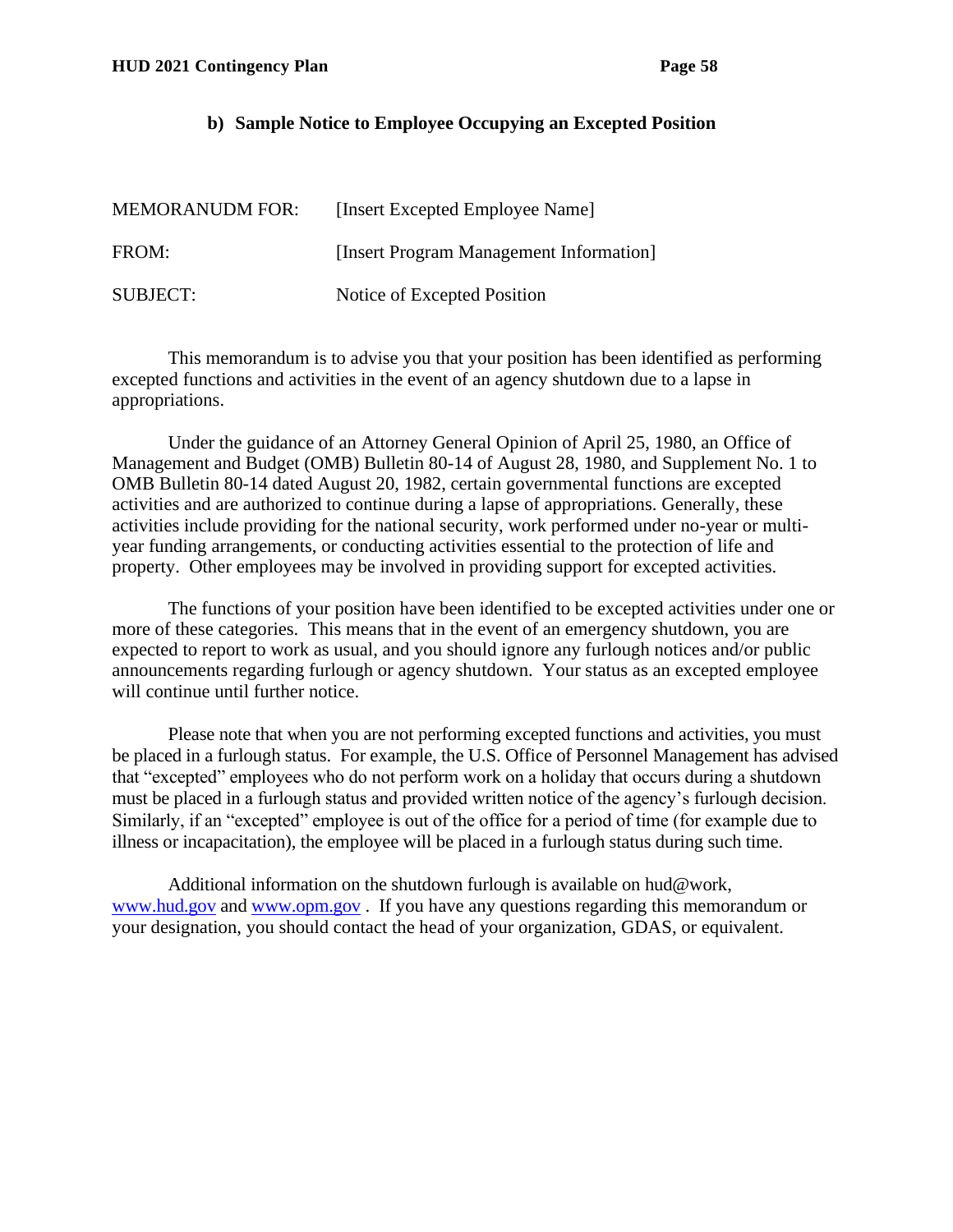#### **c) Sample Notice to Employee to Return to Work on a Limited Basis**

| <b>MEMORANDUM FOR:</b> | [Insert Intermittent Employee Information]                    |
|------------------------|---------------------------------------------------------------|
| FROM:                  | [Insert Program Management Information]                       |
| <b>SUBJECT:</b>        | Notice to Return to Work on an Intermittent Excepted Activity |

This memorandum is to advise you are needed to return to work to perform a particular excepted activity during the government shutdown. Certain governmental functions are excepted activities and are authorized to continue during a lapse of appropriations. This is a temporary recall to duty until you complete the following task. After the task is complete, you will return to furlough status.

You are expected to report to work on [insert date or dates] to perform [insert work activity\_\_\_\_\_\_\_\_\_\_\_\_\_\_\_\_\_\_\_\_\_\_\_\_\_\_\_\_\_\_\_\_\_\_\_\_\_\_\_\_\_\_\_\_\_\_\_\_\_\_\_\_\_\_\_\_\_\_\_\_\_\_\_\_\_\_\_\_\_\_\_\_

\_\_\_\_\_\_\_\_\_\_\_\_\_\_\_\_\_\_\_\_\_\_\_\_\_\_\_\_\_\_\_\_\_\_\_\_\_\_\_\_\_\_\_\_\_\_\_\_\_\_\_\_\_\_\_\_\_\_\_\_\_\_\_\_\_\_\_\_]. You should not work on any other items without written instructions from me.

Once you have completed the excepted work activity, please email your supervisor and me a record of your time worked. You should also keep a log of the time worked for the excepted activity. Please account for your time to the nearest fifteen minutes. Once appropriations for FY 2021 are enacted, you will be compensated for your work on this excepted activity.

If you have any questions regarding this memorandum or your designation, you should contact [Insert Program Management information (name(s) and phone number(s)].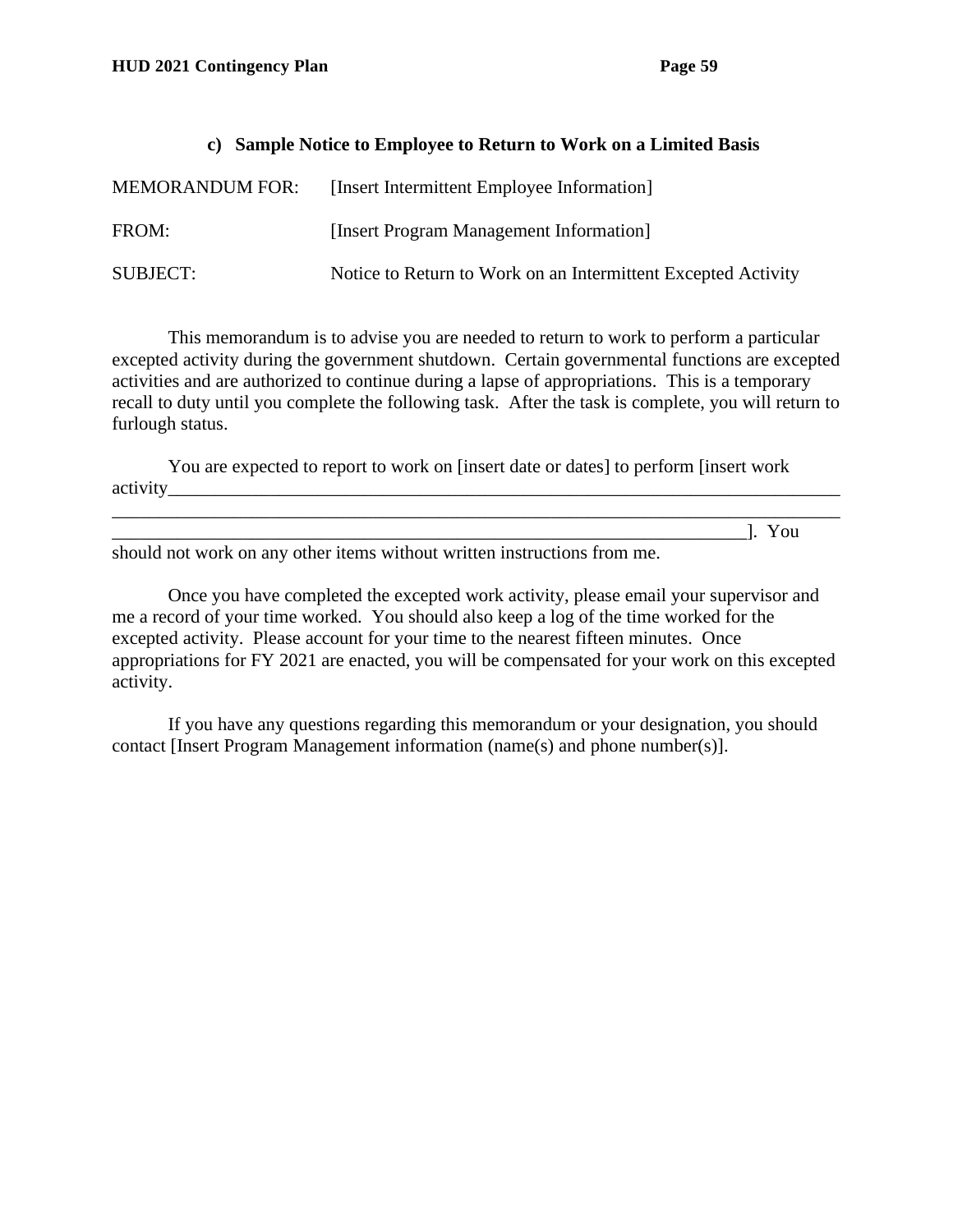#### **d) Sample Letter to Creditor**

#### TO WHOM IT MAY CONCERN:

This letter certifies that employees of the Department of Housing and Urban Development have been placed on emergency furlough effective [Date of lapse]*.* This emergency furlough has occurred because HUD's continuing resolution or appropriations have not been passed by the Congress and/or signed by the President. Through no fault of their own, HUD employees will not be paid their salaries for the duration of this furlough.

While I anticipate that this will be a short-term event, I recognize that employees have financial obligations that must be met. Therefore, I ask that you consider the temporary and unforeseeable nature of this furlough when making decisions that affect HUD employees' finances. Once the furlough has ended, employees will begin receiving their salaries again.

Your patience and consideration in this matter is appreciated.

Sincerely,

Chief Human Capital Officer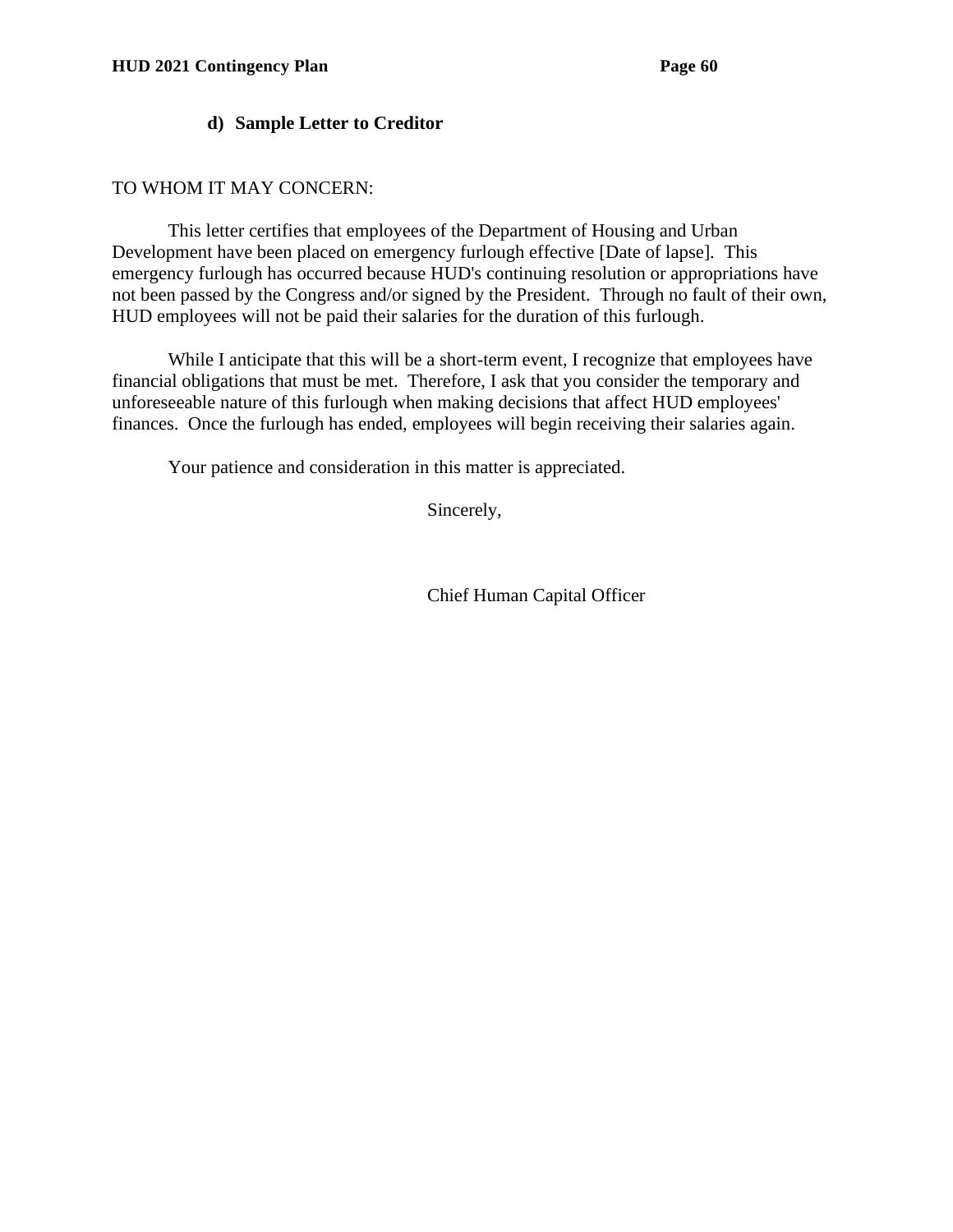#### **e) Sample Furlough Notice for Non-Excepted Employees**

| <b>MEMORANDUM FOR:</b> | All Non-Excepted HUD Employees                          |
|------------------------|---------------------------------------------------------|
| FROM:                  | Office of the Chief Human Capital Officer, A            |
| <b>SUBJECT:</b>        | Furlough Decision Notice Due to Lapse of Appropriations |

Your status for the furlough is Non-Excepted. Because you are not engaged in one of HUD's excepted functions, you are being placed in a furlough (non-duty, non-pay) status effective October 1, 2021).

This furlough is not expected to exceed 30 days. Therefore, this furlough notice expires on (30 days from effective date).

In the absence of Fiscal Year (FY) 2022 appropriations or a continuing resolution, no further financial obligations may be incurred by HUD, except for those related to the orderly suspension of HUD's operations or the performance of excepted activities as defined by the U.S. Office of Management and Budget (OMB) and the HUD Furlough Plan, as applicable.

#### Shutdown Activities

**On Friday, October 1, 2021,** prior to the HUD offices officially shutting down at 1:30 p.m., **you are required to complete an orderly shutdown of your work. This involves your immediate action to:**

- 1. Close out scheduled activities (for example, cancel meetings, trainings, and travel).
- 2. Change your voice and email status. Scripts for your out-of-office messages on voice mail and email are included in this packet.
- 3. Input and validate your time in webTA to reflect your work schedule for pay period 20 (September 26 – October 9, 2021).

Non-excepted employees must complete shutdown activities in **not more than four hours on October 1, 2021.** Any exceptions must be approved in advance. When you conclude your shutdown activities, you **must not** log into the HUD systems or perform any HUD official duties until the Federal Government reopens.

If you are scheduled to be on leave or are unable to perform your shutdown activities, either remotely or in person, by 1:30 p.m. on October 1, 2021, you may complete the required actions on the next business day you are originally scheduled to return to work. Please inform your supervisor or manager by email that you are unable to complete your shutdown activities until your return. With the exception of using up to four hours to complete the orderly shutdown, you must not use any HUD equipment, systems, or services or perform official duties after 1:30 p.m. on October 1, 2021.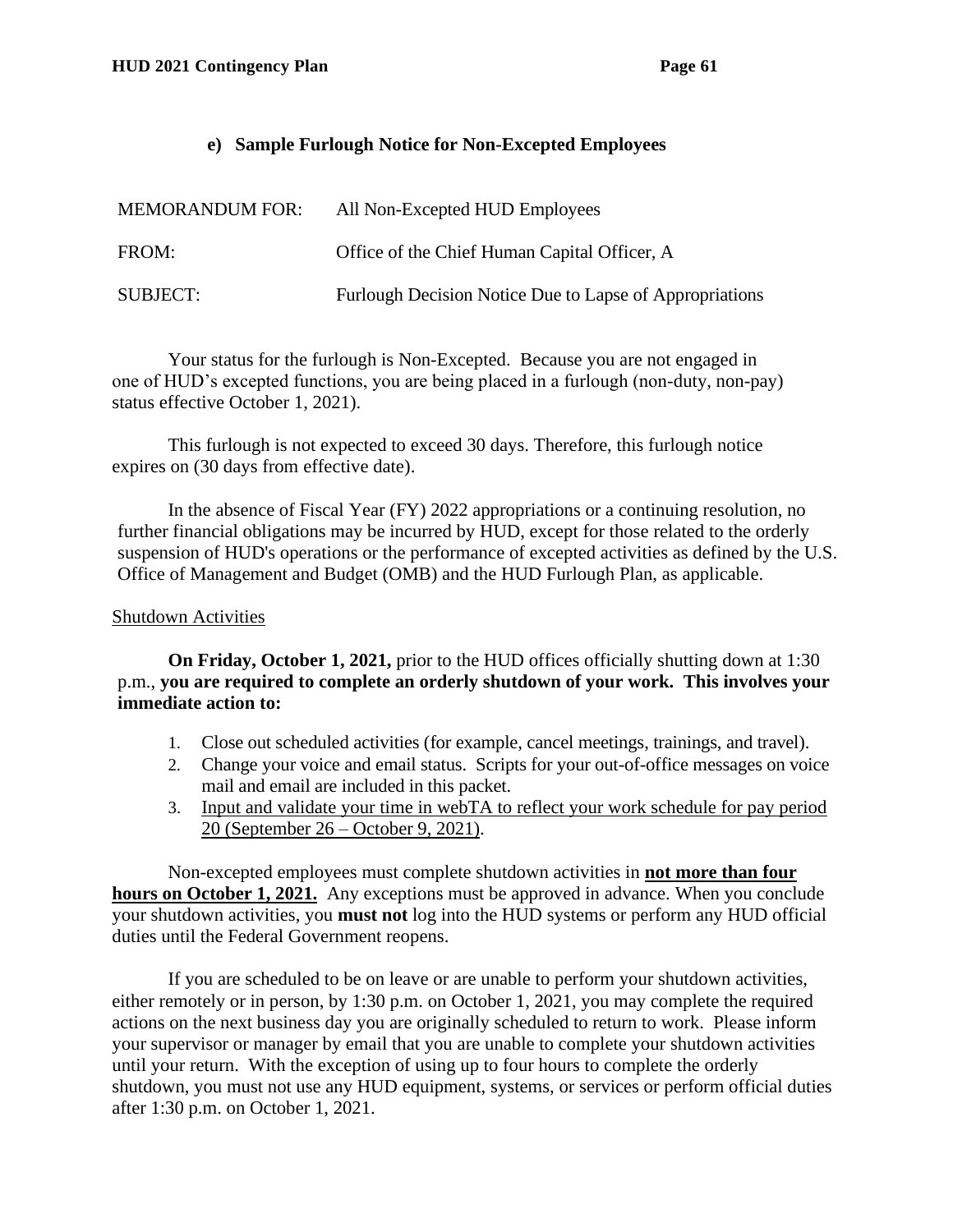During the furlough, you must remain away from your HUD workplace until the Federal Government re-opens or your furlough status is changed to "excepted" and you are recalled to work on an excepted activity. You may only work on an excepted activity if you have a specific written authorization from an Assistant Secretary, General Deputy Assistant Secretary, or functional equivalent. You will be compensated for time spent working on authorized excepted activities when appropriations are enacted.

As a non-excepted employee, you are in a non-pay status and are prohibited from serving as an unpaid volunteer to work on HUD activities. You are prohibited from using HUD-issued devices (e.g., laptops, desktop computers, iPads, cell phones) during the furlough. You are also prohibited from remotely accessing HUD email, HUDmobile, HUD business systems, the Virtual Private Network (VPN), HUD@Work intranet, or other electronic capabilities provided by HUD.

Due to your non-duty, non-pay status, any paid leave (annual, sick, court, etc.) previously approved for use during the furlough period is hereby cancelled. This means that your leave may not be used and will not be charged against your accrued annual or sick leave for non-work hours during the furlough period.

It is possible that furloughed employees may become eligible for unemployment compensation. State unemployment compensation requirements differ. Some States require a one-week waiting period before an individual qualifies for payments. In general, the law of the State in which an employee's last official duty station in Federal civilian service was located will be the State law that determines eligibility for unemployment insurance benefits. (See the Department of Labor website "Unemployment Compensation for Federal Employees" at [http://workforcesecurity.doleta.gov/unemploy/unemcomp.asp.](http://workforcesecurity.doleta.gov/unemploy/unemcomp.asp)) Agencies or employees should submit questions to the appropriate State (or District of Columbia) office. The Department of Labor's website provides links to individual State offices at [http://www.servicelocator.org/OWSLinks.asp.](http://www.servicelocator.org/OWSLinks.asp)

We recognize the difficult financial implications of any furlough, no matter how limited its length. We will make every effort to keep you informed as additional information regarding the agency funding level becomes available. If you have questions, check [www.hud.gov](http://www.hud.gov/) for additional information.

#### Appeals, Complaints, or Grievances

This action is the result of a sudden emergency requiring curtailment of the Agency's activities. Advance notification was not possible. The customary 30-day advance notice period and opportunity to answer are suspended under the provisions of 5 CFR 752.404(d)(2). The 30 day advance notice otherwise required by 5 CFR 359.806(a) for Senior Executive Service (SES) career appointees (other than reemployed annuitants) is either shortened or waived.

Employees who have completed a probationary or trial period or 1 year of current continuous employment in the competitive service under other than a temporary appointment may appeal this action to the Merit Systems Protection Board (MSPB). Employees in the excepted service who have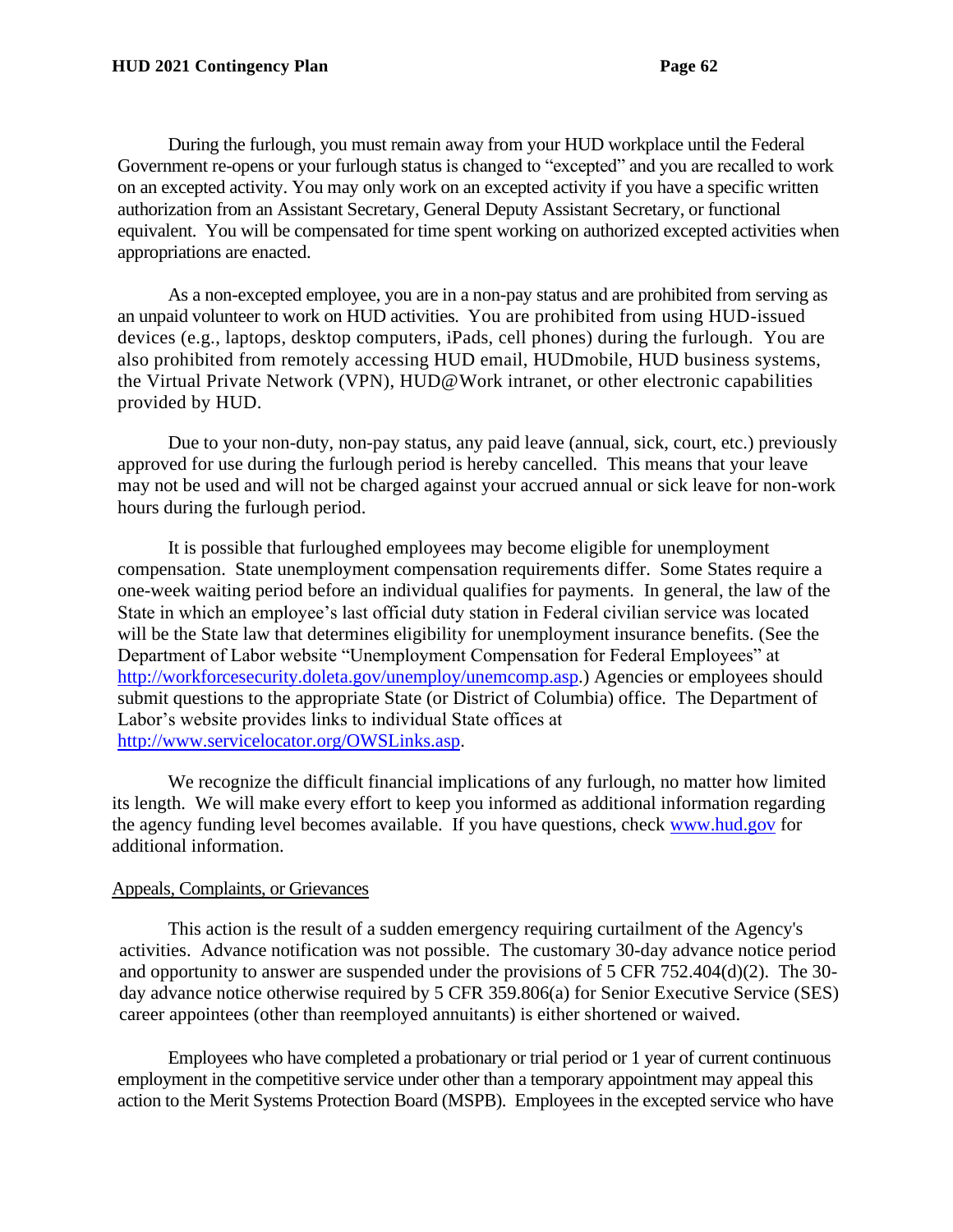Veterans' preference may appeal to the MSPB if they have completed 1 year of current continuous service in the same or similar positions as the one they now hold. Employees in the excepted service who do not have Veterans preference and are not serving a probationary or trial period under an initial appointment pending conversion to the competitive service may appeal to the MSPB, if they have completed 2 years of current continuous service in the same or similar positions in an Executive agency under other than a temporary appointment limited to 2 years or less. Career SES appointees (except reemployed annuitants) who believe the requirements of 5 CFR part 359, subpart H, or the agency's procedures have not been correctly applied may also appeal to the MSPB. Employees have a right to representation in this matter and may be represented by an attorney or other person of their choosing.

You have the right to obtain review of this adverse action through one or more of the avenues stated below. You may only choose to pursue one of these avenues of review, and you must be eligible for the selected avenue of review. Any election is deemed to have been made based on which of the actions is filed first. If you elect to challenge this adverse action, it is important that you make an informed choice among the available options, as electing an option will foreclose your ability to select a different option at a later point. Therefore, if you wish to challenge this adverse action, please read the information carefully and select **only one** of the avenues below, as applicable:

1. If you have completed a probationary or trial period or one year of current continuous employment in the competitive service under other than a temporary appointment you may appeal this action to the Merit Systems Protection Board (MSPB). If you are a preference eligible employee in an excepted service appointment, you may appeal to the MSPB if you have completed one (1) year of current continuous service in the same position or positions similar to the one you now hold. Employees in the excepted service, who do not have Veterans' preference and who are not serving a probationary or trial period under an initial appointment pending conversion to the competitive service, may appeal to the MSPB if they have completed two (2) years of current continuous service in the same or similar positions in an Executive agency under other than a temporary appointment limited to two (2) years or less. You have the right to be represented in this matter by an attorney or other person you may choose.

If you have the right of appeal and wish to appeal this action to the MSPB, your petition for appeal **must** be filed during the period beginning with the day after the effective date of the adverse action and ending not later than 30 calendar days after the effective date, or 30 days after the date of receipt of the decision, whichever is later. Failure to file a timely appeal could result in dismissal of your appeal absent good cause. You may obtain a copy of the appeals form and a copy of the Board's regulations from the MSPB website at [http://www.mspb.gov.](http://www.mspb.gov/) If you decide to appeal to the MSPB, you may file your appeal by mail, by facsimile, by commercial overnight delivery, or personal delivery to the Chief Administrative Judge, Merit Systems Protection Board. Your appeal must be filed with the MSPB regional or field office serving the area of your duty station when the action was taken. Information about MSPB locations and procedures may be found at [https://e-appeal.mspb.gov/faq.aspx.](https://e-appeal.mspb.gov/faq.aspx) You must submit an original and one copy of the appeal. In accordance with 5 C.F.R. 1201.24(a)(7), you must also submit a copy of  $(1)$ the agency decision being appealed, and (2) if available, the SF-50 or similar notice of the personnel action. No other attachments should be included with the appeal as the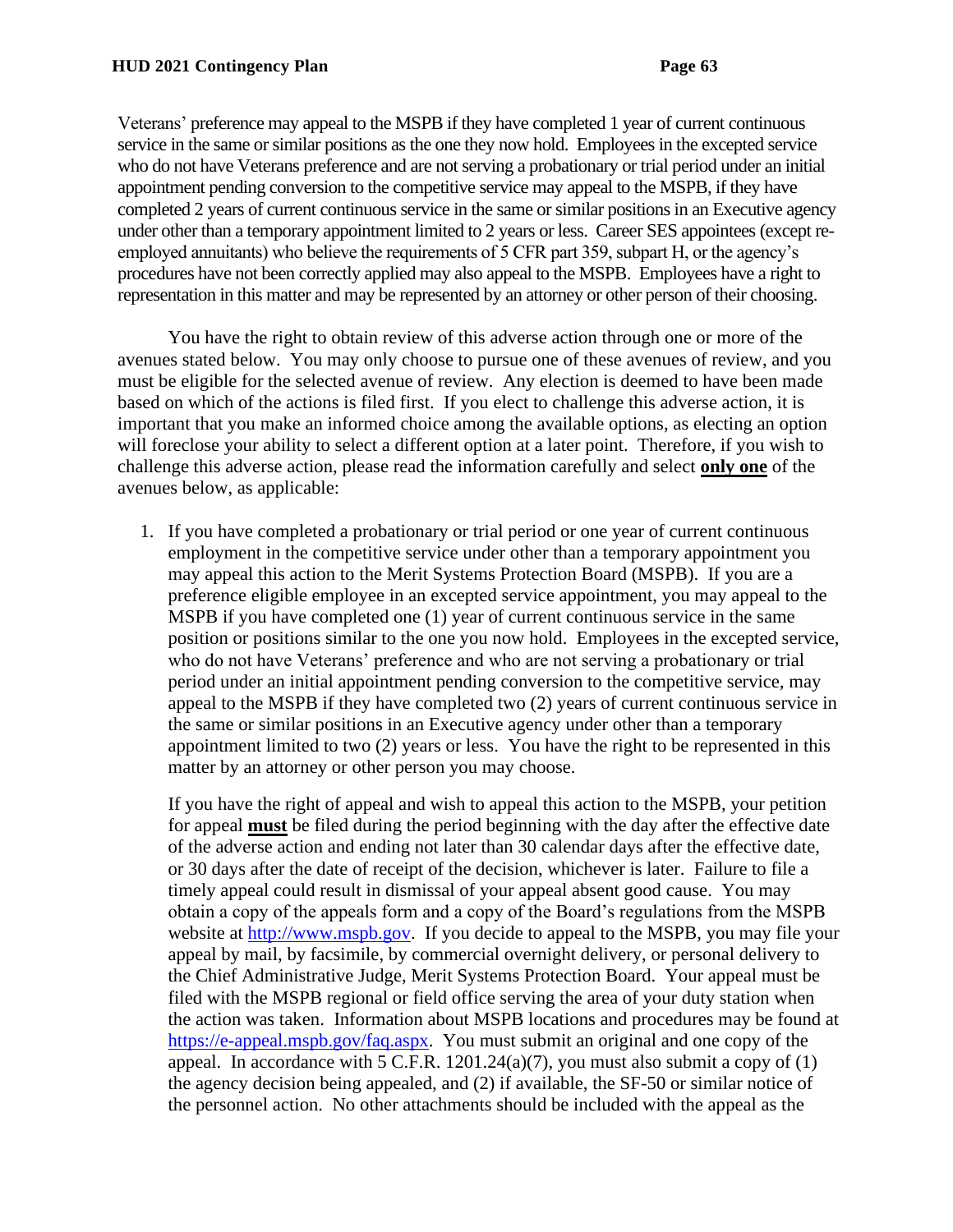agency will be responsible for submitting certain documents and there will be several opportunities to submit evidence and argument after the appeal is filed. You are advised not to miss this deadline for filing merely because you do not currently have all of these documents in your possession. As an alternative to filing a paper appeal, you may file an appeal electronically by using e-Appeal, the MSPB's Internet filing procedure, at [http://e](http://e-appeal.mspb.gov/)[appeal.mspb.gov.](http://e-appeal.mspb.gov/)

If an appeal is filed with the MSPB, the Acknowledgment Order and a copy of the appeal should be sent by the MSPB preferably to the following official's email address:

Javes Myung Assistant General Counsel, Personnel Law Division U.S. Department of Housing and Urban Development 451 7th St., SW, Room 2124 Washington DC 20410 [mspbappealdcpld@hud.gov](mailto:mspbappealdcpld@hud.gov) (202) 402-5364 (phone) (202) 401-7400 (fax)

2. In addition to the other appeal options, if you are a bargaining unit employee, you are covered by a negotiated grievance procedure and you have the option to file a grievance or request the Union to invoke arbitration as provided by the practices and provisions of the applicable labor management agreement. To obtain information on filing a grievance under the negotiated grievance procedure, contact your local union steward.

If you believe you have been subjected to prohibited discrimination in connection with this adverse action, that claim may be included in the arbitration case. Furthermore, if the arbitration case includes such a claim of prohibited discrimination, you will be able to request MSPB review of the final grievance decision (i.e., arbitration award) by the MSPB, following the provisions of 5 C.F.R. 1201.151-155. Such a request for review must be filed with the MSPB within 35 days after the date of issuance of the decision, or if you show the MSPB that you received the decision more than 5 days after the date of issuance, within 30 days after the date you receive the decision. The MSPB will review only those claims of discrimination that were raised in the negotiated grievance procedure (i.e., in arbitration). See 5 C.F.R. 1201.155(c). Consequently, the Union must include any claims of prohibited discrimination in the arbitration case for you to be able to request subsequent MSPB review of such claims.

3. If you believe that unlawful discrimination has occurred in this process or the decision to furlough you, you may include this allegation when appealing to the MSPB or you may initiate a discrimination complaint by seeking pre-complaint counseling with a HUD EEO Counselor. In order to pursue this matter through the discrimination complaints process, you must contact a HUD EEO Counselor within 45 days of the effective date of this adverse action. A HUD EEO Counselor may be contacted through the HUD Office of Departmental Equal Employment Opportunity (ODEEO) by telephone at (202) 708- 3362 or in writing to: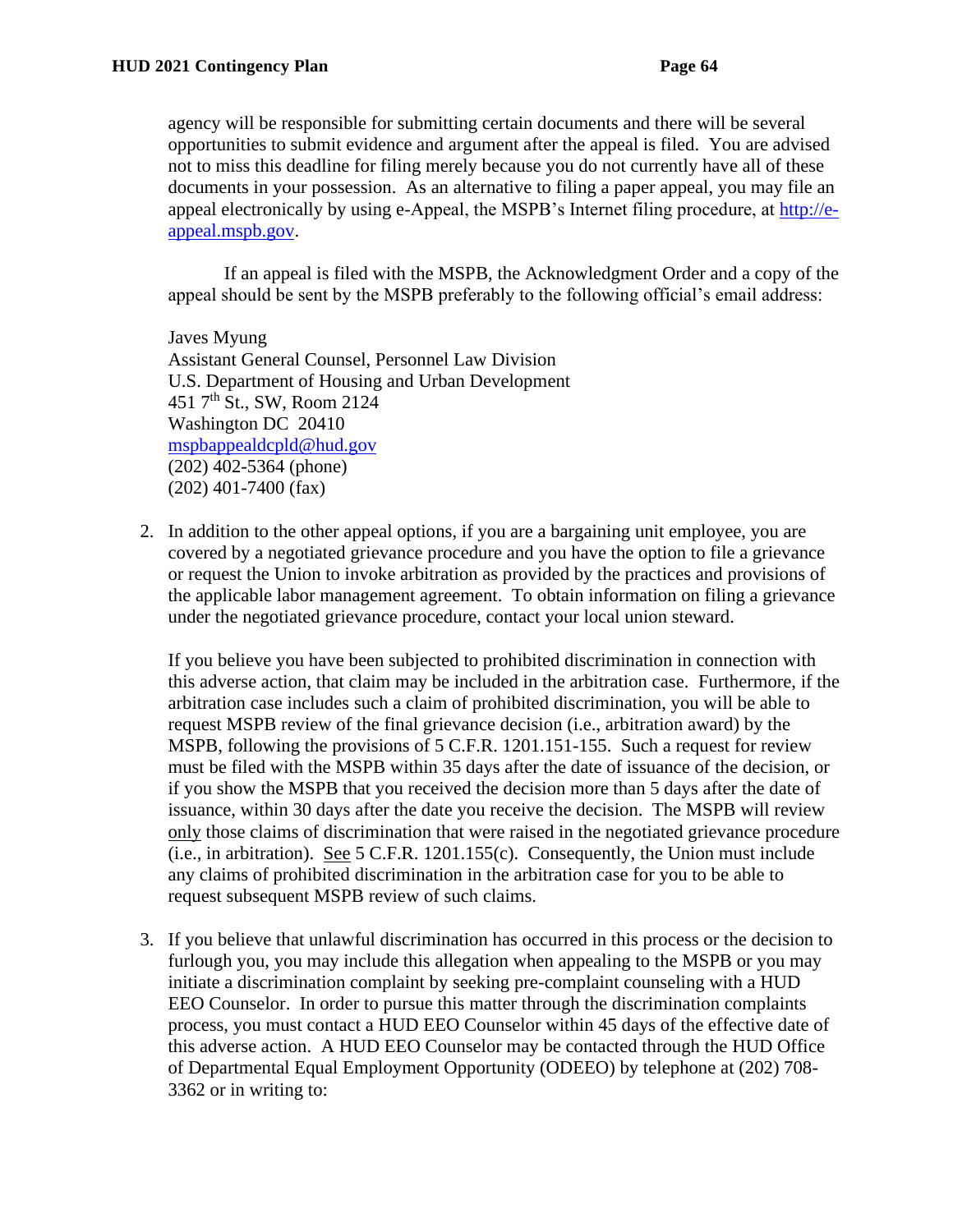Department of Housing and Urban Development John Benison, Director Office of Departmental Equal Employment Opportunity 451 7th Street, SW, Room 2102 Washington, DC 20410

If you elect to pursue this matter through the discrimination complaints process, it will be deemed a "mixed case complaint," and upon acceptance of your formal complaint of discrimination, you will be advised of the mixed case processing procedures.

4. Finally, if you believe this adverse action is being taken against you in reprisal for acts covered under the Whistleblower Protection Enhancement Act, you may either include this allegation as an affirmative defense in an appeal of the adverse action to the MSPB, file a grievance if you are a bargaining unit employee, or you may seek corrective action by filing a complaint with the Office of Special Counsel (OSC) (see www.osc.gov).

If you choose to file a complaint with OSC, and if OSC does not take corrective action, you may then file an Individual Right of Action (IRA) appeal with the MSPB. In an IRA appeal, the only issue before the MSPB are those listed in 5 U.S.C. § 1221(e), i.e., whether the appellant has demonstrated that a protected disclosure or protected activity was a contributing factor in one or more covered personnel actions and, if so, whether the agency has demonstrated by clear and convincing evidence that it would have taken the same personnel action(s) in the absence of the protected disclosure(s). Other than raising an affirmative defense of reprisal for whistleblowing activities, other affirmative defenses, such as claims of discrimination or harmful procedural error, may not be raised. In an IRA appeal that concerns an adverse action under 5 U.S.C. § 7512, the agency need not prove its charges, nexus, or the reasonableness of the penalty.

Your election of one of these avenues of review will be considered final on the date any appeal, grievance, or complaint is filed. In addition, filing a grievance (arbitration), pursuing a discrimination complaint, or seeking corrective action with the OSC, will not extend the time limit for filing an appeal with the MSPB, with the exception of an IRA appeal and an appeal of a grievance decision as described in the preceding paragraphs.

#### Notification of Reopening the Federal Government

It is your responsibility to stay informed about when the Federal government will reopen. You may obtain current information about the operating status of the Federal government by listening to public broadcasts and media. Additional information and updates concerning the status of the shutdown furlough is available at [www.hud.gov.](http://www.hud.gove/) You may also call the HUD Emergency Information Hotline 1-866-INFO HUD, 1-866-463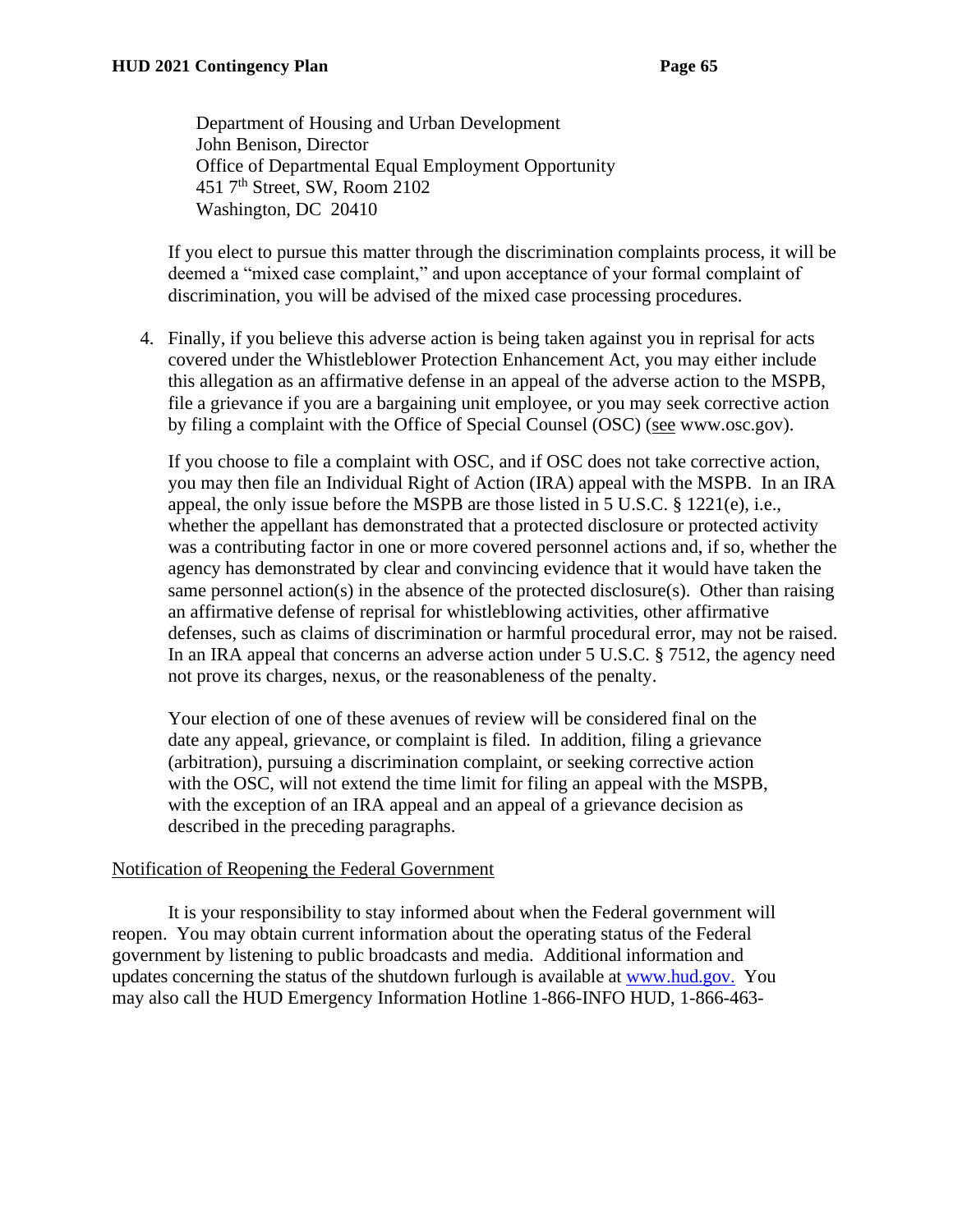6483, or 202-708-1960 in the District of Columbia metropolitan area to learn if HUD has reopened.

The U.S. Office of Personnel Management (OPM) is another official resource which provides daily updates on the operating status for Federal agencies in the Washington, DC, commuting area on its website at [www.opm.gov/status.](http://www.opm.gov/status) OPM also offers a smartphone app to which you may subscribe to receive operating status updates automatically. These are expected to be operational during the furlough. Additionally, OPM has issued guidance on the shutdown furlough process which can be accessed at: [https://www.opm.gov/policy-data-oversight/pay-leave/furlough-guidance/.](https://www.opm.gov/policy-data-oversight/pay-leave/furlough-guidance/)

**When you hear that an FY 2022 Appropriation has been approved, you will be expected to return to work on the next scheduled work day.** Thank you for your adherence to these rules and your patience in this matter. Please direct any questions you have regarding this memorandum to the head of your organization, GDAS, or equivalent.

# **f) Shutdown Frequently Asked Questions (FAQs) for HUD Employees**

# **General Questions**

# **1. What is a shutdown furlough and why is a shutdown furlough necessary?**

In the event that funds are not available through an appropriations act or continuing resolution, a "shutdown" furlough occurs. A shutdown furlough is necessary when an agency no longer has the necessary funds to operate and must shut down those activities that are not excepted pursuant to the Antideficiency Act.

# **2. Does HUD have an agency shutdown plan?**

Yes. Like all federal agencies, HUD has a plan for any lapse in appropriations, often referred to as a government shutdown. The plan is a publicly available document and is posted on HUD's website: [https://www.hud.gov/sites/documents/HUDCONTINGENCYPLANFINAL.PDF.](https://www.hud.gov/sites/documents/HUDCONTINGENCYPLANFINAL.PDF)

# **3. What is in HUD's shutdown plan?**

HUD's plan explains how a government shutdown will affect the agency's operations and how it will impact employees. As for the agency's operations, most of the agency's functions would cease unless they are legally excepted activities. Please see [HUD's Contingency Plan](https://www.hud.gov/sites/documents/HUDCONTINGENCYPLANFINAL.PDF) for specific programmatic information about the effect of the shutdown.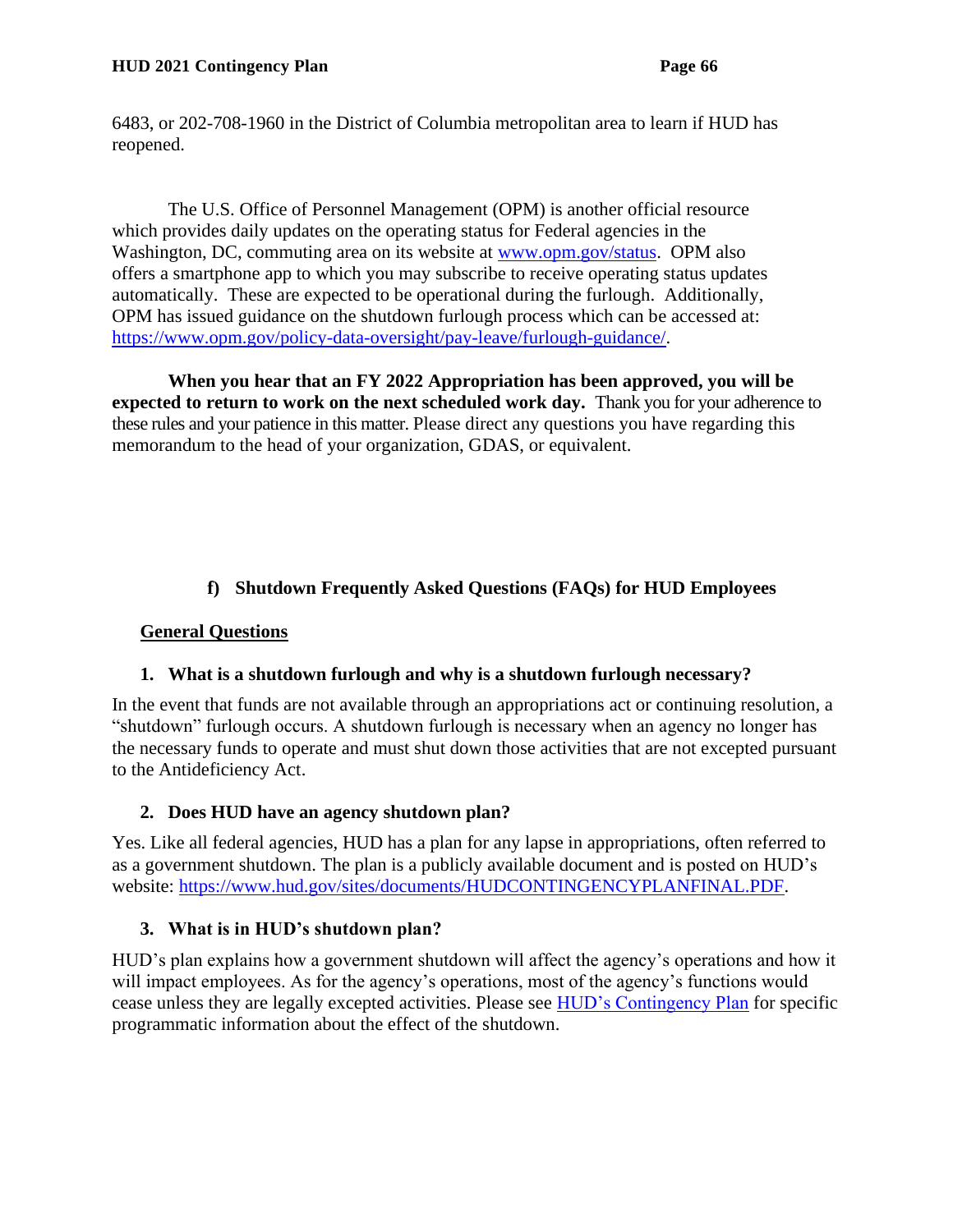# **4. How will the implementation of HUD's shutdown plan affect me?**

If there is a shutdown, there will be two categories of employees: excepted and non-excepted. The vast majority of HUD employees are non-excepted, meaning that they are prohibited from working during a shutdown. Excepted employees include employees who are performing emergency work involving the safety of human life or the protection of property or certain other types of work that, by law, may continue to be performed during a lapse in appropriations.

# **5. How did HUD determine which employees are excepted?**

In determining whether an employee is classified as excepted, the agency follows strict OMB guidance. For an employee to be excepted, he or she must fall into one of the following five categories: (1) Employees who are necessary to address emergency situations where the failure to perform those functions would result in an imminent threat to the safety of human life or the protection of property; (2) Employees who perform functions that are funded through fees or under multi-year (as opposed to annual) appropriations; (3) Employees who perform functions that are related to express authorizations to contract or borrow an appropriation; (4) Employees necessary to meet the obligations necessary to the discharge of the President's constitutional duties and powers. This is understood to be employees necessary to interpret statutes, such as the Antideficiency Act, to avoid significant constitutional issues; (5) Employees who are required for the orderly termination of agency functions; or (6) Employees who are excepted because the continuation of their duties is necessarily implied from the authorized continuation of other activities.

#### **6. How will I know if I am excepted or non-excepted?**

Your manager will likely first informally share with you if you are excepted. You will receive a formal communication confirming your status as either excepted or non-excepted. Please note, notification that you are non-excepted is not the same as receiving a furlough notice. By law, HUD cannot distribute furlough notices until the furlough is officially declared.

#### **7. If I am a non-excepted employee, can I be called to report for work during a shutdown?**

Yes. Some non-excepted employees may at times be designated as intermittent employees – meaning they may be asked to report to work to complete a specific task on a temporary basis during a shutdown. If this is necessary, you will be notified of the change in your furlough designation status and directed to report to work to perform a specific, excepted task – which may not require a full day of work. Recalled employees will be compensated for the time it takes them to complete the designated activities once Congress approves appropriations and the government re-opens. When the specific task for which you are recalled to work is completed, your furlough designation status will be returned to "non-excepted" for the duration of the furlough.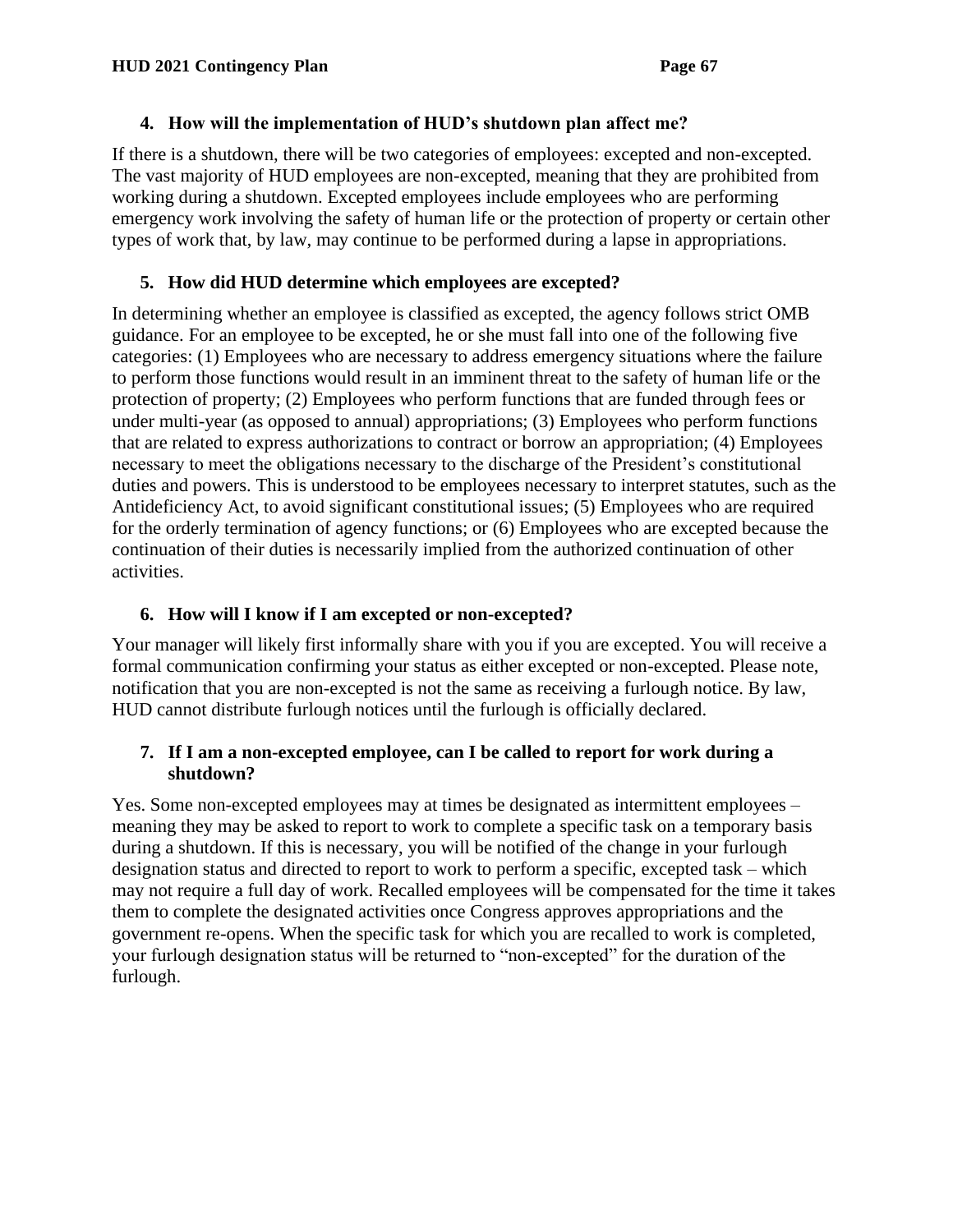### **Shutdown Process**

### **8. What activities must employees complete to orderly shutdown the government?**

Orderly termination activities include securing any personal identifying information (PII), updating any emergency notification information, and updating your personal contact information (e.g., personal email, home, and/or mobile phone numbers) in HIHRTS. Any items in refrigerators and trash bins at the official worksite should be discarded and removed from locked offices (if applicable to your current workstation). Managers and supervisors can provide program-specific instructions of required orderly termination activities.

#### **9. If the federal government shuts down at midnight and I am non-excepted, why am I being asked to report to work in the morning?**

When a lapse in appropriations occurs, non-excepted employees are required to participate in an orderly shutdown of the government. HUD determines when those activities shall be performed; typically, the first few hours of the first scheduled workday after the lapse occurs. Employees will have up to four hours to complete the required set of activities. During this time, employees will only be able to work on shutdown-related activities. If employees complete the required activities in fewer than four hours and their supervisors or managers approve, their workday has ended.

# **10. If I am a non-excepted employee, will I be paid during the shutdown?**

In accordance with the "[Government Employee Fair Treatment Act of 2019](https://www.congress.gov/bill/116th-congress/senate-bill/24)," non-excepted employees, as well as "excepted" employees are guaranteed compensation at the standard rate of pay when Congress approves appropriations and the government re-opens.

An employee who is furloughed as the result of a lapse in appropriations must be paid for furlough periods that occurred during the lapse. After the lapse ends, retroactive pay is provided at the employee's "standard rate of pay." If the pay cannot be provided on the normal pay date for the given pay period, it must be provided at the earliest date possible after the lapse ends. A furloughed employee is **not** entitled to retroactive pay for furlough periods if the employee had been previously (before the lapse) scheduled to be in nonpay status during those periods. For example, an employee may have scheduled leave without pay (LWOP) for an extended period or be in a suspension status (i.e., pay suspended based on an adverse action). Furloughed employees will accrue annual and sick leave as if they had been in pay status during the furlough periods.

# **11. If I am an excepted employee, what happens to my pay and leave after a shutdown?**

An excepted employee who is required to work during a lapse in appropriations must be paid for those work periods occurring during the lapse. After the lapse ends, retroactive pay is provided at the employee's "standard rate of pay." If the pay cannot be provided on the normal pay date for the given pay period, it must be provided at the earliest date possible after the lapse ends.

Excepted employees who are required to perform work during a lapse in appropriations "shall be entitled to use leave" under 5 U.S.C. chapter 63, if applicable (or under other applicable law if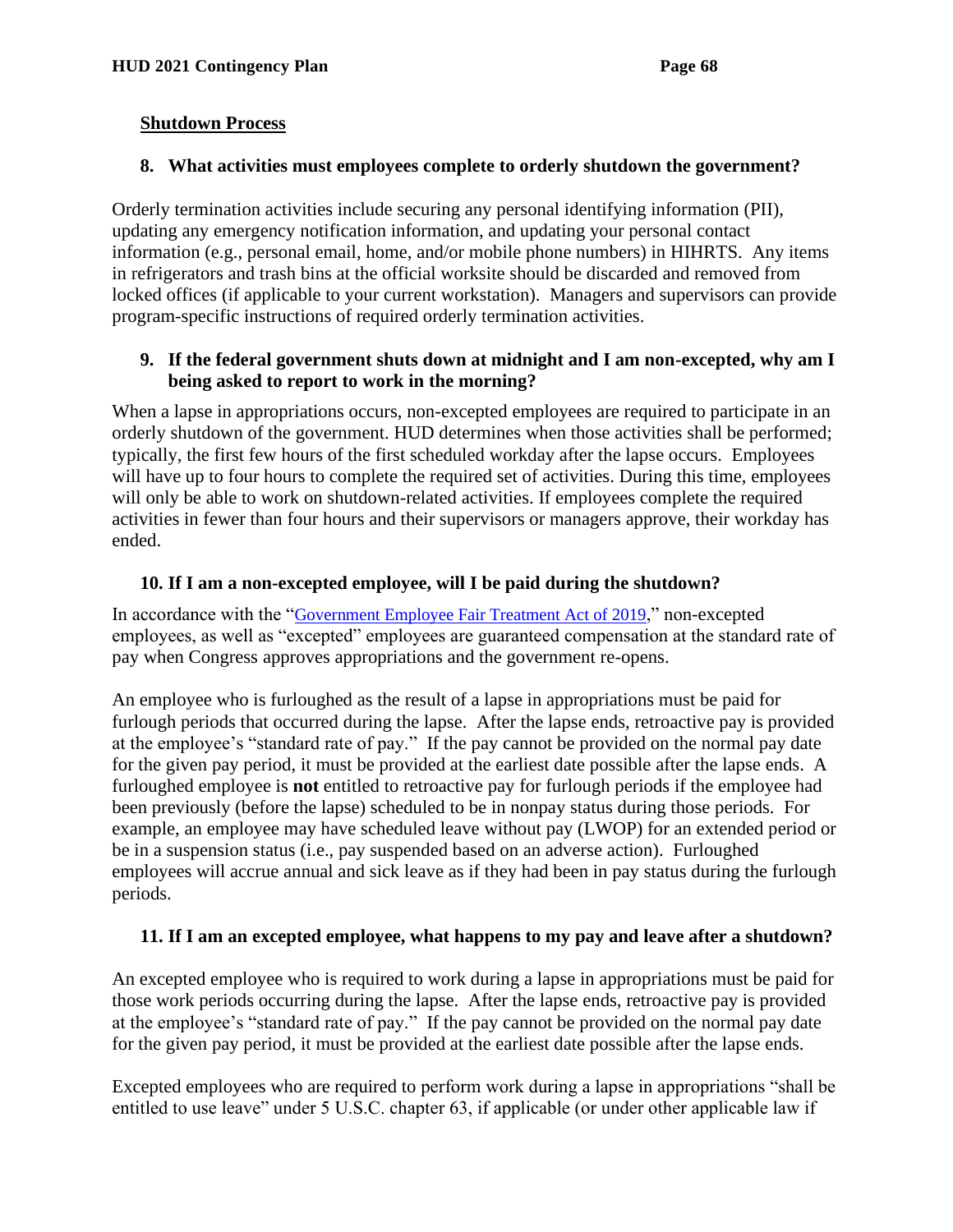chapter 63 is not applicable), but that compensation for the leave will be paid after the lapse ends. The use of such paid leave is subject to the normally applicable rules for the applicable leave program, including leave request and approval procedures. While excepted employees have the option to use their paid leave (i.e., establish entitlement to paid leave to be paid after the lapse ends), they are not required to use leave to cover periods of authorized absence from work. Instead, they may choose to remain in the default status of being furloughed during any such authorized absence during the lapse. We expect employees generally to choose to allow the default furlough status to be applied to any approved absence, since section  $1341(c)(2)$  provides retroactive pay for furlough periods without charge to leave. (See "Treatment of Furloughed Employees" section for guidance on furlough hours.)

For additional information on retroactive pay and leave resulting from a government shutdown, please review guidance issued by the U.S. Office of Personnel Management, [CPM-2019-04](https://chcoc.gov/content/government-employee-fair-treatment-act-2019), dated January 23, 2019.

# **12. Will I be able to work and earn comp time as a non-excepted employee?**

No. If the government shuts down, and you are a non-excepted employee, you are prohibited from doing any work until the enactment of appropriations. You are also prohibited from checking your HUD email or using your government-issued technology (including iPads, desktop computers, laptops, cell phones, etc.) No work hours or comp time may be accrued.

#### **13. Where and at what time should I report to work on the morning after shutdown?**

In general, all HUD employees should begin their tour of duty at the same time and place as they normally would, unless otherwise instructed by their managers. For example, if you work under a regular or maximum telework schedule due to the pandemic, you should begin your workday from the approved telework location at your normally schedule time, unless your supervisor or manager directs otherwise. The first thing you should do is to check your email to receive your Furlough Notice and other important documents that will include instructions on how to complete the required shutdown activities (e.g., setting automatic replies or "out of office" messages on your email and voicemail).

#### **14. Can I telework on the morning after shutdown under my already approved telework agreement or situational telework status?**

Yes, if you have an already approved telework agreement and your supervisor or manager does not have a need for you to be in the office to complete shutdown responsibilities, you may perform your shutdown activities remotely from your approved telework location. . Please discuss your situational telework request with your supervisor or manager as soon as possible.

#### **15. What should I do if I am on a compressed work schedule and I would normally not work on the morning after shutdown?**

You will perform the necessary activities the next business day after the compressed day off.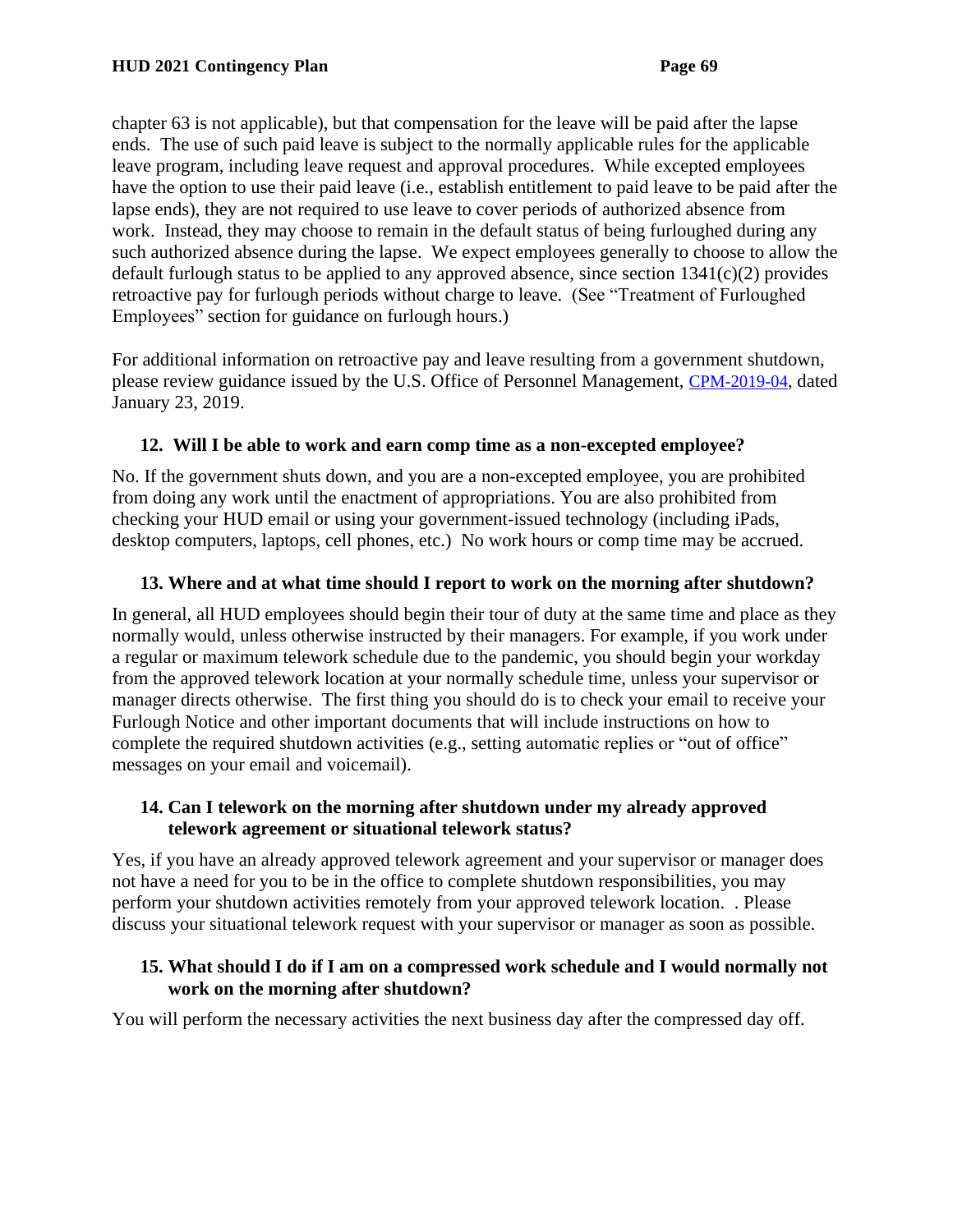#### **16. What if I am sick or on previously scheduled paid leave on the morning after shutdown?**

During a government shutdown, all sick and previously scheduled paid leave is cancelled. However, as soon as possible please contact your manager and remotely complete the required shutdown activities as soon as possible.

### **17. What if I am on work-related travel on the morning after shutdown?**

During a government shutdown, nearly all travel will be cancelled. At this time, all travel plans previously scheduled to occur on or after shutdown should be cancelled. Should you have any questions about how any upcoming travel plans should be handled, please consult your manager.

#### **18. Do I need to turn in my HUD-issued smart phone or other HUD-issued equipment?**

No. HUD employees do not need to turn in their smart phones or other HUD-issue equipment. However, except for the time it takes to complete orderly shutdown activities in the first few hours of the lapse, non-excepted employees should not use their smart phones or other HUDissued equipment until the shutdown is over. During the lapse, employees are not authorized to remotely access government IT systems to conduct any official business, even if those equipment/services remain available and functional, unless they are designated as an excepted or intermittent employee. While Departmental policies allow for limited personal use of government resources, no use of government resources for personal use is authorized while on furlough, even if those equipment/services remain available and functional.

### **Access to HUD Offices During a Shutdown**

# **19. When will HUD offices close to the general public?**

HUD offices will close to the general public at midnight on the day our current funding expires and will remain closed until new funding is agreed to.

#### **20. Will I have access to HUD offices after the shutdown begins?**

Non-excepted employees will not be allowed to access HUD offices after the shutdown begins at midnight, other than to conduct up to four hours of orderly shutdown activities the next morning. In limited situations, union officials may have access to union office space during the shutdown to perform representational activities pursuant to a collective bargaining agreement or statute. All requests and communications from HUD's labor unions should be e-mailed to [ELRDivision@hud.gov.](mailto:ELRDivision@hud.gov)

#### **21. What other facilities at HUD Headquarters will be open during the shutdown?**

The Children's House childcare center and the HUD Health Care Center will be open during the shutdown. The following facilities will be closed:

- The HUD Credit Union note that the Credit Union will have alternative sites available in the Washington Metro Area. Log onto<https://www.hudfcu.org/> or call (800) 919-2872.
- Urban Cafe
- Fitness Center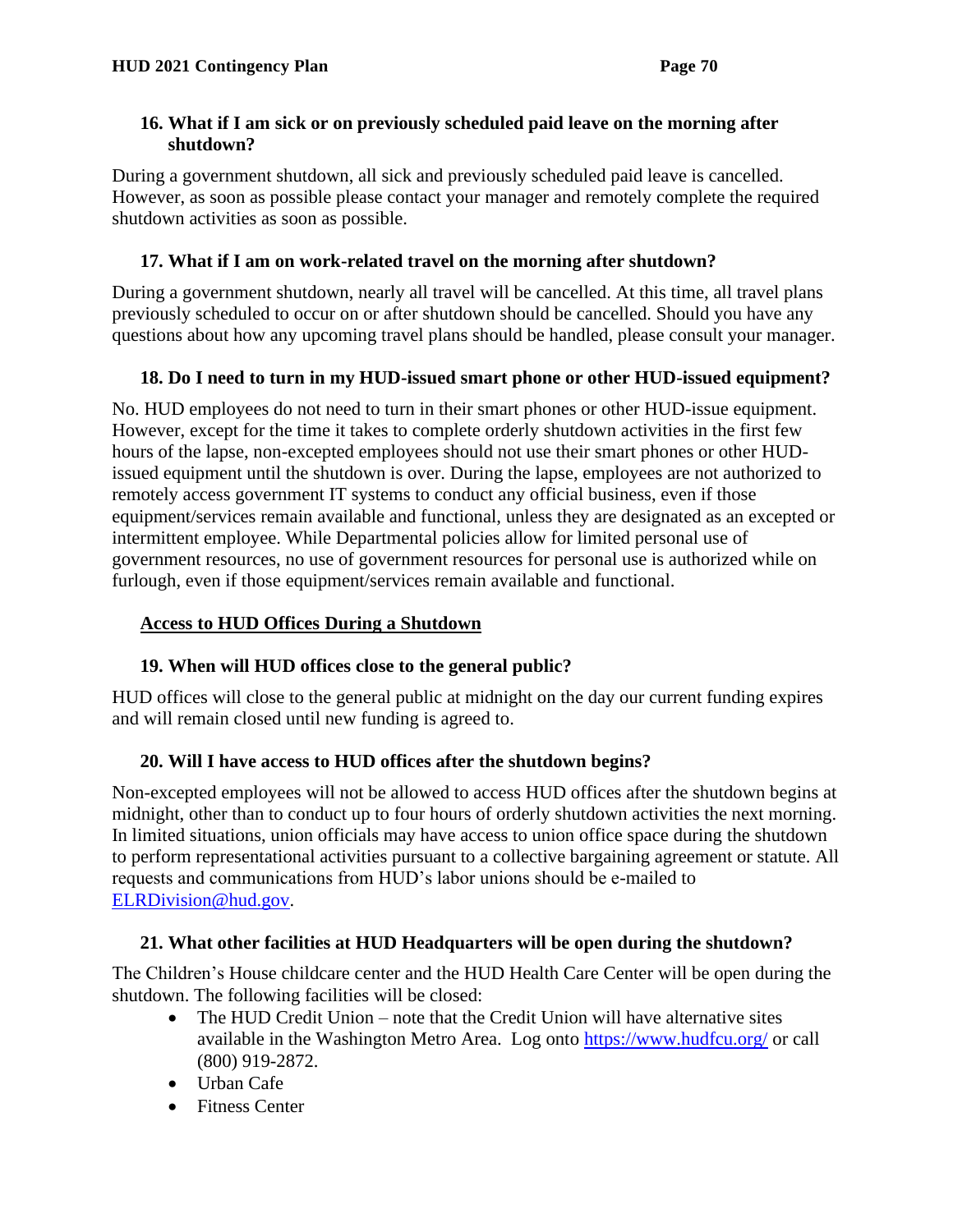• Shuttle service

Field staff and headquarters staff who work in a building other than the Weaver Building should consult their managers to determine what facilities in their buildings may or may not be open during a shutdown.

### **22. If I am an excepted employee who parks at the Weaver Building, will I be allowed to park during a shutdown?**

Yes. Excepted employees who currently pay for parking in the Weaver Building will be allowed to continue to park in the garage when they are working.

# **During a Government Shutdown**

# **23. Who should I call if I have questions regarding time and attendance issues?**

If you have questions regarding time and attendance matters or the webTA system, please contact the Department of Treasury's Bureau of Fiscal Service at (304) 480-8400.

#### **24. Who should I call if I have questions regarding retirement, insurance, or other benefits questions that I may have during the shutdown furlough?**

Please contact the Department of Treasury's Bureau of Fiscal Service at (304) 480-8275.

#### **25. Will an employee continue to be covered under the Federal Employee Health Benefits (FEHB) program during a shutdown furlough if the agency is unable to make its premium payments on time?**

Yes, the employee's FEHB coverage will continue even if an agency does not make the premium payments on time. Since the employee will be in a non-pay status, the enrollee share of the FEHB premium will accumulate and be withheld from pay upon return to pay status.

# **26. Can employees obtain TSP loans during a furlough?**

TSP will continue its normal daily operations during a government shutdown. Loan eligibility and more information may be found at the following link: [https://www.tsp.gov.](https://www.tsp.gov/)

# **27. Are employees entitled to unemployment compensation while on furlough?**

It is possible that furloughed employees may become eligible for unemployment compensation. State unemployment compensation requirements differ. Some States require a one-week waiting period before an individual qualifies for payments. In general, the law of the State in which an employee's last official duty station in federal civilian service was located will be the State law that determines eligibility for unemployment insurance benefits. (See the Department of Labor website "Unemployment Compensation for Federal Employees" at:

[https://oui.doleta.gov/unemploy/docs/factsheet/UCFE\\_FactSheet.pdf.](https://oui.doleta.gov/unemploy/docs/factsheet/UCFE_FactSheet.pdf)) Employees should submit questions to the appropriate State (or District of Columbia) office. The Department of Labor's website provides links to individual State offices at: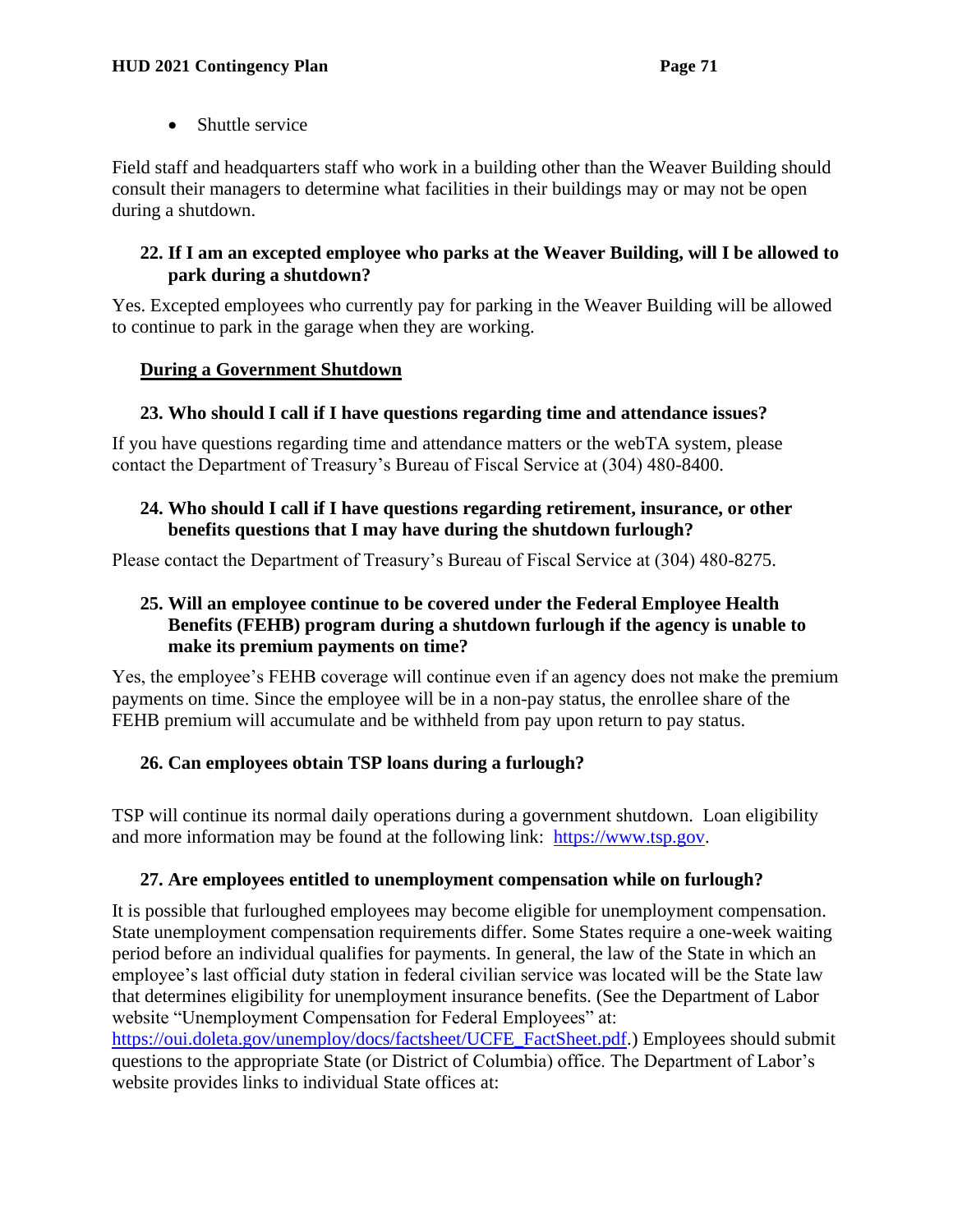[http://www.servicelocator.org/OWSLinks.asp.](http://www.servicelocator.org/OWSLinks.asp) HUD's agency code for unemployment compensation purposes is 465.

# **28. May employees take other jobs while on furlough?**

While on furlough, an individual remains an employee of the Federal Government. Therefore, executive branch-wide standards of ethical conduct and rules regarding outside employment continue to apply when an individual is furloughed (specifically, the executive branch-wide standards of ethical conduct at 5 CFR part 2635. In addition, there are specific statutes which prohibit certain outside activities, and agency-specific supplemental rules that require prior approval of, and sometimes prohibit, outside employment. Additional information on outside activities is available on the web at:

[Ethics | HUD.gov / U.S. Department of Housing and Urban Development \(HUD\).](https://www.hud.gov/program_offices/general_counsel/ethics) Therefore, before engaging in outside employment, employees should review this information and then consult their agency ethics official to learn if there are any agency-specific supplemental rules governing the employee.

### **29. Should new employees scheduled to enter on duty with HUD during a shutdown still report for duty?**

No, new or transferring employees cannot on-board during a shutdown. In the event the shutdown continues through the scheduled EOD date, employees will be contacted with additional guidance.

# **30. Will vacancy announcements on USAJobs remain open to applicants?**

USAJobs will be operational during the government shutdown. Any open vacancies at the time of the shutdown will continue to be posted and will close at the announced date.

# **31. If I am a non-excepted employee, can I work for the Agency as a volunteer?**

No. An agency may not accept the voluntary services of an employee. 31 U.S.C. 1342. Nonexcepted employees are prohibited any work activities or duties during a government shutdown, despite any willingness to provide such labor on a voluntary or non-pay basis.

#### **32. If I am a non-excepted employee, is there a chance that I could be recalled to duty during the lapse in appropriations?**

Yes. While HUD makes every effort to identify and notify employees who are excepted or who may be recalled to duty on an intermittent basis before a shutdown occurs, circumstances sometimes change.

#### **33. If I am a non-excepted employee on furlough, how will I know that I am recalled to duty?**

If you are a non-excepted employee on furlough who is being recalled to duty, your first contact with HUD will likely be your immediate supervisor or another supervisor within your chain of command who has been authorized to recall you by the GDAS or equivalent official of your organization. This contact will be by personal telephone call, at the personal telephone number on record with HUD. While your official recall documentation must be in writing and signed by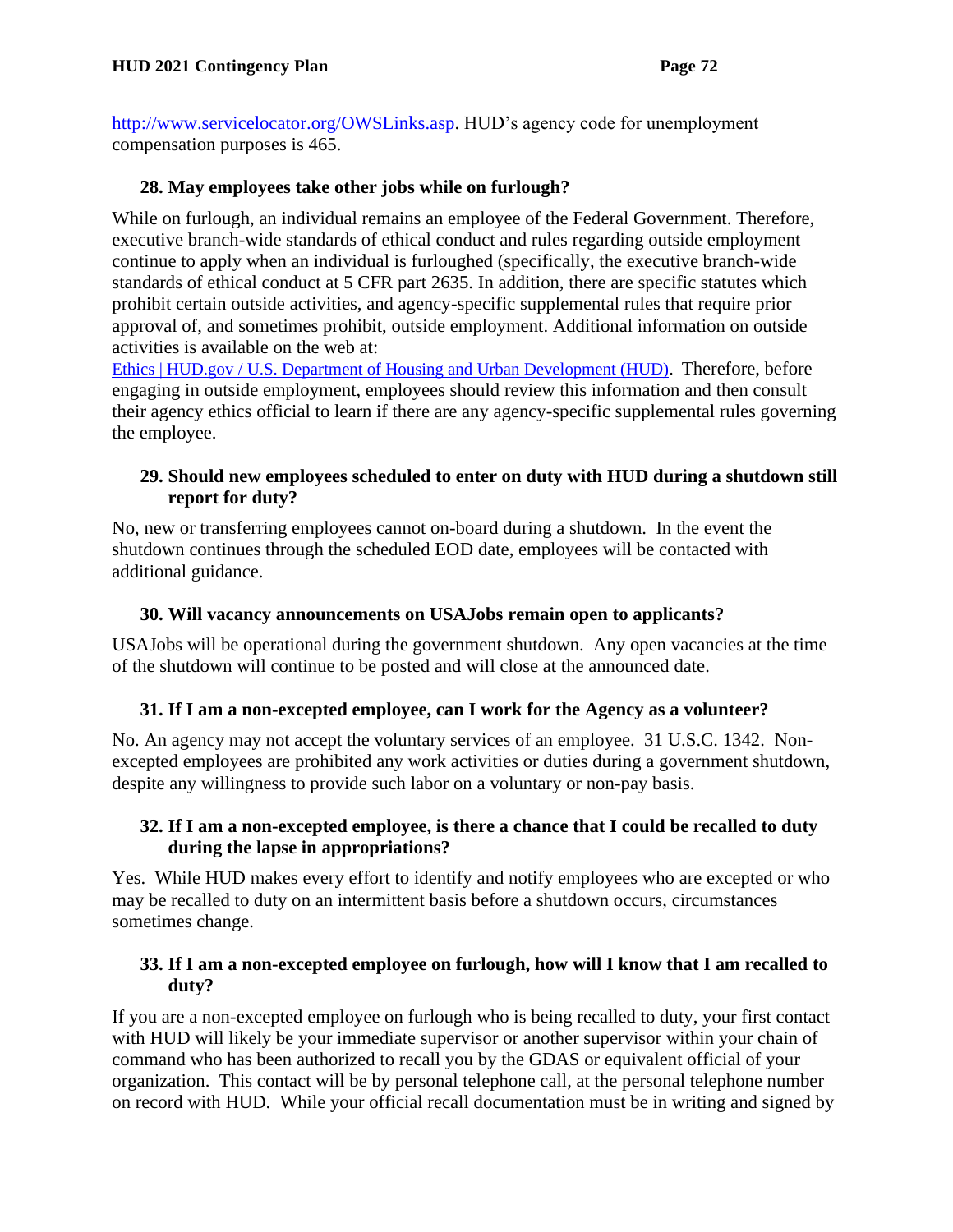your GDAS or equivalent official, it is common that you will receive that document at a later date after being recalled. If you are asked by a HUD management official to perform work and are concerned that you may not have been officially recalled to duty, you may ask that management official for confirmation that your recall has been authorized by the GDAS or equivalent official.

### **34. Are supervisors permitted to contact non-excepted employees during a furlough?**

Yes, for certain purposes, such as to: check on their well-being, recall them to duty in an excepted capacity, and/or consult with them about the individual impact of potentially recalling them to duty in an excepted capacity. Unless officially recalled to duty, however, supervisors may not assign and employees may not perform any work.

#### **35. During a shutdown, will I still be able to obtain assistance from the Employee Assistance Program?**

Yes. The EAP Health and Wellness Division is aware of the uncertainty and stress that can be caused by a government shutdown. We would like to remind all employees that we care. Counselors from the EAP will remain available to provide support to all HUD employees and their families. Employees may contact the EAP 24 hours a day, 7 days a week by calling 1-800- 222-0364 (888-262-7848/TTY) or visiting [www.FOH4You.com,](http://www.foh4you.com/) where they will find information and resources to assist them through this and any other challenging time.

### **36. How will I know when the shutdown is over?**

You should pay close attention to media reports to ascertain when the federal government will re-open. You may also visit the Office of Personnel Management's website: [\(http://www.opm.gov\)](http://www.opm.gov/) to check the latest status on the government shutdown or to sign-up to receive email updates to your personal email account on any changes in the operating status. When you hear that an appropriations package has been approved, you will be expected to return to work on your next workday.

HUD has also established a toll-free hotline number for employees to obtain operational status information about the Department. The hotline will be operational Monday through Friday from 9:00 am to 5:00 pm ET. The telephone number is 1-866-463-6483. In the DC metro area employees may also call 202-708-1960.

#### **37. May a non-excepted employee take previously approved paid leave (e.g. annual, sick, court, military leave, or leave for bone marrow or organ donation) during a shutdown furlough?**

No. The Antideficiency Act does not allow authorization of any expenditure or obligation before an appropriation is made, unless authorized by law. Paid leave creates a debt to the Government that is not authorized by the Act. Agencies are instructed that during a government shutdown all paid leave must be cancelled. For additional questions and answers on leave, please visit: [http://www.opm.gov/faqs/topic/payleave.](http://www.opm.gov/faqs/topic/payleave)

#### **38. How will I be reached if I am needed to perform a task as an intermittent employee?**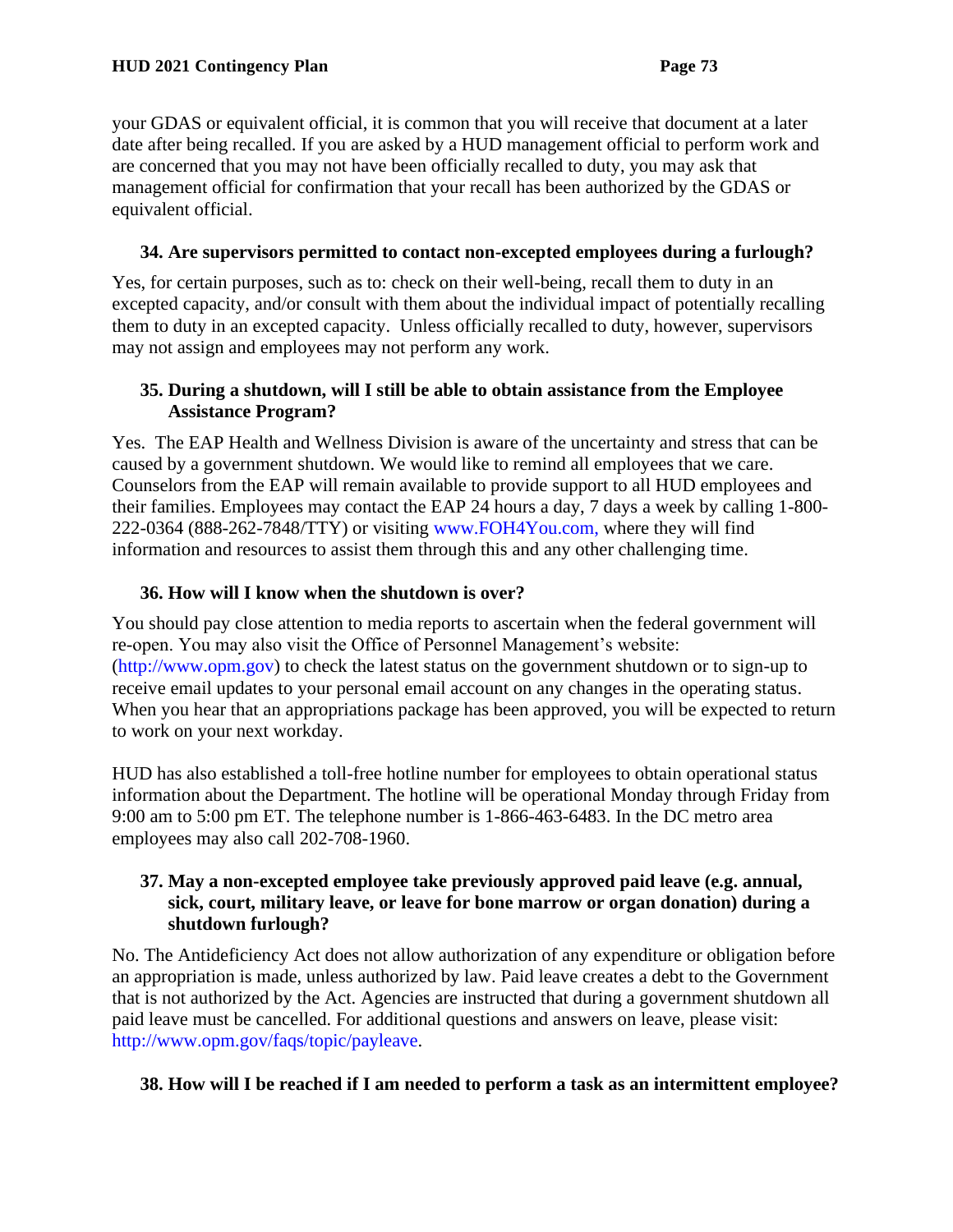Should your supervisor need to contact you during the possible shutdown, we need to have your correct personal telephone number and email address. As part of your orderly termination activities, you should log into your HIHRTS account and make sure your personal contact information is up-to-date. Should you have any problems, please call the help desk for assistance at 1-888-297-8689.

### **39. How is the shutdown experience impacted by the COVID-19 pandemic?**

The Department's COVID-19 Safe Federal Workplace Plan remains in effect during a lapse (available at

[https://www.hud.gov/sites/dfiles/OA/documents/HUDSafeFedWorkplacePlan051721.pdf\)](https://www.hud.gov/sites/dfiles/OA/documents/HUDSafeFedWorkplacePlan051721.pdf). Excepted employees should follow the safety guidance within this plan when performing their excepted duties. In addition, most orderly termination/orderly shutdown responsibilities can be completed in telework status (please see the response to question 14 above). Excepted employees who are able to perform their excepted duties in a telework status may do so without coming into the office. For additional guidance, please review the materials provided by the Safer Federal Workforce Task Force, available at [www.saferfederalworkforce.gov.](http://www.saferfederalworkforce.gov/)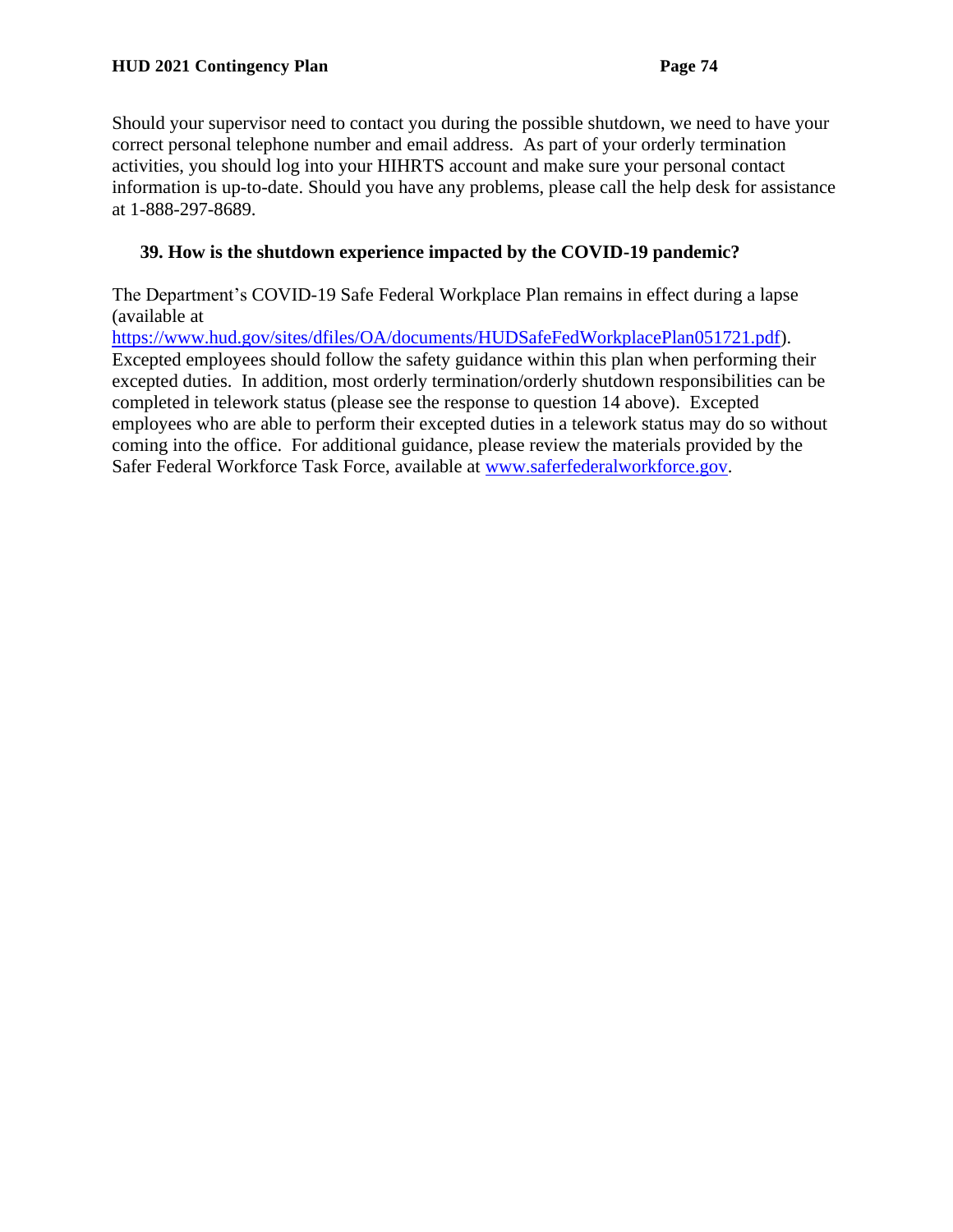# **Appendix B: Frequently Asked Questions (FAQs) for HUD Stakeholders**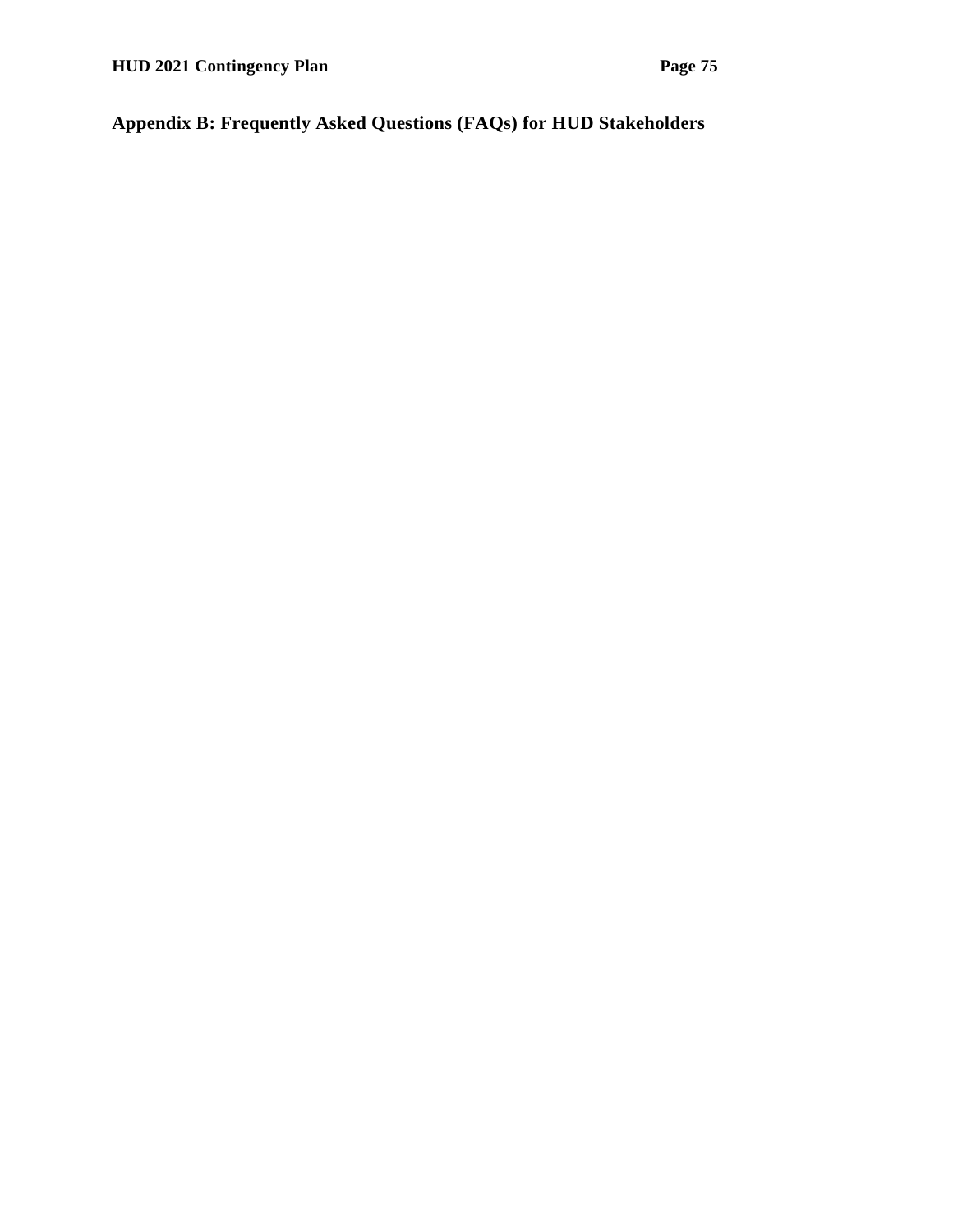

### **United States Department of Housing and Urban Development Frequently Asked Questions (FAQs) in the event of a Government Shutdown**

Like all federal agencies HUD is required to develop a plan in case there is a lapse in appropriations, often referred to as a government shutdown. The plan is a publicly available document and can be found at

http://portal.hud.gov/hudportal/documents/huddoc?id=hudcontingencyplanfinal.pdf.

### **a) General Questions**

- **Q**: *In the event of a government shutdown, will staff in my local HUD field office or at HUD Headquarters (Washington D.C.) be available to answer my questions or address concerns that I might have?*
- **A:** HUD will have a limited number of employees to answer emergency questions by email or telephone during a shutdown. All HUD regional and field offices and HUD Headquarters will be closed, with some limited exceptions for a very narrow range of activities that are permitted during a lapse in appropriations. In most cases, if you call or email the field office or Headquarters staff, you will hear a voicemail or receive a return email indicating that the Government is closed. For program-specific contact information, please review the relevant FAQs below.
- **Q:** *Whom do I call concerning questions from local constituents who have emergency housing needs?*
- **A**: Please contact your local State or City housing office for referrals to local providers.
- **Q:** *Will previously scheduled meetings, monitoring and technical assistance visits, or trainings take place during a government shutdown?*
- **A:** No. Virtually all meetings, visits, and appearances will be cancelled. HUD employees will not be traveling during the shutdown unless for emergency purposes or excepted activities.
- **Q:** *How will I know when the government's funding has been restored?*
- **A:** The Office of Management and Budget (OMB) will make formal announcements when the government's funding has been restored. You will also be able to follow whether Congress has passed a budget on the local and national news.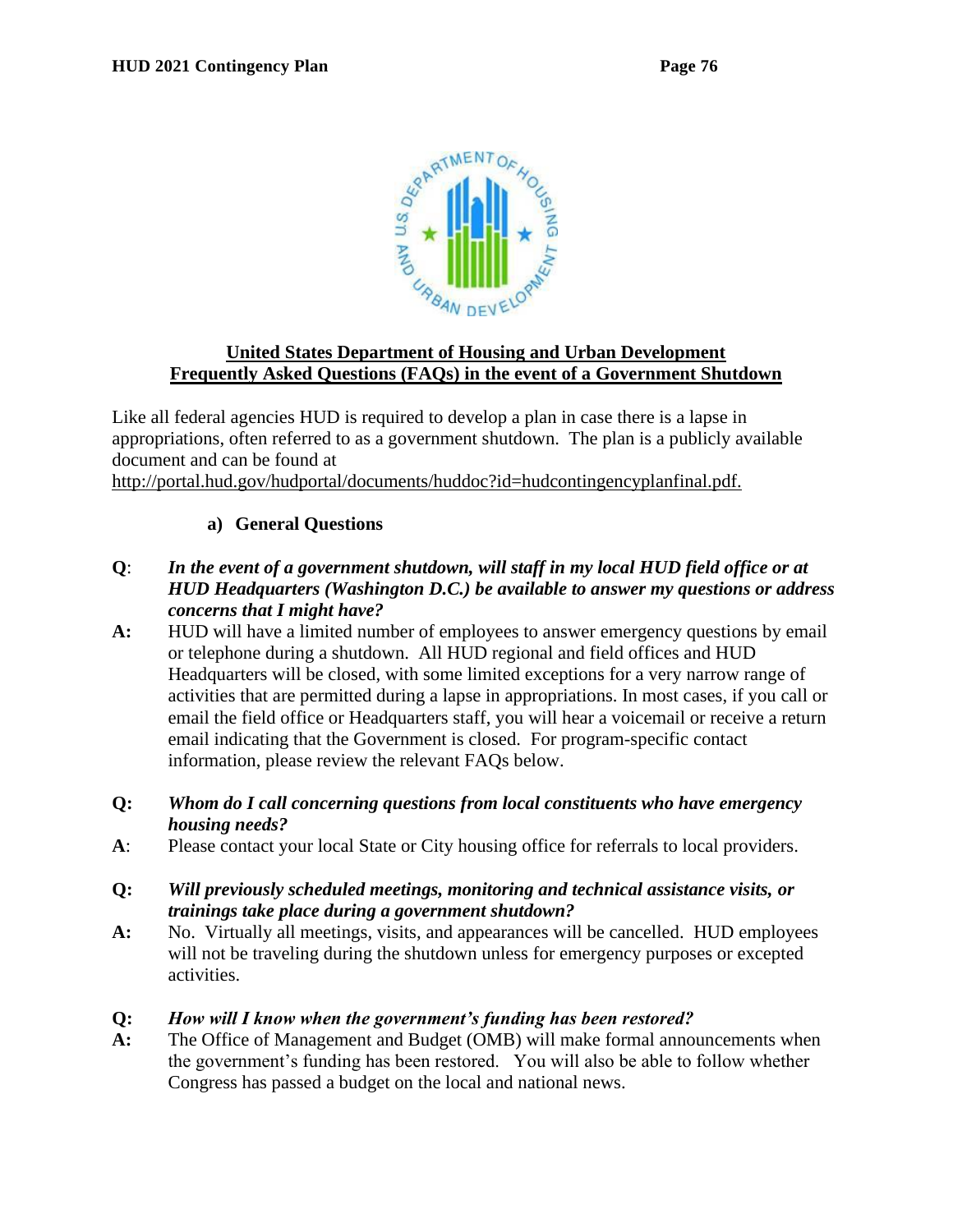### **Q:** *I have an on-going contract with HUD that has been funded. May I continue to work on the contract?*

**A:**HUD's Office of the Chief Procurement Officer will provide direct, written guidance to each contractor's contract manager as to the status of their contract. You should contact your contract manager for instructions.

### **Q:** *If I have a contract to provide on-site services, do I come to work?*

**A:** HUD's Office of the Chief Procurement Officer will provide direct, written guidance to each contractor's contract manager as to the status of their contract. You should contact your contract manager for instructions.

### **Q:** *How will the implementation of HUD's shutdown plan impact HUD's staff?*

**A:** If there is a shutdown, there will be two categories of employees: excepted and nonexcepted. The vast majority of HUD employees are non-excepted, meaning that they are prohibited from working during a shutdown. A very small number of employees are considered excepted. In determining whether an employee is excepted, the agency follows strict OMB guidance. All excepted employees can carry out only those activities allowed under an exception to the Antideficiency Act, which are identified in HUD's Contingency Plan.

### **Q:** *What activities will continue?*

**A:** A limited number of the activities normally supported by the Federal government are "excepted" from shutting down during a lapse in appropriations. These activities meet a very strict legal standard for protecting life and property to continue. Some HUD programs will continue to operate during a lapse as a result. A full list of HUD programs and their designations under a lapse in appropriations can be found on the HUD website as part of HUD's [Contingency Plan.](http://portal.hud.gov/hudportal/documents/huddoc?id=hudcontingencyplanfinal.pdf)

### **Q:** *Will I be able to find and apply for a HUD Funding Opportunity during the Federal Government shutdown?*

**A:** The Grants.gov System will be open and operating during the federal government shutdown. The Grants.gov Contact Center also will remain available and provide assistance to callers during their normal operating hours of 24 hours a day, 7 days a week except Federal holidays. The Contact Center phone number is 800-518-GRANTS. The Contact Center can also be reached by email at [Support@Grants.gov.](mailto:Support@Grants.gov)

Applicants should refer to the HUD Funding Opportunity Announcement posted on Grants.gov for specific application deadline dates and times. Grants.gov registration and system technical questions can be addressed by the Grants.gov Contact Center Help Desk. Program specific questions, or questions about HUD specific requirements, should be directed to HUD staff listed in the funding notice. Please be aware that due to the Federal government shutdown, some HUD staff may not be available to address your questions until the Federal government returns to normal operations.

Applications submitted to Grants.gov during the shutdown will be processed as usual by the Grants.gov system and stored for agency retrieval. For specific information on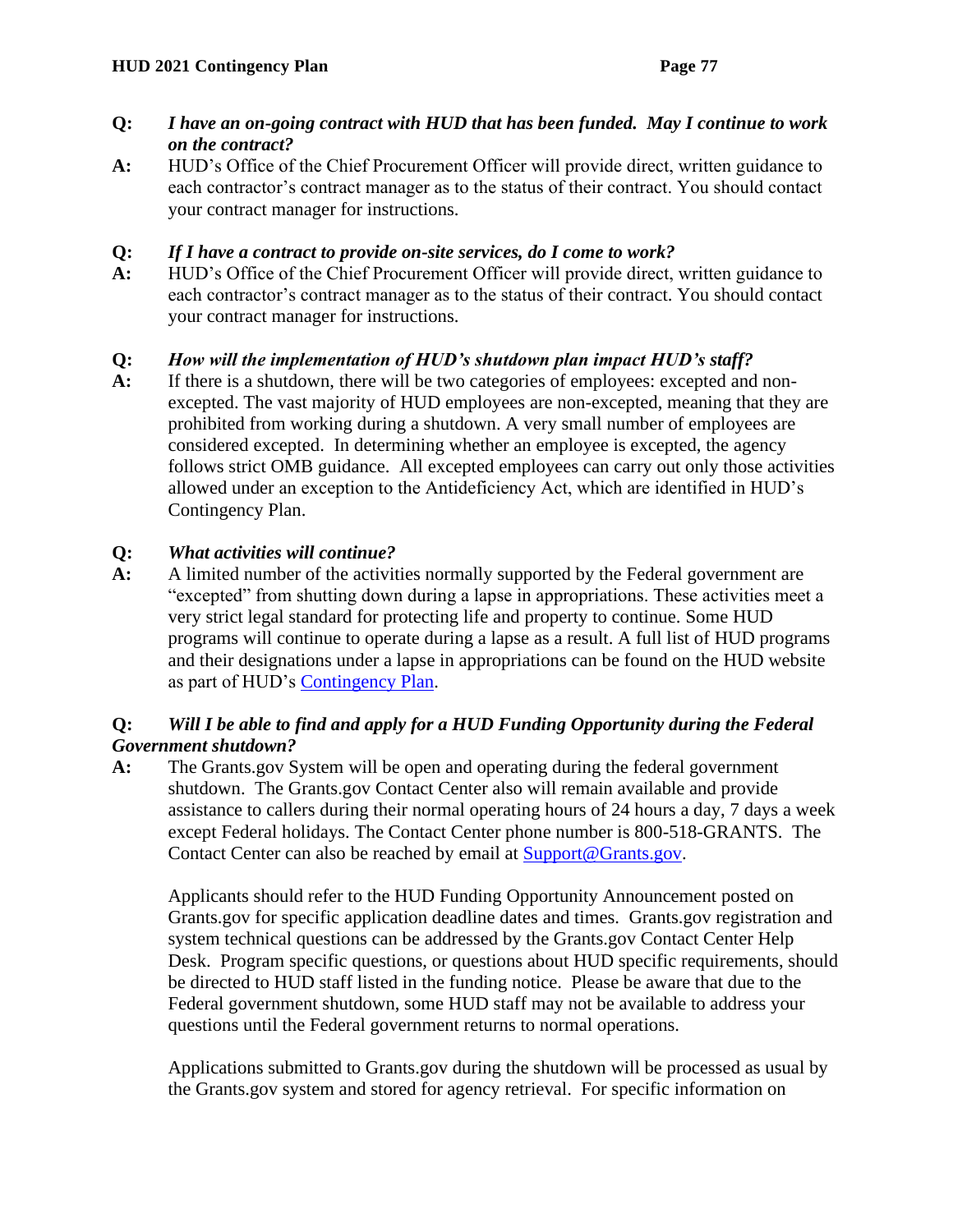registration, application submission, and timely receipt requirements, please read the instructions found in the program specific funding announcement posted to Grants.gov.

Agency systems may or may not retrieve the applications until after the Federal government returns to normal operations.

- **Q:** *How would a shutdown affect the deadline dates for the submission of applications in response to HUD's Notices of Funding Opportunities (NOFOs)?*
- **A:** Should a deadline for the submission of applications in response to a HUD NOFO fall during the shutdown, HUD may publish or post a notice extending the application deadline for the NOFO. The overall impact may result in delay in reviewing and awarding funds for these programs.

## **b) Office of Housing**

### **Office of Single Family Housing/FHA**

In the event of a government shutdown, most HUD/FHA staff will not be available to respond to case-specific questions. However, the FHA Resource Center will remain operational, staffed by contractors who are equipped to receive and respond to general questions. When the Resource Center receives questions that cannot be answered by contract staff, such answers may be delayed until the government reopens.

The following HUD/FHA Information Resources will be available during a government shutdown:

- ➢ HUD/FHA Resource Center: Telephone (**800) CALL-FHA 225-5342 or Email: answers@hud.gov**
- ➢ HUD's primary internet site: **[www.hud.gov](http://www.hud.gov/) (will not be updated)**
- ➢ The Resource Center FAQ site: **[www.hud.gov/answers](http://www.hud.gov/answers)**

### **Q:** *How will the reduction in FHA's operations impact the housing market?*

**A:** Because we are able to endorse most single family loans, we do not expect the impact on the housing market to be significant, as long as the shutdown is brief. With each day the shutdown continues, we can expect an increase in the impacts on potential homeowners. home sellers and the entire housing market. A protracted shutdown could see a decline in home sales.

### ➢ **Industry FAQs under a Shutdown**

Please be aware that HUD staff will not be available to respond to most incoming correspondence during a government shutdown. The following are examples of such documents that will not be processed until the Government reopens: Submission of FHA Test Cases, HRAP condominium approval packages, NAID requests, Partial Release and Well Waiver packages, etc.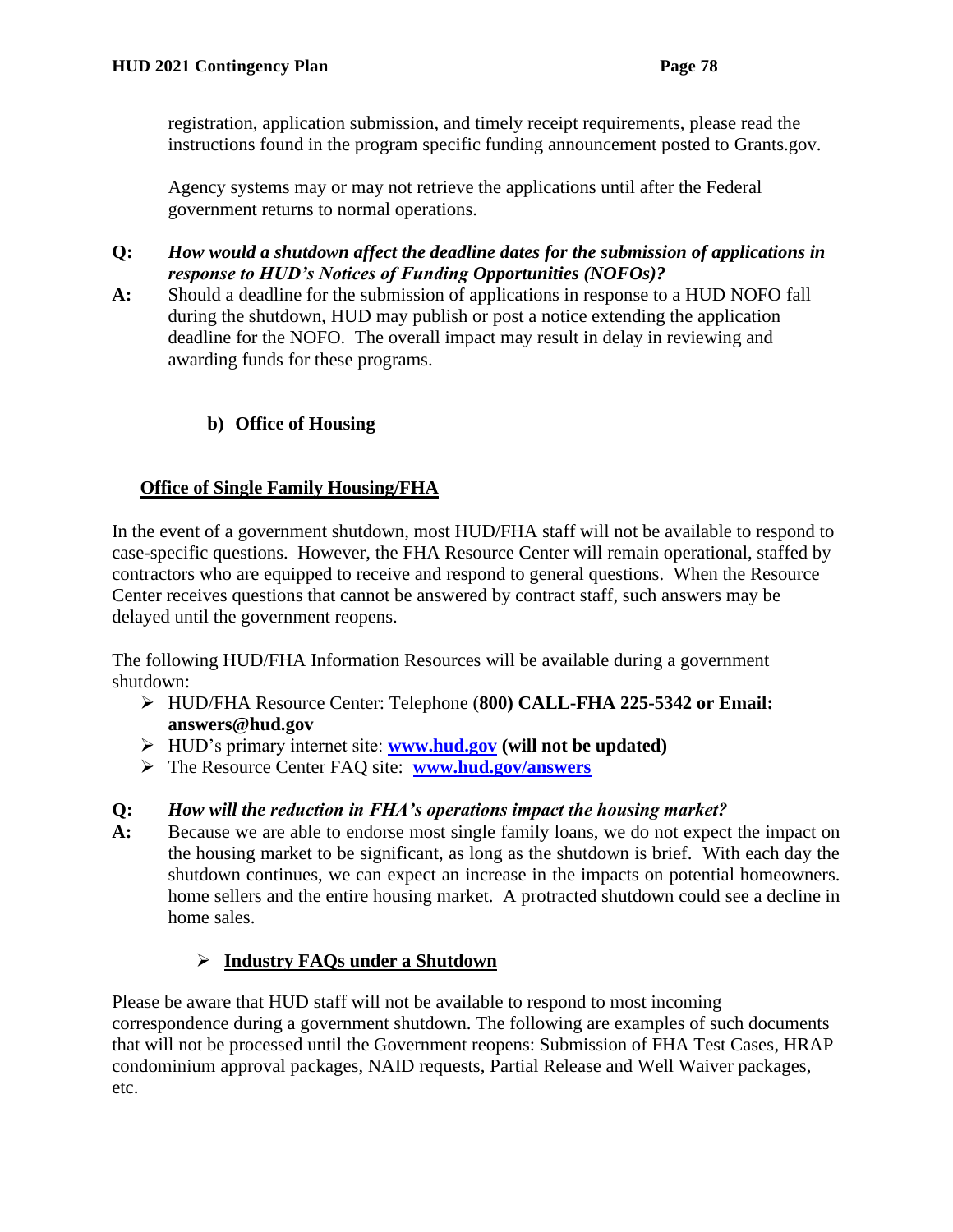The following HUD/FHA Information Resources will be available during a government shutdown:

- ➢ HUD/FHA Resource Center: Telephone (**800) CALL-FHA 225-5342 or Email: answers@hud.gov**
- ➢ HUD's primary internet site: **[www.hud.gov](http://www.hud.gov/) (will not be updated)**
- ➢ The Resource Center FAQ site: **[www.hud.gov/answers](http://www.hud.gov/answers)**

## ➢ **Origination**

### **Q:** *Will the government shutdown affect the processing or closing of FHA-insured loans?*

**A:** FHA will have limited staff during a shutdown and the processing or closing of FHAinsured loans may be delayed. The longer the shutdown lasts, the more serious the impact will be. All FHA underwriting and processing requirements would remain in force during the government shutdown and no loan may be endorsed that does not fulfill those requirements.

### *Q: Will FHA insure any loans during the government shutdown and does this also impact lenders with Lender Insurance (LI) approval?*

**A:** FHA-insured loans, with the exception of Home Equity Conversion Mortgages (HECM) and Title I loans, (Direct Endorsement or Lender Insurance) will be endorsed during the government shutdown period as long as FHA does not run out of commitment authority. There may be delays in endorsement times for FHA.

### **Q:** *Will FHA insure HECMs during the government shutdown?*

**A:** No, FHA does not have the authority to insure additional HECMs during this period due to the statutory cap limiting the number of HECMs under the HECM Program.

### **Q:** *Will FHA insure Title I loans during the government shutdown?*

**A:** No, FHA does not have the authority to insure Title I loans during this period.

## **Q: Can lenders submit packages for condo approvals?**

- **A:** DELRAP approvals can continue to be processed, but HRAPS cannot be processed and should not be submitted for processing during the government shutdown.
- **Q:** *Can lenders with Lender Insurance (LI) approval continue to insure loans during the government shutdown?*
- **A:** Yes as long as FHA does not run out of commitment authority. If FHA runs out of commitment authority, the lenders' LI Approval will be temporarily suspended.

## **Q:** *Can a lender submit loans for approval if the lender is in test case status?*

**A:** No. FHA staff will not be available to underwrite and approve loans.

## ➢ **Access to FHA Connection**

Lenders will be able to access FHA Connection, however FHA Connection interfaces to other systems which may not be available, or if available these other systems may not be fully supported so FHA Connection processes may not be fully functional. At this time we do not have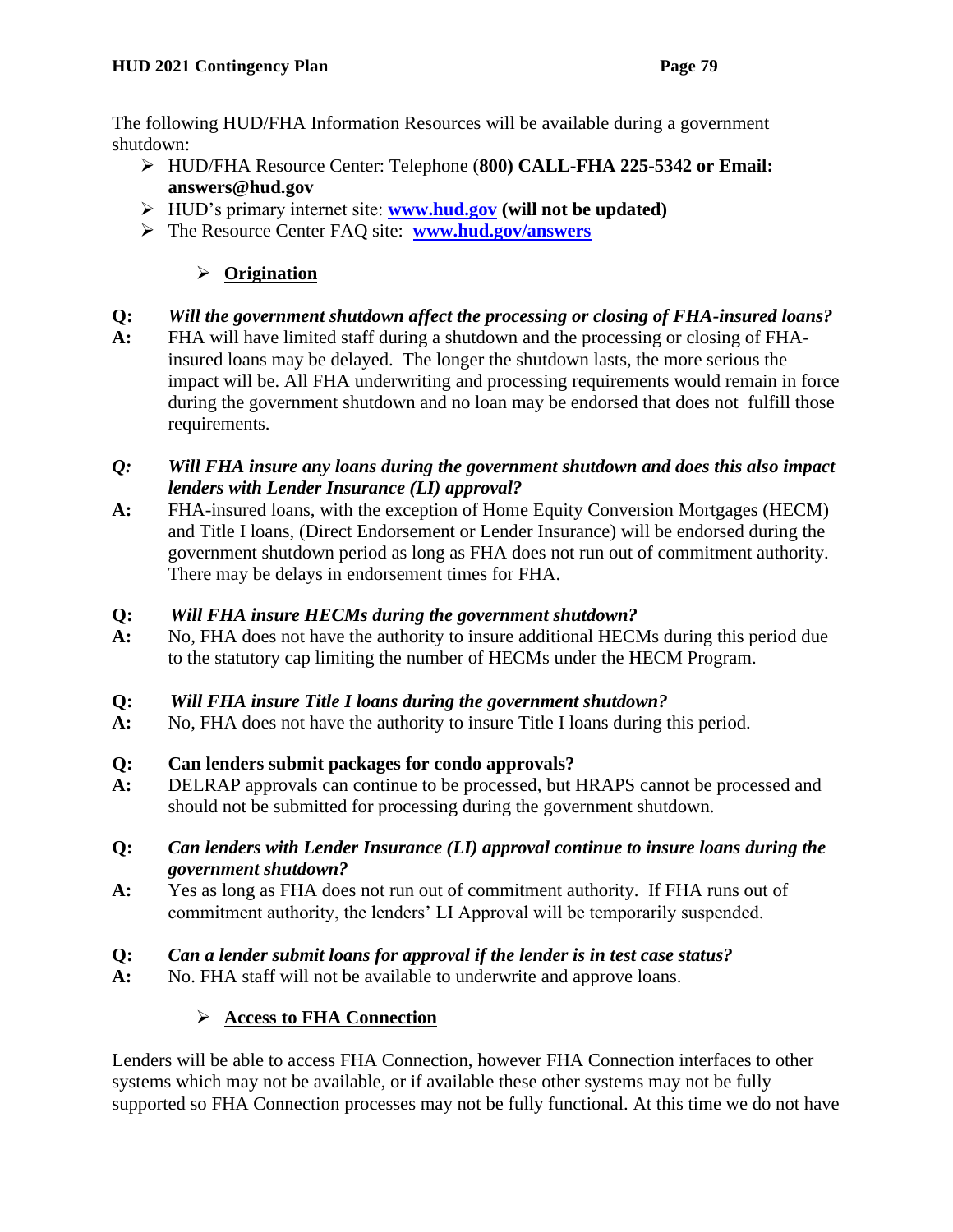complete information on the potential impact on some FHA Connection functionality. More detailed questions and answers below reflect our current best efforts at defining what systems and processes will be available.

### **Q:** *Can a lender obtain a new FHA case number?*

**A:** Yes. Lenders will be able to obtain an FHA case number from the FHA Connection. Please note that all FHA underwriting and processing requirements would remain in force on loans originated during the government shutdown regardless of system limitations during the shutdown period

### **Q:** *Will FHA TOTAL Scorecard be available for lenders?*

**A:** Yes. FHA TOTAL Scorecard will be available within systems. As noted above, all FHA underwriting and processing requirements do remain in force on loans originated during the government shutdown.

### **Q:** *Will lenders be able to get password resets for FHA Connection?*

**A:** Lenders will be able to continue to utilize the automated password reset options on FHA Connection, but resets that require FHA employee direct assistance will not be available.

### **Q:** *Will the Credit Alert Interactive Voice Response System (CAIVRS) be available during a government shutdown?*

**A:** Yes. CAIVRS will be available. However, FHA may not be able to ensure that the information contained in the system is up-to-date. Lenders wishing to continue originating FHA-insured loans during a shutdown should take reasonable steps to ensure compliance with the Debt Collection Improvement Act. The lender should carefully scrutinize any information in CAIVRS to confirm the continued validity of the information contained in the system. If CAIVRS is unavailable and lenders must move forward while the government is shutdown, FHA will accept the lender's use of a current credit report to determine whether a borrower has any outstanding delinquent, Federal, non-tax-debt – provided that no other documentation in the loan file contains information that indicates otherwise. In the event that conflicting information is obtained, the lender may rely on the most recent information, provided the lender takes reasonable steps to verify the credibility and source of the documentation.

## **Q:** *Can a lender submit loans for approval if the lender is in pre-closing?*

A: No. FHA staff will not be available to underwrite and approve loans.

### ➢ **Servicing**

### **Q:** *Is FHA collecting the Upfront Mortgage Insurance Premiums (UFMIP) if a lender closes any loans during the government shutdown?*

- **A:** Yes. FHA will collect the UFMIP for any loans submitted for endorsement or endorsed by an LI lender.
- **Q:** *Is FHA collecting the monthly Mortgage Insurance Premiums (MIP)?*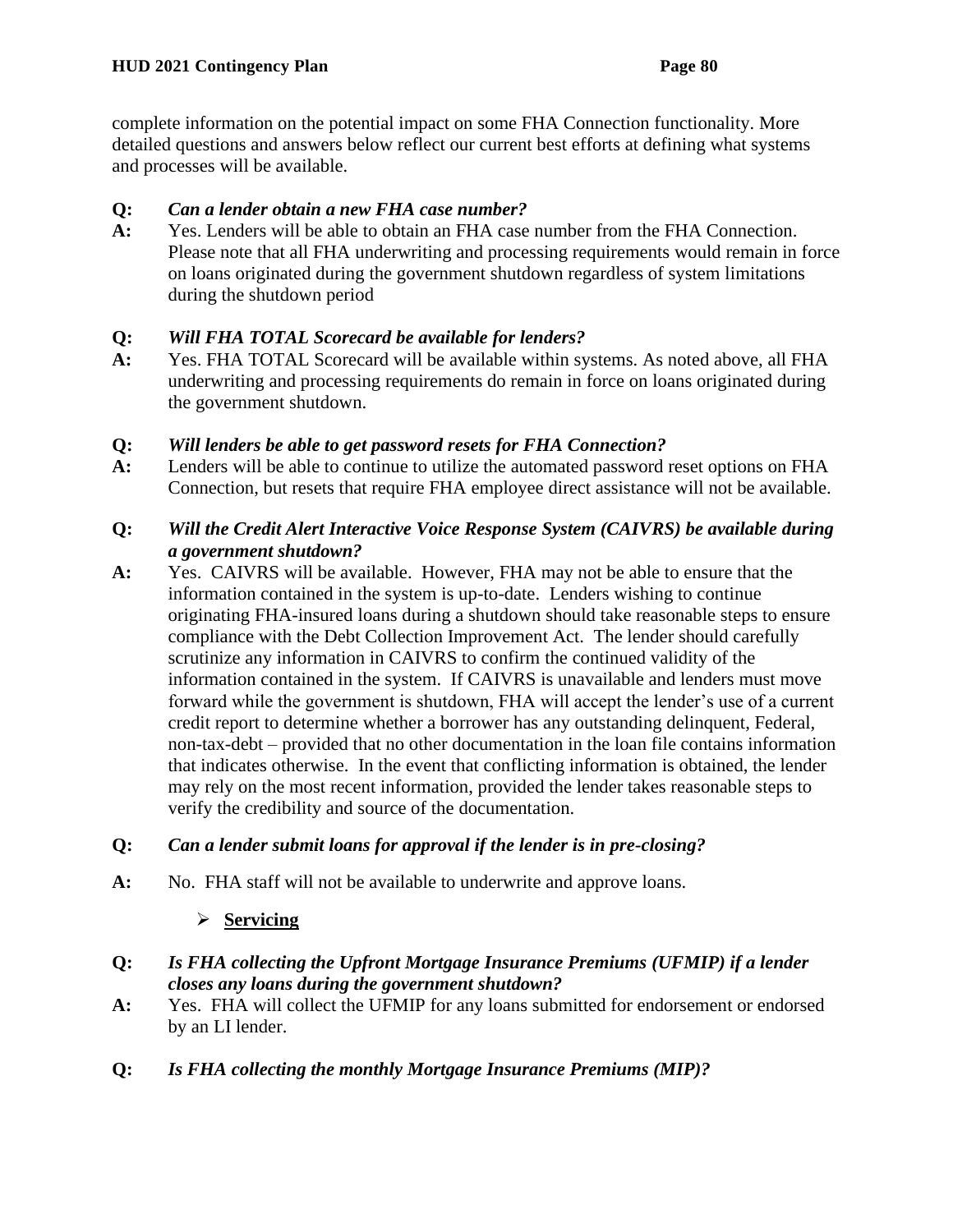**A:** Yes. Lenders are required to submit monthly MIPs to FHA during a government shutdown.

### **Q:** *Will FHA continue to pay partial claims to facilitate workout agreements to avoid additional foreclosures and increase in homelessness in my city, municipality or town?*

**A:** Yes.

### **Q:** *Can lenders file a claim and convey a property if there is a government shutdown?*

**A:** Yes. Lenders can file a claim and convey a property. The properties will be assigned to an Asset Manager and listed for sale. Claims will be paid.

### **Q:** *Can lenders submit extension and variance request through the EVARS System?*

**A:** Yes. Lenders will be able to continue to submit extension or variance requests through EVARS.

### **Q:** *Can lenders continue to take on-line courses through EClass?*

**A:** Yes. This web-based loss mitigation training program will be available for use. However, non-FHA approved Housing Counseling Agencies cannot receive approval to access EClass until the government reopens.

### **Q:** *Are lenders required to file monthly default reports to FHA?*

**A:** Yes. FHA's system for collecting the monthly default reporting will be available during a government shutdown.

#### **Please note that responses to the following email boxes will not be provided until the government reopens.**

- hsg-lossmit@hud.gov
- sfdatarequests@hud.gov
- extension\_requests@hud.gov
- hecmhelp@hud.gov
- mcmnsc@hud.gov

### ➢ **Lender Approval/Monitoring**

#### **Q:** *Are lenders required to submit routine compliance reporting to FHA-managed systems?*

**A:** Yes. FHA's lenders are required to submit routine compliance reporting to FHAmanaged systems, which will be available during a government shutdown.

#### **Q:** *Are lenders required to file monthly default reports to FHA?*

**A:** Yes. FHA's system for collecting the monthly default reporting will be available during a government shutdown.

### **Q:** *Are lenders required to submit audited financial statements to the Lender Electronic Assessment Portal (LEAP)?*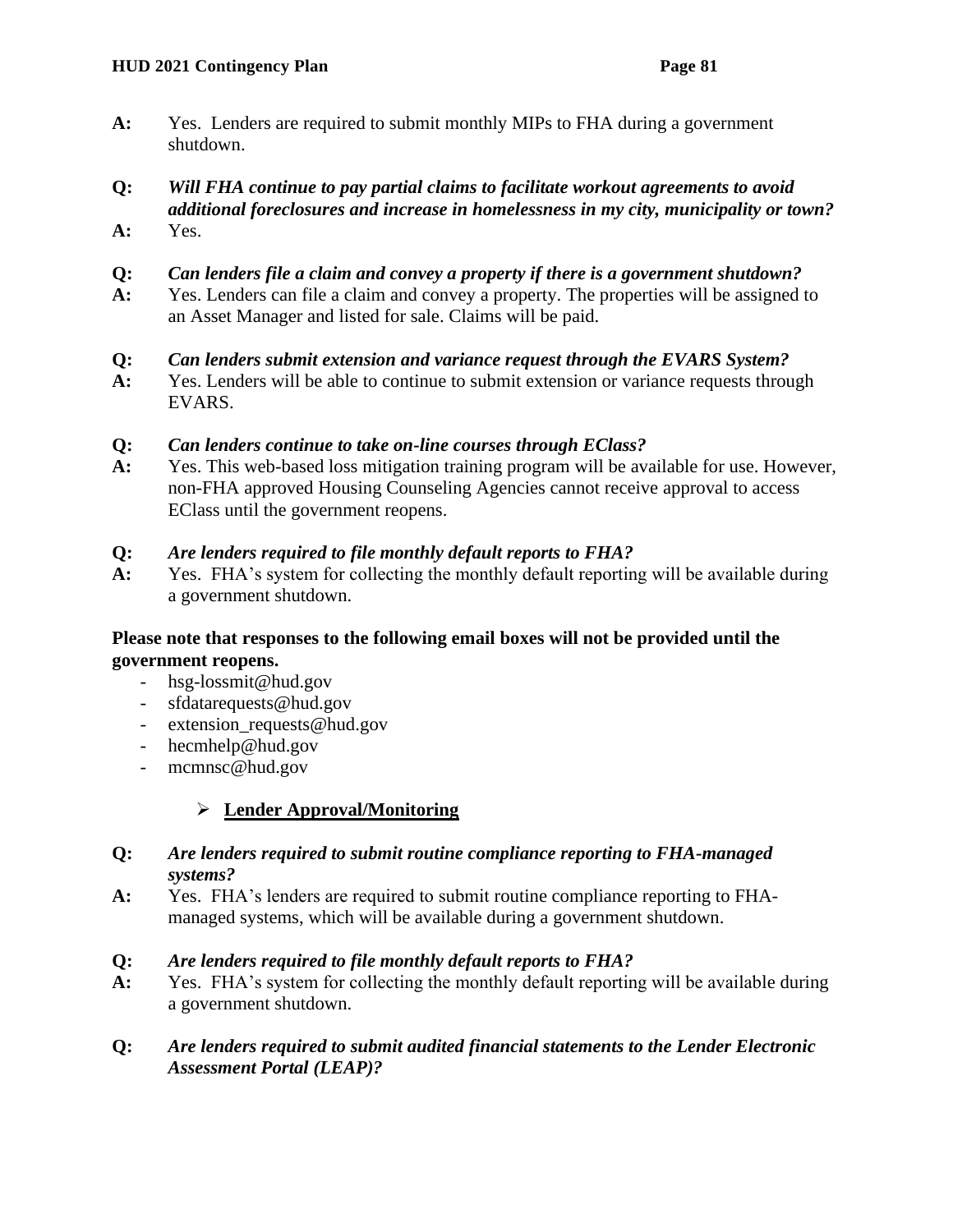**A:** Yes. LEAP will be available during a government shutdown. However, FHA will be unable to review and process any audited financial statements during a government shutdown.

### **Q:** *Will FHA monitor lenders during the government shutdown?*

**A:** No. FHA will not perform any Quality Assurance processes (loan and lender monitoring activities) during a government shutdown.

### **Q:** *Can lenders submit applications to become an FHA approved lender through the LEAP?*

**A:** Yes. LEAP will be available during a government shutdown. However, FHA will be unable to review and process lender applications.

### **Q:** *Will FHA recertify a lender's request to renew their FHA approval?*

**A:** No. FHA will not recertify any lender's status as an FHA approved lender during a government shutdown.

## ➢ **Consumer FAQs Under a Shutdown**

Please be aware that HUD staff will not be available to respond to most incoming correspondence during a government shutdown. The following are examples of such documents that will not be processed until the Government reopens: Submission of FHA Test Cases, HRAP condominium approval packages, NAID requests, Partial Release and Well Waiver packages, etc.

The following HUD/FHA Information Resources will be available during a government shutdown:

- ➢ HUD/FHA Resource Center: Telephone (**800) CALL-FHA 225-5342 or Email: answers@hud.gov**
- ➢ HUD's primary internet site: **[www.hud.gov](http://www.hud.gov/) (will not be updated)**
- ➢ The Resource Center FAQ site: **[www.hud.gov/answers](http://www.hud.gov/answers)**
- **Q:** *How will the government shutdown affect the processing or closing of my FHAinsured loan?*
- **A:** The shutdown may delay the processing or closing of your FHA-insured loan. Please contact your lender for the exact status of your FHA loan.
- **Q:** *If I'm selling my home to a buyer utilizing FHA-insured financing will I still be able to complete the sale?*
- **A:** The shutdown may delay the processing of an FHA-insured loan. Please contact the lender for the exact status of the FHA loan.

## **Q:** *What about homeowners with FHA-insured mortgages facing foreclosure?*

**A:** Most loss mitigation for homeowners facing foreclosure (including FHA loan modifications, FHA-HAMP, etc.) will continue.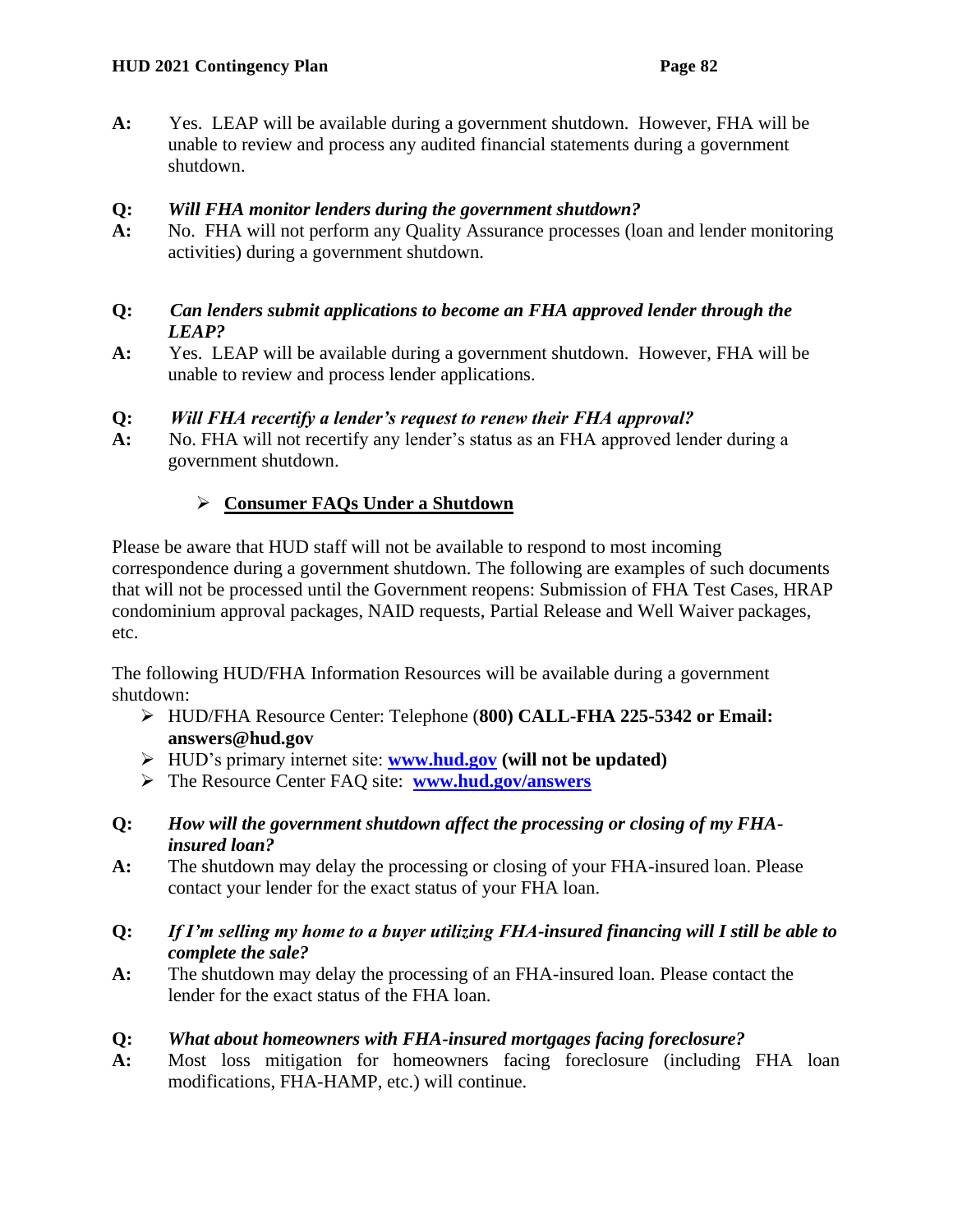## **Q:** *Will borrowers receive Upfront Mortgage Insurance Premiums (UFMIP) refunds?*

**A:** Yes. Borrowers will be able to receive unearned UFMIP refunds as long as they meet the streamline process.

## **Q:** *Will borrowers receive HECM payments from HUD during a government shutdown?*

**A:** Yes. Borrowers will receive HECM payments.

### **Q:** *Who can I contact about a health or safety issue with a HUD-owned property in my neighborhood?*

**A:** The staff at the FHA Resource Center (1-800-CALL-FHA) can provide contact information for contractors responsible for the maintenance of HUD-owned properties.

## ➢ **REO/HUD Home Sales**

## **Q:** *Will HUD Homes be listed?*

- **A:** Yes. FHA's Asset Managers (AMs) will handle the sale of HUD Homes.
- **Q:** *Will I be able to place a bid on a HUD-owned property via the HUD Home Bid site during the shutdown?*
- **A:** Yes. FHA contractors will handle the sale of HUD Homes and the bidding site (www.hud.gov/hudhomes) will be available and maintained during the shutdown.

### **Q:** *Who can I notify about health or safety issues on a HUD-owned property?*

**A:** The staff at the FHA Resource Center can provide contact information for contractors responsible for the maintenance of HUD-owned properties.

## **Q:** *Will HUD Broker Name Address Identifiers (NAIDs) applications be processed?*

**A:** No. Name Address Identifier applications will not be processed during the government shutdown.

## **Office of Housing Counseling**

## **Q:** *Will the Housing Counseling System (HC) be available to HUD-approved agencies?*

**A:** The Housing Counseling System (HCS) will not be available. Consequently, counseling agencies will be unable to update agency profile information, submit activity data, or otherwise utilize the functionality in HCS. Once HCS back online, FHA will require all counseling agencies to submit activity data for the shutdown period retroactively.

## **Q:** *Will clients be able to utilize Housing Counseling search engines?*

**A:** The hud.gov website will be available in "Maintenance Mode" only. This means that hud.gov will be up but there will be no updates made to pages on the site. As a result, HUD's website housing counseling search functionality, and similarly HUD's toll free number to search for counseling services, will still be available to households seeking counseling services. However, with HCS down, the data behind the search functionality will not be updated.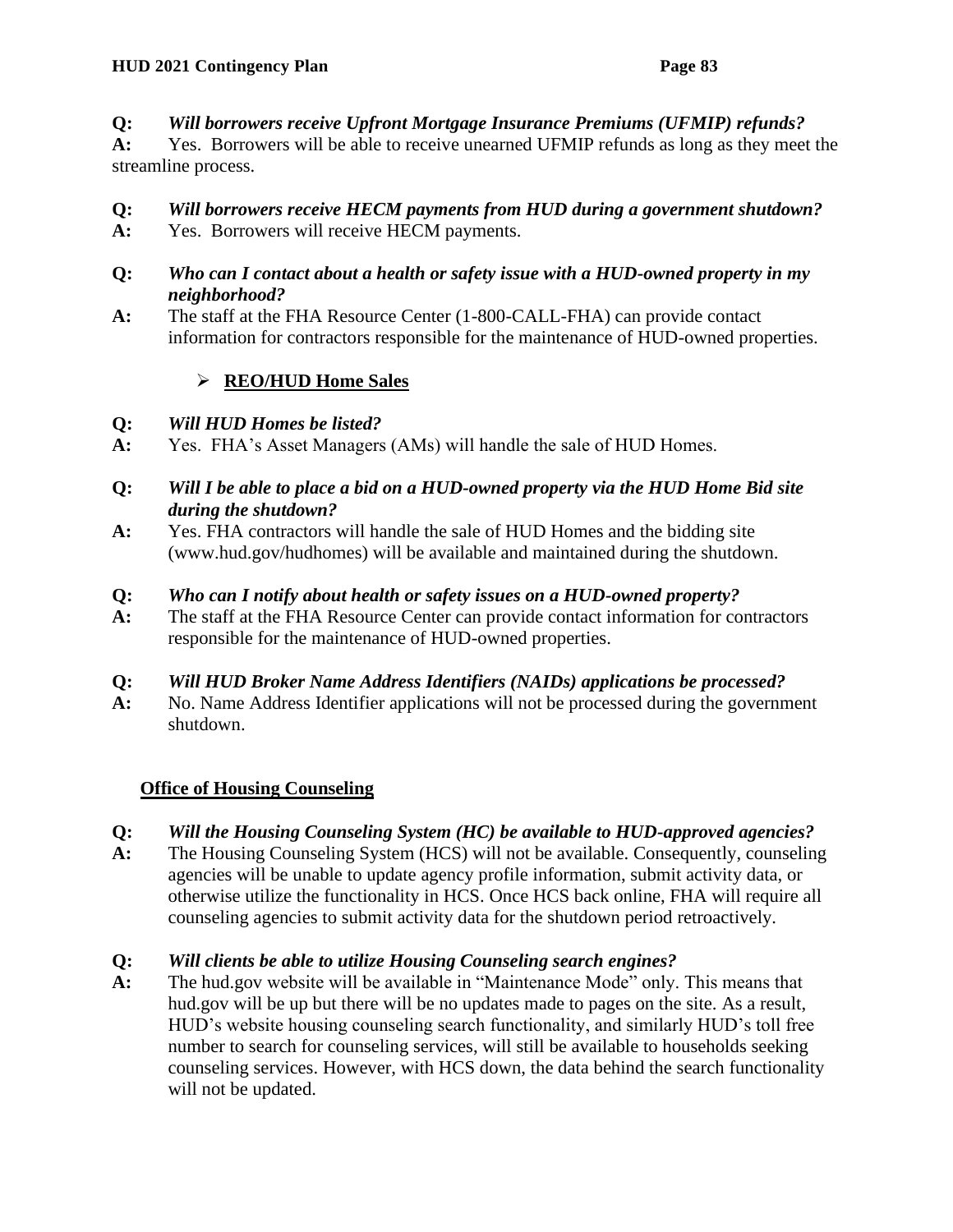- **Q:** *Will HUD-approved agencies be able to access HUD grant funds through the LOCCS System?*
- **A:** While the LOCCS system should be functioning, there will be no HUD staff available to approve requests for disbursements. Consequently, no grant disbursements will occur during a shut down.

### **Office of Multifamily Housing**

### ➢ **Multifamily Production**

#### **Q:** *Will HUD close loans?*

**A:** Yes, but only on projects with firm commitments that have been issued prior to the lapse in appropriations.

#### **Q:** *Will construction draws be processed? What about FHA Multifamily insured loans under construction?*

- **A**: The following policy will apply:
	- MAP Lenders servicing construction loans may, at their and Owners' and General Contractors' risk, process interim construction or repair (in the case of Section 223(f) project) draws. Limited construction inspection functions may continue where such functions are to be performed under a funded contract provided the contractor has sufficient capacity to proceed independently, or when necessary, under the oversight of an excepted employee. HUD will perform or contract for all other construction inspections on a post-review basis at such time the government re-opens.
	- For any projects that obtain local authority approval (i.e. a Certificate of Occupancy), the Construction Loan Administrator (i.e. the Lender) and Owner may proceed with allowing occupancy. HUD will review, and assuming appropriate, approve the permission to occupy on a post review basis at such time the government re-opens.

#### **Q***. Will HUD perform or contract for construction inspections during the shutdown?*

**A***.* Limited construction inspection functions may continue where such functions are to be performed under a funded contract provided the contractor has sufficient capacity to proceed independently, or when necessary, under the oversight of an excepted employee. HUD will perform or contract for all other construction inspections on a post-review basis at such time the government re-opens.

MAP lenders servicing construction loans should endeavor to coordinate the review and processing of construction draws with the assigned construction inspector.

- **Q***. Will HUD permit MAP lenders servicing construction loans to release funds from the Operating Deficit and Working Capital Escrow accounts?*
- **A**. During a lapse in appropriations, MAP Lenders servicing construction loans may at their, and the Owners' risk, release funds from the Operating Deficit Escrow and Working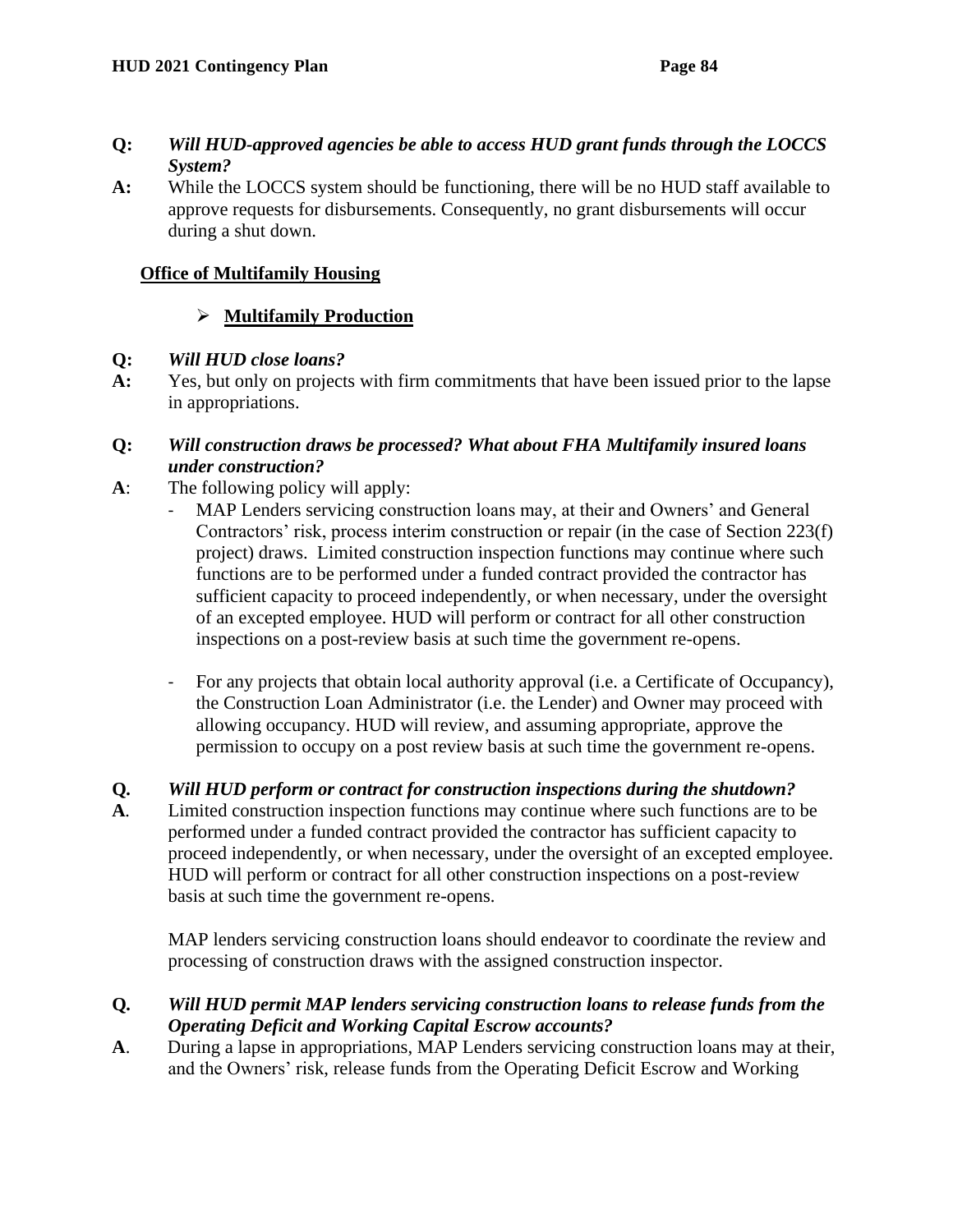Capital accounts. HUD will perform a review of releases at such time the government re-opens.

### **Q:** *What if my Firm Commitment expires?*

- **A:** Limited Staff will be available to process lender requests for amendments to the Firm Commitment, including extensions. Requests should be sent to the appropriate Regional Production Director for processing..
- **Q:** *Will HUD continue to process commitments and issue Firms so that we are able to rate lock?*
- **A**: No.

### **Q:** *As a lender, can I still assign? Will the Department be processing claims?*

- **A:** Yes, a lender may assign a loan; however the processing of the claim may be delayed.
- **Q:** *Will HUD continue to collect MIP?*
- **A**: Yes.
- **Q:** *Will REAC still be scheduling and doing inspections?*
- **A:** For information about inspections, see section 3a (Public and Indian Housing) above.

### ➢ **Asset Management and Assisted Housing**

### **Q:** *Will HUD make payments under Section 8 contracts, rent supplement, section 236, or PRACS from prior obligations or where there is a permanent or indefinite authority or multi-year funding?*

**A:** HUD will make payments under previously obligated Section 8 contracts, rent supplement contracts, Section 236 agreements, Project Rental Assistance Contracts (PRAC), and PBCA contracts on an as needed basis to ensure ongoing viability of assets and preservation of affordable housing. The Department will work closely with OCFO to identify, when previously obligated Section 8, PRAC, and PBCA contract allocations may be insufficient to support ongoing program operations, if any permanent or indefinite authority is available or multi-year carryover funding remains that can be used to fund these assistance programs. If such funds are available, the necessary obligational actions will be taken to make such funds available for timely disbursement, including processing Section 8 and PRAC renewals for expiring contracts and processing amendment funds for non-expiring Section 8 contract renewals.

### **Q:** *Will HUD staff continue to approve HUD-9250s for releases of residual receipts or Reserve for Replacement to offset monthly voucher requests for Section 8 housing assistance payments?*

**A:** Yes. Requests should be submitted to the Asset Management Division Director of the assigned HUD office to ensure they are seen and processed in a timely manner. A signed form HUD-9250 should be sent showing the request amount, balance in the account, and a certification that the funds will be paid back when subsidy is restored.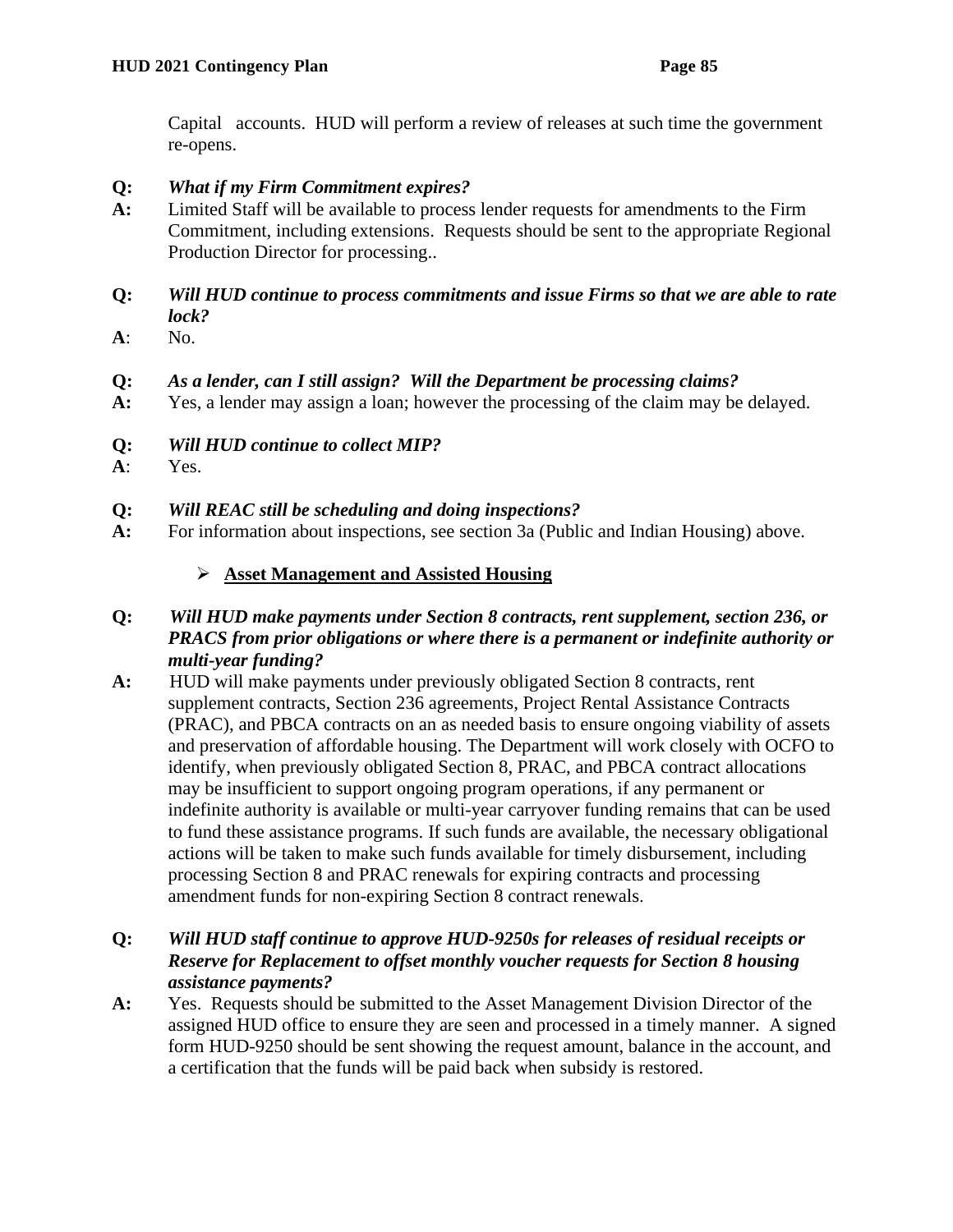### **Q:** *Will Section 8 waiver requests be processed?*

**A:** For the most part, no. However, for those properties which have received designations by HUD as troubled assets through its rating of insured and assisted assets, minimal staff will be available to provide necessary oversight to ensure that actions can be taken to resolve imminent threats of claim or abatement.

### **Q:** *Will PBCA's continue to perform their duties?*

**A:** Yes, PBCA contracts will continue their services as long as appropriated funds remain available.

### **Q:** *Will HUD continue to process tenant certifications and electronic voucher payment requests?*

**A:** Yes. Tenant Rental Assistance Certification System (TRACS) will be available to process vouchers, provided that appropriate funds have already been obligated.

### **Q:** *Will HUD continue to process requests for contract renewals during the shutdown?*

**A:** HUD will continue to process contract renewals to the extent that there is budget authority available from prior appropriations or recaptures.

### **Q:** *Will HUD continue to operate the Multifamily Housing End User Support Help Desk during the shutdown?*

- **A:** Yes. The Multifamily Housing End User Support Help Desk will respond to questions from users for the following systems:
	- *Development Application Processing System*
	- *Integrated Real Estate Management System*
	- *Tenant Rental Assistance Certification System*
	- And, specific questions related to Multifamily Housing *Enterprise Income Verification* procedures.

### **Q:** *Will Service Coordinator grants be processed during the shutdown?*

**A:** Funding staff will be available to ensure grants that have been obligated will be paid, but no new funding can be committed during the shutdown.

## ➢ **Multifamily FHA Insurance and General Asset Management**

- **Q:** *Will the Financial Assessment Sub-System (FASS) accept audited financial statements?*
- **A**: Financial statements may be submitted through FASS; however, if problems are experienced with a submission, the REAC Technical Assistance Center (TAC) will not be available to provide assistance.
- **Q:** *Will HUD entertain requests for waivers or undertake other activities as part of routine asset management?*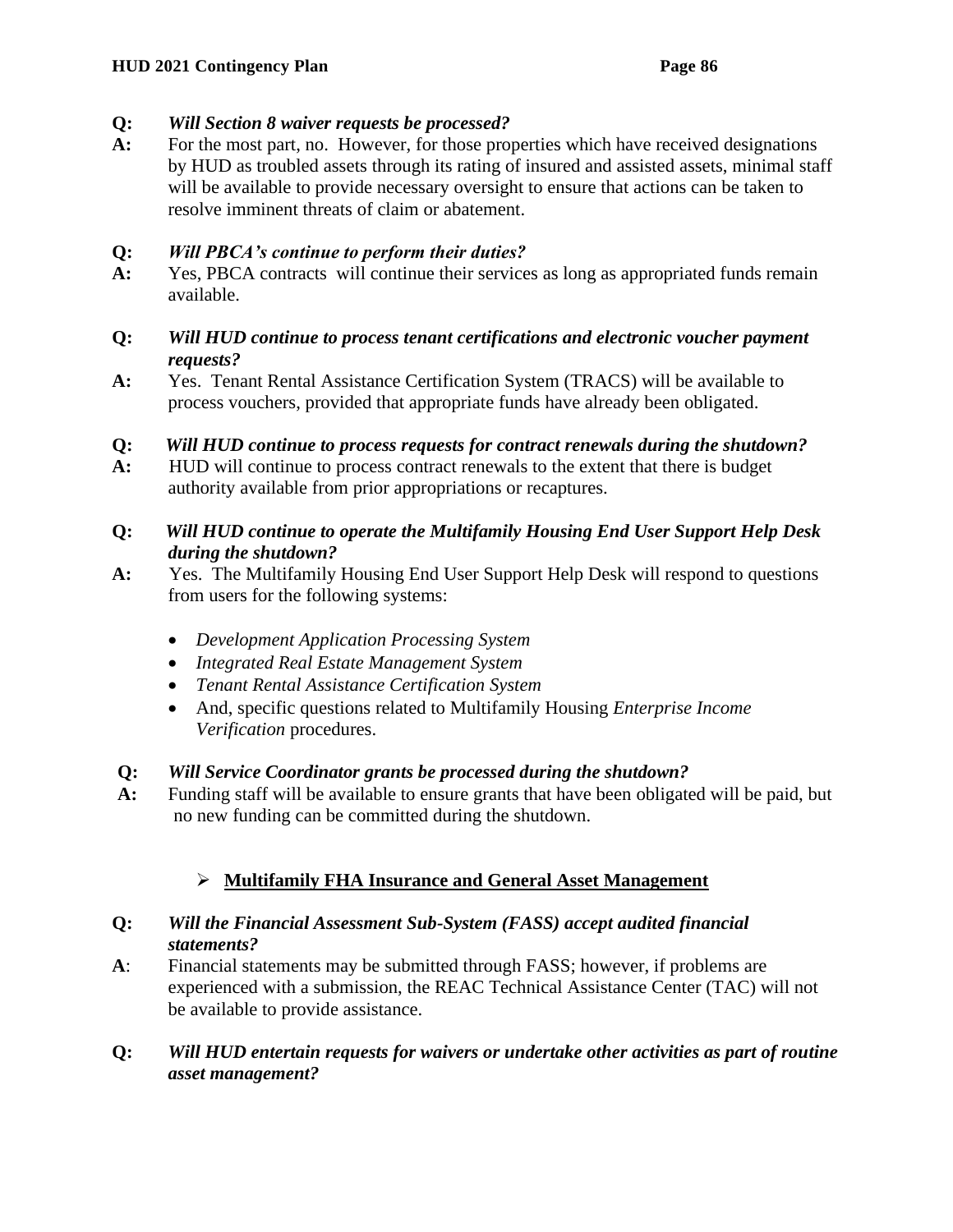**A:** For the most part, no. However, minimal staff will be available to review and approve urgent requests to resolve imminent threats to tenant health and safety or to property. Requests should be clearly labeled as such and submitted to the appropriate Asset Management Division Director for processing.

### **Q:** *Will HUD process emergency releases from reserves for critical repairs?*

**A:** Yes, on a limited basis. For requests for critical reserve releases for health and safety purposes, owners or agents should email the Asset Management Division Director for their assigned HUD office.

### **Q:** *Will HUD process 9807 requests to pay off FHA-Insured loans during the shutdown?*

**A:** Yes. Requests should be submitted to InsuranceTerminationRequests@hud.gov.

### **Q***: Will HUD process Extensions of Elections to Assign during the shutdown?*

**A:** Yes. Requests should be directed to the appropriate Asset Management Division Director for processing.

### ➢ **Office of Recapitalization**

### **Q:** *Can I submit a Section 236 refinance/prepayment application with the new on-line system?*

**A:** Yes, however there will not be staff to review the applications during the shutdown and the review would start when the shutdown is over.

## Mark-to-Market (M2M)

### **Q:** *Will PAEs continue to work on M2M transactions?*

**A:** Yes, PAEs will continue to do their normal functions up to and unless they reach a point where they normally require HUD approval, waiver, or authority to proceed.

### Rental Assistance Demonstration (RAD)

### **Q:** *Will PHAs still have the ability to submit RAD Applications during a Shutdown?*

**A:** Yes, Applications for RAD can be submitted through [RADApplications@hud.gov](mailto:RADApplications@hud.gov) during a government shutdown. However there will not be staff to review any submissions received during the shutdown. Review of these applications would begin when the shutdown is over.

### **Q:** *Will RAD processing by HUD staff continue during the shutdown?*

**A:** No, staff cannot process during this time.

### **Q:** *I have a RAD project that is scheduled to close, will I be able to close my RAD deal during the shutdown?*

**A:** Closings on rental assistance conversions scheduled as part of the Rental Assistance Demonstration (RAD), where a Rental Assistance Demonstration Conversion Commitment (RCC) was issued and the closing was scheduled prior to the shutdown will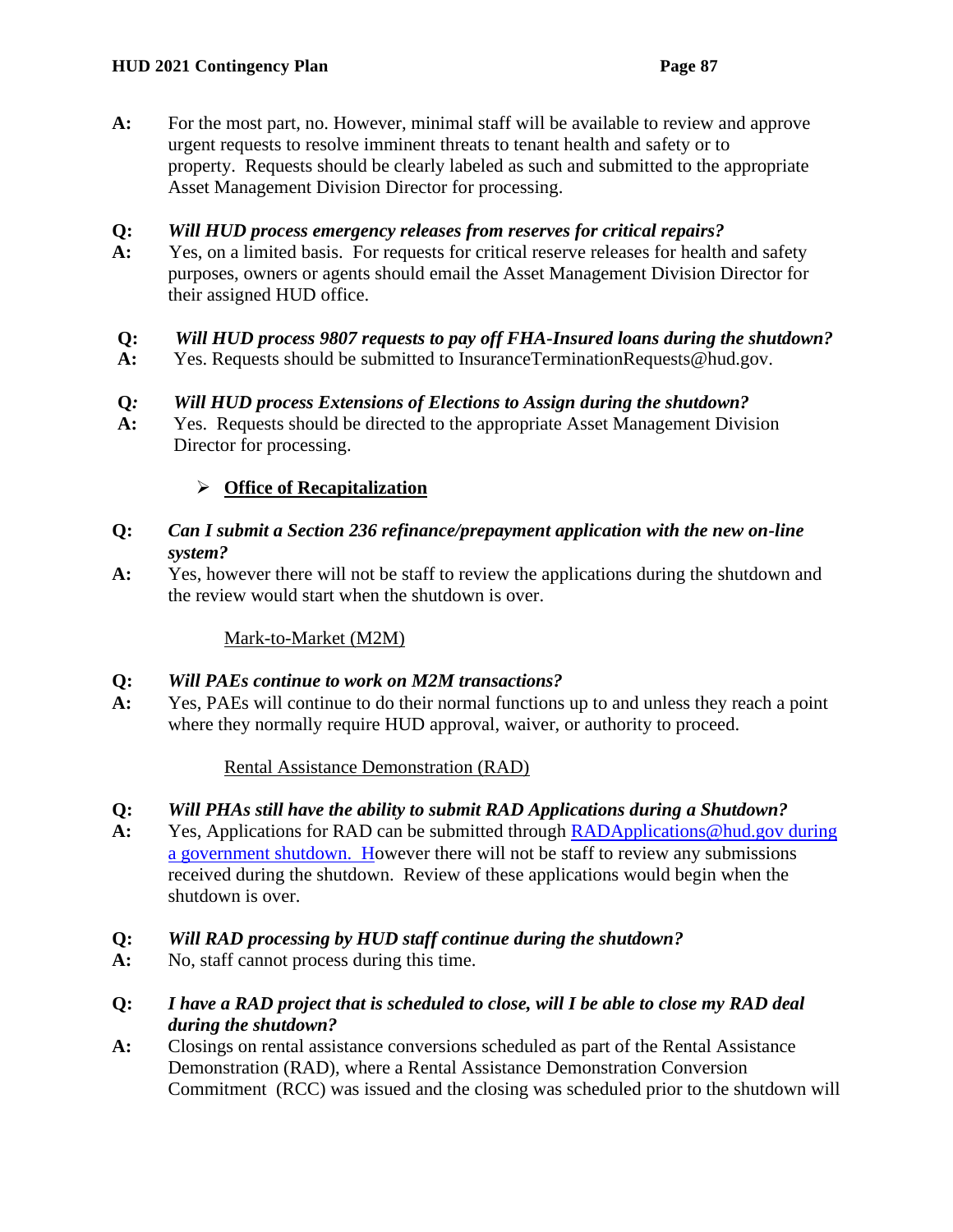continue. In addition, where the failure to close or prepare to close would threaten the property and demands an immediate response (i.e. loss of tax credits), the closing will continue.

### ➢ **Section 202/811 Programs**

### **Q:** *Will closings continue for Section 202/811 new construction projects?*

**A:** Yes, but only on projects with firm commitments that have already scheduled closing dates during the shut-down period.

### **Q:** *Can Section 202/811 projects that are currently under construction continue to access necessary funds and have inspections performed?*

**A:** HUD will process construction draws using intermittent staff to respond to issues relating to an imminent threat to life or property. HUD will rely on the sponsors' supervisory architects' certifications, and will perform or contract for construction inspections on a post-review basis at such time the government re-opens.

### **Q:** *Will there be technical assistance available to grant applicants?*

**A:** No.

### **Q:** *Will HUD process Service Coordinator extensions?*

**A:** No.

### **Q:** *Can I still submit my application to Grants.gov?*

**A:** Yes, Grants.gov will be accessible, however phone support in program offices will not be available.

### **Q:** *Will I be able to find and apply for a HUD funding Opportunity during the Federal Government shutdown?*

**A:** The Grants.gov System will be open and operating during the federal government shutdown. The Grants.gov Contact Center also will remain available and provide assistance to callers during their normal operating hours of 24 hours a day, 7 days a week except Federal holidays. The Contact Center phone number is 800-518-GRANTS. The Contact Center can also be reached by email at **Support@Grants.gov.** Due to the Federal government shutdown, some HUD staff may not be available to address your questions until the Federal government returns to normal operations.

Applications submitted to Grants.gov during the shutdown will be processed as usual by the Grants.gov system and stored for agency retrieval. For specific information on registration, application submission, and timely receipt requirements, please read the instructions found in the program specific funding announcement posted to Grants.gov.

Agency systems may or may not retrieve the applications until after the Federal government returns to normal operations.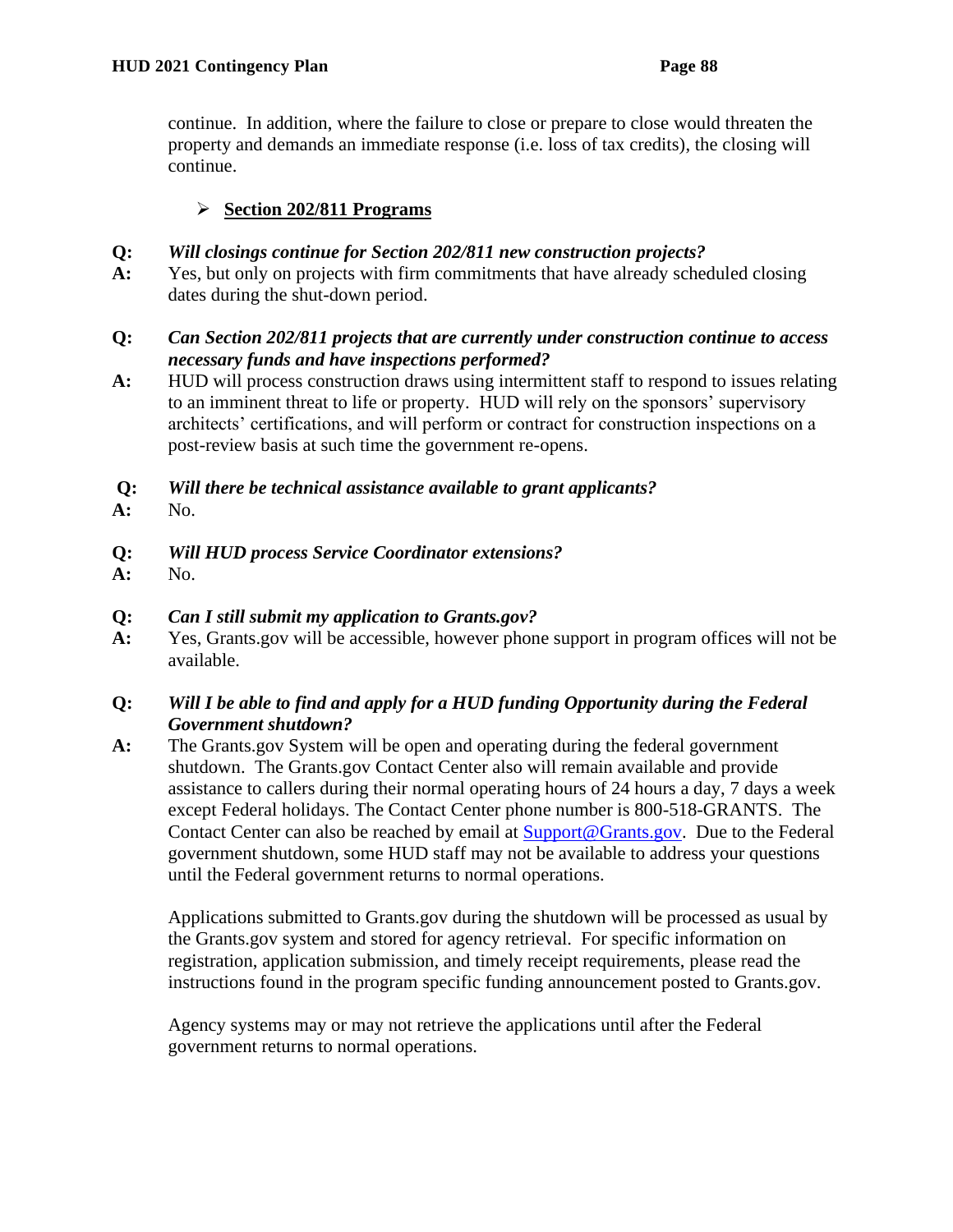### **Office of Healthcare Programs**

- **Q:** *We have received a mortgage insurance commitment and are scheduled to go to closing. Can the loan closing occur as planned?*
- **A:** Loan closings and related activities (including amendments to firm commitments where appropriate) will occur during the shutdown if an insurance commitment was issued prior to the shutdown.
- **Q:** *Will construction draw requests, construction or environmental inspections, or change orders for healthcare projects continue during the shutdown?*
- **A:** No, except that during a lapse in appropriations, Lenders servicing loans having a construction or repair component may, at their and Owners' and General Contractors' risk, process interim construction or repair draws. Limited construction inspection functions may continue where such functions are to be performed under a funded contract provided the contractor has sufficient capacity to proceed independently, or when necessary, under the oversight of an excepted employee. HUD will perform or contract for all other construction inspections on a post-review basis at such time the government re-opens.
- **Q:** *How will the shutdown affect the review and underwriting of pre-applications and applications?*
- **A:** All review and underwriting activities will cease.
- **Q:** *Will HUD continue to process commitments and issue Firms so that we are able to rate lock?*
- **A**: No.
- **Q:** *Will HUD continue to collect MIP?*
- **A**: Yes.
- **Q:** *Will the Office of Healthcare Programs process emergency releases from reserve accounts?*
- **A:** Yes, on a limited basis.

### **c) Office of Public and Indian Housing**

#### **Resident Questions**

#### **Q**: *Will my public or Indian housing authority remain open during a Federal Government Shutdown?*

**A:** Public housing authorities (PHAs), Indian tribes, and tribally-designated housing entities (TDHEs) are not part of the Federal Government and, therefore, would not be required to close during a Government shutdown. However, since PHA, Indian tribe, and TDHE administrative and operational funding is provided by the Federal Government and may be impacted by the shutdown, some PHAs, Indian tribes, and TDHEs may need to reduce or change their normal operating hours. You should contact your local PHA, Indian tribe, or TDHE for information related to the status of its operations and business.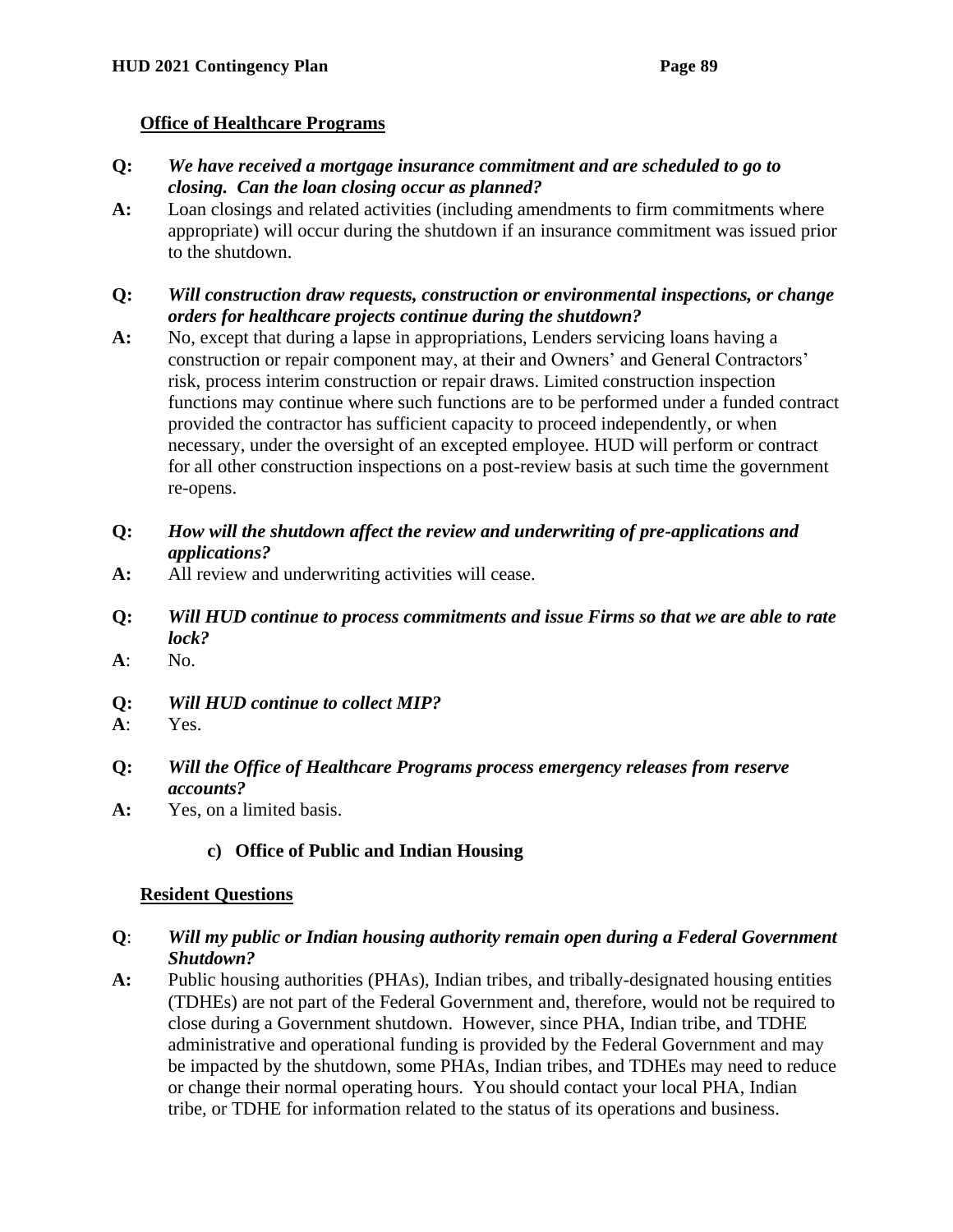- **Q:** *In the event of a government shutdown, will I lose my rental assistance if I live in Public Housing, Indian Housing, or receive a Housing Choice Voucher?*
- **A:** Depending on the length of the Government shutdown, some PHAs, Indian tribes, and TDHEs may not be able to maintain normal operations. You should contact your local PHA, Indian tribe, or TDHE for information related to the status of its operations and business hours.

### **Q:** *What happens in the event I am facing an eviction?*

- **A:** You should contact your local PHA, Indian tribe, or TDHE for questions related to any pending evictions.
- **Q:** *Who may I contact if I have questions, concerns or complaints regarding Housing Choice Voucher programs, my PHA, Indian tribe, TDHE, landlord, unit condition, etc.?*
- **A:** You should contact your PHA, Indian tribe, TDHE, or locality for assistance in responding to your particular needs or concerns.

### **Questions from Public Housing Authorities, Indian tribes, TDHEs, and other Tribal Entities**

- **Q:** *In the event of a government shutdown, will I be able to draw down funding for the Public Housing program, Indian Housing programs, and the Housing Choice Voucher program?*
- **A:** Yes, you will be able to draw down funds from the Line of Credit Control System (LOCCS) that had been previously obligated to you and which can be drawn down without further action or review by HUD employees. However, previously obligated funds that require HUD action or review before disbursement will not be available, except in those cases where there is an imminent threat to lives or property.

For Indian housing programs, you would be able to access funds in LOCCS that have been previously obligated to you. However, previously obligated funds that require HUD action or review before disbursement will generally not be available, except in those cases where there is an imminent threat to lives or property limited HUD staff will be made able to approve those requests.

For the Housing Choice Voucher program, payments will be disbursed to PHAs so long as available funds were previously obligated. Previously obligated amounts in HUD-held reserves (HHR) may be requested or automatically disbursed to address emergency situations.

### **Q:** *How does the Federal government communicate with the public during a government shutdown?*

**A:** When a shutdown occurs, you should go to the Office of Management and Budget's website at [www.whitehouse.gov/omb/](http://www.whitehouse.gov/omb/) for updates. The HUD website will not be regularly updated. Please also pay close attention to the media for information on the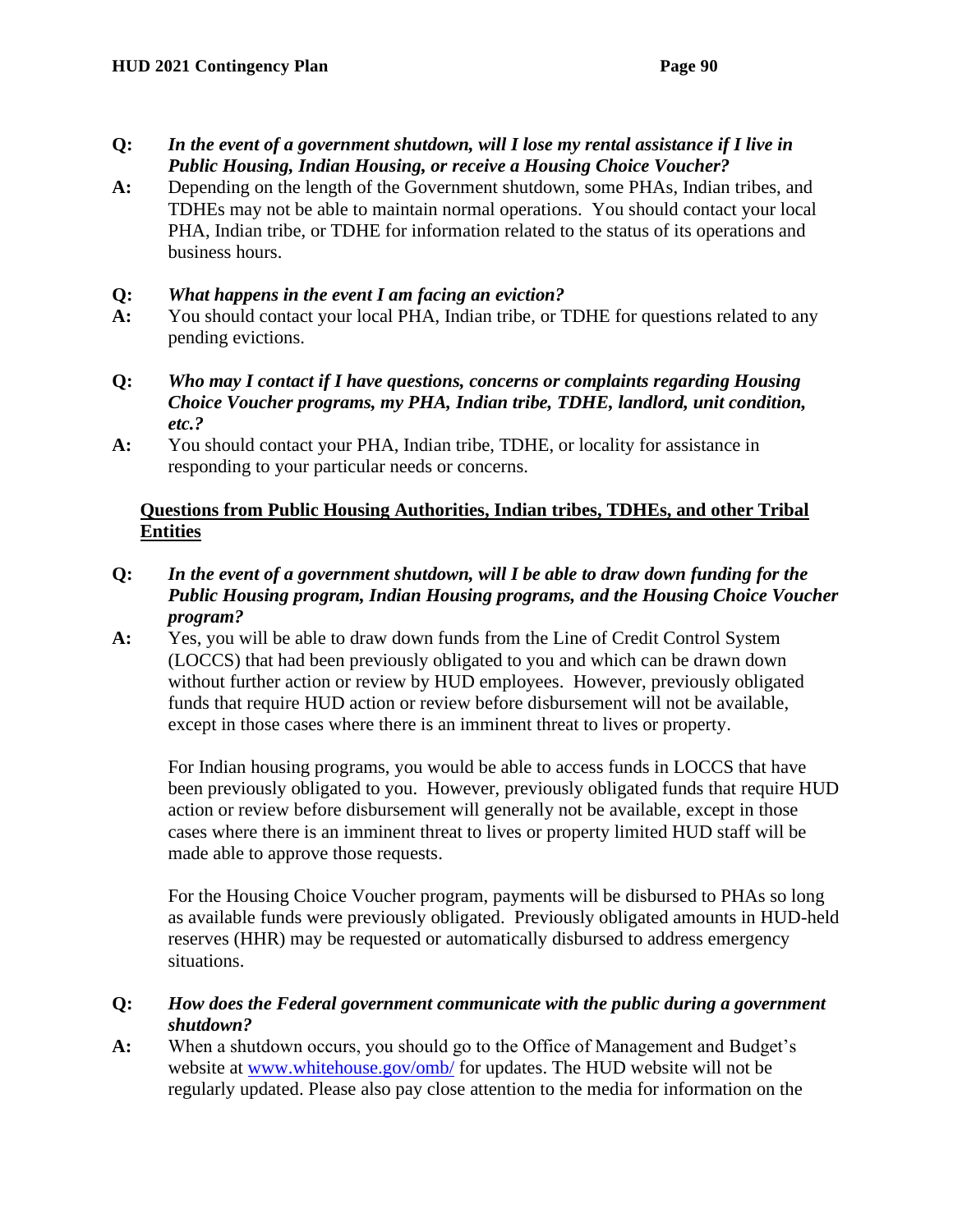government reopening. If you are a federal employee, please monitor the Office of Personnel Management's website [\(www.opm.gov\)](http://www.opm.gov/) for information about when federal employees should report back to work.

- **Q:** *I've heard that there will be very limited staffing during a government shutdown. How will we be able to contact staff in the Office of Public and Indian Housing and the Office of Native American Programs if I have an emergency? Will there be a centralized email, fax or phone number?*
- **A:** Only excepted staff will be available to respond to emergency issues. There will be no staff to answer non-emergency questions. The contact information for PIH emergency operations during the government shutdown will be posted on the HUD website.
- **Q:** *Will previously scheduled meetings with PIH staff or appearances by PIH officials, in or outside of Washington, take place during the closure?*
- **A:** In the event of a government shutdown, all meetings and appearances related to nonexcepted activities would be cancelled.
- **Q:** *Will PIH staff be able to travel for the purposes of monitoring or to provide technical assistance to Public Housing Authorities, Indian tribes, and TDHEs?*
- A: No. HUD staff would not be able to travel during the government shutdown unless it is for emergency purposes or excepted activities.
- **Q:** *Will I be able to utilize HUD secure systems (including VMS, IMS/PIC and FASS) to make submissions on behalf of my organization during the shutdown period?*
- **A:** Yes. HUD secure systems will remain available; however, there will be no contractor or HUD-staff support for system-related issues (e.g., submission questions or approvals) during a government shutdown.
- **Q:** *Will announcements for funding under any PIH Notice of Funding Availability (NOFAs) be made during a government closure?*
- **A:** No awards will be announced during a shutdown.

### **Questions from PHAs - Capital Fund and Mixed Finance/Development**

#### **Q:** *In the event of a natural disaster, will HUD be able to provide emergency/disaster funding to PHAs?*

**A:** For a disaster/emergency that has occurred before or during the Government shutdown, PHAs would be able to apply for funding for emergencies and non-Presidentially declared disasters. PIH may monitor the receipt of such applications and, for applications responding to a threat to safety of human life or the protection of property, process such applications but generally not through to the point of obligation of funds, since the authority to obligate funds for such disaster/emergencies would have lapsed. The only exception to this would be an application for assistance related to a disaster/emergency that had occurred in a prior Fiscal Year and for which PIH had sufficient available carryover funding from that year; in that case, PIH would be authorized to obligate the available carryover funds.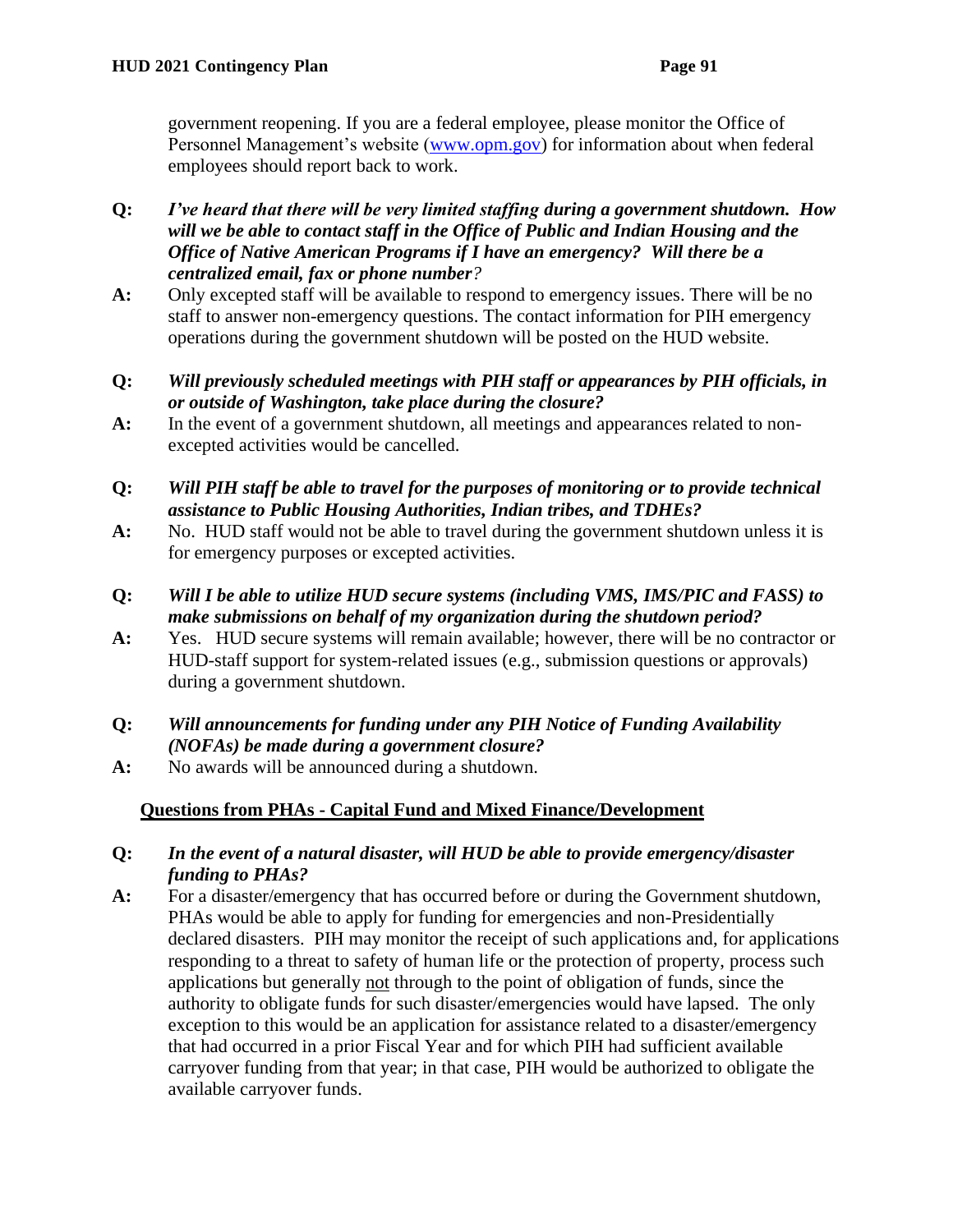For Presidentially declared disasters during a lapse, the Department recommends that FEMA be the first contact for PHAs, Indian tribes, and TDHEs.

### **Q:** *Will the Capital Funds for the new Fiscal Year be distributed?*

**A:** The formula and distribution are dependent upon finalization of the budget and will be processed after the passage of an appropriations bill.

### **Q:** *Will our housing authority be able to access LOCCS* **(Line of Credit Control System)** *during the government shutdown?*

**A:** As noted above, you will be able to draw down funds from LOCCS (Line of Credit Control System) for the purpose of accessing funds for public housing (operating subsidies and capital funds) that have already been obligated in the system and which can be drawn down without further action or review by HUD employees. The LOCCS system will be available to all PHAs during a government shutdown for open grants. However, if a PHA has a grant on automatic review there will not be staff available to assist with the review and approval. Excepted staff will only be able to address emergency issues related to grants on automatic review. In addition, no new grants will be awarded during the period of the government shutdown.

### **Q:** *We have a mixed finance transaction in process and our Low Income Housing Tax Credits will be expiring. Will we be able to get our transaction closed?*

**A:** PIH will only be able to close transactions on an emergency basis during a government shutdown, to preserve the viability of the project or to protect human lives. For any other project, the PHA should work with its development partners to contact its investor and determine how to proceed.

### **Q:** *What if we have an issue with our HOPE VI or Choice Neighborhood grant?*

**A:** The ability to provide approval for projects that are closing or to complete reviews will only be done on an emergency basis, and grantees need to make contingency plans in order to be able to handle any issues that come up during the government shutdown.

### **Questions from Choice Neighborhoods Grantees**

#### **Q:** *Will we be able to access the Line of Credit Control System (LOCCS) during the Government shutdown?*

**A:** As noted above, you will be able to draw down funds from LOCCS for the purpose of accessing funds for public housing (operating subsidies and capital funds) that have already been obligated in the system and which can be drawn down without further action or review by HUD employees. The LOCCS system should be available to all Choice grantees during a government shutdown for open grants. However, if the grant is on automatic review there will not be staff available to assist with the review and approval. Excepted staff will only be able to address emergency issues related to grants on automatic review. In addition, no new grants will be awarded during the period of the government shutdown.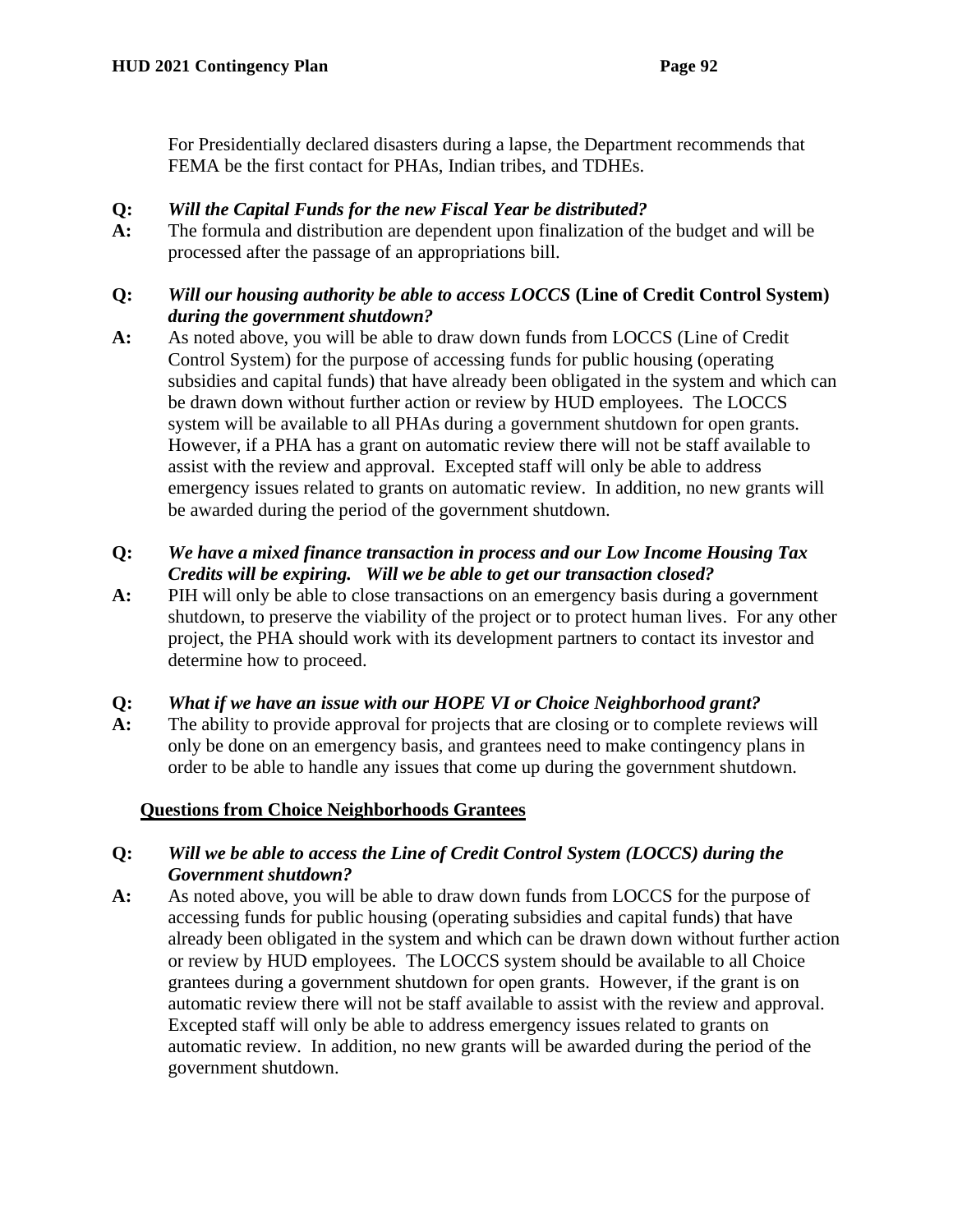#### **Q:** *We have a Choice Neighborhoods replacement project ready to close and our Low Income Housing Tax Credits will be expiring. Will we be able to close?*

**A:** The Office of Public Housing Investments (OPHI) will only be able to close transactions on an emergency basis during a government shutdown to preserve the viability of the project or to protect human lives. For any other project, the PHA should work with its development partners to contact its investor and determine how to proceed.

#### **Q:** *Are the quarterly reports still due or should we wait until the shutdown is over?*

**A:** Quarterly reports should still be submitted as the data is reviewed by HUD's contractor.

### **Questions from PHAs – Housing Choice Voucher Program**

### **Q:** *Will PHAs receive Housing Assistance Payments (HAP) and administrative fees?*

**A:** HAP, administrative fees, and Mainstream 5 program funding that has been previously obligated will be disbursed at their normally scheduled time. However, any funding action which requires HUD staff assistance (e.g., HAP and fee frontload requests, submissions of budget revisions for ModRehab, Mainstream 5, SRO, etc.) will not be processed during the government shutdown. Obligated HAP funds (HUD-held reserves) are available for draw. Essential personnel at FMC in Kansas City will be available to assist in those cases where there is an imminent threat to life or property.

### **Q:** *Will HUD process funding requests for tenant protection vouchers for public housing demolition/disposition activities or Multifamily Housing Conversion Actions (e.g., owner prepayments and opt-outs) during a government shutdown?*

**A:** During the period of the government shutdown these applications will not be processed. However, tenant protection voucher requests will be processed in those cases where there is an imminent threat to lives or property.

#### **Q:** *Will HUD continue to process subsidy-layering reviews (SLR) during a government shutdown?*

**A:** During the period of the government shutdown HUD will be unable to process subsidylayering reviews. However, SLRs will be processed in those cases where there is an imminent threat to lives or property.

#### **Q:** *Should PHAs continue to issue vouchers during a government shutdown?*

**A:** PHAs are not required to cease issuing vouchers during a government shutdown. PHAs should assess their financial ability to make payments on behalf of currently assisted households as well as those potentially to be served when considering their ability to issue vouchers.

### *Q: Will MTW PHAs be able to access additional payments for non-HAP, MTW-eligible expenses during the shutdown?*

**A:** HUD staff will not process funding assignments for non-HAP, MTW-eligible activities during the shutdown, except to protect human lives or property. MTW PHAs, like all PHAs, would only be able to schedule payments that are already obligated in the system.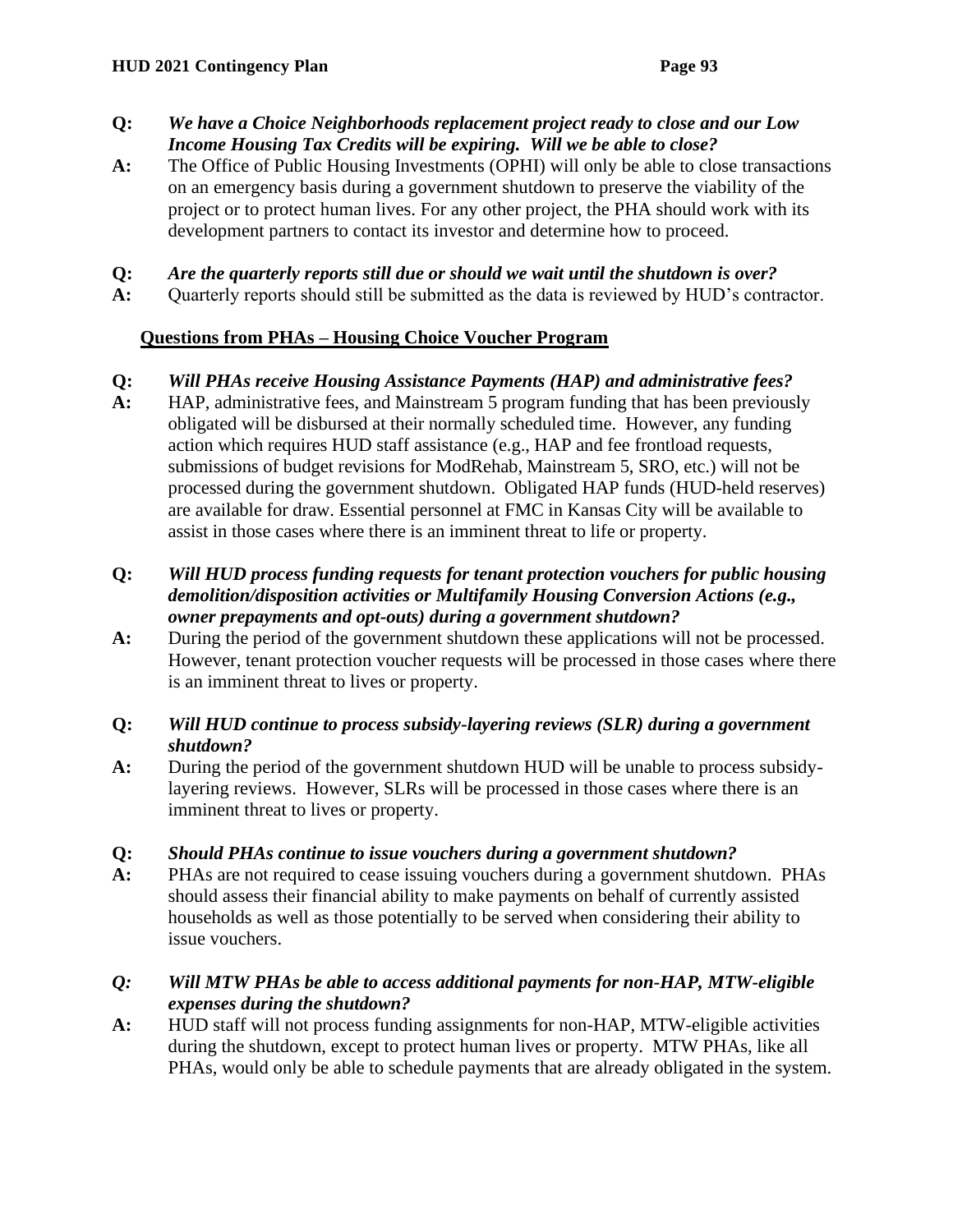In addition, exempt staff would not be able to respond to questions by phone or email, so technical assistance during a shutdown may also be affected.

### **Office of Native American Programs**

#### **Q:** *How would a shutdown impact operations of the Office of Native American Programs (ONAP) Office of Loan Guarantee?*

**A:** The Office of Loan Guarantee (OLG) will be closed. Therefore, no case numbers, firm commitments or loan guarantee certificates will be issued for the Indian Housing Loan Guarantee Program (Section 184) and Native Hawaiian Housing Loan Guarantee Program (Section 184A), and no firm commitments or loan guarantees would be issued for the Indian Housing Block Grant Loan Guarantee (Title VI program). Furthermore, no claims would be paid during a Government shutdown.

However, where possible, HUD would take limited necessary actions to protect against imminent threat to life, safety, or property.

### **Q:** *Will technical assistance and training for ONAP grantees still be provided during the government shut down?*

- **A:** Yes. However, technical assistance and training would be limited to those requests that were already approved and obligated prior to the Government shutdown and that do not require HUD staff review and approval.
- **Q:** *How will the government shut down affect individual Indian Housing Block Grant (IHBG) and Indian Community Development Block grant (ICDBG) awards?*
- **A:** All previously obligated IHBG and ICDBG funds that have been made available in LOCCS will be available for draw down during the government shut down. Grant recipients should continue to use the same process for drawing down funds from LOCCS.
- **Q:** *When will Indian Housing Block Grant recipients receive their grant award, if the Grant Agreement was not returned prior to the government shut down?*
- **A:** If the grantee did not return their signed grant agreement prior to the government shutdown, grant funds will not be available in LOCCS until the grant agreement process is completed. All processing will cease during the government shut down.
- **Q:** *Is any funding available to Indian Housing Block Grant during the government shut down?*
- **A:** Yes, IHBG and ICDBG funds recorded and made available in LOCCS prior to the government shut down will be available to grantees during the government shutdown. Grantees should use the normal LOCCS process to draw down funds during the government shut down.
- **Q:** *Will the Indian Housing Block Grant (IHBG) Formula Customer Service Center continue to operate?*
- **A:** The IHBG Formula Customer Service Center will operate during a Government shutdown. Requests can be sent via e-mail, facsimile, or voicemail; however, when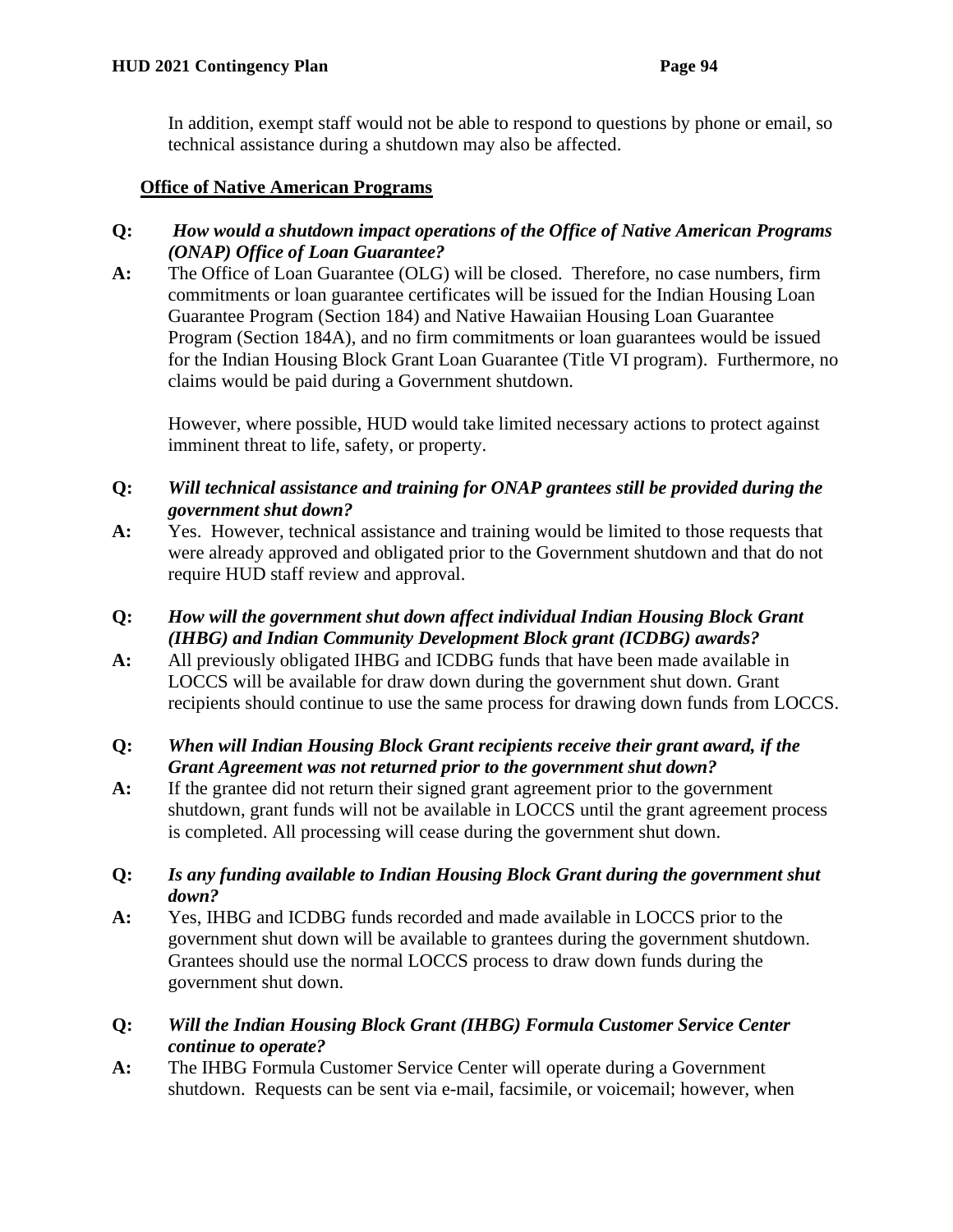actions by the Formula Customer Service Center require HUD action or review, responses to such requests may be delayed until the government shutdown has ended.

#### **Q:** *Will tribes/TDHEs be notified of their IHBG formula allocations during a Government shutdown?*

**A:** No, tribes/TDHEs will not be notified of their IHBG formula allocations during the government shutdown.

### **Rental Assistance Demonstration**

- **Q:** *Will PHAs still have the ability to submit Rental Assistance Demonstration (RAD) Applications during the Shutdown?*
- A: Yes, applications for RAD can be submitted through RADApplications @hud.gov. However, there will not be staff to review during the shutdown and the review would start when the shutdown is over.

### **Q:** *I have a RAD project that is scheduled to close, will I be able to close my RAD deal during the shutdown?*

**A:** Closings on rental assistance conversions scheduled as part of the Rental Assistance Demonstration (RAD) where a Rental Assistance Demonstration Conversion Commitment was issued and the closing was scheduled prior to the shutdown will continue. In addition, where the failure to close or prepare to closed would imminently threaten the property and demands an immediate response (e.g., loss of tax credits), the closing may continue during the lapse.

### **Real Estate Assessment Center**

### Physical Inspections

- **Q**: *There is a physical inspection auction scheduled during the government shutdown. Will it still happen and if not, how will we (the contractor/ inspectors) be notified?*
- **A:** If the Federal Government shuts down, the auction will be postponed. The only exception to this rule is if holding a limited auction is necessary to schedule inspections for specific projects where a known health or safety risk exists. The Reverse Auction Program (RAP) contractors who are eligible to bid on auction properties will be notified via email.

#### **Q**: *If an inspection is confirmed and scheduled, may the inspector conduct the inspection during a government shutdown?*

**A:** Yes and no. Where contracts have been obligated prior to the lapse in appropriations, contracted inspectors will conduct the inspection during a shutdown. However, HUD employees will not be able to conduct inspections during a government shutdown unless there is a known threat to life or property at that specific location.

#### **Q:** *Will inspections results which have been uploaded into Real Estate Assessment Center (REAC) near the date of a government shutdown be released?*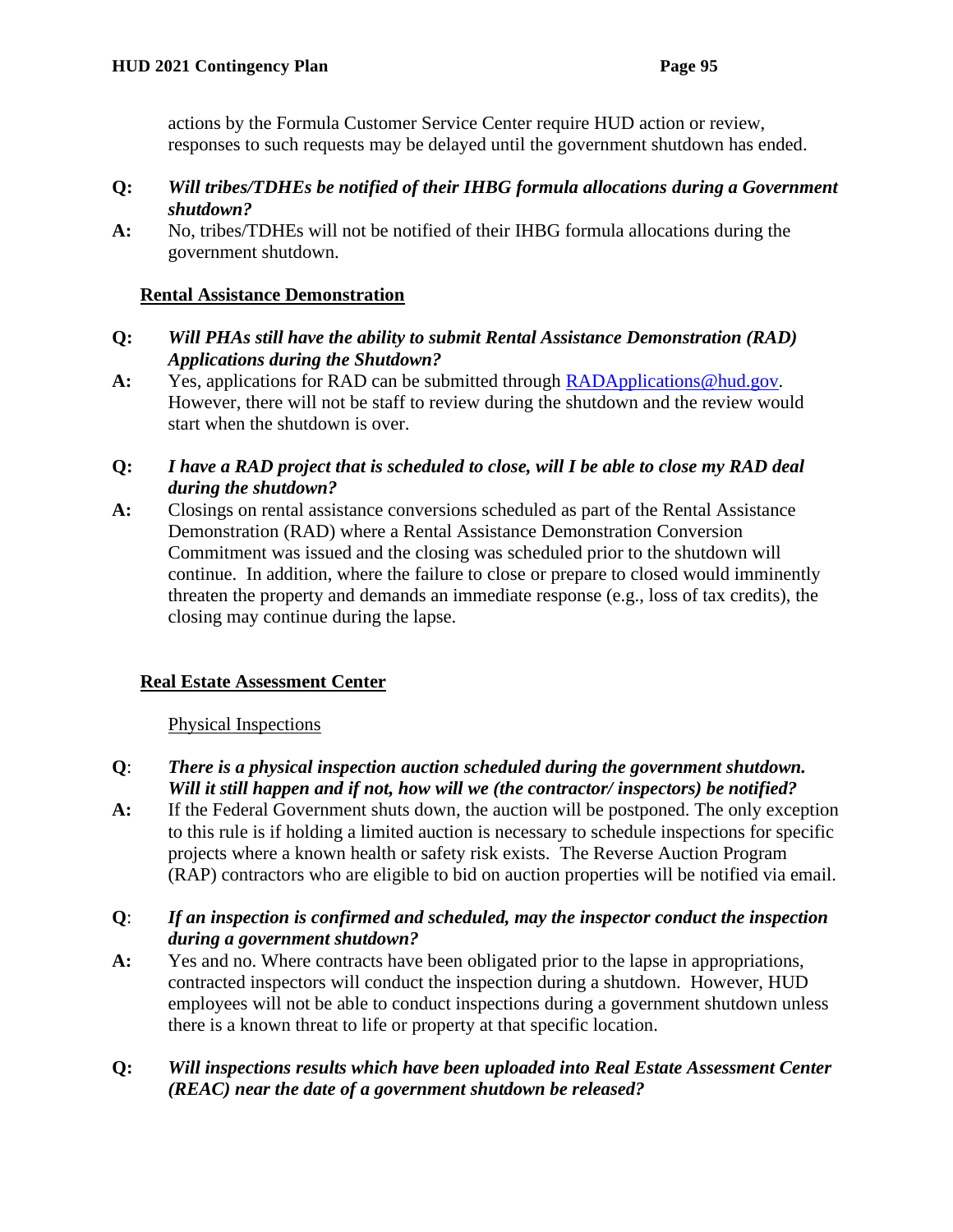**A:** No. There will be no staff available to review the inspections to make a decision on their release during a government shutdown.

### **Q:** *Can I upload inspections during the shutdown?*

**A:** Yes, but they will not be reviewed and therefore cannot be released as discussed above. Also there will be no technical support available during the government shutdown if upload problems are encountered.

#### **Q:** *Will the Reverse Auction Program (RAP) contractors be able to bill HUD for their RAP inspections?*

- **A:** Yes, contractors will be able to bill up to the line of credit which will be current as of the date of a shutdown.
- **Q:** *Will Inspector Administration (IA) continue to report performance or conduct issues to contract inspectors during the shutdown?*
- **A:** IA will not communicate any performance or conduct issues to inspectors during the period of a government shutdown.

### **Q:** *Will Inspector Administration (IA) receive, investigate, and respond to alleged complaints against inspectors*

**A:** IA will not receive, investigate, or respond to any complaints during the shutdown.

### **Q:** *Can I still submit an appeal if the government is closed?*

**A:** Yes, you should still mail/submit your request for a technical review (TR) or data base adjustment (DBA) within the deadlines specified in the regulation; however, none will be reviewed until after the government reopens. Therefore, a response to an appeal will most likely be delayed.

### **Q:** *If my PHA or property is scheduled to undergo a physical inspection during a government shutdown, will the inspection still be conducted?*

**A:** Yes and no. Where contracts have been obligated prior to the lapse in appropriations, contracted inspectors will conduct the inspection during a shutdown. However, HUD employees will not be able to conduct inspections during a government shutdown unless there is a known threat to life or property at that specific location. For any canceled inspections, the HUD inspector will contact your PHA/property again and re-negotiate a mutually agreeable date for the rescheduled physical inspection to take place.

### Technical Assistance Center (TAC)

#### **Q:** *Will someone with the REAC Technical Assistance Center (TAC) be available to take calls, answer questions, and provide customer service?*

**A:** Yes. The TAC will be operational and available to receive and answer questions. Responses that require HUD staff review or approval will be delayed until the lapse in appropriations has ended.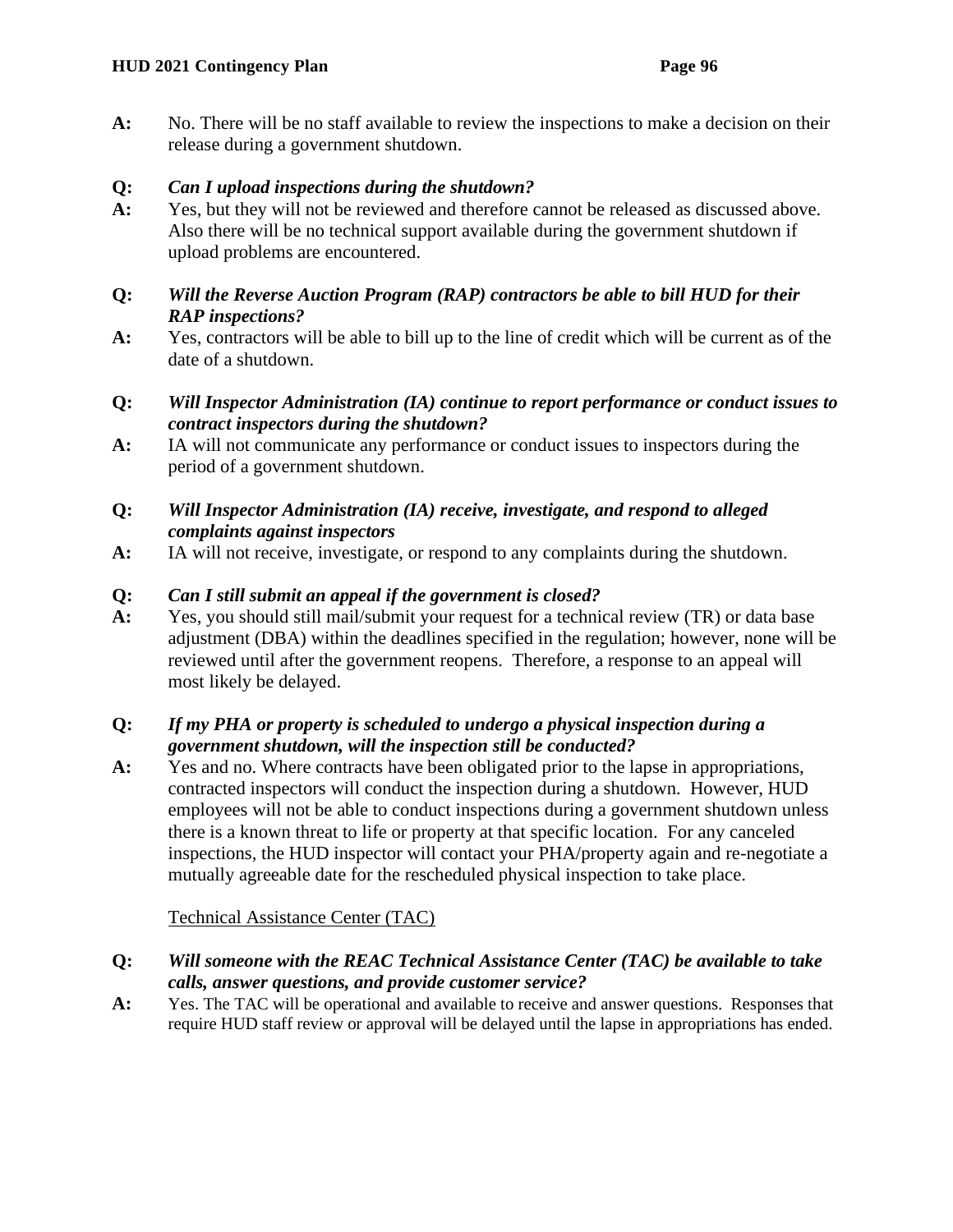#### Public Housing Assessment System (PHAS)

### **Q:** *Will PHAS scores be released?*

**A:** No, PHAS scores will not be released until after the government reopens.

### **Q:** *Will PHAS appeals be accepted and reviewed?*

**A:** You should still submit your appeal on time in accordance with regulation; however appeals will not be reviewed and you will not receive a response until after the government reopens.

### Financial Submissions (FASS-PH and FASS-MF)

### **Q:** *Can PHAs submit their financial information during a government shutdown?*

**A:** Since the financial system will still be operational during the shutdown, PHAs will still be able to submit their financial information; however no one will be available to review the submission until the government reopens.

#### **Q:** *Will Public Housing financial late presumptive failures (LPF) be levied for PHAs that fail to submit timely?*

**A:** No. LPFs will not be levied for late submissions during a government shutdown; however any PHA that is due to submit, but does not submit by the due date must submit immediately after the government reopens.

#### **Q:** *Will multifamily properties be able to submit their financial data?*

**A:** Yes. However, no one will be available to review the submissions during a government shutdown. Any property that is due to submit but does not submit by the due date must submit immediately after the government reopens.

#### **Q:** *If I encounter a REAC financial system problem while attempting to submit my financial information, will someone be available to assist me at the REAC Technical Assistance Center (TAC)?*

**A:** The REAC Technical Assistance Center will be available to provide assistance during a government shutdown.

### **d) Fair Housing and Equal Opportunity (FHEO)**

### **Fair Housing Initiatives Program:**

#### **Q:** W*hen will I be able to receive funds?*

**A:** Funds will be available for FHIP grantees for all work conducted prior to the shutdown, where the GTR has already approved payment before the lapse occurs. For work completed or payment requests submitted during the lapse in appropriations, HUD staff will not be available to review work or approve payment requests during the lapse. Such requests will be reviewed when the government reopens.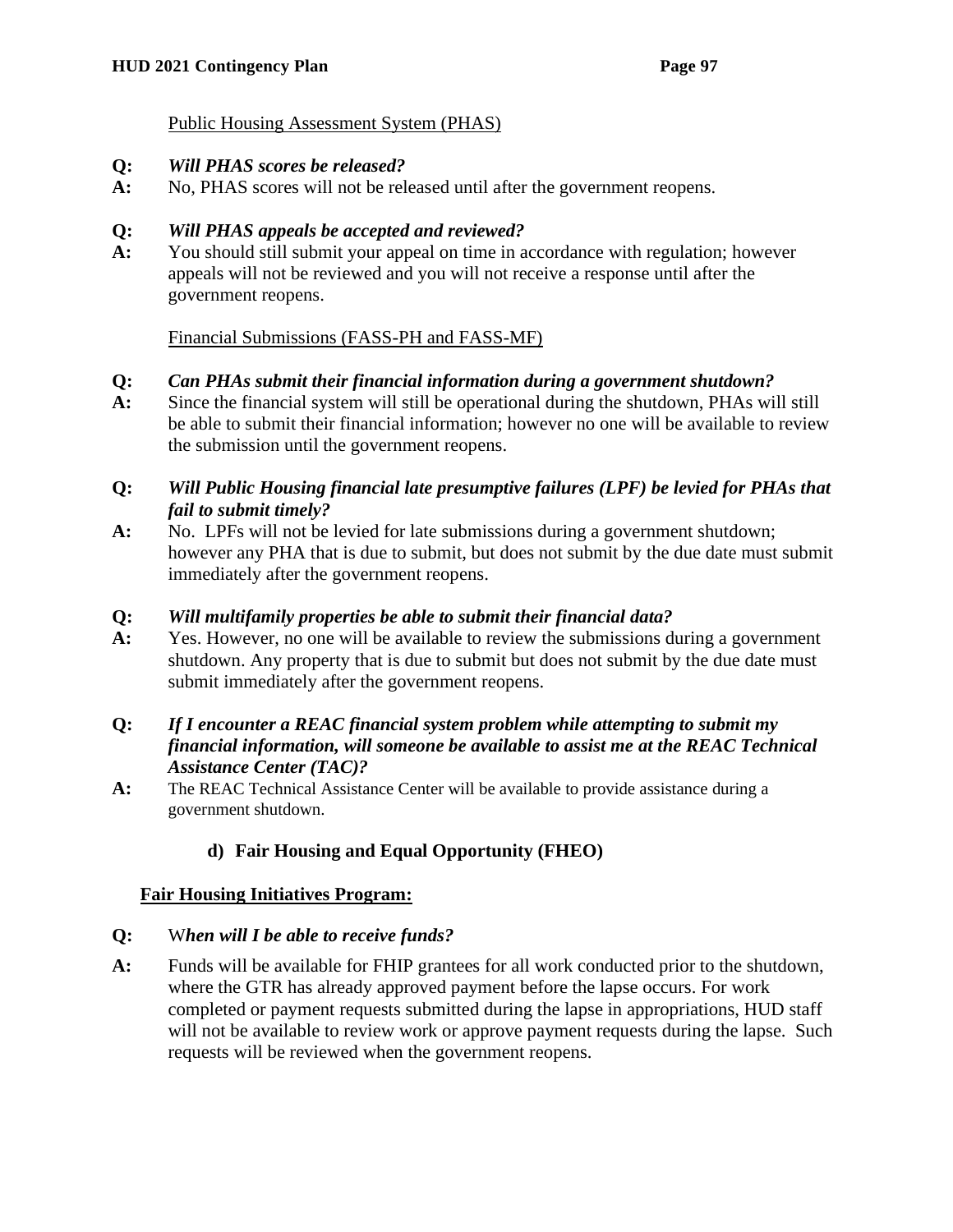### **Fair Housing Assistance Program:**

#### **Q:** *Will I be paid for fair housing complaints processed during the government shutdown.*

**A:** Subject to the status of appropriation and in accordance with relevant guidance, the Department will reimburse FHAP agencies for investigations conducted during the government shutdown.

#### **Q:** *Will I be able to use HEMS?*

**A:** Yes. HEMS will continue to be operational during the government shutdown. However, the Department will be unable to provide any technical support for the operation of HEMS.

### **Q:** *Will I be able to draw down funds?*

**A:** Since drawing down funds requires approval from HUD staff, FHAP agencies will be unable to draw down FHAP funds from LOCCS during the shutdown.

#### **Q:** *Will complaints be dual filed during the government shutdown?*

**A:** Yes. Complaints originated by the FHAP agencies should be referred to HUD for dual filing after the government resumes service. Complaints received and or originated by HUD during the shutdown will be referred and dual filed once the government resumes service.

### **Fair Housing Complaints:**

#### **Q:** *Can I still file a housing discrimination complaint when the government is shut down?*

**A:** You will be able to submit file housing discrimination complaints during the shutdown. ; however, your complain will not be assessed until the government reopens. If timeliness is in question, complaints will be considered filed as of the date received by the Department.

To file a complaint, you may:

- Mail a complaint into HUD (Allegations submitted by mail will not be assessed until the government reopens). Please include the following information:
	- 1. Your name, address, and telephone numbers where you can be reached;
	- 2. The name and address of the persons, businesses, or organizations you believe discriminated against you;
	- 3. If there is a specific property involved, you should provide the property's address and physical description, such as apartment, condominium, house, or vacant lot; and
	- 4. A brief description of how you were discriminated against in an activity related to housing. You should include in this description the date when the discrimination happened and why you believe the discrimination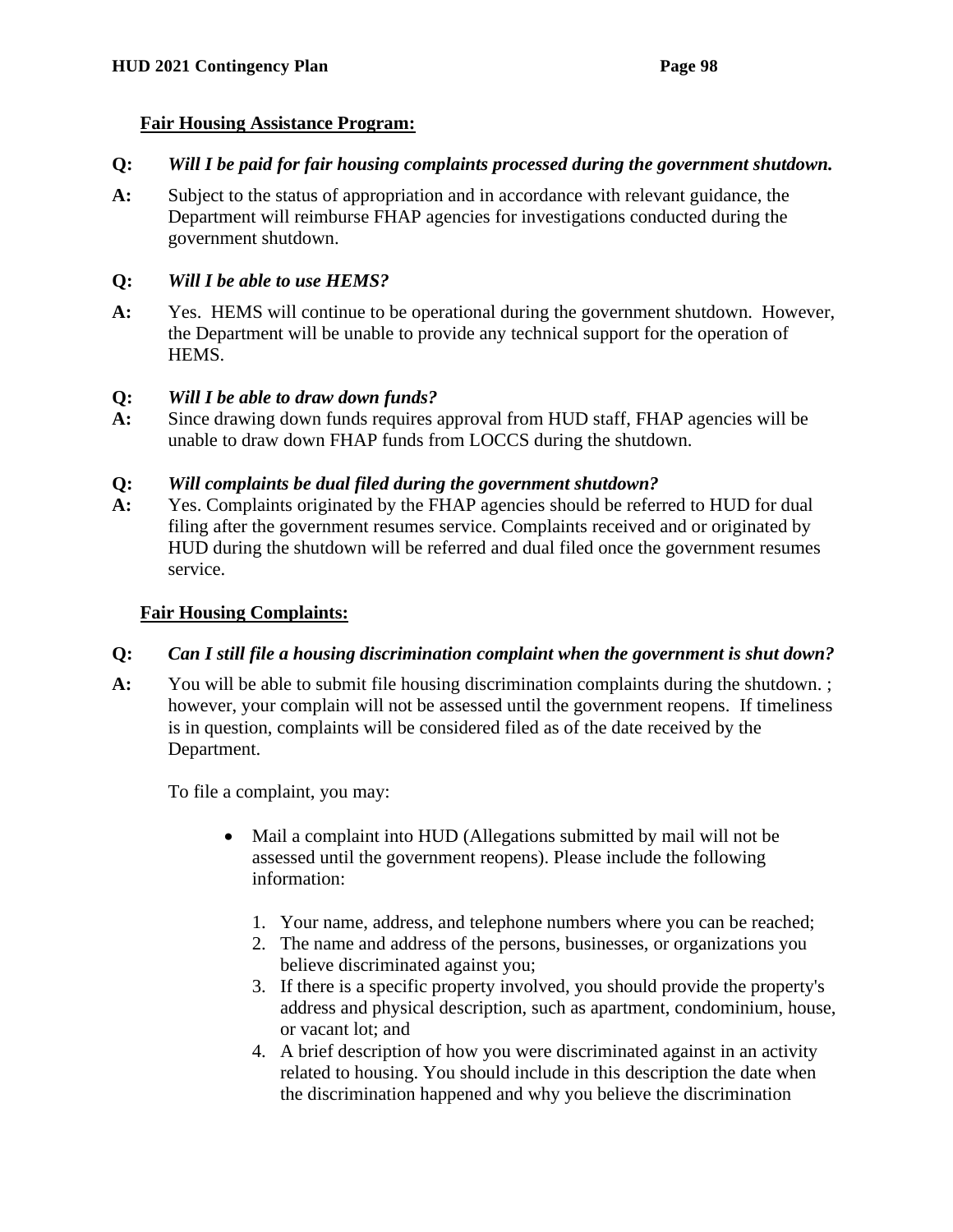occurred because of race, color, religion, national origin, sex, disability, or familial status (i.e., the presence of children under the age of 18 in a household or the presence of a person who is pregnant or in the process of securing legal custody of a person under the age of 18).

- Complete HUD's on-line [Complaint Form](https://www.hud.gov/program_offices/fair_housing_equal_opp/online-complaint) (Allegations submitted with the online complaint form will not be assessed until the government reopens.); or
- Contact a [state or local fair housing enforcement agency;](http://portal.hud.gov/hudportal/HUD?src=/program_offices/fair_housing_equal_opp/partners/FHAP/agencies)
- Contact a private fair housing group in your community for assistance in addressing housing discrimination.

### **Q:** *What is the status of my case?*

**A:** Because the government is closed, no action can currently be taken on any investigation or conciliation conducted by the Department of Housing and Urban Development. When the government reopens, we will resume action on your case. If your case is with a state or local fair housing agency, its investigation will continue.

### **Speaking Engagements**

### **Q:** *I had an event planned with a representative from FHEO. Will they be able to speak at my event?*

**A:** So long as the government is closed, FHEO representatives will not be available to appear at any events. If the government resumes business within 72 hours prior to your event, the FHEO representative may be able to attend.

While we hope to be able to attend all the events we had previously agreed to, we understand how critical these events are to mission of your organizations, and that you may need to find an alternate speaker.

### **e) Office of General Counsel**

#### **Q:** *I am involved in a proceeding before HUD's Office of Hearings and Appeals. Will the government shutdown impact this?*

**A:** Yes. The attorney representing the government will file a stay of the proceedings due to the lapse in appropriations. If you are a party to the proceedings, you may file a response either opposing or supporting the stay. If the presiding judge grants the stay, the proceedings will be held in abeyance during the shutdown period and resume after the government reopens.

#### **f) Office of Policy Development & Research**

#### **Q:** *Will new content be posted on HUD User during a shutdown?*

**A:** No, in the event of a government shutdown, no new content would be posted.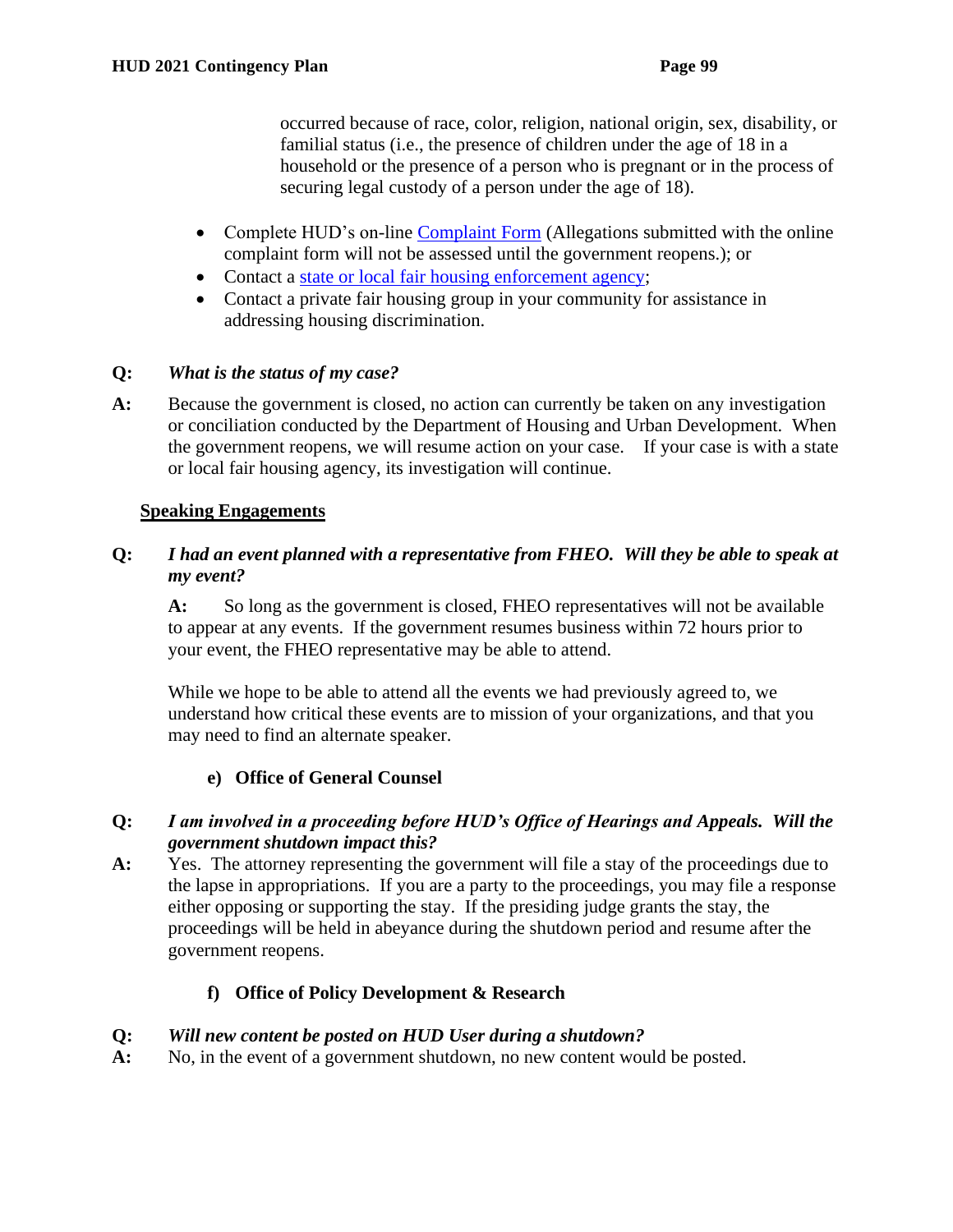### **g) Office of the Chief Financial Officer**

#### **Q:** *Will system support be in place to assure continuity of payments for obligations incurred?*

**A:** Yes. Limited HUD staff will be supported by application support contractors working at non-government locations to keep payment systems operational.

### **Q:** *Will payments continue to be made for existing obligations?*

**A:** Yes. There will be a limited staff to support such activities.

### **Q:** *Will the travel office be open for emergency situations?*

**A:** Yes, the travel office will be staffed to assist with travel for emergency purposes or excepted activities.

### **Q:** *If funding was provided under the prior CR does that funding remain available***?**

**A:** Funding provided under the prior CR is only available if the funds had already been obligated prior to the lapsing of the CR. The authority to use any of the unobligated CR funds is unavailable during a lapse.

### **h) Office of Lead Hazard Control and Healthy Homes**

### **Q:** *If I have questions during a shutdown about a lead hazard control or healthy home grant, who can answer my questions?*

**A.** During a shutdown, the Office of Lead Hazard Control and Healthy Homes will have minimal staff on hand to answer questions. You may email Michelle Miller at Michelle.M.Miller@hud.gov, or Matt Ammon at Matthew.E.Ammon@hud.gov.

### **i) Ginnie Mae**

#### **Q:** *Will Ginnie Mae continue to operate during a shutdown?*

**A:** Yes, Ginnie Mae will continue to operate if the government shuts down.Ginnie Mae's role in the secondary mortgage market is vital to the market's stability and liquidity and to maintaining overall economic security. Therefore, Ginnie Mae employees will continue excepted business operations under an emergency exception. Ginnie Mae will have limited staff available to manage business operations and answer questions. Ginnie Mae contractors are paid from Ginnie Mae reserves under a permanent indefinite appropriation, so there will not be a break in contractor services on excepted functions.

#### **Q:** *Will I be able to get commitment authority during a shutdown?*

**A:** Ginnie Mae does have multi-year commitment authority which will be available upon approval by OMB, which is anticipated to be in place prior to the shutdown.

#### **Q:** *Can I issue securities during a shutdown?*

**A:** Yes, Ginnie Mae will continue to process pools and guarantee securities.

### **Q:** *Will I still receive monthly principal and interest payments?*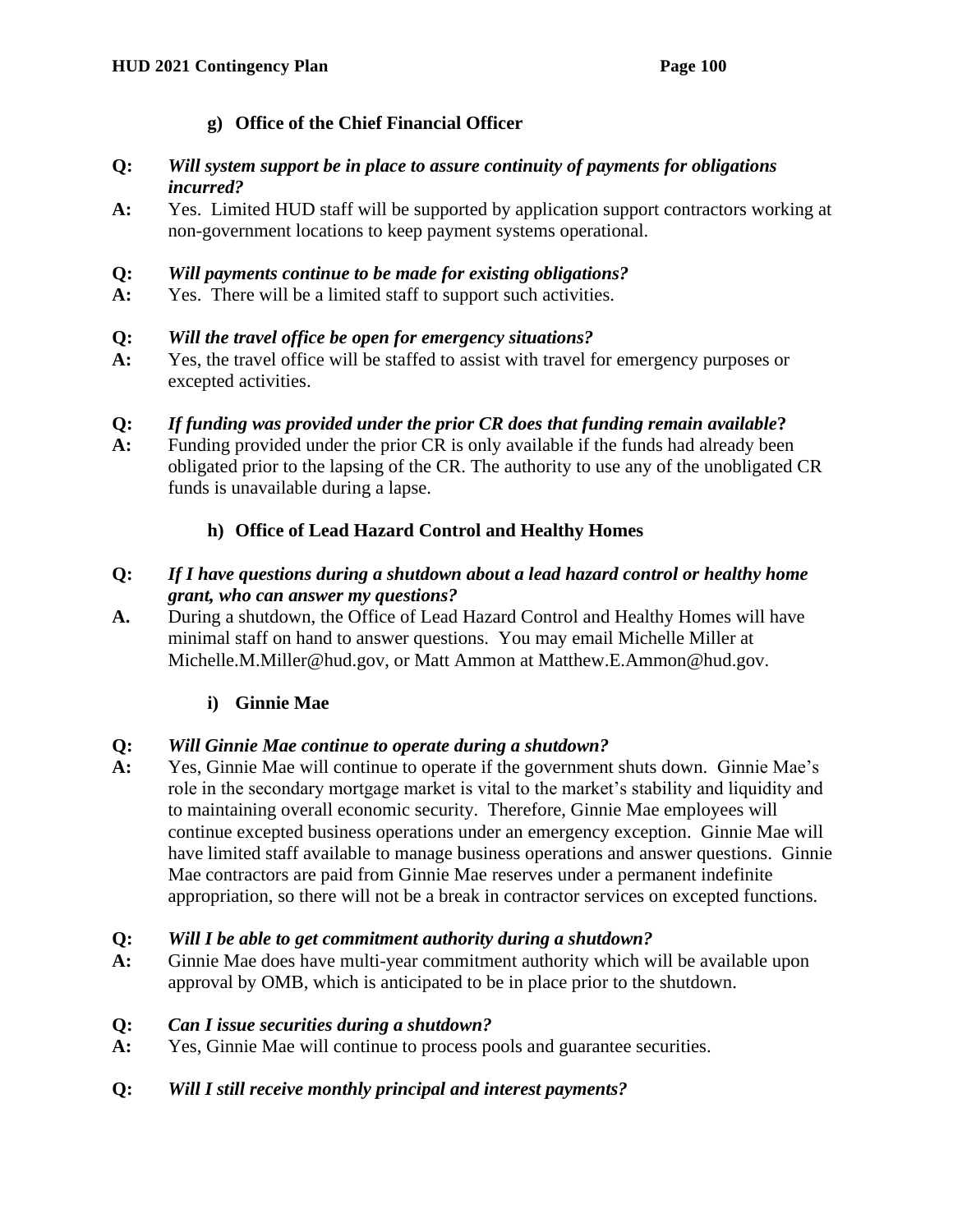**A:** Yes, issuers will continue to make pass-through payments to investors during a shutdown.

#### **Q:** *If there is a need for Ginnie Mae to pay out on its guaranty during a shutdown due to a shutdown, can Ginnie Mae do so?*

- **A:** Yes, even if there is a government shutdown Ginnie Mae will honor its guaranty.
- **Q:** *If I need to process a pool, where can I get information about Ginnie Mae's procedures?*
- **A:** For questions about Ginnie Mae policies and procedures, you can consult the Ginnie Mae MBS guide on its website at ginniemae.gov, or contact Ginnie Mae's pool processing agent, the Bank of New York, Ginnie Mae Helpdesk at 1 (800) GNMA (4662).

#### **Q:** *Why does Ginnie Mae have a shutdown plan?*

**A:** Ginnie Mae's Shutdown Response Plan is a supplemental to the *HUD Contingency Plan for Possible Lapse in Appropriations,* this plan does not supersede the HUD guidance. Ginnie Mae's plan includes additional instructions for Ginnie Mae employees from our "Lessons Learned" workshop. The plan is posted on Ginnie Mae's SharePoint portal.

#### **Q: Who is responsible for notifying the contractors?**

**A:** The contracting officers of HUD or GSA will officially notify contractors in writing of how they are to proceed during a Shutdown, this guidance will come SVP on Office of Management Operations (OMO). OMO will inform Ginnie Mae CORs if additional guidance is required with contractors.

#### **Q:** *I'm a COR. Can the contractors on my contract continue to work during the shutdown?*

**A:** Yes. Since Ginnie Mae's contracts are funded with non-appropriated funding, contractors can continue working on deliverables for Ginnie Mae during the shutdown., But contractors may not contact Ginnie Mae employees during this time, unless their contract is considered excepted.

#### **Q: Will my contractor receive payment for invoices submitted during a shutdown?**

A: Only excepted contracts will get paid during a shutdown. All others will get paid upon the reopening of the government (this may include interest and penalty if it is incurred due to the shutdown). For special scenarios please contact your shutdown coordinator.

The following are Ginnie Mae's current excepted Vendors during a shutdown:

- 1. Bank of New York Mellon Pool Processing Agent
- 2. Deloitte and Touche LLP Mortgage-Backed Securities Operations and Analytics
- 3. Carrington Mortgage Services LLC Master Subservicer
- 4. Selene Finance LP Master Subservicer
- 5. Hunton and Williams Legal Services (1-MBS & 2-Multiclass)
- 6. Venable Legal Services
- 7. Guidehouse LLP Securitized Transaction Financial
- 8. IBM Infrastructure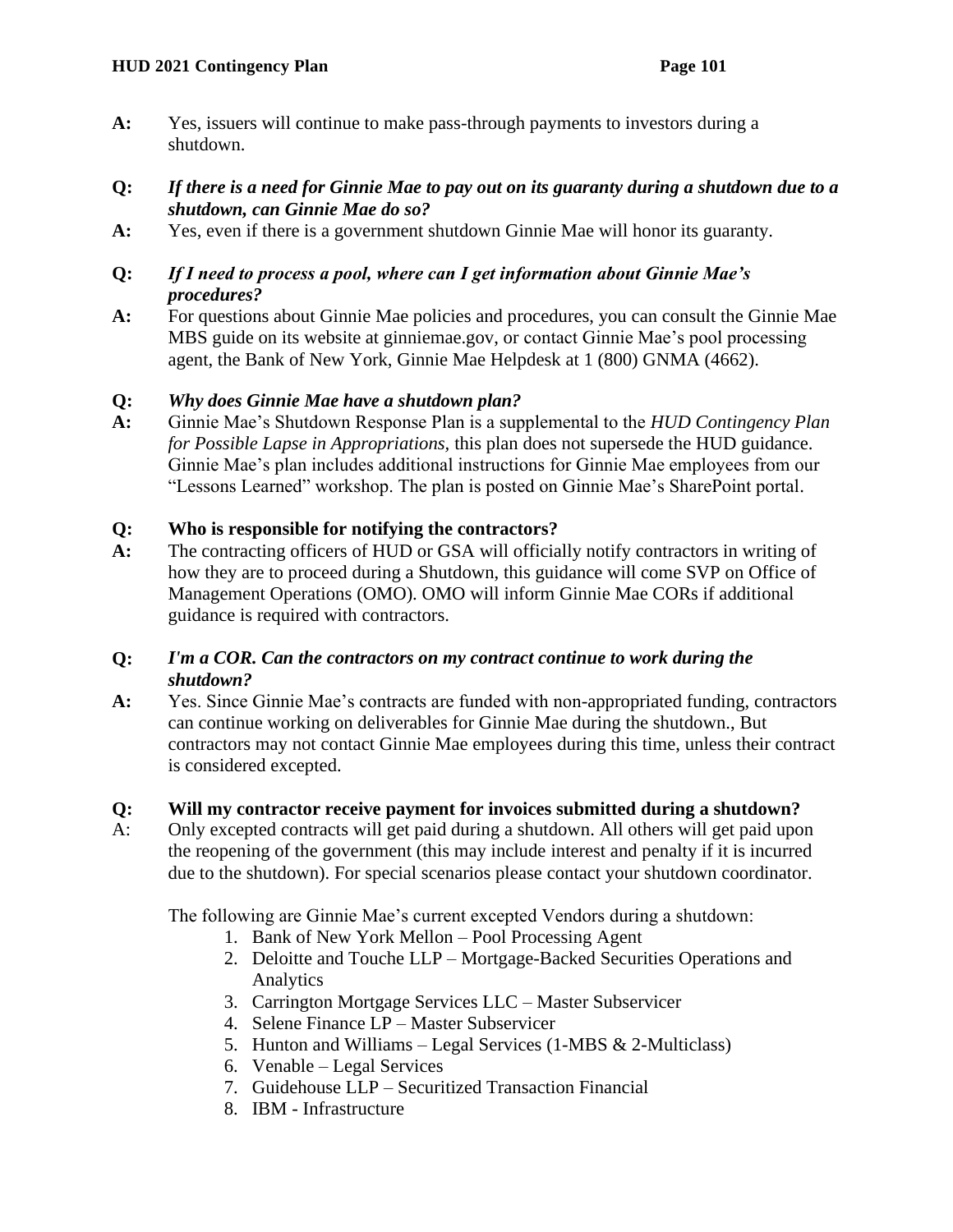### **Q: What are Ginnie Mae's excepted functions that will continue during a shutdown?**

- **A:** The excepted functions that have been approved are:
	- 1. Principal and Interest Pass-Through
	- 2. Commitment Authority
	- 3. Pooling and Issuance of Securities
	- 4. REMIC Securities Deal Management
	- 5. Platinum Securities Deal Management
	- 6. Issuer Default (including pre and post default activities see "Reference document" below)
	- 7. Pool Transfers
	- 8. Infrastructure Support
	- 9. Financing agreement (Acknowledgement agreements)

### **Access to Capital View During a Shutdown**

### **Q:** *Will I have access to Capital View after the shutdown begins?*

- **A:** Non-excepted employees will not be allowed access to Capital View once funding has run out, other than to conduct up to four hours of shutdown activities the next business morning.
- **Q:** *If I am an excepted employee who parks at Capital View, will I be allowed to park during a shutdown?*
- **A:** Yes. Employees who currently pay for parking at Capital View will be allowed to continue to park in the garage when they are working.

### **During a Government Shutdown for Ginnie Mae Only**

### **Q:** *Will invoices continue to get paid while the government is shut down?*

**A:** Contracts that support excepted functions will continue to get paid during the shutdown. However, contracts that do not support excepted functions will not be paid until the shutdown ends.

### **Q:** *When I conclude my activities that directly support excepted functions, what should I do?*

**A:** Upon completion of activities that directly support excepted functions, you must record the time spent and be on call until the end of your tour of duty.

### **Q**: *Will I get reimbursed for official travel during the shutdown?*

**A**: Yes, all employees will be reimbursed for official travel with proper authorization and completion of all applicable requirements (i.e., Concur).

#### **Q**: *What types of activities am I permitted to conduct to identify when and if an Issuer default is warranted?*

**A**: Ginnie Mae has been approved to conduct "Financial Statement Reviews" and "Compliance Reviews" in order to determine if an Issuer Default is warranted.